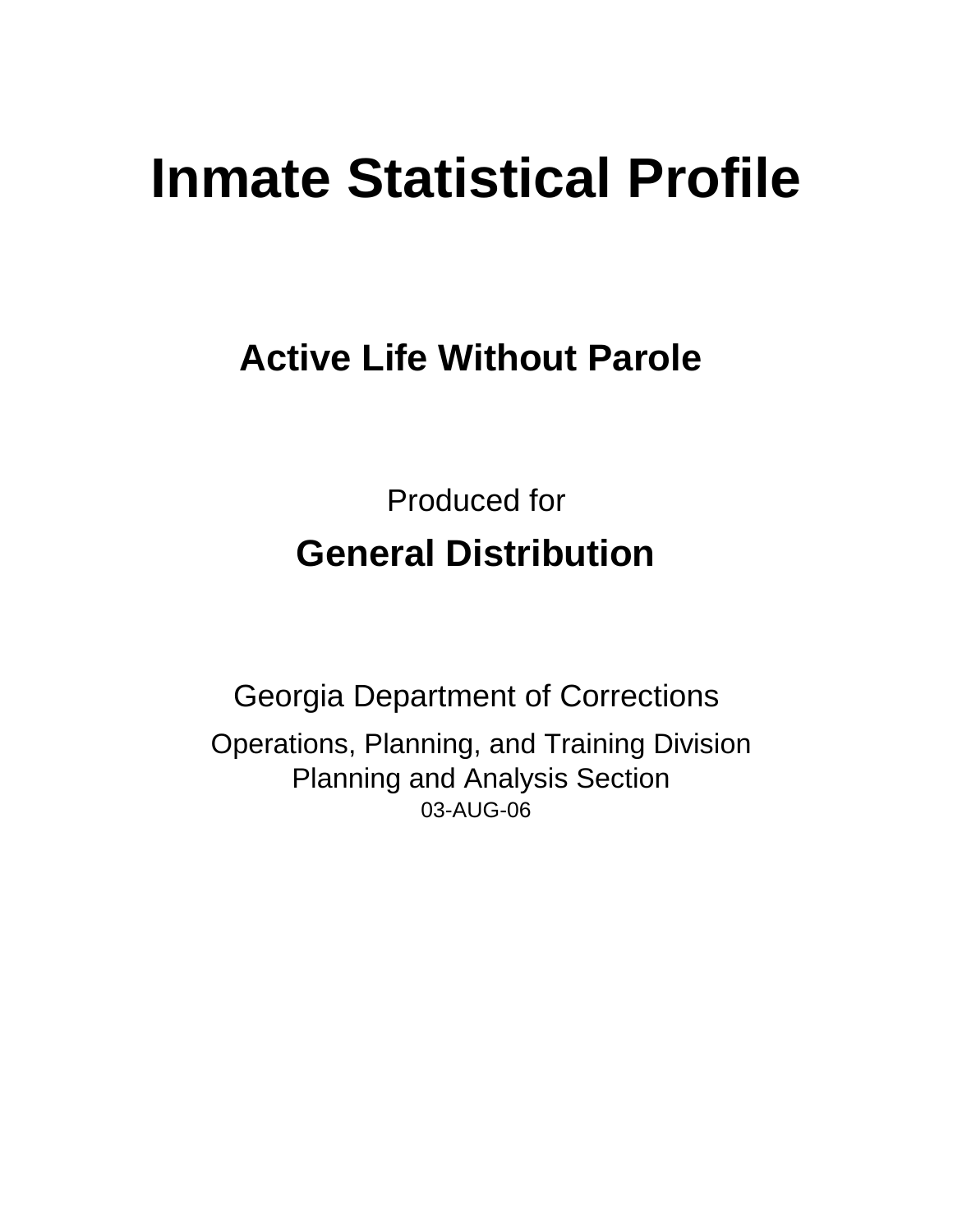**Contents** 

**Active Life Without Parole** 

Produced for **General Distribution**

## Table of Contents

| <b>Demographic information</b>                                       |
|----------------------------------------------------------------------|
| 5 Current age, broken out in ten year age groups                     |
| 6 Race group                                                         |
| 7 Marital status, self-reported at entry to prison                   |
| 8 Number of children, self-reported at entry to prison               |
| 9 Religious affiliation, self-reported at entry to prison            |
| 10 Home county - self-reported at entry to prison                    |
| 13 Socioeconomic class, self-reported at entry to prison             |
| 14 Environment to age 16, self-reported at entry to prison           |
| 15 Guardian status to age 16, self-reported at entry to prison       |
| 16 Employment status before prison, self-reported at entry to prison |
| 17 Age at admission                                                  |
| 19 Age at release                                                    |
| 20 Height, measured at entry to prison                               |
| 21 Weight, measured at entry to prison                               |
| <b>Correctional information</b>                                      |
| 22 Type of admission to prison                                       |
| 23 Current / last security status                                    |
| 24 Current / last institution type                                   |
| 25 Institution type - transitional centers                           |
| 26 Institution type - mental hospitals                               |
| 27 Institution type - county prisons                                 |
| 28 Institution type - state prisons                                  |
| 29 Institution type - private prisons                                |
| 30 Institution type - prison annexes                                 |
| 31 Institution type - inmate boot camp                               |
| 32 Number of disciplinary reports                                    |
| 33 Number of transfers                                               |
| 34 Number of escapes                                                 |
| 35 Probable future release type                                      |
| 36 Actual release type                                               |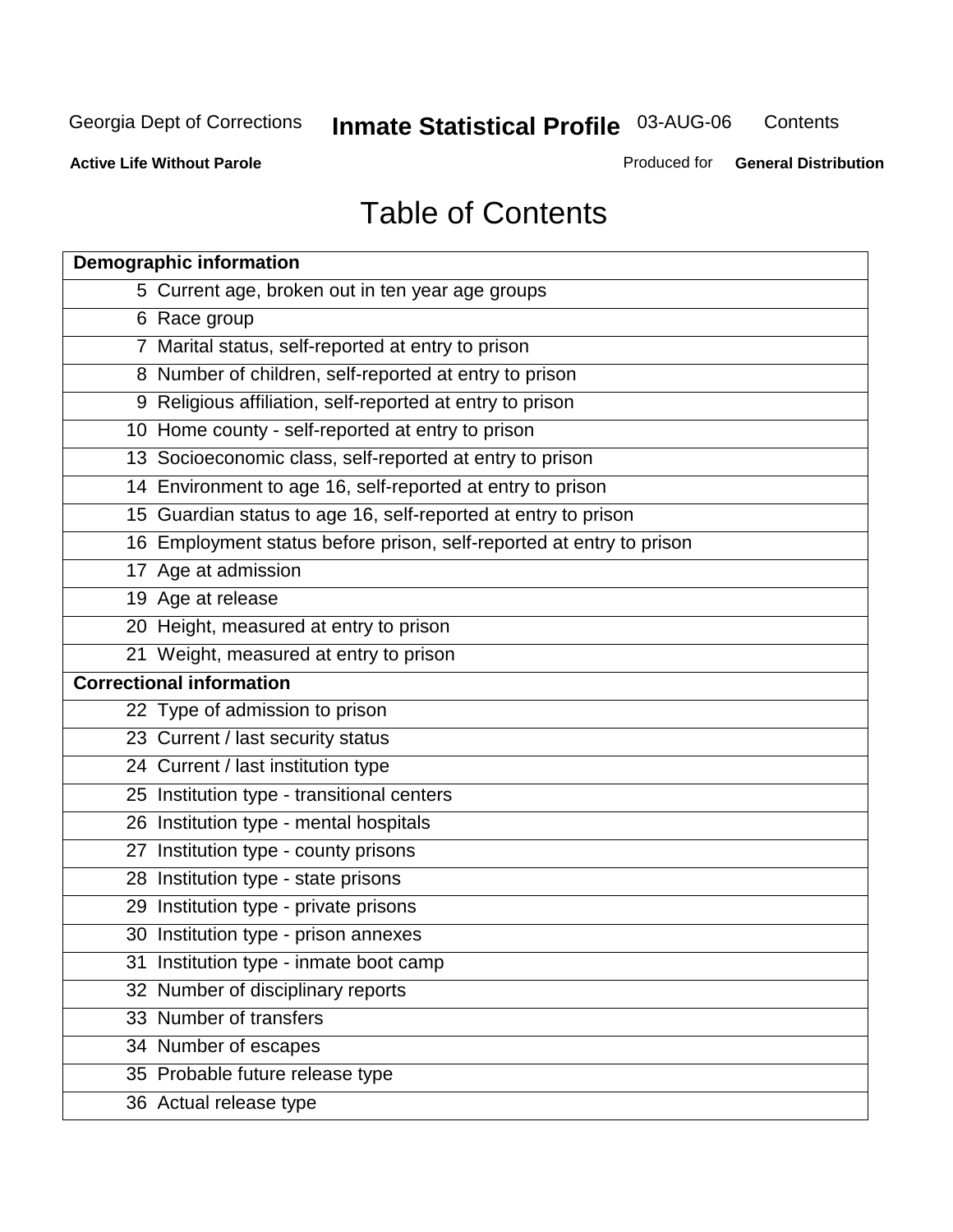**Contents** 

**Active Life Without Parole** 

Produced for **General Distribution**

## Table of Contents

| <b>Correctional information</b>                                  |
|------------------------------------------------------------------|
| 37 Time served in current (or last) institution                  |
| Educational, psychological and physical information              |
| 38 Highest grade level attained                                  |
| 39 Culture fair IQ scores                                        |
| 40 Wide Range Achievement Test (WRAT) reading score              |
| 41 Wide Range Achievement Test (WRAT) math score                 |
| 42 Wide Range Achievement Test (WRAT) spelling score             |
| 43 Scope of substance abuse - summary                            |
| 44 Scope of substance abuse - detail                             |
| 45 Current / last mental health treatment level                  |
| 46 PULHESDWIT medical scale - 'P' overall condition ('P'hysical) |
| 47 PULHESDWIT medical scale - 'U' upper body                     |
| 48 PULHESDWIT medical scale - 'L' lower body                     |
| 49 PULHESDWIT medical scale - 'H' hearing                        |
| 50 PULHESDWIT medical scale - 'E' vision                         |
| 51 PULHESDWIT medical scale -'S' psychiatric                     |
| 52 PULHESDWIT medical scale - 'D' dental                         |
| 53 PULHESDWIT medical scale - 'W' work ability                   |
| 54 PULHESDWIT medical scale - 'I' impairment                     |
| 55 PULHESDWIT medical scale - 'T' transportability               |
| 56 Criminality in family, self-reported                          |
| 57 Alcoholism in family, self-reported                           |
| 58 Drug abuse in family, self-reported                           |
| 59 Subjected to frequent beatings, self-reported                 |
| 60 Father absent during inmate's childhood                       |
| Mother absent during inmate's childhood<br>61                    |
| 62 Inmate diagnosed as manipulative                              |
| 63 Inmate diagnosed as assaultive                                |
| <b>Crimes and criminal history information</b>                   |
| 64 Number of prior Georgia incarcerations                        |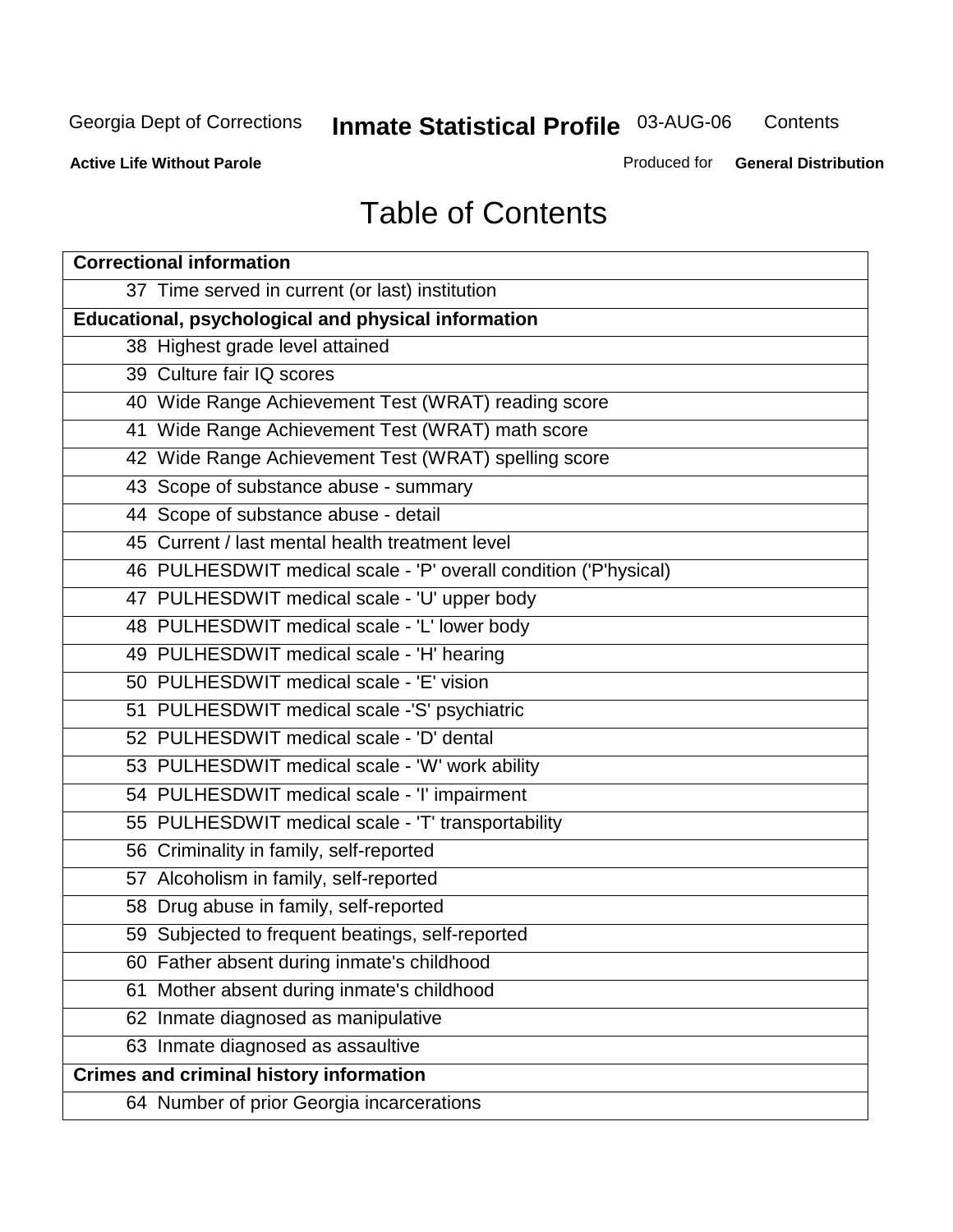**Contents** 

**Active Life Without Parole** 

Produced for **General Distribution**

## Table of Contents

| <b>Crimes and criminal history information</b>                 |
|----------------------------------------------------------------|
| 65 Prison sentence in years                                    |
| 66 Primary offense, broken out into felonies vs misdemeanors   |
| 67 Primary offense, broken out into six broad crime categories |
| 68 Primary offense, detailed offense code                      |
| 69 County of conviction of primary offense                     |
| 72 Circuit of conviction of primary offense                    |
| 74 Years served (jail + prison) in this incarceration          |
| <b>Medical information</b>                                     |
| 75 Results of most recent HIV test                             |
| 76 Results of most recent tuberculosis test                    |
| 77 Results of most recent syphilis test                        |
| 78 Results of most recent Hepatitis-C test                     |
| 79 Results of most recent pregnancy test                       |
| 80 Results of most recent diabetes test                        |
| 81 Results of most recent hypertension test                    |
| 82 Results of most recent asthma test                          |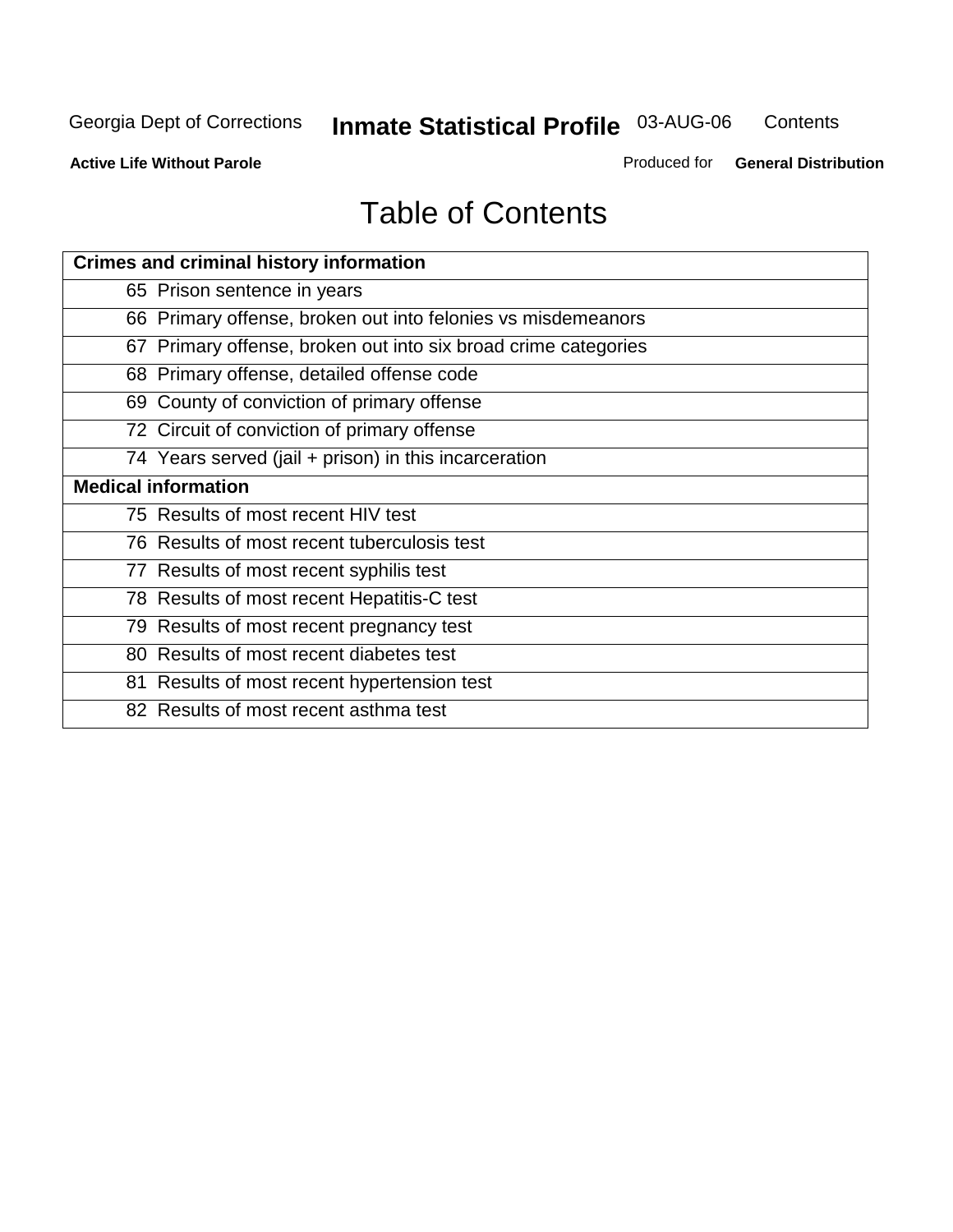#### **Active Life Without Parole**

#### Produced for **General Distribution**

#### Current age, broken out in ten-year age groups

|                       |              | <b>Male</b> |         |              | <b>Female</b> |       |                 | <b>Total</b> |
|-----------------------|--------------|-------------|---------|--------------|---------------|-------|-----------------|--------------|
| <b>Current Age</b>    | <b>Count</b> | Col %       | Row %   | <b>Count</b> | Col %         | Row % | <b>Total</b>    | Col %        |
| <b>Teens</b>          |              | 0.24%       | 100.00% |              |               |       |                 | 0.23%        |
| <b>Twenties</b>       | 74           | 17.49%      | 98.67%  |              | 16.67%        | 1.33% | 75 I            | 17.48%       |
| <b>Thirties</b>       | 152          | 35.93%      | 98.70%  | 2            | 33.33%        | 1.30% |                 | 154 35.90%   |
| <b>Forties</b>        | 129          | $30.50\%$   | 98.47%  | 2            | 33.33%        | 1.53% | 131             | 30.54%       |
| <b>Fifties</b>        | 51           | 12.06%      | 98.08%  |              | 16.67%        | 1.92% | 52 <sub>1</sub> | 12.12%       |
| <b>Sixties</b>        | 12           | 2.84%       | 100.00% |              |               |       | 12              | 2.80%        |
| Seventy +             | 4            | 0.95%       | 100.00% |              |               |       | 4               | 0.93%        |
| <b>Total Reported</b> | 423          | 100%        | 98.60%  | 6            | 100%          | 1.40% | 429             | 100%         |

| <b>Exercised</b><br>kepor<br>. |                   |     |
|--------------------------------|-------------------|-----|
| <b>Total</b><br>Cron<br>$\sim$ | ,,,<br>. .<br>9∠J | 443 |

| <b>Mean</b><br>(average) | 40.44   | 39.67                         | 40.43    |
|--------------------------|---------|-------------------------------|----------|
| Median (middle)          | 39      | 42.5                          | 39       |
| Mode<br>(most frequent)  | …<br>◡▴ | $\overline{\phantom{a}}$<br>⊷ | n,<br>JZ |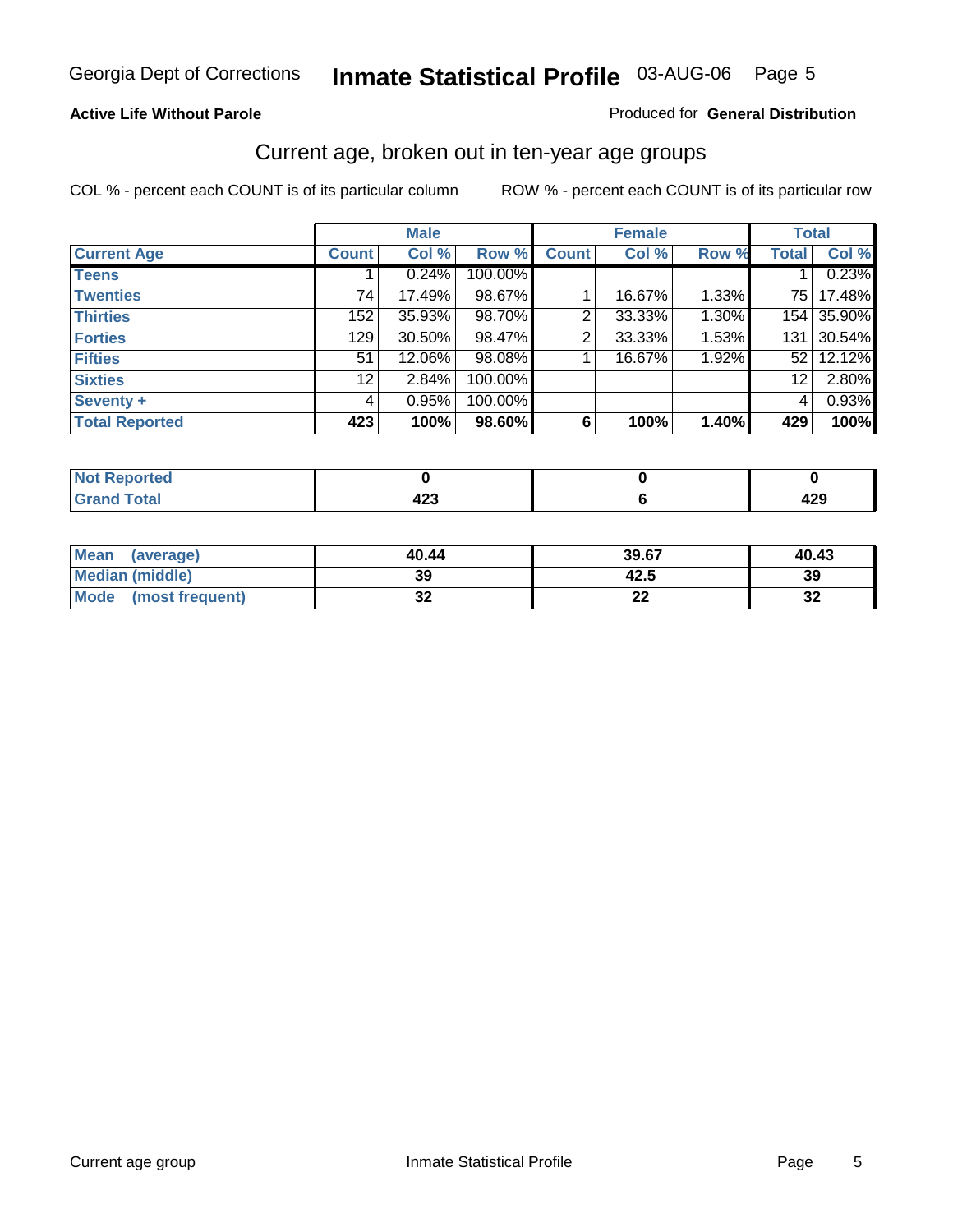**Active Life Without Parole** 

Produced for **General Distribution**

#### Race group

|                       |              | <b>Male</b> |                    |   | <b>Female</b> |          |                  | <b>Total</b> |
|-----------------------|--------------|-------------|--------------------|---|---------------|----------|------------------|--------------|
| <b>Race Group</b>     | <b>Count</b> | Col %       | <b>Row % Count</b> |   | Col %         | Row %    | Total            | Col %        |
| <b>White</b>          | 111          | 26.24%      | 96.52%             | 4 | 66.67%        | $3.48\%$ | 115              | 26.81%       |
| <b>Black</b>          | 312          | 73.76%      | 99.36%             |   | $33.33\%$     | .64%     | 314 <sub>1</sub> | 73.19%       |
| <b>Total Reported</b> | 423          | 100%        | 98.6%              |   | 100%          | 1.4%     | 429              | 100%         |

| 'eported<br>$\mathcal{L} = \mathcal{L} \mathcal{L}$ . |     |     |
|-------------------------------------------------------|-----|-----|
| $f$ of $a^{\dagger}$                                  | ,,, | 129 |
| _____                                                 | 443 | 423 |

| $^1$ Mo. | Rlack | White | 3lack |
|----------|-------|-------|-------|
| .        |       |       |       |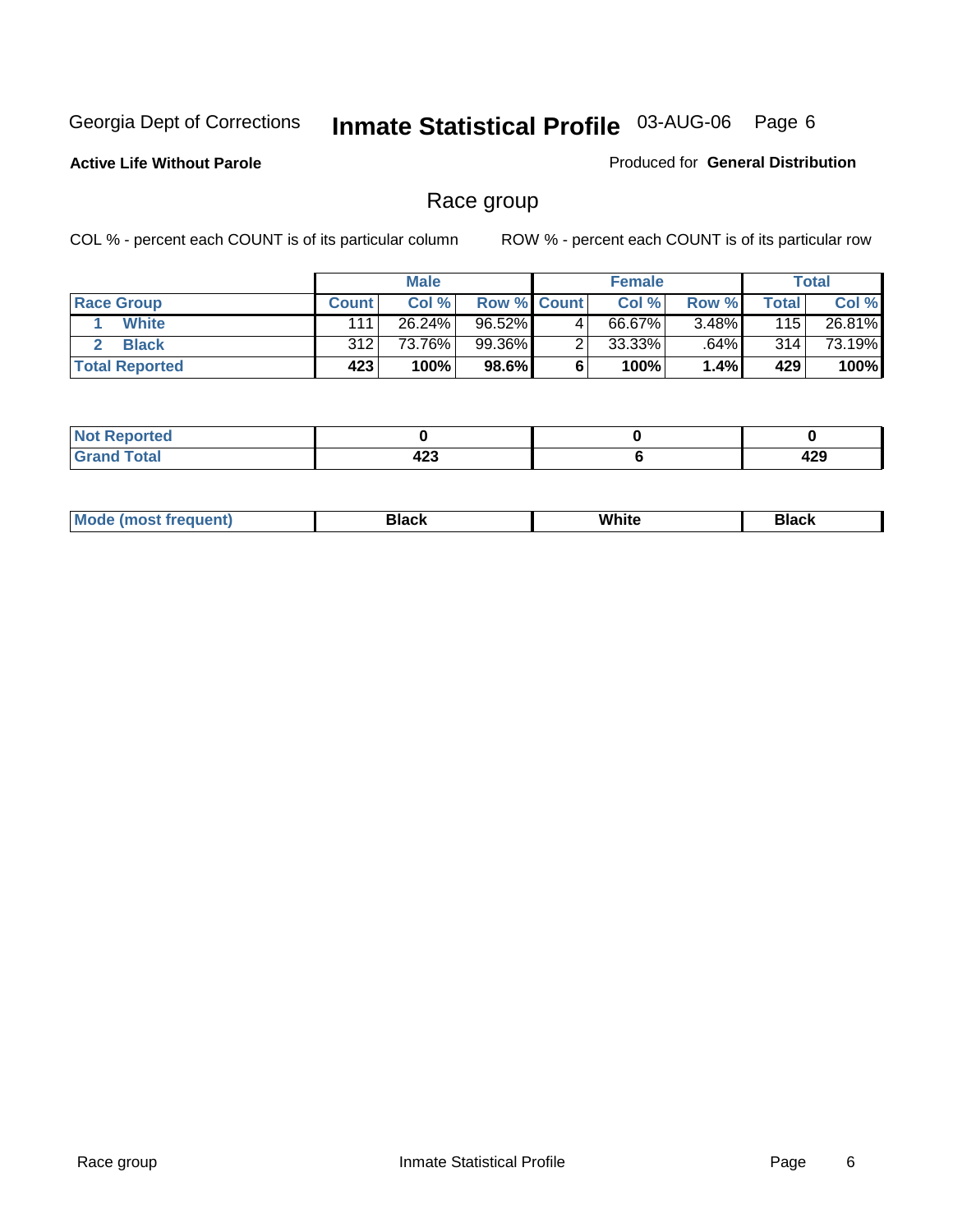#### **Active Life Without Parole**

#### Produced for **General Distribution**

#### Marital status, self-reported at entry to prison

|                        |              | <b>Male</b> |         |              | <b>Female</b> |       |              | <b>Total</b> |
|------------------------|--------------|-------------|---------|--------------|---------------|-------|--------------|--------------|
| <b>Marital Status</b>  | <b>Count</b> | Col %       | Row %   | <b>Count</b> | Col %         | Row % | <b>Total</b> | Col %        |
| <b>Single</b>          | 236          | 56.87%      | 98.33%  | 4            | 66.67%        | 1.67% | 240          | 57.01%       |
| <b>Married</b><br>2.   | 55           | 13.25%      | 100.00% |              |               |       | 55           | 13.06%       |
| <b>Separated</b><br>3  | 18           | 4.34%       | 100.00% |              |               |       | 18           | 4.28%        |
| <b>Divorced</b><br>4   | 53           | 12.77%      | 98.15%  |              | 16.67%        | 1.85% | 54           | 12.83%       |
| <b>Widowed</b><br>5    | 14           | 3.37%       | 93.33%  |              | 16.67%        | 6.67% | 15           | 3.56%        |
| <b>Common Law</b><br>6 | 39           | $9.40\%$    | 100.00% |              |               |       | 39           | 9.26%        |
| <b>Total Reported</b>  | 415          | 100%        | 98.57%  | 6            | 100%          | 1.43% | 421          | 100%         |

| .<br>−∠J | .<br>ᅲᄼ |
|----------|---------|

| <b>Mode (most frequent)</b><br>Sinale<br>≒ınale |
|-------------------------------------------------|
|-------------------------------------------------|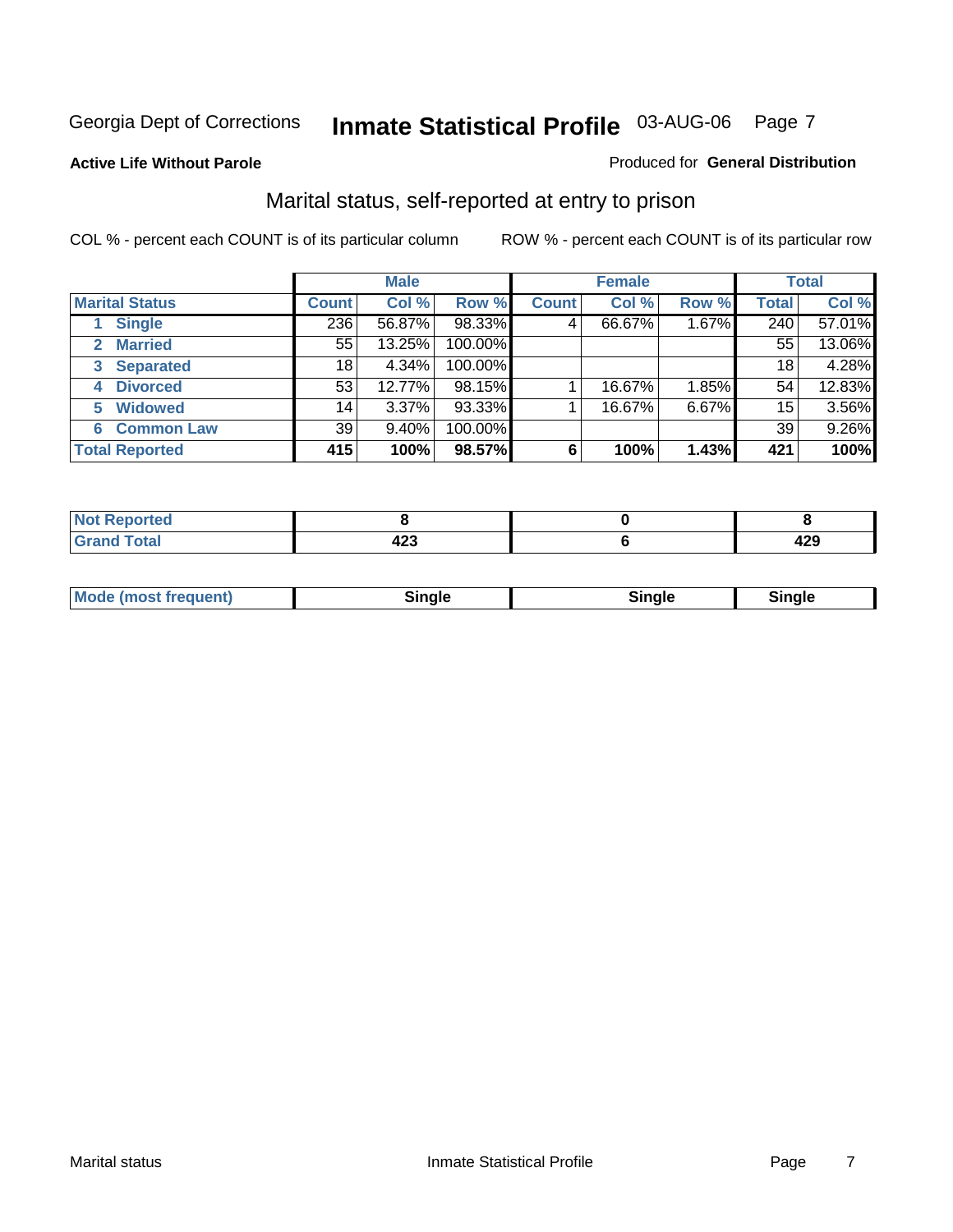#### **Active Life Without Parole**

#### Produced for **General Distribution**

## Number of children, self reported at entry to prison

|                           |              | <b>Male</b> |         |              | <b>Female</b> |       | <b>Total</b> |        |
|---------------------------|--------------|-------------|---------|--------------|---------------|-------|--------------|--------|
| <b>Number of Children</b> | <b>Count</b> | Col %       | Row %   | <b>Count</b> | Col %         | Row % | <b>Total</b> | Col %  |
| $\bf{0}$                  | 154          | 36.58%      | 99.35%  |              | 16.67%        | 0.65% | 155          | 36.30% |
|                           | 105          | 24.94%      | 96.33%  | 4            | 66.67%        | 3.67% | 109          | 25.53% |
| $\overline{2}$            | 74           | 17.58%      | 98.67%  |              | 16.67%        | 1.33% | 75 l         | 17.56% |
| 3                         | 47           | 11.16%      | 100.00% |              |               |       | 47           | 11.01% |
| 4                         | 20           | 4.75%       | 100.00% |              |               |       | 20           | 4.68%  |
| 5                         | 12.          | 2.85%       | 100.00% |              |               |       | 12           | 2.81%  |
| 6                         | 2            | 0.48%       | 100.00% |              |               |       | 2            | 0.47%  |
|                           |              | 0.24%       | 100.00% |              |               |       |              | 0.23%  |
| 8                         |              | 0.24%       | 100.00% |              |               |       |              | 0.23%  |
| 9                         | 2            | 0.48%       | 100.00% |              |               |       | 2            | 0.47%  |
| Over 10                   | 3            | 0.71%       | 100.00% |              |               |       | 3            | 0.70%  |
| <b>Total Reported</b>     | 421          | 100%        | 98.59%  | 6            | 100%          | 1.41% | 427          | 100%   |

| للمناسب<br>теа<br>N<br>. |        |            |
|--------------------------|--------|------------|
| $T = 4$<br>---<br>-      | ,<br>╍ | חמו<br>429 |

| <b>Mean</b><br>(average) | ،46. | 1.45 |
|--------------------------|------|------|
| Median (middle)          |      |      |
| Mode (most frequent)     |      |      |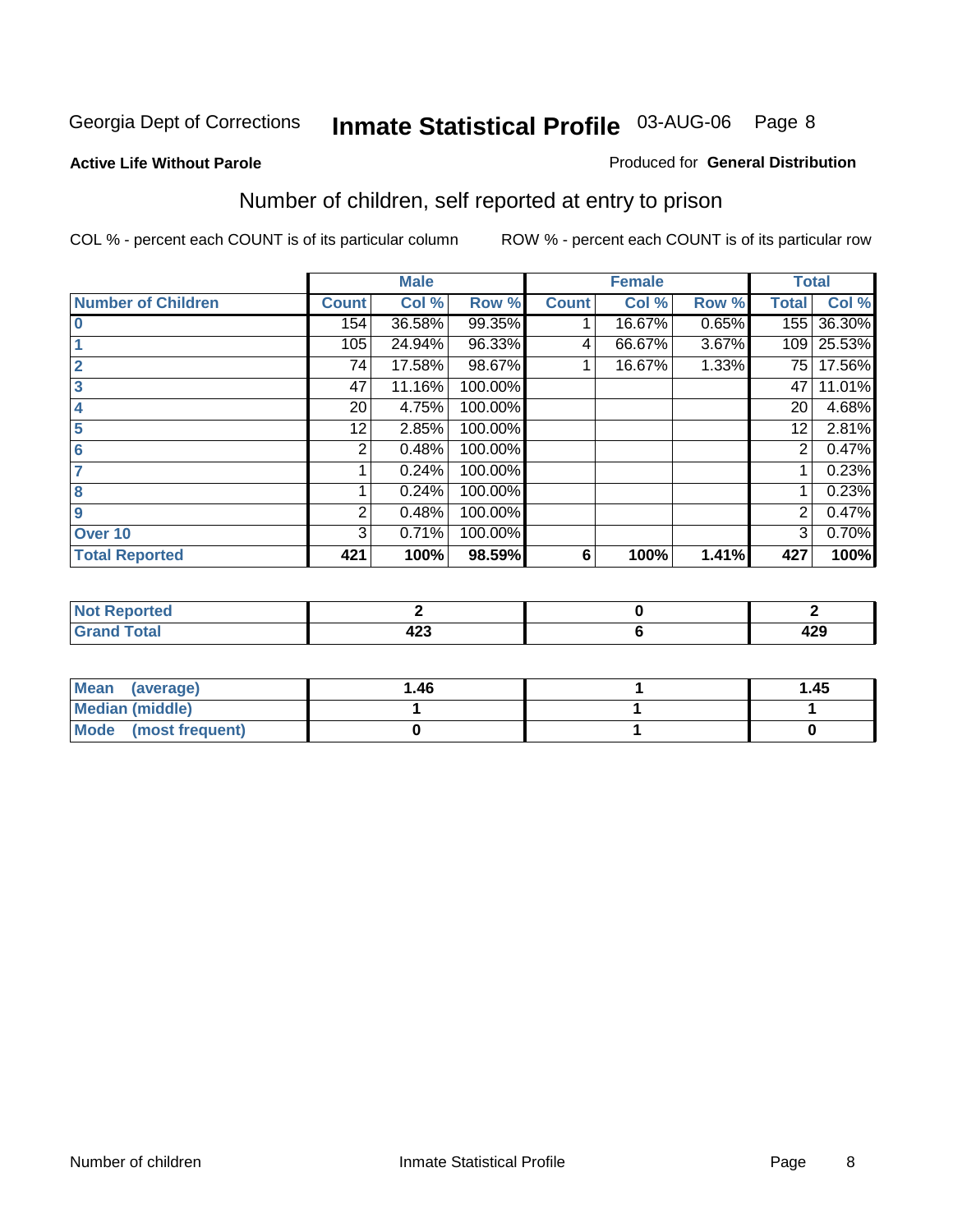#### **Active Life Without Parole**

#### Produced for **General Distribution**

## Religious affiliation, self-reported at entry to prison

|    |                              |              | <b>Male</b> |         |              | <b>Female</b> |        |              | <b>Total</b> |
|----|------------------------------|--------------|-------------|---------|--------------|---------------|--------|--------------|--------------|
|    | <b>Religious Affiliation</b> | <b>Count</b> | Col %       | Row %   | <b>Count</b> | Col %         | Row %  | <b>Total</b> | Col %        |
|    | <b>Islam</b>                 | 29           | 7.92%       | 100.00% |              |               |        | 29           | $7.80\%$     |
| 2  | <b>Catholic</b>              | 11           | 3.01%       | 100.00% |              |               |        | 11           | 2.96%        |
| 3  | <b>Baptist</b>               | 167          | 45.63%      | 98.24%  | 3            | 50.00%        | 1.76%  | 170          | 45.70%       |
| 4  | <b>Methodist</b>             | 5            | 1.37%       | 100.00% |              |               |        | 5            | 1.34%        |
| 7  | <b>Chc Of God</b>            |              | .27%        | 100.00% |              |               |        |              | .27%         |
| 8  | <b>Holiness</b>              | 9            | 2.46%       | 90.00%  |              | 16.67%        | 10.00% | 10           | 2.69%        |
| 9  | <b>Jewish</b>                |              | .27%        | 100.00% |              |               |        |              | .27%         |
| 16 | <b>Seven D Ad</b>            | 4            | 1.09%       | 100.00% |              |               |        | 4            | 1.08%        |
| 17 | <b>Jehovah Wt</b>            | 6            | 1.64%       | 100.00% |              |               |        | 6            | 1.61%        |
| 18 | <b>Latr Day S</b>            |              | .27%        | 100.00% |              |               |        |              | .27%         |
| 20 | <b>Other Prot</b>            | 51           | 13.93%      | 96.23%  | 2            | 33.33%        | 3.77%  | 53           | 14.25%       |
| 96 | <b>None</b>                  | 81           | 22.13%      | 100.00% |              |               |        | 81           | 21.77%       |
|    | <b>Total Reported</b>        | 366          | 100%        | 98.39%  | 6            | 100%          | 1.61%  | 372          | 100%         |

| <b>rted</b> | --       | --<br>     |
|-------------|----------|------------|
| <b>otal</b> | ,<br>−∠J | ה מ<br>443 |

| M<br>-------<br>. | 3aptist | Baptist | Raptis⊾ |
|-------------------|---------|---------|---------|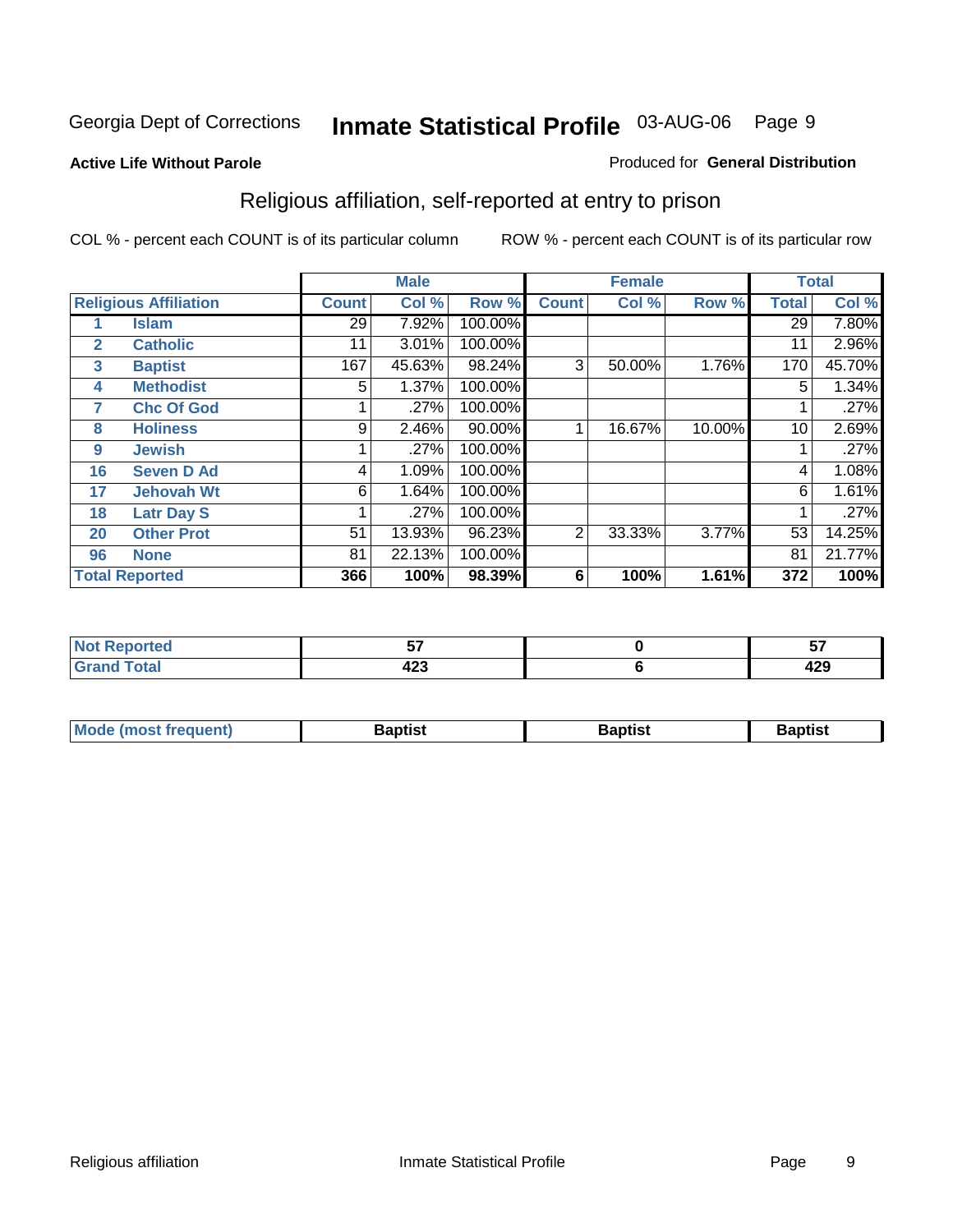#### **Active Life Without Parole**

#### Produced for **General Distribution**

#### Home county, self-reported at entry to prison

|                 |                    |                 | <b>Male</b> |         |              | <b>Female</b> |        | <b>Total</b>    |        |
|-----------------|--------------------|-----------------|-------------|---------|--------------|---------------|--------|-----------------|--------|
|                 | <b>Home County</b> | <b>Count</b>    | Col %       | Row %   | <b>Count</b> | Col %         | Row %  | <b>Total</b>    | Col %  |
| $\overline{1}$  | <b>Appling</b>     | $\overline{2}$  | .51%        | 100.00% |              |               |        | $\overline{2}$  | .51%   |
| $\overline{2}$  | <b>Atkinson</b>    | 1               | .26%        | 100.00% |              |               |        | 1               | .25%   |
| 5               | <b>Baldwin</b>     | 4               | 1.03%       | 100.00% |              |               |        | 4               | 1.01%  |
| 7               | <b>Barrow</b>      | $\overline{3}$  | .77%        | 100.00% |              |               |        | $\overline{3}$  | .76%   |
| 8               | <b>Bartow</b>      | $\overline{3}$  | .77%        | 100.00% |              |               |        | $\overline{3}$  | .76%   |
| 9               | <b>Ben Hill</b>    | $\overline{3}$  | .77%        | 100.00% |              |               |        | $\overline{3}$  | .76%   |
| $\overline{11}$ | <b>Bibb</b>        | $\overline{9}$  | 2.31%       | 100.00% |              |               |        | $\overline{9}$  | 2.28%  |
| 12              | <b>Bleckley</b>    | $\overline{3}$  | .77%        | 100.00% |              |               |        | $\overline{3}$  | .76%   |
| 14              | <b>Brooks</b>      | 1               | .26%        | 100.00% |              |               |        | $\mathbf 1$     | .25%   |
| 16              | <b>Bulloch</b>     | 1               | .26%        | 100.00% |              |               |        | 1               | .25%   |
| 17              | <b>Burke</b>       | $\overline{3}$  | .77%        | 100.00% |              |               |        | $\overline{3}$  | .76%   |
| 18              | <b>Butts</b>       | 1               | .26%        | 100.00% |              |               |        | 1               | .25%   |
| 20              | <b>Camden</b>      | 4               | 1.03%       | 100.00% |              |               |        | $\overline{4}$  | 1.01%  |
| 22              | <b>Carroll</b>     | $\overline{2}$  | .51%        | 100.00% |              |               |        | $\overline{2}$  | .51%   |
| 25              | <b>Chatham</b>     | $\overline{19}$ | 4.88%       | 100.00% |              |               |        | $\overline{19}$ | 4.81%  |
| 28              | <b>Cherokee</b>    | 2               | .51%        | 100.00% |              |               |        | $\overline{2}$  | .51%   |
| 29              | <b>Clarke</b>      | $\overline{10}$ | 2.57%       | 100.00% |              |               |        | $\overline{10}$ | 2.53%  |
| 31              | <b>Clayton</b>     | $\overline{11}$ | 2.83%       | 91.67%  | 1            | 16.67%        | 8.33%  | $\overline{12}$ | 3.04%  |
| 33              | <b>Cobb</b>        | $\overline{15}$ | 3.86%       | 100.00% |              |               |        | $\overline{15}$ | 3.80%  |
| 34              | <b>Coffee</b>      | 2               | .51%        | 100.00% |              |               |        | $\overline{2}$  | .51%   |
| 35              | <b>Colquitt</b>    | $\overline{2}$  | .51%        | 100.00% |              |               |        | $\overline{2}$  | .51%   |
| 36              | <b>Columbia</b>    | $\overline{2}$  | .51%        | 100.00% |              |               |        | $\overline{2}$  | .51%   |
| 37              | <b>Cook</b>        | 1               | .26%        | 100.00% |              |               |        | $\overline{1}$  | .25%   |
| 38              | <b>Coweta</b>      | 1               | .26%        | 100.00% |              |               |        | 1               | .25%   |
| 40              | <b>Crisp</b>       | 1               | .26%        | 100.00% |              |               |        | 1               | .25%   |
| 43              | <b>Decatur</b>     | 1               | .26%        | 100.00% |              |               |        | 1               | .25%   |
| 44              | <b>Dekalb</b>      | $\overline{28}$ | 7.20%       | 100.00% |              |               |        | $\overline{28}$ | 7.09%  |
| 46              | <b>Dooly</b>       | 1               | .26%        | 100.00% |              |               |        | 1               | .25%   |
| 47              | <b>Dougherty</b>   | $\overline{11}$ | 2.83%       | 100.00% |              |               |        | $\overline{11}$ | 2.78%  |
| 48              | <b>Douglas</b>     | 6               | 1.54%       | 85.71%  | 1            | 16.67%        | 14.29% | $\overline{7}$  | 1.77%  |
| $\overline{51}$ | <b>Effingham</b>   | 1               | .26%        | 100.00% |              |               |        | 1               | .25%   |
| 52              | <b>Elbert</b>      | 2               | .51%        | 100.00% |              |               |        | 2               | .51%   |
| 56              | <b>Fayette</b>     | $\overline{2}$  | .51%        | 100.00% |              |               |        | $\overline{2}$  | .51%   |
| 57              | <b>Floyd</b>       | $\overline{4}$  | 1.03%       | 100.00% |              |               |        | $\overline{4}$  | 1.01%  |
| 59              | <b>Franklin</b>    | $\overline{2}$  | .51%        | 100.00% |              |               |        | $\overline{2}$  | .51%   |
| 60              | <b>Fulton</b>      | 49              | 12.60%      | 100.00% |              |               |        | 49              | 12.41% |
| 61              | <b>Gilmer</b>      | $\mathbf 1$     | .26%        | 100.00% |              |               |        | $\overline{1}$  | .25%   |
| 63              | <b>Glynn</b>       | $\overline{7}$  | 1.80%       | 100.00% |              |               |        | $\overline{7}$  | 1.77%  |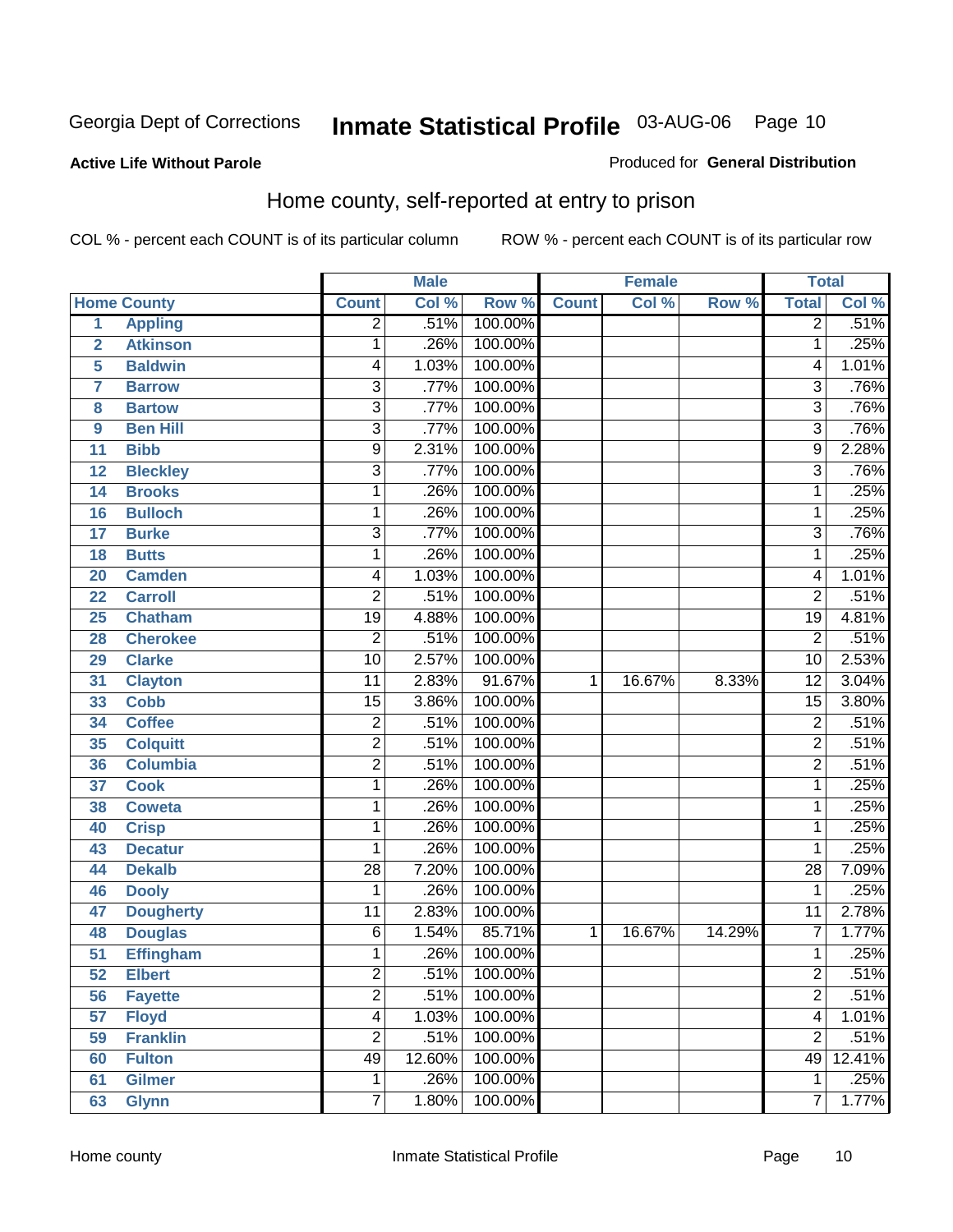Produced for **General Distribution**

#### **Active Life Without Parole**

#### Home county, self-reported at entry to prison

|                  |                    |                         | <b>Male</b> |         |              | <b>Female</b> |        | <b>Total</b>            |       |
|------------------|--------------------|-------------------------|-------------|---------|--------------|---------------|--------|-------------------------|-------|
|                  | <b>Home County</b> | <b>Count</b>            | Col %       | Row %   | <b>Count</b> | Col %         | Row %  | <b>Total</b>            | Col % |
| 64               | <b>Gordon</b>      | 1 <sup>1</sup>          | .26%        | 100.00% |              |               |        | $\overline{1}$          | .25%  |
| 66               | <b>Greene</b>      | 1                       | .26%        | 100.00% |              |               |        | $\overline{1}$          | .25%  |
| 67               | <b>Gwinnett</b>    | $\overline{8}$          | 2.06%       | 100.00% |              |               |        | $\overline{8}$          | 2.03% |
| 68               | <b>Habersham</b>   | 1                       | .26%        | 100.00% |              |               |        | $\overline{1}$          | .25%  |
| 69               | <b>Hall</b>        | $\overline{7}$          | 1.80%       | 100.00% |              |               |        | $\overline{7}$          | 1.77% |
| 70               | <b>Hancock</b>     | $\overline{2}$          | .51%        | 100.00% |              |               |        | $\overline{2}$          | .51%  |
| 72               | <b>Harris</b>      | $\overline{1}$          | .26%        | 100.00% |              |               |        | $\overline{1}$          | .25%  |
| 73               | <b>Hart</b>        | $\overline{2}$          | .51%        | 100.00% |              |               |        | $\overline{2}$          | .51%  |
| 75               | <b>Henry</b>       | $\overline{3}$          | .77%        | 100.00% |              |               |        | $\overline{3}$          | .76%  |
| 76               | <b>Houston</b>     | $\overline{6}$          | 1.54%       | 100.00% |              |               |        | $\overline{6}$          | 1.52% |
| 78               | <b>Jackson</b>     | $\overline{3}$          | .77%        | 100.00% |              |               |        | $\overline{3}$          | .76%  |
| 80               | <b>Jeff Davis</b>  | 1                       | .26%        | 100.00% |              |               |        | $\overline{1}$          | .25%  |
| 82               | <b>Jenkins</b>     | $\overline{2}$          | .51%        | 100.00% |              |               |        | $\overline{2}$          | .51%  |
| 87               | <b>Laurens</b>     | $\overline{2}$          | .51%        | 100.00% |              |               |        | $\overline{2}$          | .51%  |
| 89               | <b>Liberty</b>     | $\overline{4}$          | 1.03%       | 100.00% |              |               |        | $\overline{4}$          | 1.01% |
| 90               | <b>Lincoln</b>     | 1                       | .26%        | 100.00% |              |               |        | $\mathbf{1}$            | .25%  |
| 91               | Long               | 1                       | .26%        | 100.00% |              |               |        | $\overline{1}$          | .25%  |
| 92               | <b>Lowndes</b>     | $\overline{3}$          | .77%        | 100.00% |              |               |        | $\overline{3}$          | .76%  |
| 96               | <b>Marion</b>      | $\overline{1}$          | .26%        | 100.00% |              |               |        | $\overline{1}$          | .25%  |
| 97               | <b>Mcduffie</b>    | 1                       | .26%        | 100.00% |              |               |        | $\mathbf 1$             | .25%  |
| 98               | <b>Mcintosh</b>    | $\overline{2}$          | .51%        | 100.00% |              |               |        | $\overline{2}$          | .51%  |
| 100              | <b>Miller</b>      | $\overline{1}$          | .26%        | 100.00% |              |               |        | $\overline{1}$          | .25%  |
| 102              | <b>Monroe</b>      | $\mathbf{1}$            | .26%        | 100.00% |              |               |        | $\overline{1}$          | .25%  |
| 104              | <b>Morgan</b>      | 1                       | .26%        | 100.00% |              |               |        | $\mathbf{1}$            | .25%  |
| 106              | <b>Muscogee</b>    | $\overline{10}$         | 2.57%       | 100.00% |              |               |        | $\overline{10}$         | 2.53% |
| 107              | <b>Newton</b>      | 1                       | .26%        | 50.00%  | 1            | 16.67%        | 50.00% | $\overline{2}$          | .51%  |
| 109              | <b>Oglethorpe</b>  | $\overline{2}$          | .51%        | 100.00% |              |               |        | $\overline{2}$          | .51%  |
| 110              | <b>Paulding</b>    | $\mathbf{1}$            | .26%        | 100.00% |              |               |        | $\overline{1}$          | .25%  |
| $\overline{113}$ | <b>Pierce</b>      | 1                       | .26%        | 100.00% |              |               |        | $\overline{1}$          | .25%  |
| 114              | <b>Pike</b>        | $\overline{2}$          | .51%        | 66.67%  | 1            | 16.67%        | 33.33% | $\overline{3}$          | .76%  |
| 115              | <b>Polk</b>        | $\overline{1}$          | .26%        | 100.00% |              |               |        | $\overline{1}$          | .25%  |
| 117              | <b>Putnam</b>      | $\overline{\mathbf{c}}$ | .51%        | 100.00% |              |               |        | $\overline{\mathbf{c}}$ | .51%  |
| 119              | <b>Rabun</b>       | $\overline{1}$          | .26%        | 100.00% |              |               |        | $\overline{1}$          | .25%  |
| 120              | <b>Randolph</b>    | $\overline{2}$          | .51%        | 100.00% |              |               |        | $\overline{2}$          | .51%  |
| 121              | <b>Richmond</b>    | $\overline{15}$         | 3.86%       | 93.75%  | 1            | 16.67%        | 6.25%  | $\overline{16}$         | 4.05% |
| 122              | <b>Rockdale</b>    | 1                       | .26%        | 100.00% |              |               |        | $\mathbf{1}$            | .25%  |
| 125              | <b>Seminole</b>    | $\overline{1}$          | .26%        | 100.00% |              |               |        | $\overline{1}$          | .25%  |
| 126              | <b>Spalding</b>    | $\overline{5}$          | 1.29%       | 100.00% |              |               |        | $\overline{5}$          | 1.27% |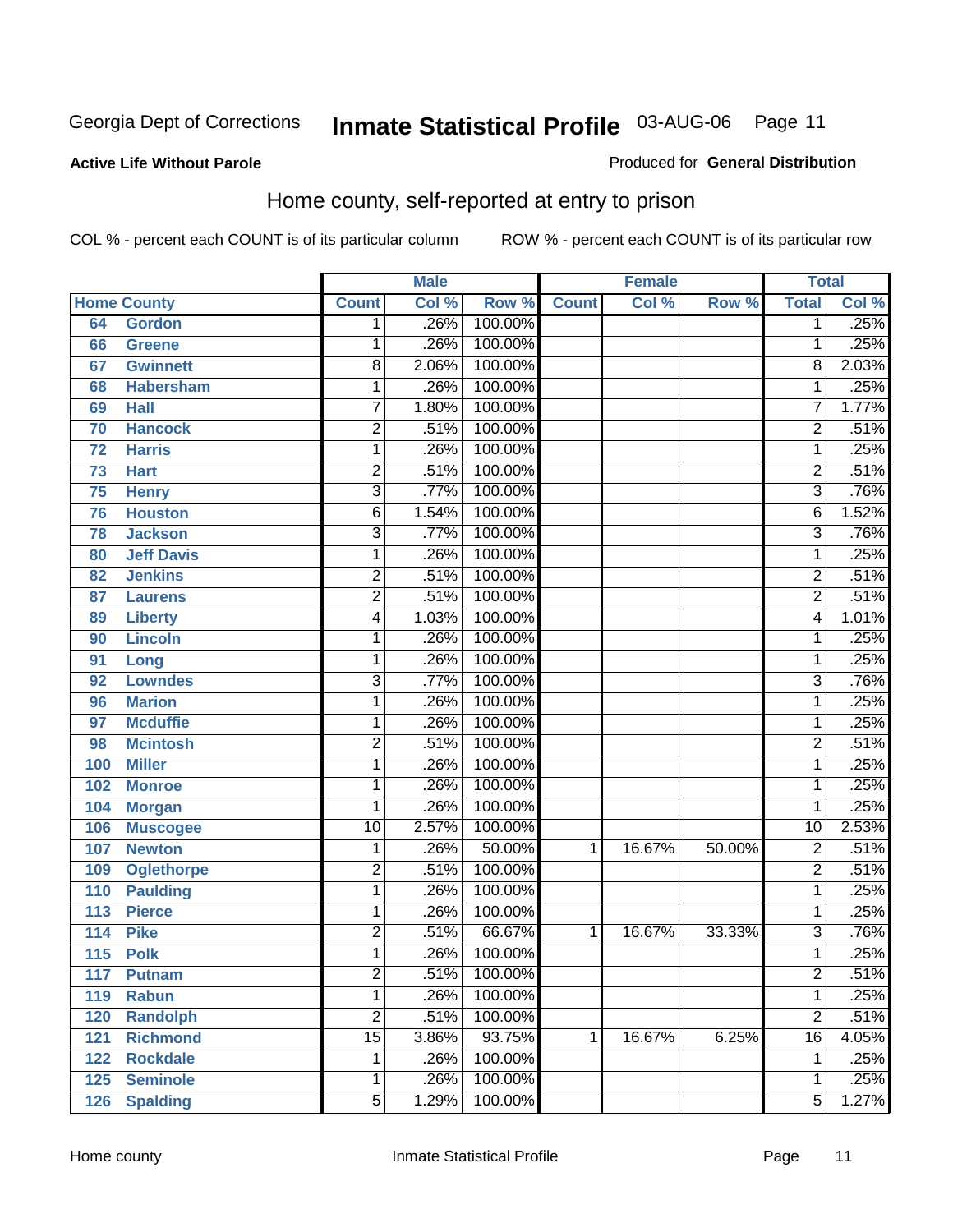#### **Active Life Without Parole**

#### Produced for **General Distribution**

#### Home county, self-reported at entry to prison

|                      |                   |              | <b>Male</b> |         |              | <b>Female</b> |        | <b>Total</b>   |       |
|----------------------|-------------------|--------------|-------------|---------|--------------|---------------|--------|----------------|-------|
| <b>Home County</b>   |                   | <b>Count</b> | Col %       | Row %   | <b>Count</b> | Col %         | Row %  | <b>Total</b>   | Col % |
| 127                  | <b>Stephens</b>   | 2            | .51%        | 100.00% |              |               |        | $\overline{2}$ | .51%  |
| 129                  | <b>Sumter</b>     |              | .26%        | 100.00% |              |               |        |                | .25%  |
| 132                  | <b>Tattnall</b>   |              | .26%        | 100.00% |              |               |        | 1              | .25%  |
| 136                  | <b>Thomas</b>     | 2            | .51%        | 100.00% |              |               |        | $\overline{2}$ | .51%  |
| 137                  | <b>Tift</b>       | 3            | .77%        | 100.00% |              |               |        | $\overline{3}$ | .76%  |
| 138                  | <b>Toombs</b>     | 3            | .77%        | 100.00% |              |               |        | $\overline{3}$ | .76%  |
| 141                  | <b>Troup</b>      |              | .26%        | 100.00% |              |               |        |                | .25%  |
| 144                  | <b>Union</b>      |              | .26%        | 100.00% |              |               |        | 1              | .25%  |
| 145                  | <b>Upson</b>      |              | .26%        | 100.00% |              |               |        | 1              | .25%  |
| 146                  | <b>Walker</b>     | 2            | .51%        | 66.67%  | 1            | 16.67%        | 33.33% | $\overline{3}$ | .76%  |
| 147                  | <b>Walton</b>     | 2            | .51%        | 100.00% |              |               |        | $\overline{2}$ | .51%  |
| 148                  | <b>Ware</b>       | 4            | 1.03%       | 100.00% |              |               |        | 4              | 1.01% |
| 150                  | <b>Washington</b> | 3            | .77%        | 100.00% |              |               |        | 3              | .76%  |
| 151                  | <b>Wayne</b>      | 3            | .77%        | 100.00% |              |               |        | 3              | .76%  |
| 155                  | <b>Whitfield</b>  | 2            | .51%        | 100.00% |              |               |        | $\overline{2}$ | .51%  |
| 158                  | <b>Wilkinson</b>  |              | .26%        | 100.00% |              |               |        | 1              | .25%  |
| 160                  | <b>Unknown</b>    | 35           | 9.00%       | 100.00% |              |               |        | 35             | 8.86% |
| <b>Total Rported</b> |                   | 389          | 100%        | 98.48%  | 6            | 100%          | 1.52%  | 395            | 100%  |

| ported<br>NOT<br><b>NGL</b><br>$\sim$ |                    | . J        |
|---------------------------------------|--------------------|------------|
| 'otal                                 | .<br>$\sim$<br>423 | חרו<br>443 |

| <b>Mo</b><br>$\cdots$ | .<br>__<br>$ -$ | ıltor |
|-----------------------|-----------------|-------|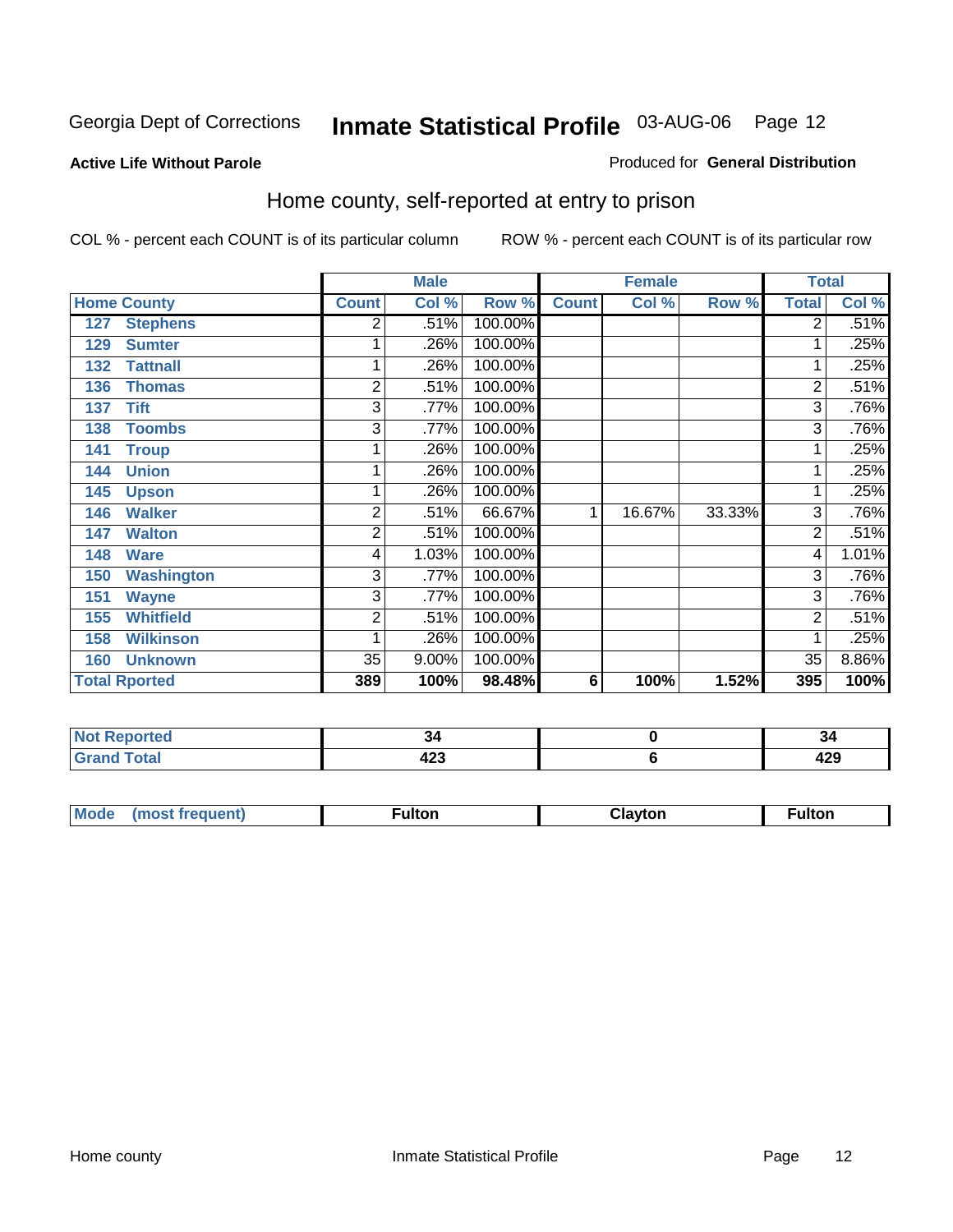#### **Active Life Without Parole**

#### Produced for **General Distribution**

#### Socioeconomic class, self-reported at entry to prison

|                                   | <b>Male</b><br><b>Female</b> |           |            | <b>Total</b> |           |       |                  |        |
|-----------------------------------|------------------------------|-----------|------------|--------------|-----------|-------|------------------|--------|
| <b>Socioeconomic Class</b>        | <b>Count</b>                 | Col %     | Row %      | <b>Count</b> | Col %     | Row % | Total            | Col %  |
| <b>Welfare</b>                    | 25                           | 6.22%     | 100.00%    |              |           |       | 25               | 6.14%  |
| <b>Occ Employ</b><br>$\mathbf{2}$ | 18                           | 4.48%     | $100.00\%$ |              |           |       | 18               | 4.42%  |
| <b>Minimum Std</b><br>3           | 216                          | 53.73%    | $99.54\%$  |              | $20.00\%$ | .46%  | 217              | 53.32% |
| <b>Middle</b>                     | 143                          | $35.57\%$ | $97.28\%$  |              | 80.00%    | 2.72% | 147 <sub>1</sub> | 36.12% |
| <b>Total Reported</b>             | 402                          | 100%      | 98.77%     |              | 100%      | 1.23% | 407              | 100%   |

| <b>rted</b>                 |             | . .        |
|-----------------------------|-------------|------------|
| $C = 4$<br>υιαι<br>$\sim$ . | ı Ar<br>423 | 1つ0<br>42J |

| M<br>Mir<br>Mi<br><b>Middle</b><br><b>C</b> ta<br>Sta<br>əτu<br>.<br>the contract of the contract of the contract of the contract of the contract of the contract of the contract of<br>___ |
|---------------------------------------------------------------------------------------------------------------------------------------------------------------------------------------------|
|---------------------------------------------------------------------------------------------------------------------------------------------------------------------------------------------|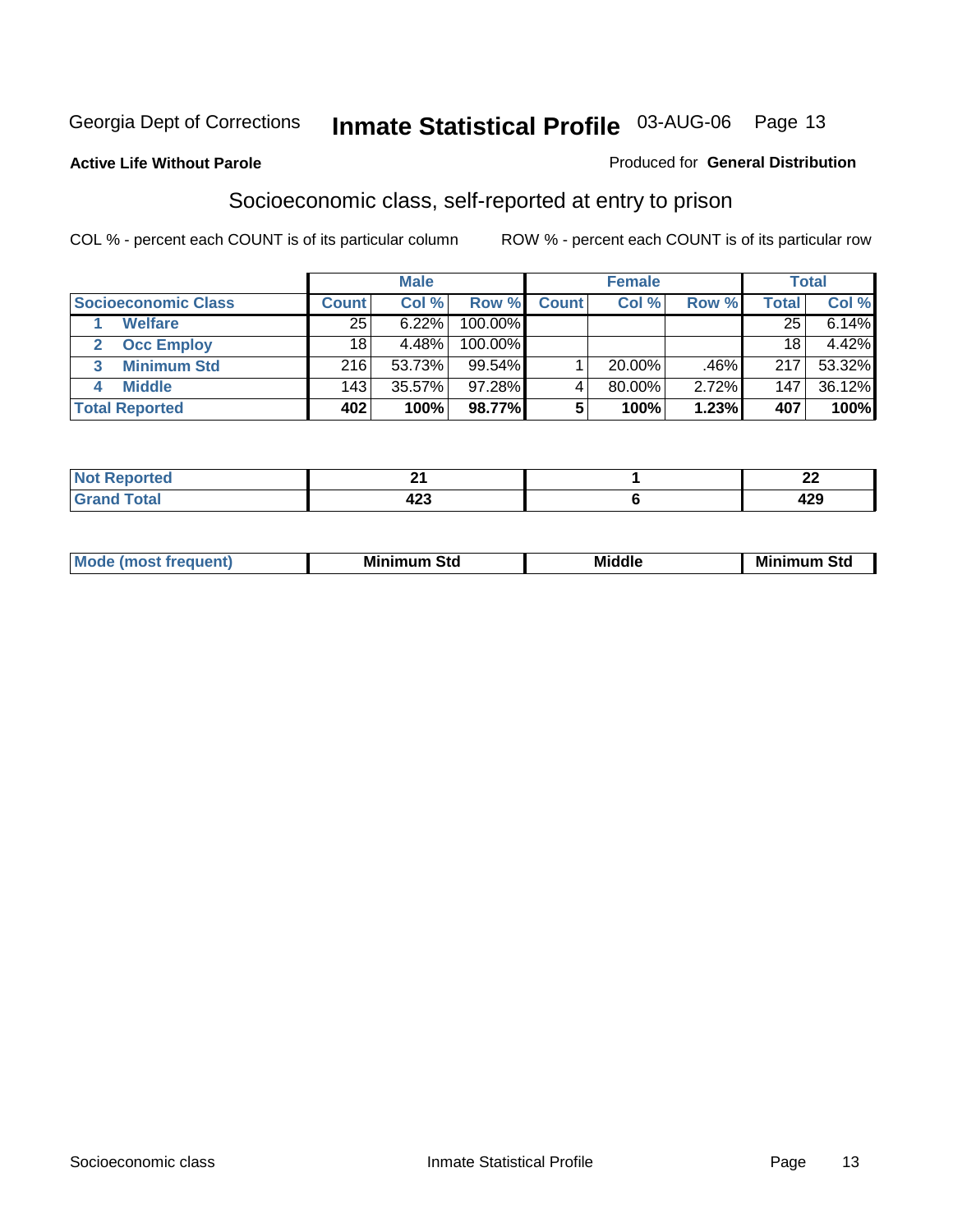**Active Life Without Parole** 

#### Produced for **General Distribution**

#### Environment to age 16, self-reported at entry to prison

|                              |              | <b>Male</b> |            |              | <b>Female</b> |        |              | <b>Total</b> |
|------------------------------|--------------|-------------|------------|--------------|---------------|--------|--------------|--------------|
| <b>Environment to age 16</b> | <b>Count</b> | Col %       | Row %      | <b>Count</b> | Col %         | Row %  | <b>Total</b> | Col %        |
| <b>Rural/Farm</b>            | 8            | $.96\%$     | 100.00%    |              |               |        |              | 1.93%        |
| <b>Rural/Nfarm</b><br>2      | 20           | 4.89%       | 86.96%     | 3            | 50.00%        | 13.04% | 23           | 5.54%        |
| S.M.S.A<br>3                 | 168          | 41.08%      | $100.00\%$ |              |               |        | 168          | 40.48%       |
| <b>Urban</b>                 | 88           | 21.52%      | $97.78\%$  |              | 33.33%        | 2.22%  | 90           | 21.69%       |
| <b>Small Town</b>            | 125          | 30.56%      | $99.21\%$  |              | 16.67%        | .79%   | 126          | 30.36%       |
| <b>Total Reported</b>        | 409          | 100%        | 98.55%     | 6            | 100%          | 1.45%  | 415          | 100%         |

| Reported<br>Not       |             |     |
|-----------------------|-------------|-----|
| <b>Total</b><br>Grand | . מי<br>42J | 429 |

| Mc | .M<br>. . | <br>- - -- - | M |
|----|-----------|--------------|---|
|    |           |              |   |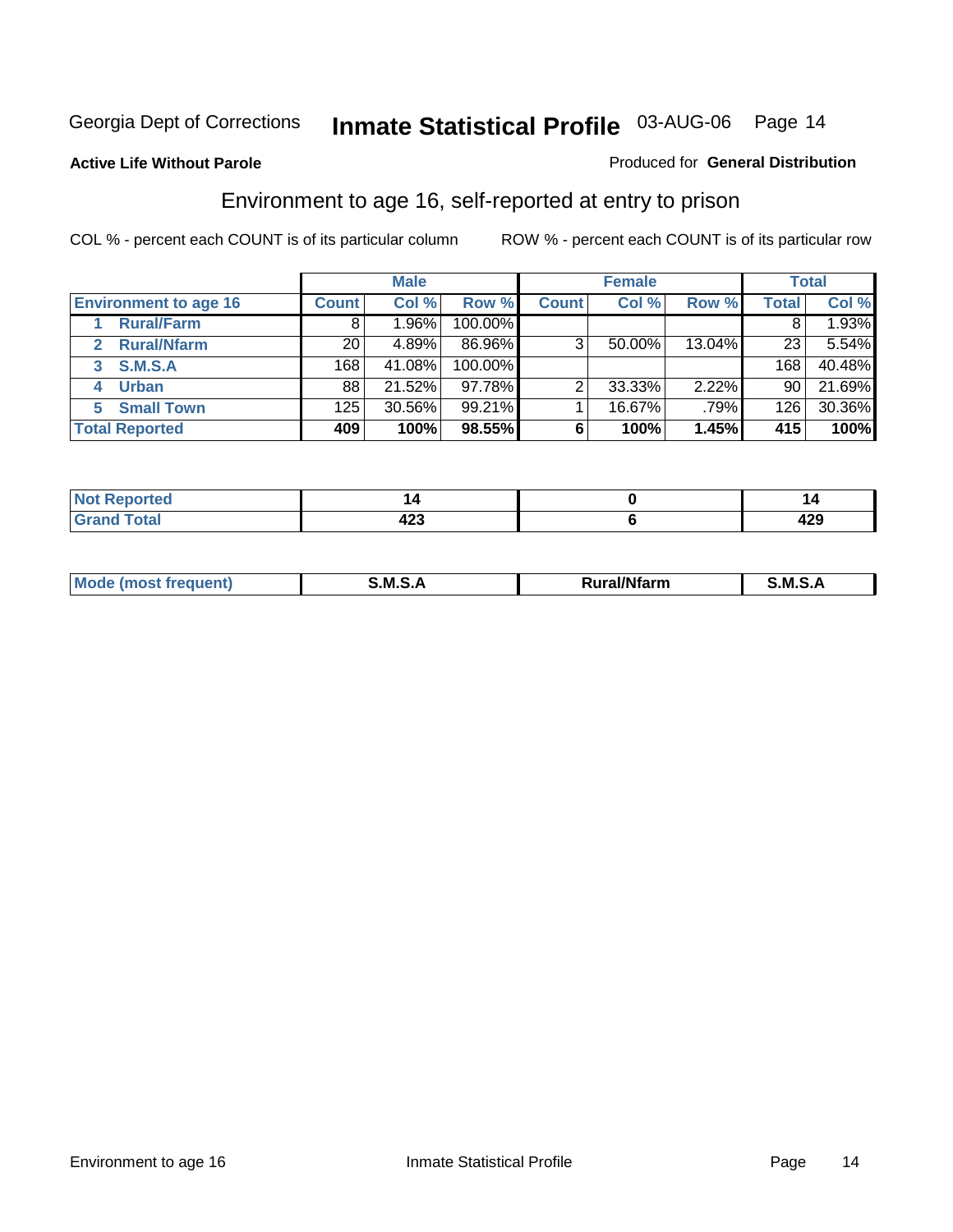#### **Active Life Without Parole**

#### Produced for **General Distribution**

#### Guardian status to age 16, self-reported at entry to prison

|                                  |              | <b>Male</b> |         |              | <b>Female</b> |       |              | <b>Total</b> |
|----------------------------------|--------------|-------------|---------|--------------|---------------|-------|--------------|--------------|
| <b>Guardian Status To Age 16</b> | <b>Count</b> | Col %       | Row %   | <b>Count</b> | Col %         | Row % | <b>Total</b> | Col %        |
| 2 Father Only                    | 9            | 2.33%       | 100.00% |              |               |       | 9            | 2.30%        |
| 3 Ftr Mtr Hd                     | 31           | 8.03%       | 100.00% |              |               |       | 31           | 7.91%        |
| <b>4 Mother Only</b>             | 152          | 39.38%      | 99.35%  |              | 16.67%        | .65%  | 153          | 39.03%       |
| 5 Mtr Ftr Hd                     | 133          | 34.46%      | 97.08%  | 4            | 66.67%        | 2.92% | 137          | 34.95%       |
| <b>6 Oth Female</b>              | 13           | 3.37%       | 100.00% |              |               |       | 13           | 3.32%        |
| <b>7 Oth Male</b>                | 3            | .78%        | 100.00% |              |               |       | 3            | .77%         |
| 8 Step-Parnts                    | 11           | 2.85%       | 100.00% |              |               |       | 11           | 2.81%        |
| 9 Foster Home                    | 8            | 2.07%       | 100.00% |              |               |       | 8            | 2.04%        |
| <b>10 Grand Prnts</b>            | 26           | 6.74%       | 96.30%  |              | 16.67%        | 3.70% | 27           | 6.89%        |
| <b>Total Reported</b>            | 386          | 100%        | 98.47%  | 6            | 100%          | 1.53% | 392          | 100%         |

|   | --<br>$\sim$ | $\sim$ $-$<br>. .                         |
|---|--------------|-------------------------------------------|
| - | ---<br>__    | $\overline{\phantom{a}}$<br>423<br>$\sim$ |

| <b>Mou</b> | Mother<br>Onlv | Hd<br>Mtr<br>E4w | M<br>Only<br>. |
|------------|----------------|------------------|----------------|
|            |                |                  |                |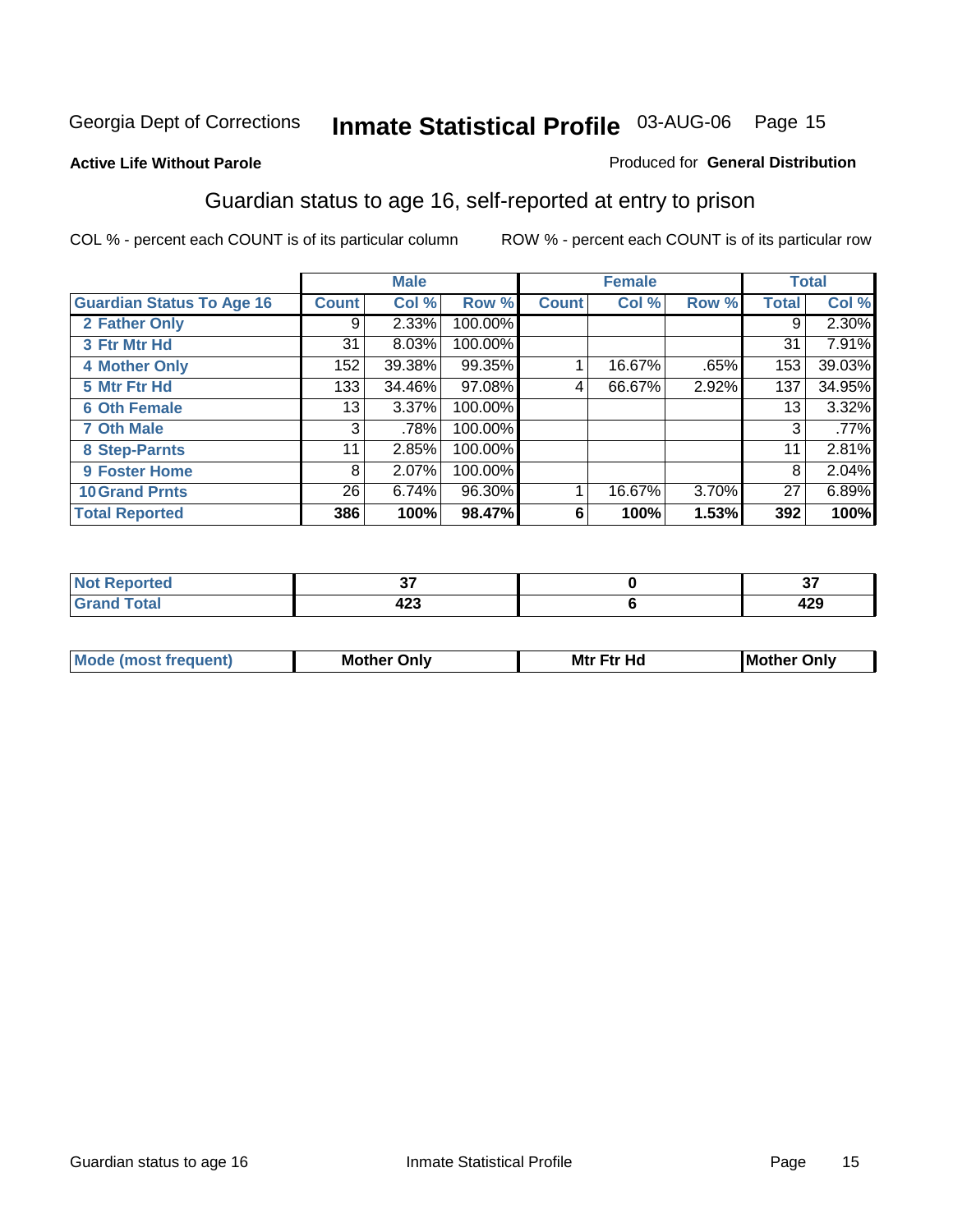#### **Active Life Without Parole**

#### Produced for **General Distribution**

#### Employment status before prison, self-reported at entry to prison

|              |                          |              | <b>Male</b> |         |              | <b>Female</b> |       |              | <b>Total</b> |
|--------------|--------------------------|--------------|-------------|---------|--------------|---------------|-------|--------------|--------------|
|              | <b>Employment Status</b> | <b>Count</b> | Col %       | Row %   | <b>Count</b> | Col %         | Row % | <b>Total</b> | Col %        |
|              | <b>Full Time</b>         | 210          | 56.30%      | 98.13%  |              | 80.00%        | 1.87% | 214          | 56.61%       |
| $\mathbf{2}$ | <b>Part Time</b>         | 18           | 4.83%       | 100.00% |              |               |       | 18           | 4.76%        |
| 3            | Unempl $<$ 6m            | 39           | 10.46%      | 97.50%  |              | 20.00%        | 2.50% | 40           | 10.58%       |
| 4            | Unempl > 6m              | 63           | 16.89%      | 100.00% |              |               |       | 63           | 16.67%       |
| 5            | <b>Never Workd</b>       | 26           | 6.97%       | 100.00% |              |               |       | 26           | 6.88%        |
| 6            | <b>Student</b>           |              | .27%        | 100.00% |              |               |       |              | .26%         |
|              | <b>Incapable</b>         | 16           | 4.29%       | 100.00% |              |               |       | 16           | 4.23%        |
|              | <b>Total Reported</b>    | 373          | 100%        | 98.68%  |              | 100%          | 1.32% | 378          | 100%         |

| тео.                    | .,<br>้วเ   |     |
|-------------------------|-------------|-----|
| <b>Total</b><br>_______ | . מי<br>44J | 429 |

| <b>M</b> ດ | the contract of the contract of the contract of the contract of the contract of the contract of the contract of | , ull i<br>ıme<br>the contract of the contract of the contract of the contract of the contract of the contract of the contract of | ïme<br>uı<br>$\sim$ $\sim$ $\sim$ $\sim$ $\sim$ |
|------------|-----------------------------------------------------------------------------------------------------------------|-----------------------------------------------------------------------------------------------------------------------------------|-------------------------------------------------|
|            |                                                                                                                 |                                                                                                                                   |                                                 |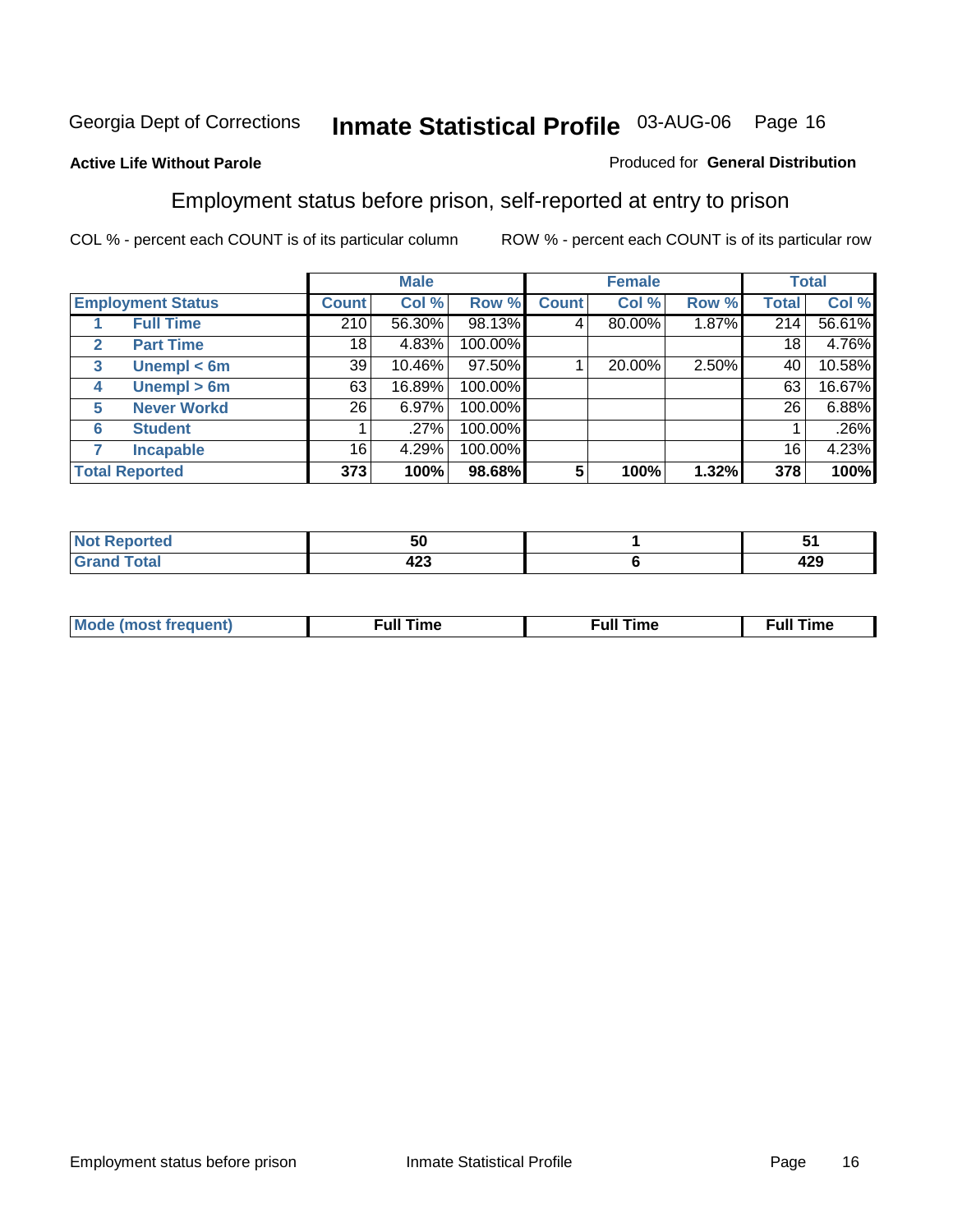#### **Active Life Without Parole**

Produced for **General Distribution**

#### Age at admission

|                         |                 | <b>Male</b> |         |              | <b>Female</b> |        | <b>Total</b>    |       |
|-------------------------|-----------------|-------------|---------|--------------|---------------|--------|-----------------|-------|
| <b>Age At Admission</b> | <b>Count</b>    | Col %       | Row %   | <b>Count</b> | Col %         | Row %  | <b>Total</b>    | Col % |
| 17                      | $\overline{2}$  | 0.47%       | 100.00% |              |               |        | $\overline{2}$  | 0.47% |
| 18                      | $\overline{3}$  | 0.71%       | 100.00% |              |               |        | $\overline{3}$  | 0.70% |
| 19                      | 10              | 2.36%       | 100.00% |              |               |        | $\overline{10}$ | 2.33% |
| 20                      | 6               | 1.42%       | 85.71%  | 1            | 16.67%        | 14.29% | 7               | 1.63% |
| 21                      | 15              | 3.55%       | 100.00% |              |               |        | 15              | 3.50% |
| 22                      | $\overline{23}$ | 5.44%       | 100.00% |              |               |        | $\overline{23}$ | 5.36% |
| 23                      | $\overline{14}$ | 3.31%       | 100.00% |              |               |        | $\overline{14}$ | 3.26% |
| 24                      | $\overline{13}$ | 3.07%       | 100.00% |              |               |        | 13              | 3.03% |
| 25                      | $\overline{17}$ | 4.02%       | 94.44%  | 1            | 16.67%        | 5.56%  | $\overline{18}$ | 4.20% |
| 26                      | $\overline{17}$ | 4.02%       | 100.00% |              |               |        | $\overline{17}$ | 3.96% |
| 27                      | $\overline{14}$ | 3.31%       | 100.00% |              |               |        | $\overline{14}$ | 3.26% |
| 28                      | $\overline{16}$ | 3.78%       | 100.00% |              |               |        | 16              | 3.73% |
| 29                      | $\overline{16}$ | 3.78%       | 100.00% |              |               |        | $\overline{16}$ | 3.73% |
| 30                      | $\overline{12}$ | 2.84%       | 100.00% |              |               |        | $\overline{12}$ | 2.80% |
| 31                      | $\overline{13}$ | 3.07%       | 100.00% |              |               |        | $\overline{13}$ | 3.03% |
| 32                      | 15              | 3.55%       | 93.75%  | 1            | 16.67%        | 6.25%  | 16              | 3.73% |
| 33                      | 14              | 3.31%       | 100.00% |              |               |        | 14              | 3.26% |
| 34                      | 7               | 1.65%       | 100.00% |              |               |        | 7               | 1.63% |
| 35                      | 15              | 3.55%       | 100.00% |              |               |        | $\overline{15}$ | 3.50% |
| 36                      | 19              | 4.49%       | 100.00% |              |               |        | 19              | 4.43% |
| 37                      | $\overline{13}$ | 3.07%       | 100.00% |              |               |        | $\overline{13}$ | 3.03% |
| 38                      | $\overline{14}$ | 3.31%       | 100.00% |              |               |        | 14              | 3.26% |
| 39                      | $\overline{12}$ | 2.84%       | 100.00% |              |               |        | $\overline{12}$ | 2.80% |
| 40                      | 7               | 1.65%       | 100.00% |              |               |        | 7               | 1.63% |
| 41                      | 18              | 4.26%       | 100.00% |              |               |        | 18              | 4.20% |
| 42                      | $\overline{12}$ | 2.84%       | 100.00% |              |               |        | $\overline{12}$ | 2.80% |
| 43                      | $\overline{11}$ | 2.60%       | 100.00% |              |               |        | $\overline{11}$ | 2.56% |
| 44                      | 8               | 1.89%       | 88.89%  | 1            | 16.67%        | 11.11% | 9               | 2.10% |
| 45                      | $\overline{13}$ | 3.07%       | 100.00% |              |               |        | $\overline{13}$ | 3.03% |
| 46                      | $\overline{8}$  | 1.89%       | 88.89%  | 1            | 16.67%        | 11.11% | $\overline{9}$  | 2.10% |
| 47                      | $\overline{2}$  | 0.47%       | 100.00% |              |               |        | $\overline{2}$  | 0.47% |
| 48                      | 7               | 1.65%       | 87.50%  | 1            | 16.67%        | 12.50% | 8               | 1.86% |
| 49                      | 10              | 2.36%       | 100.00% |              |               |        | 10              | 2.33% |
| 50                      | 3               | 0.71%       | 100.00% |              |               |        | $\overline{3}$  | 0.70% |
| 51                      | 3               | 0.71%       | 100.00% |              |               |        | $\overline{3}$  | 0.70% |
| 52                      | 6               | 1.42%       | 100.00% |              |               |        | 6               | 1.40% |
| 54                      | 1               | 0.24%       | 100.00% |              |               |        | 1               | 0.23% |
| 56                      | 3               | 0.71%       | 100.00% |              |               |        | $\overline{3}$  | 0.70% |
| 57                      | $\overline{3}$  | 0.71%       | 100.00% |              |               |        | $\overline{3}$  | 0.70% |
| 58                      | $\overline{2}$  | 0.47%       | 100.00% |              |               |        | $\overline{2}$  | 0.47% |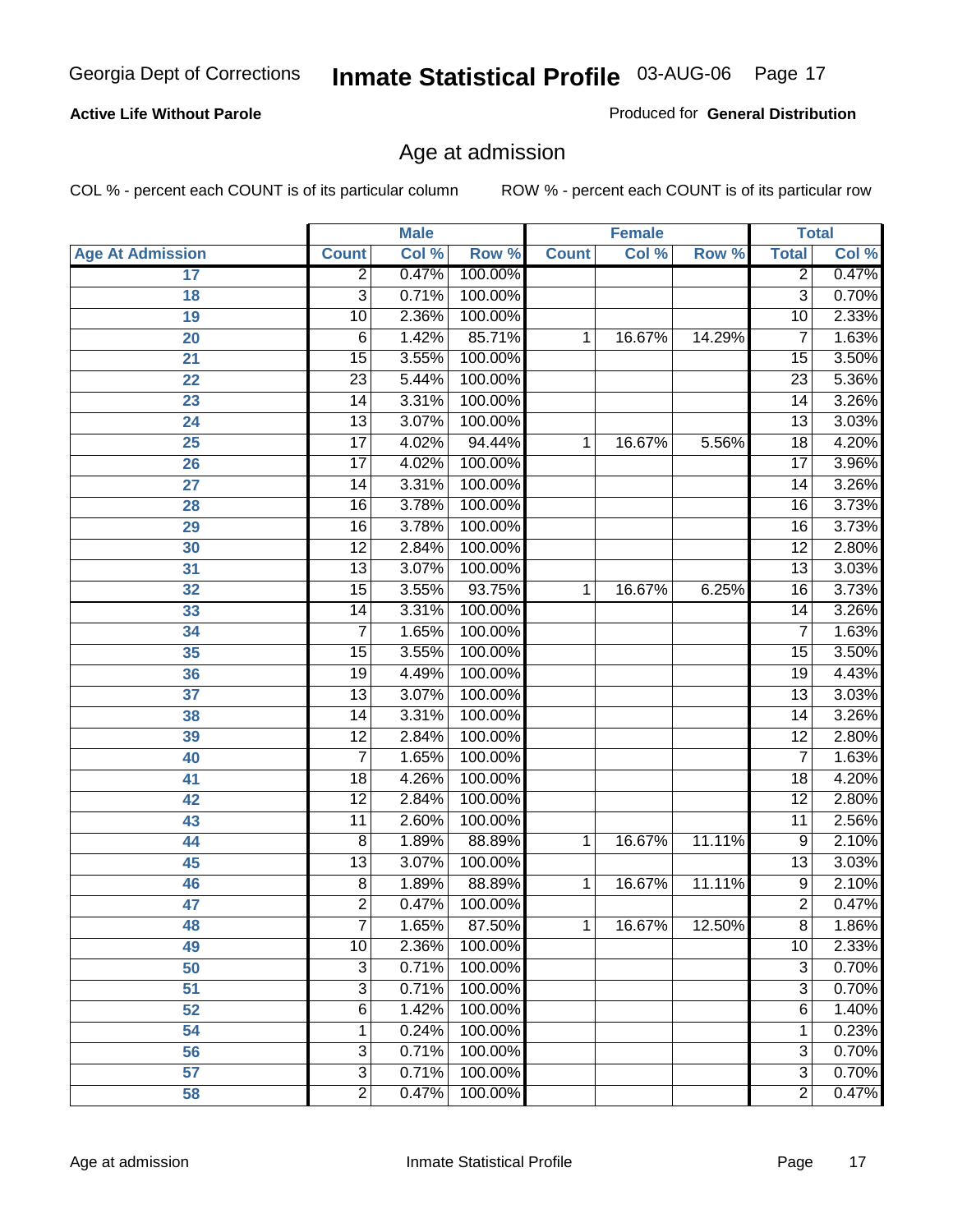#### **Active Life Without Parole**

Produced for **General Distribution**

#### Age at admission

|                         |              | <b>Male</b> |         |              | <b>Female</b> |       |              | <b>Total</b> |
|-------------------------|--------------|-------------|---------|--------------|---------------|-------|--------------|--------------|
| <b>Age At Admission</b> | <b>Count</b> | Col %       | Row %   | <b>Count</b> | Col %         | Row % | <b>Total</b> | Col %        |
| 63                      |              | 0.24%       | 100.00% |              |               |       |              | 0.23%        |
| 64                      |              | 0.47%       | 100.00% |              |               |       |              | 0.47%        |
| 65                      |              | 0.24%       | 100.00% |              |               |       |              | 0.23%        |
| 66                      |              | 0.24%       | 100.00% |              |               |       |              | 0.23%        |
| 71                      |              | 0.24%       | 100.00% |              |               |       |              | 0.23%        |
| <b>Total Reported</b>   | 423          | 100%        | 98.60%  | 6            | 100%          | 1.40% | 429          | 100%         |

| orted<br>TV.           |          |     |
|------------------------|----------|-----|
| <b>Cotal</b><br>______ | ,<br>−∠J | 429 |

| Mean<br>(average)              | 34.00 | 35.83 | 34.02   |
|--------------------------------|-------|-------|---------|
| <b>Median (middle)</b>         | JJ    | 38    | 33      |
| <b>Mode</b><br>(most frequent) |       | 20    | …<br>LL |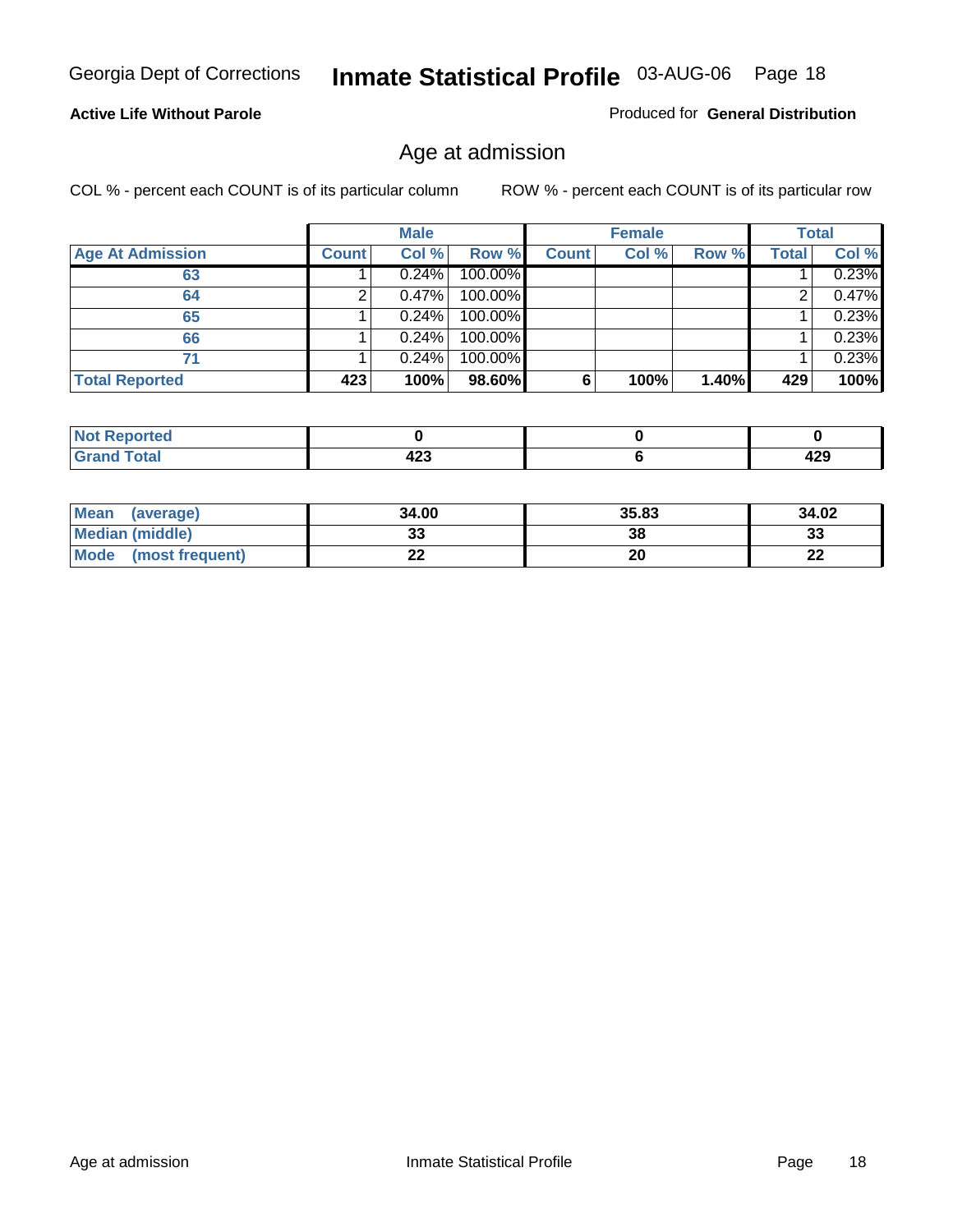#### **Active Life Without Parole**

Produced for **General Distribution**

#### Age at release

|                       |              | <b>Male</b> |       |              | <b>Female</b> |       |              | <b>Total</b> |
|-----------------------|--------------|-------------|-------|--------------|---------------|-------|--------------|--------------|
| <b>Age At Release</b> | <b>Count</b> | Col%        | Row % | <b>Count</b> | Col %         | Row % | <b>Total</b> | Col %        |
| <b>Total Reported</b> |              |             |       |              |               |       |              |              |

| <b>Still Active</b> | 423 | 429 |
|---------------------|-----|-----|
| <b>Not Reported</b> |     |     |
| <b>Grand Total</b>  | 423 | 429 |

| Mean<br>(average)    | N/A | N/A | N/A |
|----------------------|-----|-----|-----|
| Median (middle)      | N/A | N/A | N/A |
| Mode (most frequent) | N/A | N/A | N/A |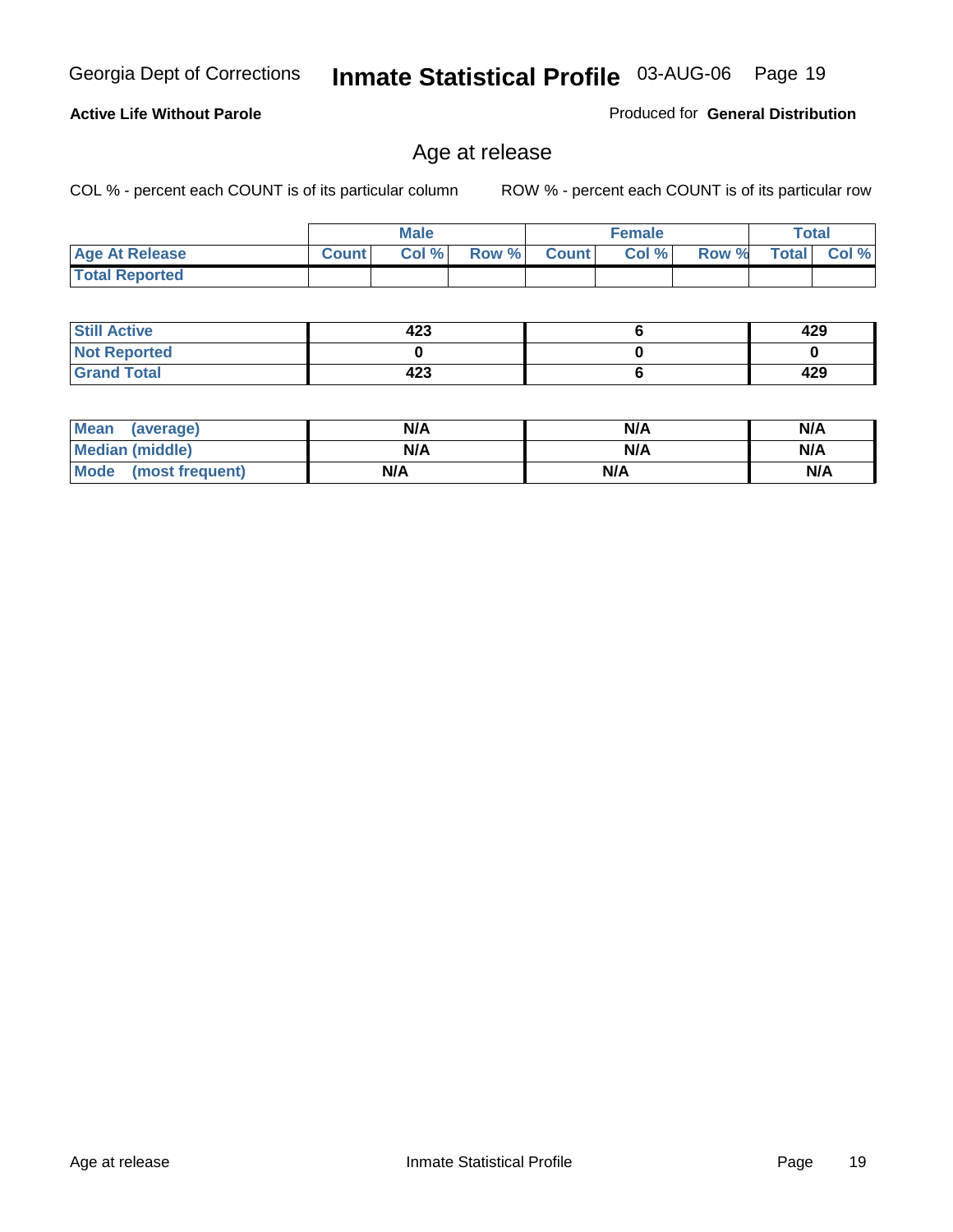#### **Active Life Without Parole**

#### Produced for **General Distribution**

#### Height, measured at entry to prison

|                       |                | <b>Male</b> |         |              | <b>Female</b> |        | <b>Total</b>    |        |
|-----------------------|----------------|-------------|---------|--------------|---------------|--------|-----------------|--------|
| <b>Height</b>         | <b>Count</b>   | Col %       | Row %   | <b>Count</b> | Col %         | Row %  | <b>Total</b>    | Col %  |
| 5'01''                | 1              | 0.24%       | 100.00% |              |               |        | 1               | 0.23%  |
| 5'02"                 | $\overline{2}$ | 0.47%       | 100.00% |              |               |        | $\overline{2}$  | 0.47%  |
| 5'03"                 | $\overline{2}$ | 0.47%       | 50.00%  | 2            | 33.33%        | 50.00% | 4               | 0.93%  |
| 5'04"                 | $\overline{5}$ | 1.18%       | 83.33%  | 1            | 16.67%        | 16.67% | 6               | 1.40%  |
| 5'05"                 | 13             | 3.07%       | 92.86%  | 1            | 16.67%        | 7.14%  | 14              | 3.26%  |
| 5'06"                 | 31             | 7.33%       | 100.00% |              |               |        | $\overline{31}$ | 7.23%  |
| 5'07''                | 30             | 7.09%       | 96.77%  | 1            | 16.67%        | 3.23%  | 31              | 7.23%  |
| 5'08"                 | 45             | 10.64%      | 97.83%  | 1            | 16.67%        | 2.17%  | 46              | 10.72% |
| <b>5'09"</b>          | 48             | 11.35%      | 100.00% |              |               |        | 48              | 11.19% |
| 5'10''                | 55             | 13.00%      | 100.00% |              |               |        | 55              | 12.82% |
| 5'11''                | 60             | 14.18%      | 100.00% |              |               |        | 60              | 13.99% |
| 6'00"                 | 45             | 10.64%      | 100.00% |              |               |        | 45              | 10.49% |
| 6'01''                | 33             | 7.80%       | 100.00% |              |               |        | 33              | 7.69%  |
| 6'02"                 | 20             | 4.73%       | 100.00% |              |               |        | 20              | 4.66%  |
| 6'03''                | 15             | 3.55%       | 100.00% |              |               |        | 15              | 3.50%  |
| 6'04"                 | 11             | 2.60%       | 100.00% |              |               |        | 11              | 2.56%  |
| 6'05"                 | 4              | 0.95%       | 100.00% |              |               |        | 4               | 0.93%  |
| 6'06"                 | $\overline{c}$ | 0.47%       | 100.00% |              |               |        | 2               | 0.47%  |
| Seven feet +          | 1              | 0.24%       | 100.00% |              |               |        | 1               | 0.23%  |
| <b>Total Reported</b> | 423            | 100%        | 98.60%  | 6            | 100%          | 1.40%  | 429             | 100%   |

| <b>Reported</b><br>$\sim$          |       |     |
|------------------------------------|-------|-----|
| otal                               |       | . מ |
| $\sim$ $\sim$ $\sim$ $\sim$ $\sim$ | $- -$ | 74J |

| <b>Mean</b><br>(average)       | 5'10" | 5'05" | 5'10"        |
|--------------------------------|-------|-------|--------------|
| Median (middle)                | 5'10" |       | 5'10"        |
| <b>Mode</b><br>(most frequent) | 5'11" | 5'03" | <b>5'44"</b> |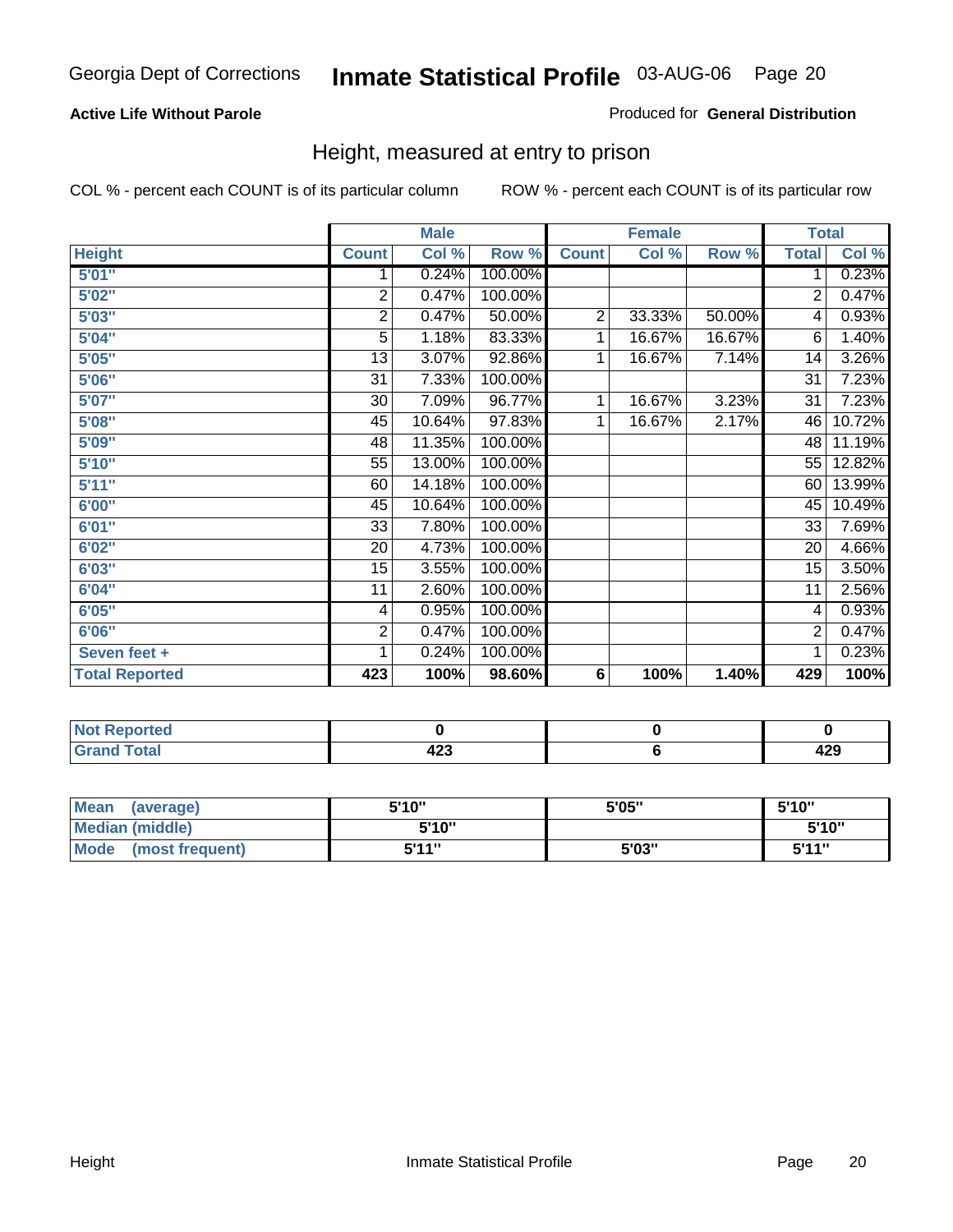#### **Active Life Without Parole**

#### Produced for **General Distribution**

#### Weight, measured at entry to prison

|                       |                 | <b>Male</b> |            |                | <b>Female</b> |         |                 | <b>Total</b> |
|-----------------------|-----------------|-------------|------------|----------------|---------------|---------|-----------------|--------------|
| <b>Weight</b>         | <b>Count</b>    | Col %       | Row %      | <b>Count</b>   | Col %         | Row %   | <b>Total</b>    | Col %        |
| 110 - 119 pounds      |                 |             |            | 1              | 16.67%        | 100.00% | 1 <sup>1</sup>  | 0.23%        |
| 120 - 129 pounds      | $\overline{4}$  | 0.95%       | 80.00%     | 1              | 16.67%        | 20.00%  | $\overline{5}$  | 1.17%        |
| 130 - 139 pounds      | 10              | 2.36%       | 100.00%    |                |               |         | $\overline{10}$ | 2.33%        |
| 140 - 149 pounds      | 27              | 6.38%       | 100.00%    |                |               |         | 27              | 6.29%        |
| 150 - 159 pounds      | 32              | 7.57%       | 96.97%     | 1              | 16.67%        | 3.03%   | 33              | 7.69%        |
| 160 - 169 pounds      | 64              | 15.13%      | 96.97%     | $\overline{2}$ | 33.33%        | 3.03%   | 66              | 15.38%       |
| 170 - 179 pounds      | 60              | 14.18%      | 98.36%     | 1              | 16.67%        | 1.64%   | 61              | 14.22%       |
| 180 - 189 pounds      | 55              | 13.00%      | 100.00%    |                |               |         | 55              | 12.82%       |
| 190 - 199 pounds      | 43              | 10.17%      | 100.00%    |                |               |         | 43              | 10.02%       |
| 200 - 209 pounds      | 28              | 6.62%       | 100.00%    |                |               |         | 28              | 6.53%        |
| 210 - 219 pounds      | 28              | 6.62%       | 100.00%    |                |               |         | 28              | 6.53%        |
| 220 - 229 pounds      | 24              | 5.67%       | 100.00%    |                |               |         | 24              | 5.59%        |
| 230 - 239 pounds      | $\overline{14}$ | 3.31%       | 100.00%    |                |               |         | 14              | 3.26%        |
| 240 - 249 pounds      | 10              | 2.36%       | 100.00%    |                |               |         | 10              | 2.33%        |
| 250 - 259 pounds      | 5               | 1.18%       | 100.00%    |                |               |         | $\overline{5}$  | 1.17%        |
| 260 - 269 pounds      | $\overline{8}$  | 1.89%       | 100.00%    |                |               |         | $\overline{8}$  | 1.86%        |
| 270 - 279 pounds      | 4               | 0.95%       | $100.00\%$ |                |               |         | 4               | 0.93%        |
| 280 - 289 pounds      | 3               | 0.71%       | 100.00%    |                |               |         | 3               | 0.70%        |
| 290 - 299 pounds      | 1               | 0.24%       | 100.00%    |                |               |         | 1               | 0.23%        |
| 310 - 319 pounds      | 1               | 0.24%       | 100.00%    |                |               |         | 1               | 0.23%        |
| 400 pounds and over   | $\overline{2}$  | 0.47%       | 100.00%    |                |               |         | $\overline{2}$  | 0.47%        |
| <b>Total Reported</b> | 423             | 100%        | 98.60%     | 6              | 100%          | 1.40%   | 429             | 100%         |

| N0<br>olatetol       |                      |         |
|----------------------|----------------------|---------|
| `otal<br>_<br>______ | ,,,<br>−∠J<br>$\sim$ | <br>44J |

| Mean<br>(average)    | 189 | 149   | 188 |
|----------------------|-----|-------|-----|
| Median (middle)      | 183 | 159.5 | 182 |
| Mode (most frequent) | 170 | 110   | 170 |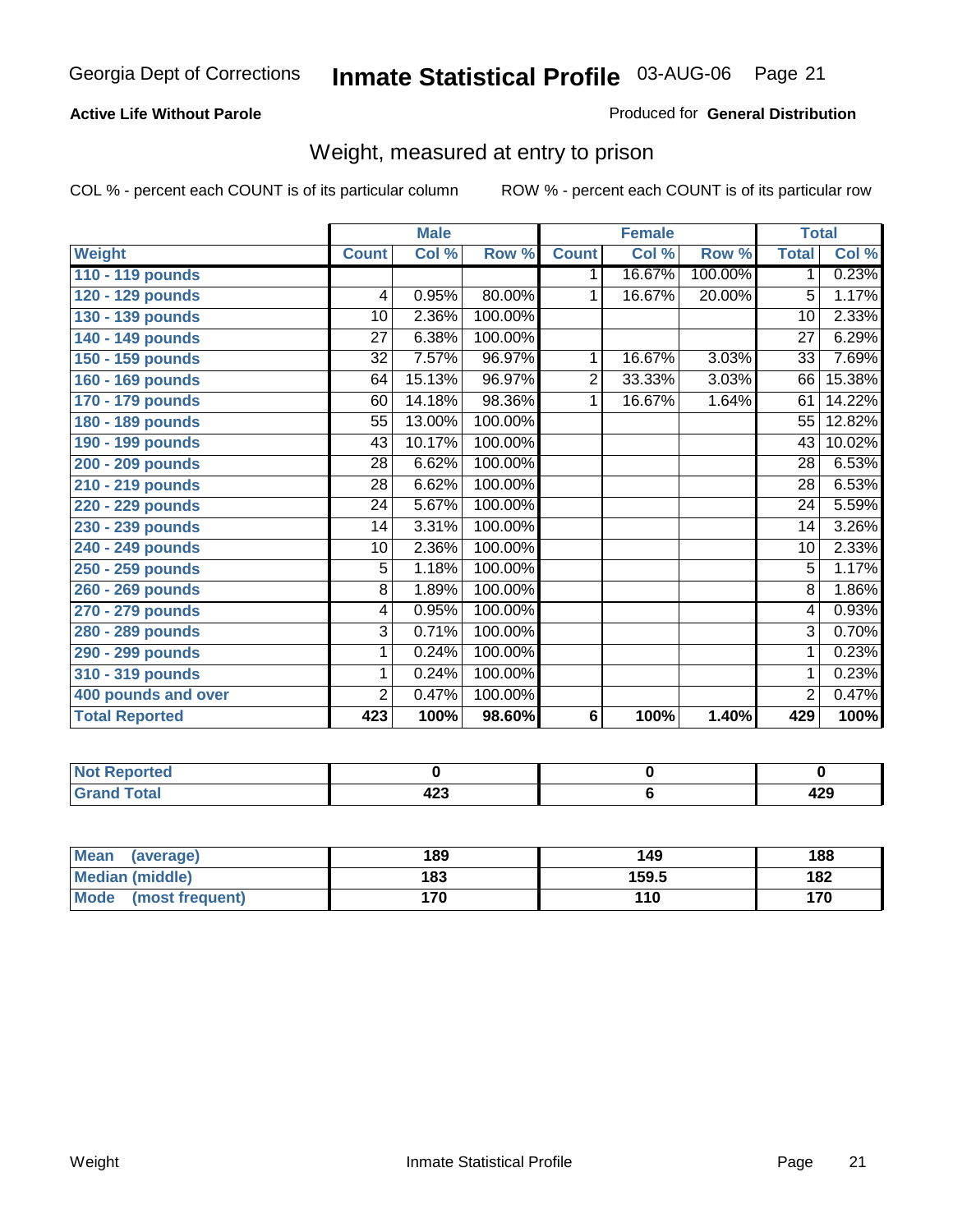#### **Active Life Without Parole**

#### Produced for **General Distribution**

#### Type of admission to prison

|    |                             |                 | <b>Male</b> |                    |   | <b>Female</b> |       |              | <b>Total</b> |
|----|-----------------------------|-----------------|-------------|--------------------|---|---------------|-------|--------------|--------------|
|    | <b>Type of Admission</b>    | <b>Count</b>    | Col %       | <b>Row % Count</b> |   | Col %         | Row % | <b>Total</b> | Col %        |
|    | <b>Committed From Court</b> | 120             | 28.37%      | 97.56%             | 3 | 50.00%        | 2.44% | 123          | 28.67%       |
| 3  | <b>Parole Rev/New Sent</b>  | 33              | 7.80%       | 100.00%            |   |               |       | 33           | 7.69%        |
| 4  | <b>Par Rev/No New Sent</b>  | 7               | 1.65%       | 100.00%            |   |               |       |              | 1.63%        |
| 6  | <b>Prob Viol/Partial</b>    | 3               | .71%        | 100.00%            |   |               |       | 3            | .70%         |
| 9  | <b>Prob Rev/Remainder</b>   | 10 <sup>1</sup> | 2.36%       | 100.00%            |   |               |       | 10           | 2.33%        |
| 10 | <b>New Sent/Par Rev Pnd</b> |                 | .24%        | 100.00%            |   |               |       |              | .23%         |
| 11 | <b>Life W/O Parole</b>      | 248             | 58.63%      | 98.80%             | 3 | 50.00%        | 1.20% | 251          | 58.51%       |
| 30 | <b>Par Rev/Rsn Unknown</b>  |                 | .24%        | 100.00%            |   |               |       |              | .23%         |
|    | <b>Total Reported</b>       | 423             | 100%        | 98.6%              | 6 | 100%          | 1.4%  | 429          | 100%         |

| <b>Reported</b><br>NOT                                 |            |             |
|--------------------------------------------------------|------------|-------------|
| <b>Total</b><br><b>Cre</b><br>$\sim$ . $\sim$ . $\sim$ | ^^^<br>74J | A ממ<br>423 |

| <b>Mode (most frequent)</b> | <b>W/O Par</b> | <b>Court Cmmt</b> | M/O Par |
|-----------------------------|----------------|-------------------|---------|
|                             |                |                   |         |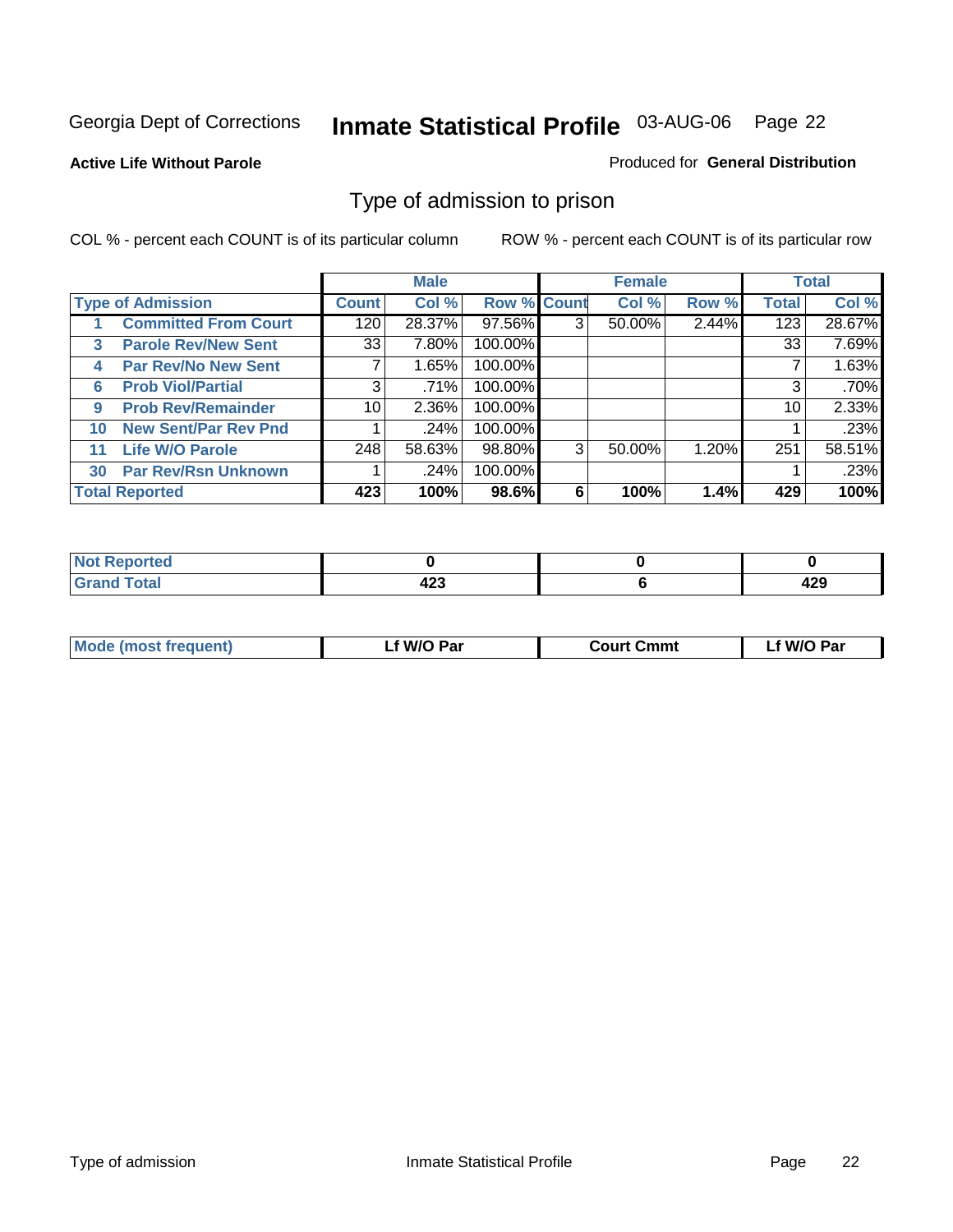**Active Life Without Parole** 

Produced for **General Distribution**

#### Current / last security status

|                        |              | <b>Male</b> |                    |   | <b>Female</b> |       |       | <b>Total</b> |
|------------------------|--------------|-------------|--------------------|---|---------------|-------|-------|--------------|
| <b>Security Status</b> | <b>Count</b> | Col %       | <b>Row % Count</b> |   | Col %         | Row % | Total | Col %        |
| 3 Minimum              |              | $.24\%$     | $100.00\%$         |   | .00%          |       |       | .23%         |
| 4 Medium               | 49           | 11.61%      | $100.00\%$         |   | $.00\%$       |       | 49    | 11.45%       |
| 5 Close                | 349          | 82.70%      | 98.31%             | 6 | 100.00%       | 1.69% | 355   | 82.94%       |
| 6 Maximum              | 23           | 5.45%       | 100.00%            |   | .00%          |       | 23    | 5.37%        |
| <b>Total Reported</b>  | 422          | 100%        | 98.6%              | 6 | 100%          | 1.4%  | 428   | 100%         |

| <b>Still being diagnosed</b> |     |     |
|------------------------------|-----|-----|
| <b>Not Reported</b>          |     |     |
| <b>Grand Total</b>           | 423 | 429 |

|  | Mo<br>frequent)<br>ww | Close<br>. | ાose<br>. | <b>OSE</b><br>. |
|--|-----------------------|------------|-----------|-----------------|
|--|-----------------------|------------|-----------|-----------------|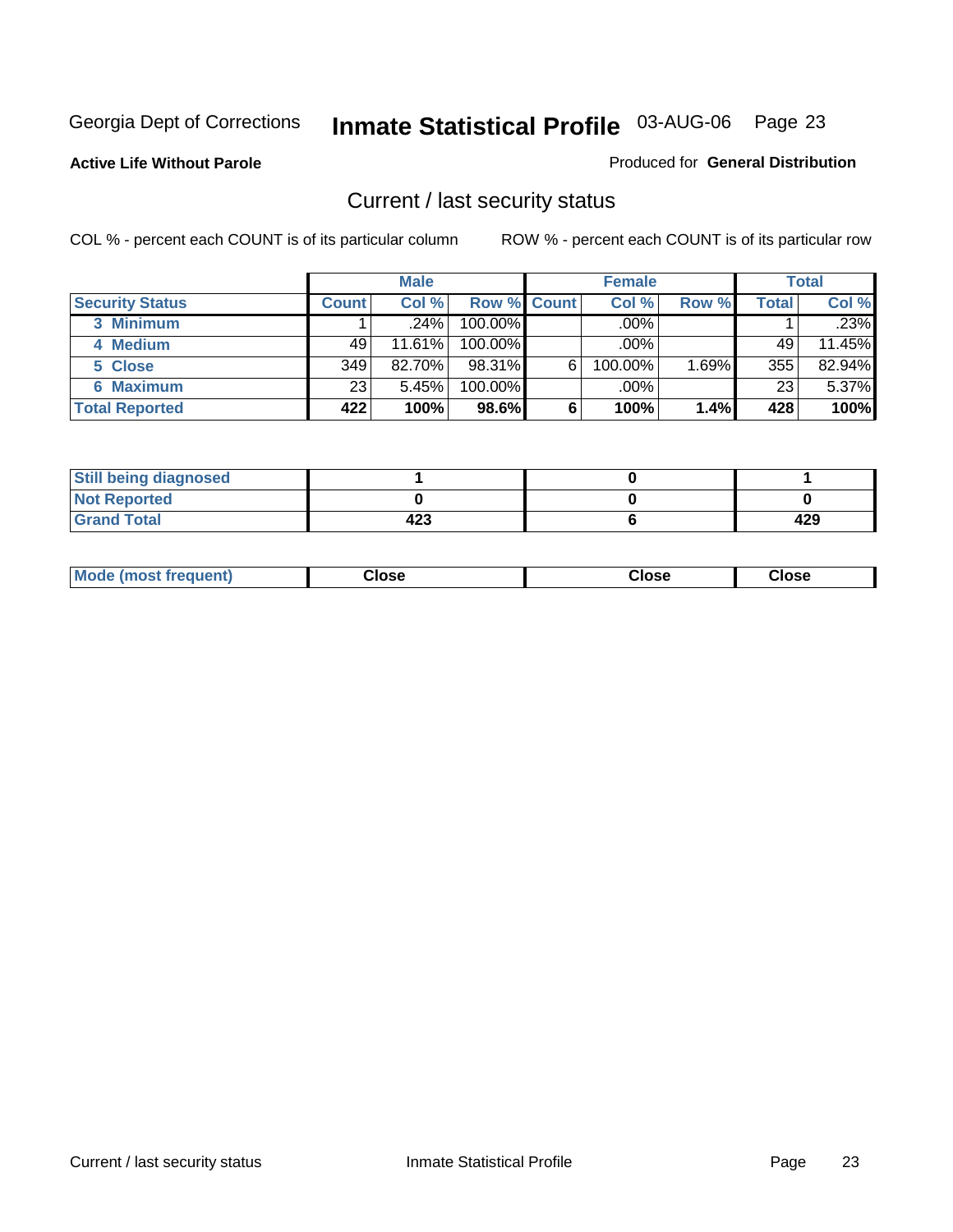**Active Life Without Parole** 

Produced for **General Distribution**

## Current / last type of institution

|                            |              | <b>Male</b> |                    |    | <b>Female</b> |         |         | Total      |
|----------------------------|--------------|-------------|--------------------|----|---------------|---------|---------|------------|
| <b>Type of Institution</b> | <b>Count</b> | Col%        | <b>Row % Count</b> |    | Col%          | Row %   | Total i | Col %      |
| <b>State Prison</b>        | 423          | 100.00%」    | 98.60%             | 61 | 100.00%」      | $.40\%$ | 429     | $100.00\%$ |
| <b>Total Rported</b>       | 423          | 100%        | 98.6%              |    | 100%          | 1.4%    | 429     | 100%       |

| <b>rted</b><br>. |                           |            |
|------------------|---------------------------|------------|
| $-1$ $-1$        | ,<br>. .<br>-23<br>$\sim$ | 190<br>443 |

|  | <b>Mode (most frequent)</b> | State Prison | <b>State Prison</b> | <b>State Prison</b> |
|--|-----------------------------|--------------|---------------------|---------------------|
|--|-----------------------------|--------------|---------------------|---------------------|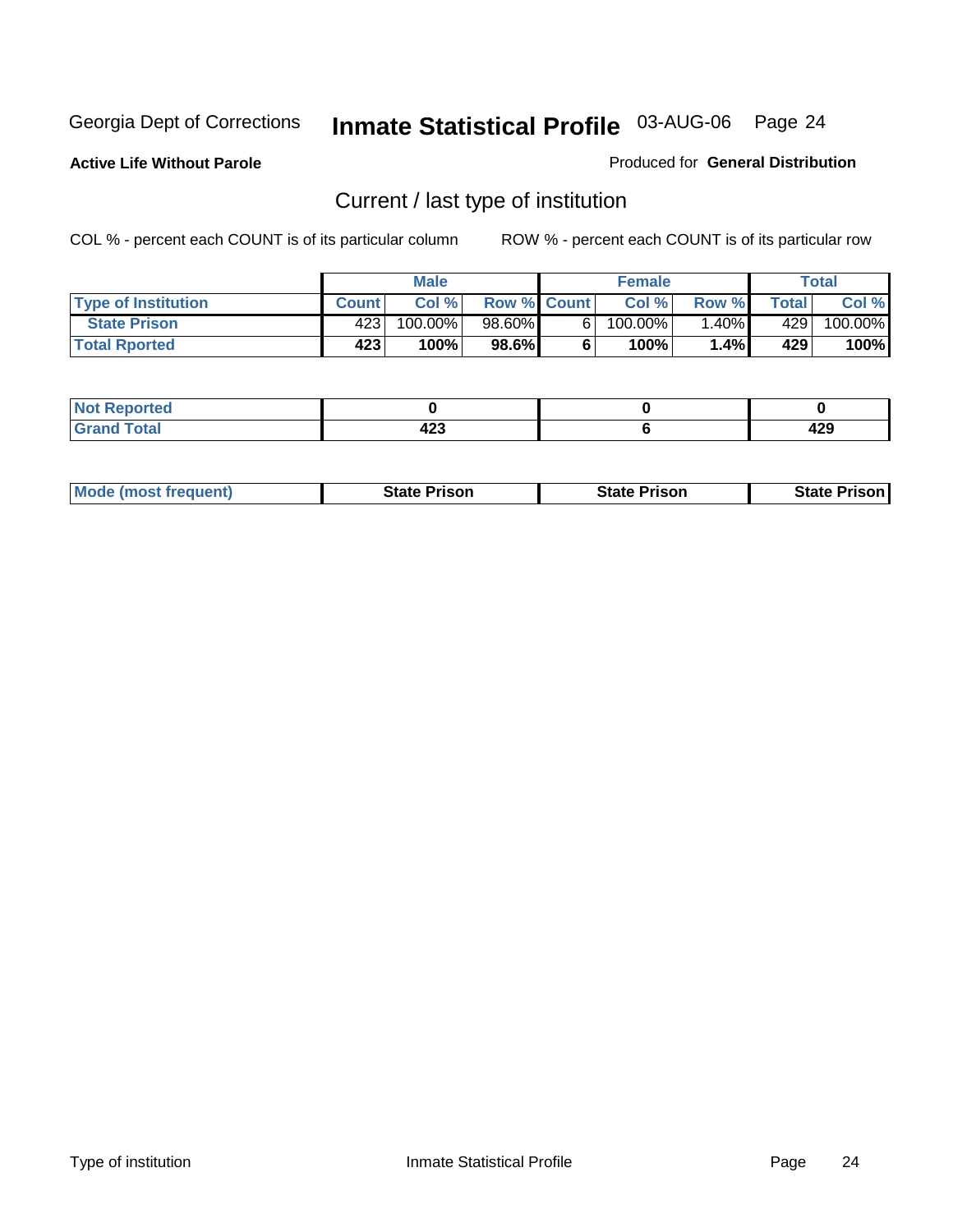**Active Life Without Parole** 

Produced for **General Distribution**

#### Institution type - transitional centers

|                                          |              | Male  |                    | <b>Female</b> |             | <b>Total</b> |
|------------------------------------------|--------------|-------|--------------------|---------------|-------------|--------------|
| <b>Institution Type - Trans. Centers</b> | <b>Count</b> | Col % | <b>Row % Count</b> | Col %         | Row % Total | Col %        |
| <b>Total Rported</b>                     |              |       |                    |               |             |              |

| <b>Not Reported</b>             |  |  |
|---------------------------------|--|--|
| Cotal<br>Cror<br>. <del>.</del> |  |  |

| Mode (most frequent) | <b>Null</b> | <b>Null</b> | <b>Null</b> |
|----------------------|-------------|-------------|-------------|
|                      |             |             |             |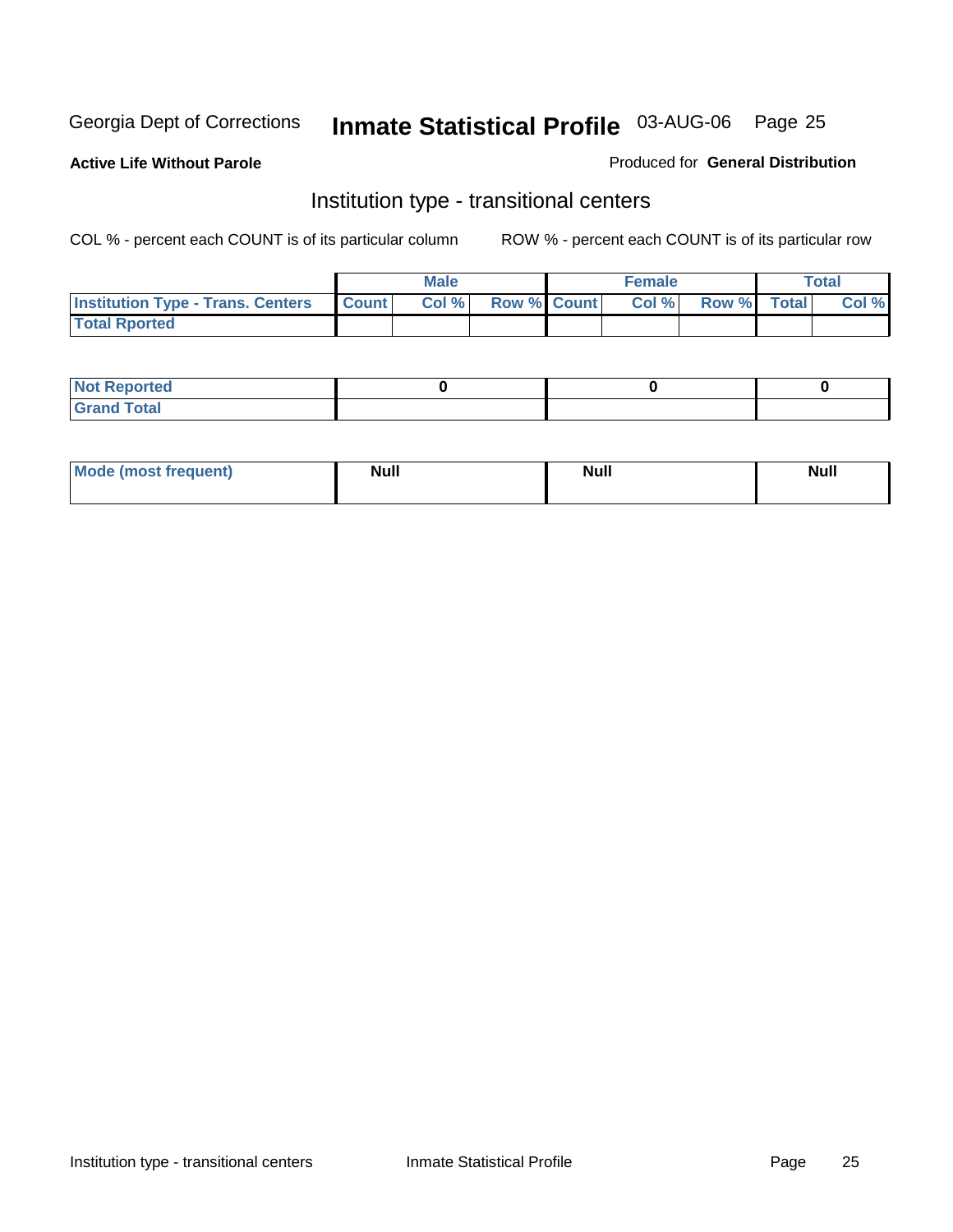**Active Life Without Parole** 

Produced for **General Distribution**

#### Institution type - mental hospitals

|                                                  | <b>Male</b> |                    | <b>Female</b> |                          | <b>Total</b> |
|--------------------------------------------------|-------------|--------------------|---------------|--------------------------|--------------|
| <b>Institution Type - Mental Hospitals Count</b> | Col%        | <b>Row % Count</b> |               | <b>Col % Row % Total</b> | Col %        |
| <b>Total Rported</b>                             |             |                    |               |                          |              |

| <b>Not Reported</b> |  |  |
|---------------------|--|--|
| <b>Fotal</b><br>Cro |  |  |

| Mode (most frequent) | <b>Null</b> | <b>Null</b> | <b>Null</b> |
|----------------------|-------------|-------------|-------------|
|                      |             |             |             |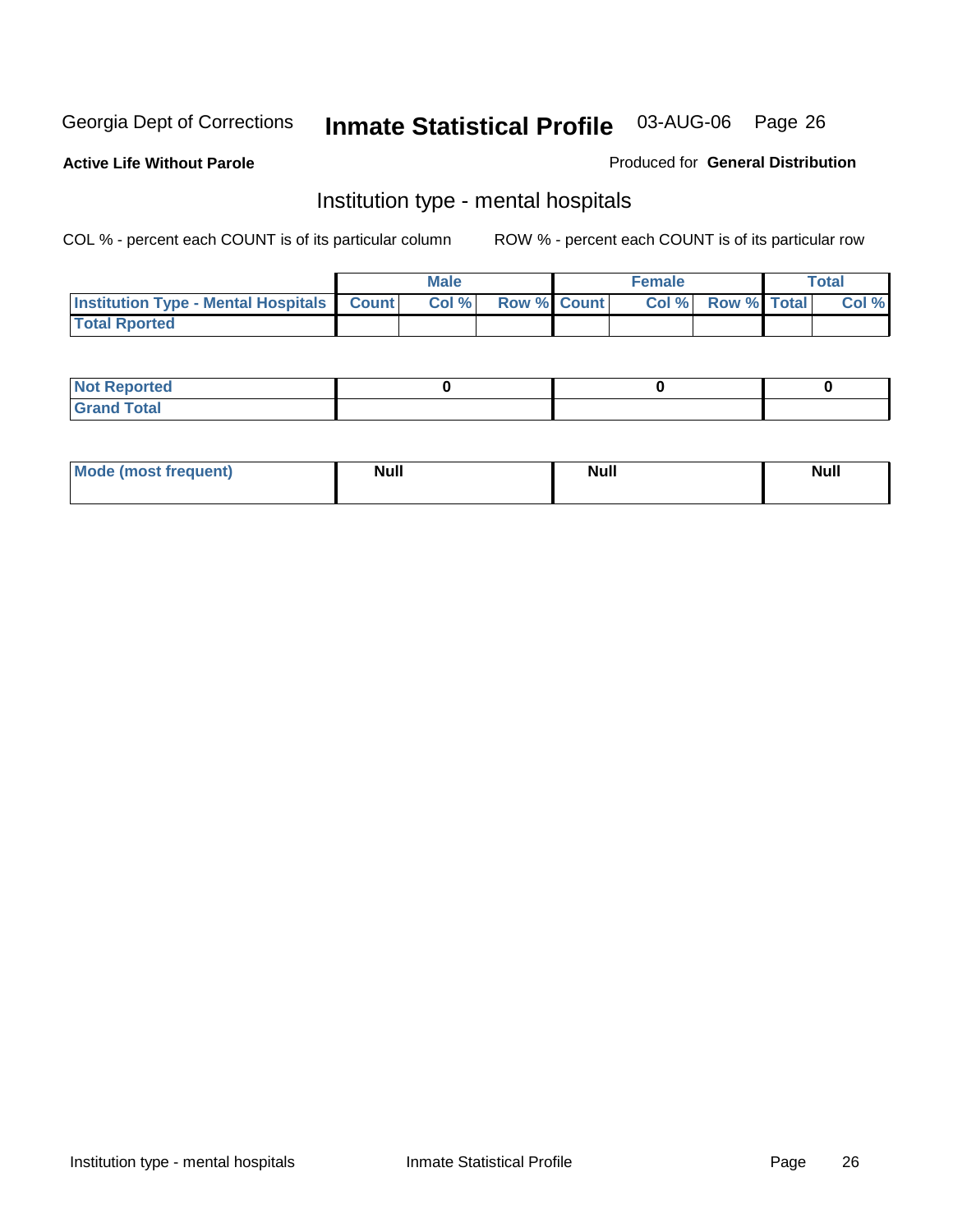**Active Life Without Parole** 

Produced for **General Distribution**

#### Institution type - county prisons

|                                                    | <b>Male</b> |                          | <b>Female</b> |       |       | Total |
|----------------------------------------------------|-------------|--------------------------|---------------|-------|-------|-------|
| <b>Institution Type - County Prisons   Count  </b> | Col %       | <b>Row % Count Col %</b> |               | Row % | Total | Col % |
| <b>Total Rported</b>                               |             |                          |               |       |       |       |

| <b>Not</b><br><b>Reported</b> |  |  |
|-------------------------------|--|--|
| <b>Grand Total</b>            |  |  |

| <b>Mo</b><br>frequent) | NI. . II<br>1u 11 | <b>Moll</b> | <b>Null</b> |
|------------------------|-------------------|-------------|-------------|
|                        |                   |             |             |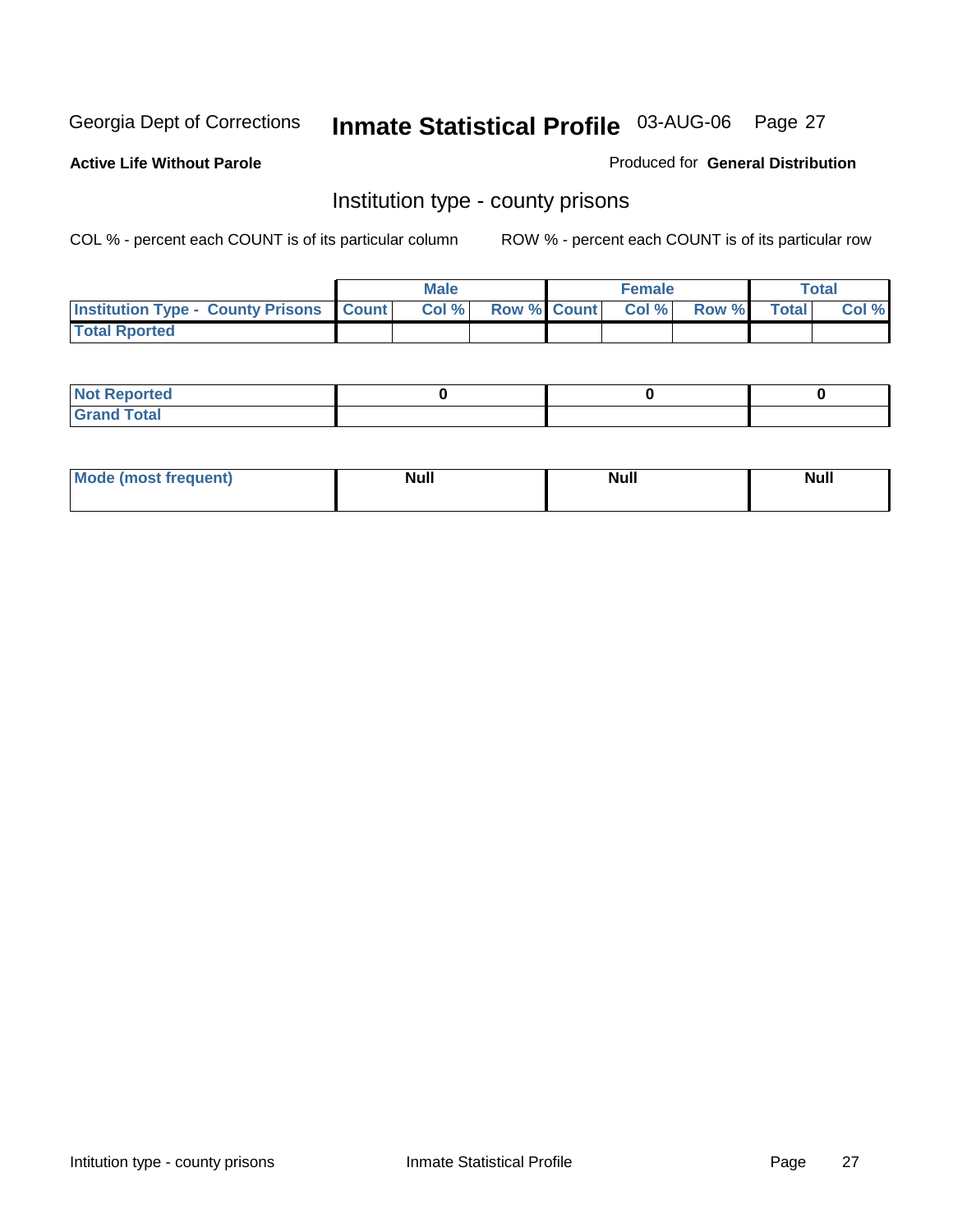#### **Active Life Without Parole**

#### Produced for **General Distribution**

#### Institution type - state prisons

|                                         |                                 |                 | <b>Male</b> |         |              | <b>Female</b> |         | <b>Total</b>    |        |
|-----------------------------------------|---------------------------------|-----------------|-------------|---------|--------------|---------------|---------|-----------------|--------|
| <b>Institution Type - State Prisons</b> |                                 | <b>Count</b>    | Col %       | Row %   | <b>Count</b> | Col %         | Row %   | <b>Total</b>    | Col %  |
| <b>Arrendale State Prison</b><br>508    |                                 |                 |             |         | 3            | 50.00%        | 100.00% | 3               | .70%   |
| <b>Augusta State Med.</b><br>532        |                                 | 18              | 4.26%       | 100.00% |              |               |         | 18              | 4.20%  |
| <b>Prison</b>                           |                                 |                 |             |         |              |               |         |                 |        |
| <b>Baldwin State Prison</b><br>553      |                                 |                 | .24%        | 100.00% |              |               |         |                 | .23%   |
| <b>Calhoun State Prison</b><br>547      |                                 | 4               | .95%        | 100.00% |              |               |         | 4               | .93%   |
| <b>Coastal State Prison</b><br>523      |                                 | 8               | 1.89%       | 100.00% |              |               |         | 8               | 1.86%  |
| <b>Ga Diag &amp; Class Pris</b><br>521  |                                 | 1               | .24%        | 100.00% |              |               |         | 1               | .23%   |
| <b>Ga Diag &amp; Class Pris-</b><br>522 |                                 | $\overline{2}$  | .47%        | 100.00% |              |               |         | 2               | .47%   |
| <b>Perm</b>                             |                                 |                 |             |         |              |               |         |                 |        |
| <b>Ga State Prison</b><br>517           |                                 | 61              | 14.42%      | 100.00% |              |               |         | 61              | 14.22% |
| <b>Hancock State Prison</b><br>541      |                                 | $\overline{32}$ | 7.57%       | 100.00% |              |               |         | $\overline{32}$ | 7.46%  |
| <b>Hays State Prison</b><br>540         |                                 | 30              | 7.09%       | 100.00% |              |               |         | 30              | 6.99%  |
| <b>Macon State Prison</b><br>549        |                                 | $\overline{75}$ | 17.73%      | 100.00% |              |               |         | 75              | 17.48% |
| <b>Phillips State Prison</b><br>505     |                                 | $\overline{20}$ | 4.73%       | 100.00% |              |               |         | $\overline{20}$ | 4.66%  |
| 557                                     | <b>Pulaski State Prison (W)</b> |                 |             |         | 3            | 50.00%        | 100.00% | 3               | .70%   |
| <b>Scott State Prison</b><br>525        |                                 | 1               | .24%        | 100.00% |              |               |         |                 | .23%   |
| <b>Smith State Prison</b><br>550        |                                 | 38              | 8.98%       | 100.00% |              |               |         | 38              | 8.86%  |
| <b>Telfair State Prison</b><br>542      |                                 | 61              | 14.42%      | 100.00% |              |               |         | 61              | 14.22% |
| <b>Valdosta State Prison</b><br>537     |                                 | $\overline{35}$ | 8.27%       | 100.00% |              |               |         | 35              | 8.16%  |
| <b>Ware State Prison</b><br>501         |                                 | $\overline{30}$ | 7.09%       | 100.00% |              |               |         | 30              | 6.99%  |
| <b>Washington Sp</b><br>552             |                                 | 6               | 1.42%       | 100.00% |              |               |         | 6               | 1.40%  |
| <b>Total Rported</b>                    |                                 | 423             | 100%        | 98.6%   | 6            | 100%          | 1.4%    | 429             | 100%   |

| rted                 |            |     |
|----------------------|------------|-----|
| $f$ oto $f$<br>_____ | ,,,<br>423 | 429 |

| Mode (most frequent) | 1549 Macon State Prison | <b>508 Arrendale State Prison</b> | 1549 Macon State<br>Prison |
|----------------------|-------------------------|-----------------------------------|----------------------------|
|----------------------|-------------------------|-----------------------------------|----------------------------|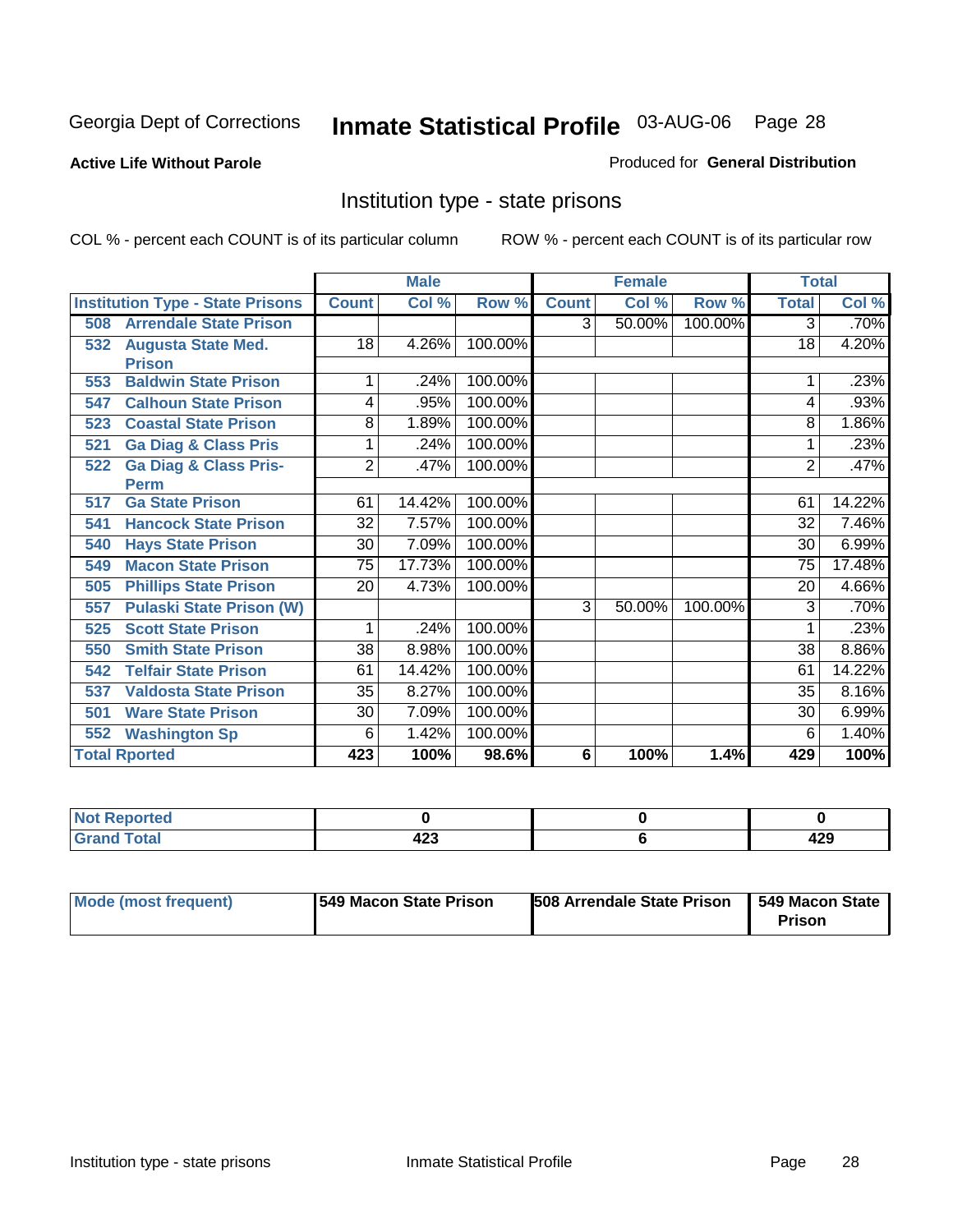**Active Life Without Parole** 

Produced for **General Distribution**

#### Institution type - private prisons

|                                                 | <b>Male</b> |                    | <b>Female</b> |             | Total |
|-------------------------------------------------|-------------|--------------------|---------------|-------------|-------|
| <b>Institution Type - Private Prisons Count</b> | Col %       | <b>Row % Count</b> | Col %         | Row % Total | Col % |
| <b>Total Rported</b>                            |             |                    |               |             |       |

| <b>Not Reported</b>  |  |  |
|----------------------|--|--|
| <b>Total</b><br>Cror |  |  |

| Mode (most frequent) | <b>Null</b> | <b>Null</b> | <b>Null</b> |
|----------------------|-------------|-------------|-------------|
|                      |             |             |             |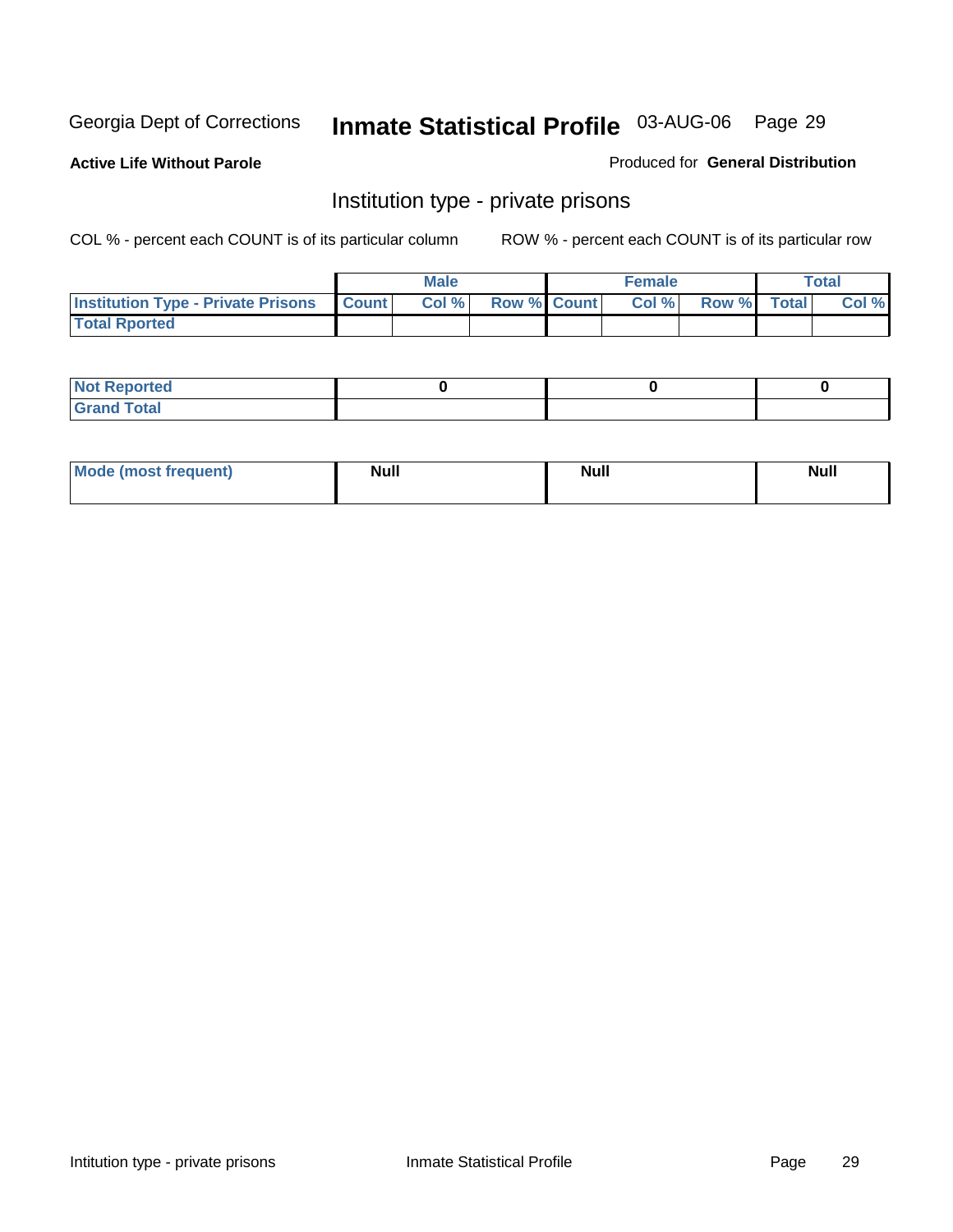**Active Life Without Parole** 

Produced for **General Distribution**

#### Institution type - prison annexes

|                                                | <b>Male</b> |              |                | <b>Female</b> |             | <b>Total</b> |
|------------------------------------------------|-------------|--------------|----------------|---------------|-------------|--------------|
| <b>Institution Type - Prison Annexes Count</b> | Col %       | <b>Row %</b> | <b>Count</b> Ⅰ | Col%          | Row % Total | Col %        |
| <b>Total Rported</b>                           |             |              |                |               |             |              |

| <b>Not</b><br><b>Reported</b>    |  |  |
|----------------------------------|--|--|
| <b>Total</b><br>Gran<br>$\sim$ . |  |  |

| Mode (most frequent) | <b>Null</b> | <b>Null</b> | <b>Null</b> |
|----------------------|-------------|-------------|-------------|
|                      |             |             |             |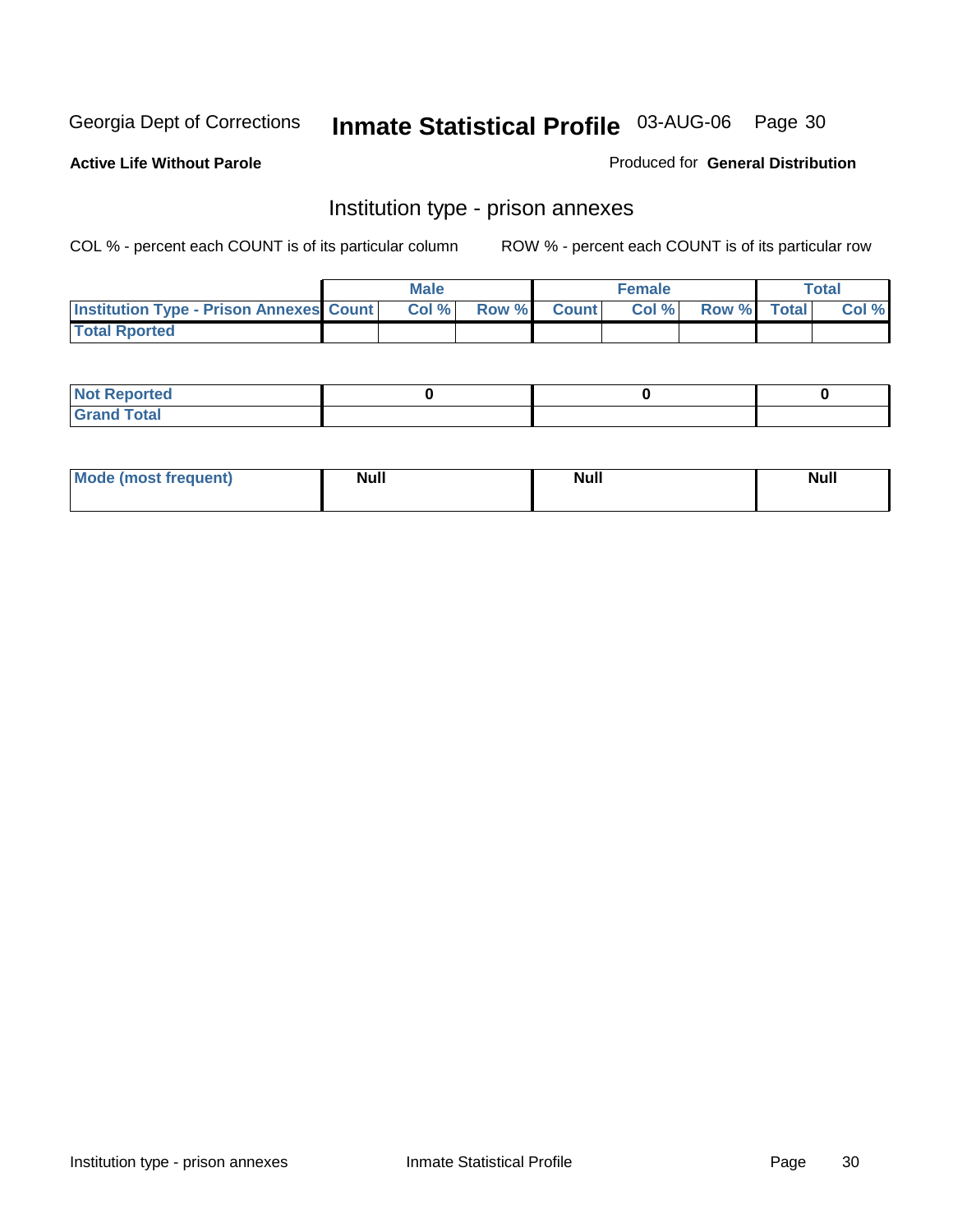**Active Life Without Parole** 

Produced for **General Distribution**

#### Institution type - inmate boot camp

|                                      |              | Male  |       |              | <b>Female</b> |             | Total |
|--------------------------------------|--------------|-------|-------|--------------|---------------|-------------|-------|
| <b>Institution Type - Boot Camps</b> | <b>Count</b> | Col % | Row % | <b>Count</b> | Col %         | Row % Total | Col % |
| <b>Total Rported</b>                 |              |       |       |              |               |             |       |

| <b>Not Reported</b>          |  |  |
|------------------------------|--|--|
| <b>Total</b><br><b>C HAM</b> |  |  |

| Mode (most frequent) | <b>Null</b> | <b>Null</b> | Null |
|----------------------|-------------|-------------|------|
|                      |             |             |      |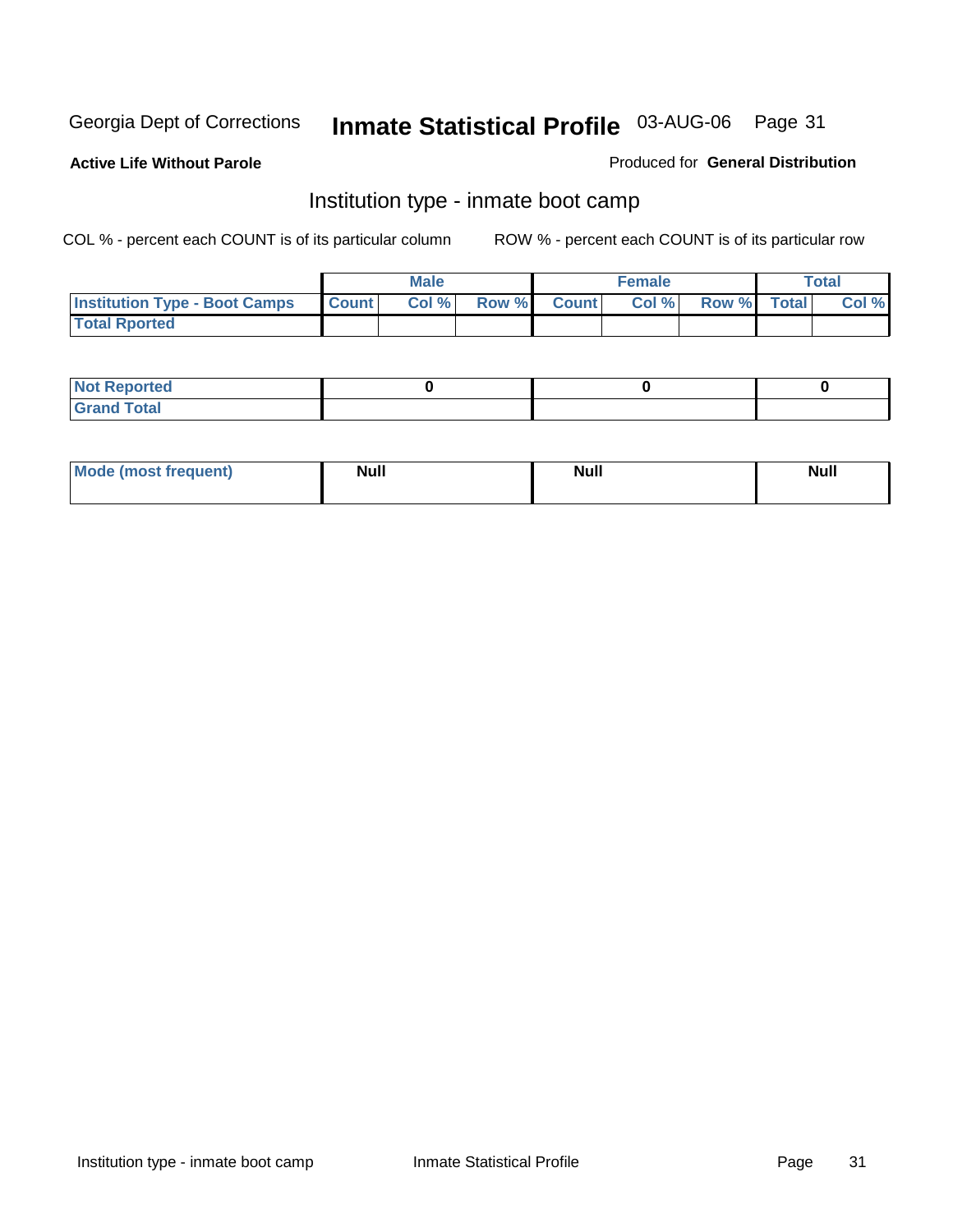**Active Life Without Parole** 

Produced for **General Distribution**

## Number of disciplinary reports

|                                       |              | <b>Male</b> |         |              | <b>Female</b> |       |              | <b>Total</b> |
|---------------------------------------|--------------|-------------|---------|--------------|---------------|-------|--------------|--------------|
| <b>Number of Disciplinary Reports</b> | <b>Count</b> | Col %       | Row %   | <b>Count</b> | Col %         | Row % | <b>Total</b> | Col %        |
|                                       | 99           | 23.40%      | 98.02%  | 2            | 33.33%        | 1.98% | 101          | 23.54%       |
|                                       | 52           | 12.29%      | 100.00% |              |               |       | 52           | 12.12%       |
|                                       | 43           | 10.17%      | 97.73%  |              | 16.67%        | 2.27% | 44           | 10.26%       |
|                                       | 32           | 7.57%       | 96.97%  |              | 16.67%        | 3.03% | 33           | 7.69%        |
|                                       | 26           | 6.15%       | 100.00% |              |               |       | 26           | 6.06%        |
|                                       | 21           | 4.96%       | 100.00% |              |               |       | 21           | 4.90%        |
| <b>More Than 5</b>                    | 150          | 35.46%      | 98.68%  | 2            | 33.33%        | 1.32% | 152          | 35.43%       |
| <b>Total Reported</b>                 | 423          | 100%        | 98.60%  | 6            | 100%          | 1.40% | 429          | 100%         |

| rted<br>N              |          |            |
|------------------------|----------|------------|
| $f \wedge f \wedge f'$ | ,<br>−∠∪ | חהו<br>᠇᠘J |

| Mean<br>(average)      | 7.09 | 8.33 | 711<br>. |
|------------------------|------|------|----------|
| <b>Median (middle)</b> |      | 2.J  |          |
| Mode (most frequent)   |      |      |          |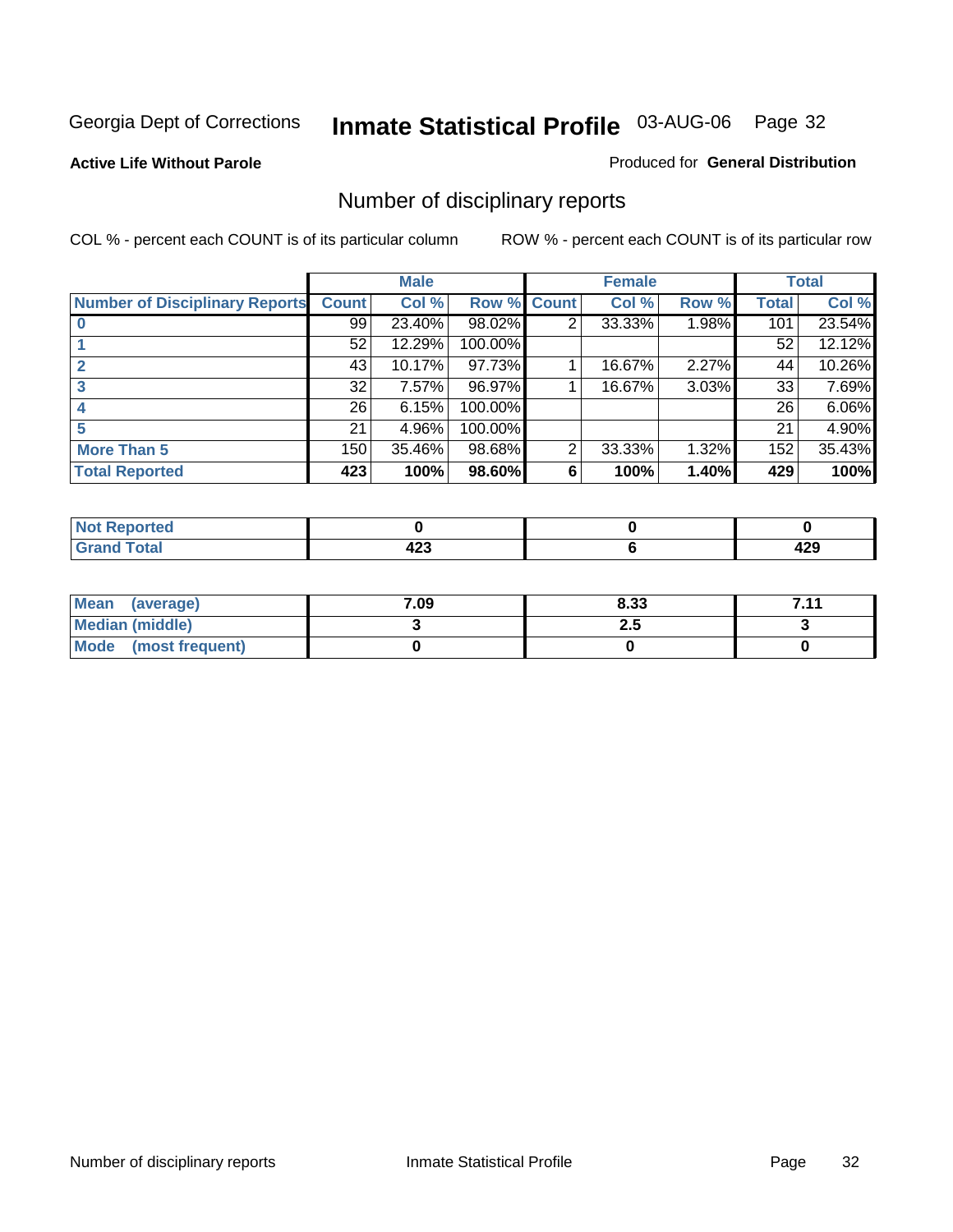#### **Active Life Without Parole**

#### Produced for **General Distribution**

#### Number of transfers

|                       |              | <b>Male</b> |         |              | <b>Female</b> |       |              | <b>Total</b> |
|-----------------------|--------------|-------------|---------|--------------|---------------|-------|--------------|--------------|
| Number of Transfers   | <b>Count</b> | Col %       | Row %   | <b>Count</b> | Col %         | Row % | <b>Total</b> | Col %        |
|                       | 2            | 0.47%       | 100.00% |              |               |       | 2            | 0.47%        |
|                       | 136          | 32.15%      | 97.84%  | 3            | 50.00%        | 2.16% | 139          | 32.40%       |
|                       | 108          | 25.53%      | 97.30%  | 3            | 50.00%        | 2.70% | 111          | 25.87%       |
|                       | 76           | 17.97%      | 100.00% |              |               |       | 76           | 17.72%       |
|                       | 45           | 10.64%      | 100.00% |              |               |       | 45           | 10.49%       |
|                       | 16           | 3.78%       | 100.00% |              |               |       | 16           | 3.73%        |
| <b>More Than 5</b>    | 40           | 9.46%       | 100.00% |              |               |       | 40           | 9.32%        |
| <b>Total Reported</b> | 423          | 100%        | 98.60%  | 6            | 100%          | 1.40% | 429          | 100%         |

| .<br>N<br>те о |           |              |
|----------------|-----------|--------------|
| T <sub>1</sub> | . מי<br>╍ | .<br>ъ.<br>╍ |

| Mean (average)       | 2.67 | $\cdot\cdot$ | 2.65 |
|----------------------|------|--------------|------|
| Median (middle)      |      | .            |      |
| Mode (most frequent) |      |              |      |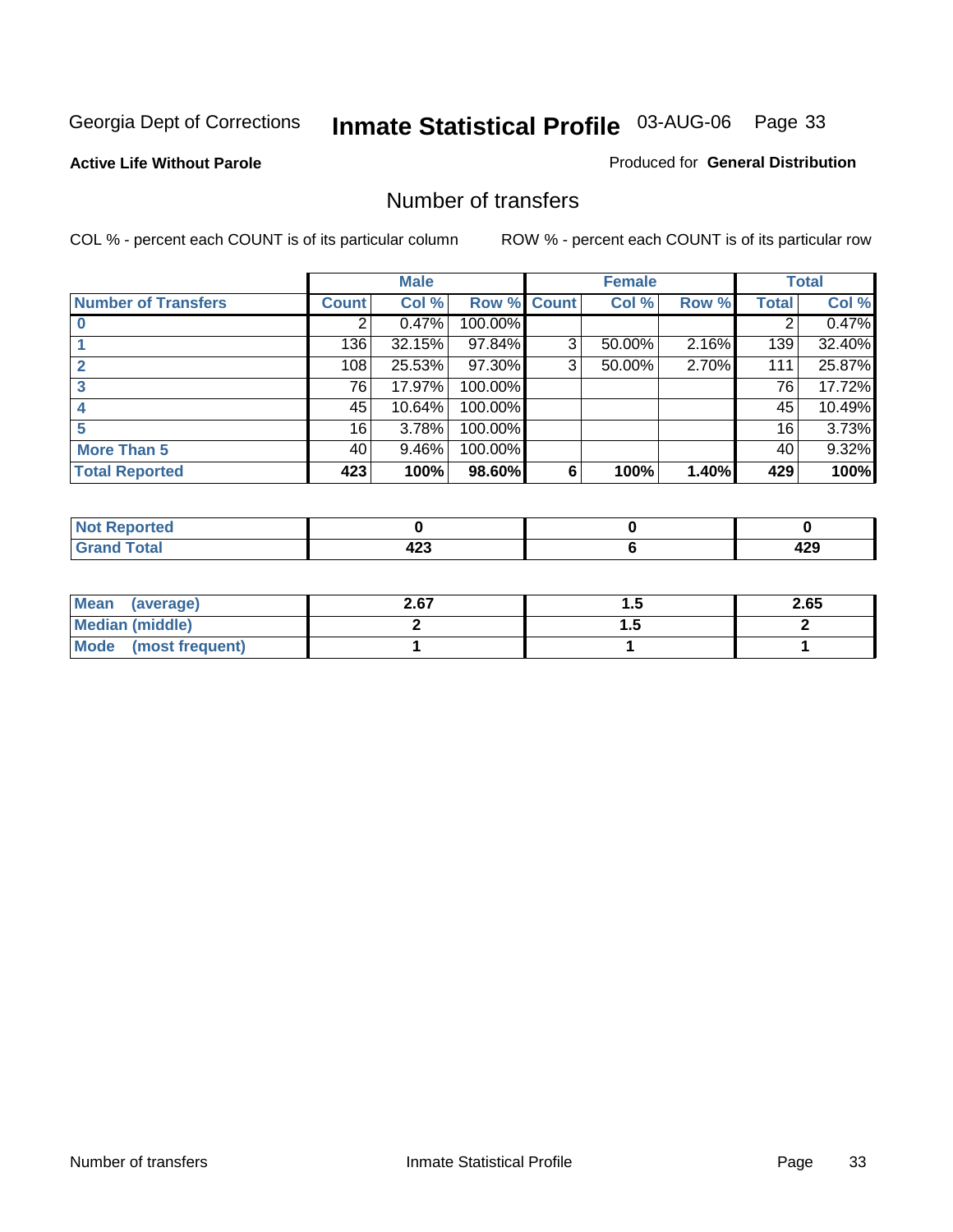**Active Life Without Parole** 

Produced for **General Distribution**

## Number of escapes

|                          |              | <b>Male</b> |                    |   | <b>Female</b> |         |         | <b>Total</b> |
|--------------------------|--------------|-------------|--------------------|---|---------------|---------|---------|--------------|
| <b>Number of Escapes</b> | <b>Count</b> | Col%        | <b>Row % Count</b> |   | Col %         | Row %   | Total . | Col %        |
|                          | 422'         | $99.76\%$   | 98.60%I            | 6 | 100.00%       | $.40\%$ | 428     | 99.77%       |
|                          |              | $0.24\%$    | 100.00%            |   |               |         |         | 0.23%        |
| <b>Total Reported</b>    | 423          | 100%        | 98.60%             | 6 | 100%          | 1.40%   | 429     | 100%         |

| الدائم الأمدار<br>neo |     |     |
|-----------------------|-----|-----|
| <b>otal</b>           | "^  | חרי |
| $\mathbf{v}$ and      | -20 | 42J |

| Mean (average)       |  |  |
|----------------------|--|--|
| Median (middle)      |  |  |
| Mode (most frequent) |  |  |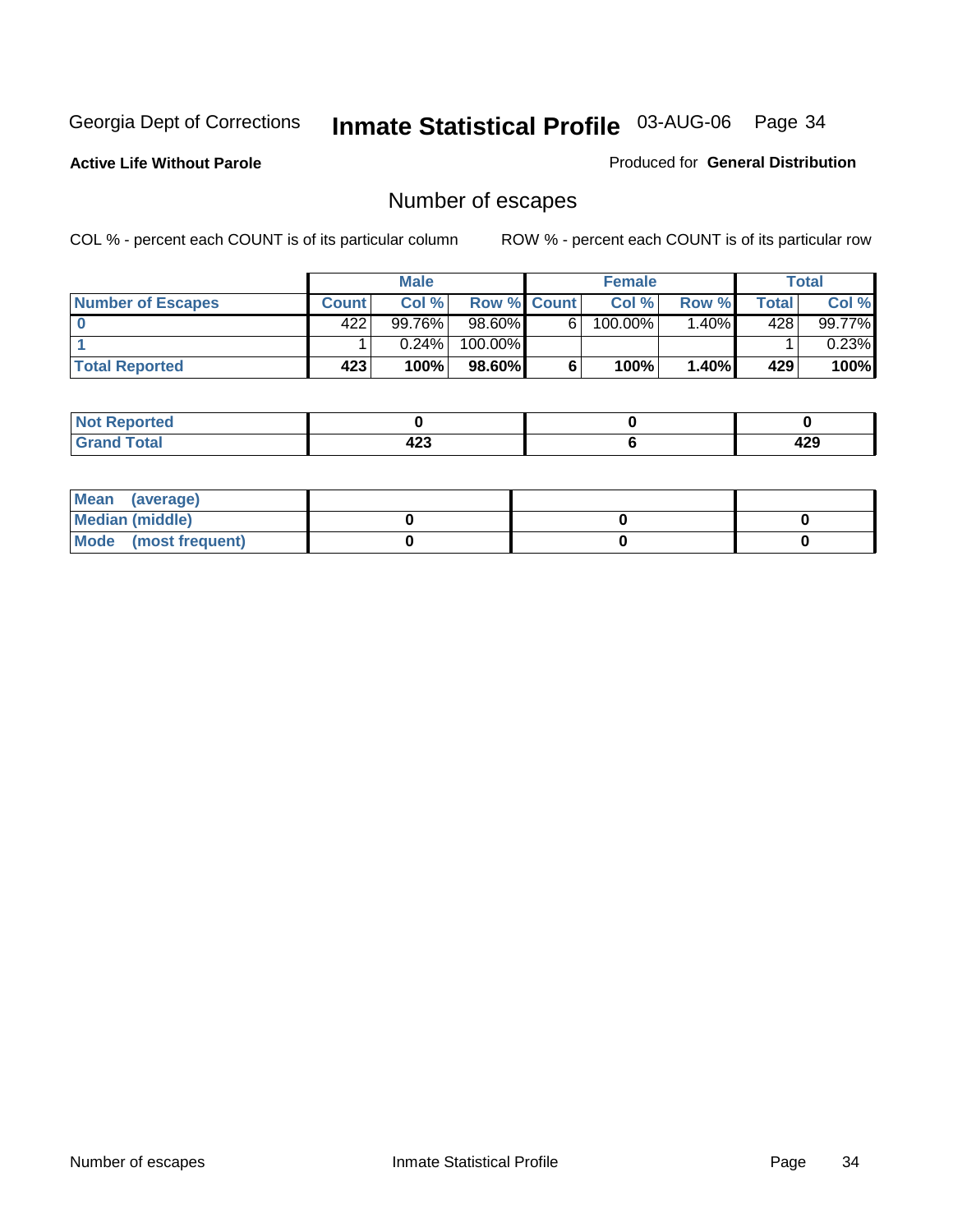**Active Life Without Parole** 

Produced for **General Distribution**

## Probable future release type

|                                     |       | <b>Male</b> |                    |                | <b>Female</b> |          |       | <b>Total</b> |
|-------------------------------------|-------|-------------|--------------------|----------------|---------------|----------|-------|--------------|
| <b>Probable Future Release Type</b> | Count | Col%        | <b>Row % Count</b> |                | Col %         | Row %    | Total | Col %        |
| Life, LWOP or death sentence        | 423   | $100.00\%$  | 98.60%             | 6 <sub>1</sub> | $100.00\%$    | $1.40\%$ | 429   | 100.00%      |
| <b>Total Reported</b>               | 423   | 100%        | $98.6\%$           | 6              | 100%          | 1.4% l   | 429   | 100%         |

| <b>Reported</b><br>NO1 |            |             |     |
|------------------------|------------|-------------|-----|
| <b>Total</b>           | "^^<br>420 | ده.<br>52 - | 429 |

| Mode (most frequent) | Life, LWOP or death | Life, LWOP or death | Life, LWOP or death |
|----------------------|---------------------|---------------------|---------------------|
|----------------------|---------------------|---------------------|---------------------|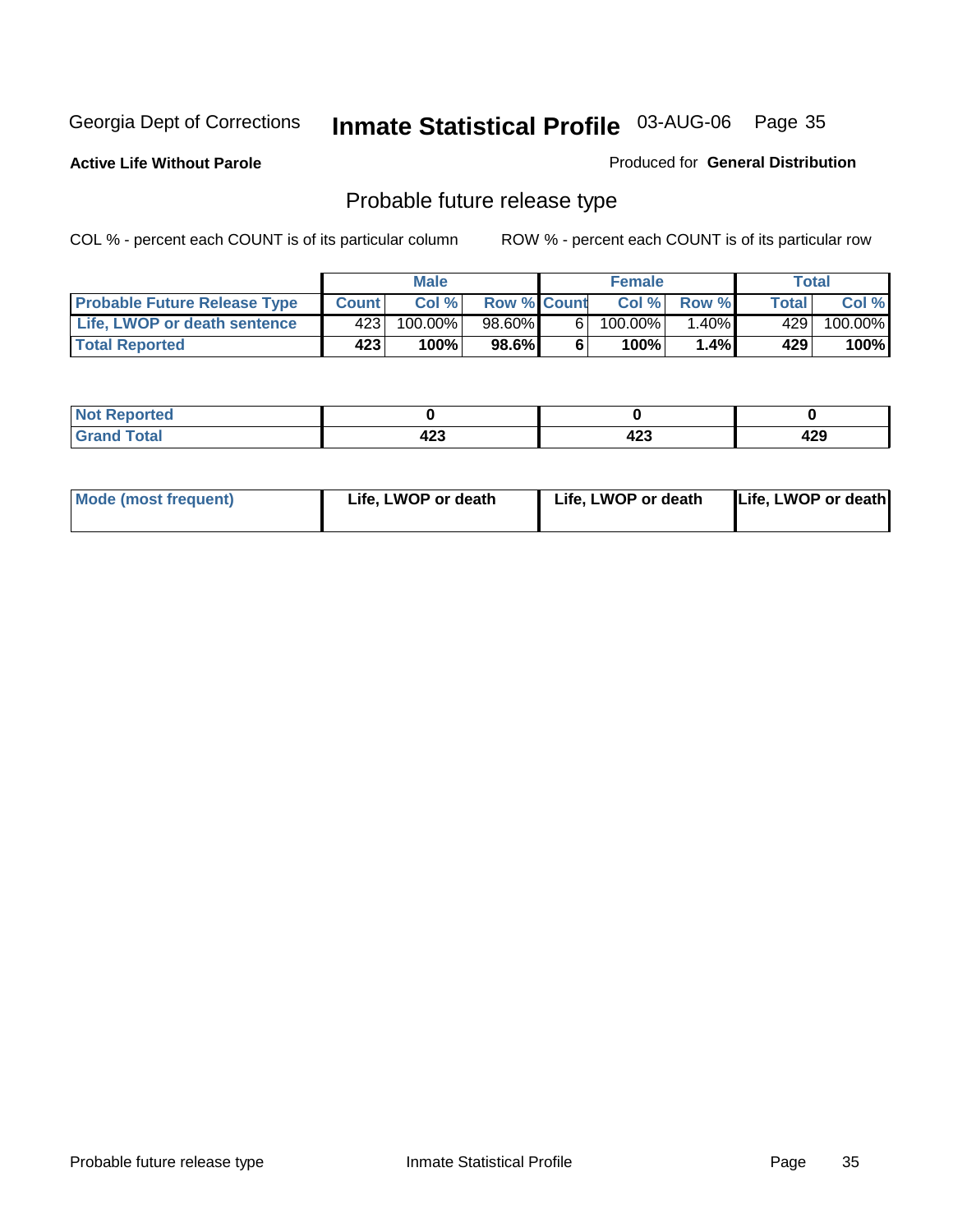**Active Life Without Parole** 

Produced for **General Distribution**

#### Actual release type

|                            |              | <b>Male</b> |                    | <b>Female</b> |       |              | $\tau$ otal |
|----------------------------|--------------|-------------|--------------------|---------------|-------|--------------|-------------|
| <b>Actual Release Type</b> | <b>Count</b> | Col %       | <b>Row % Count</b> | Col %         | Row % | <b>Total</b> | Col %       |
| <b>Total Reported</b>      |              | %           | %                  | %             | %     |              | %           |

| <b>Still Active</b> | 423 | 429 |
|---------------------|-----|-----|
| <b>Not Reported</b> |     |     |
| <b>Grand Total</b>  | 423 | 429 |

| M<br>____<br>_____ | NI | Null | $\cdots$ |
|--------------------|----|------|----------|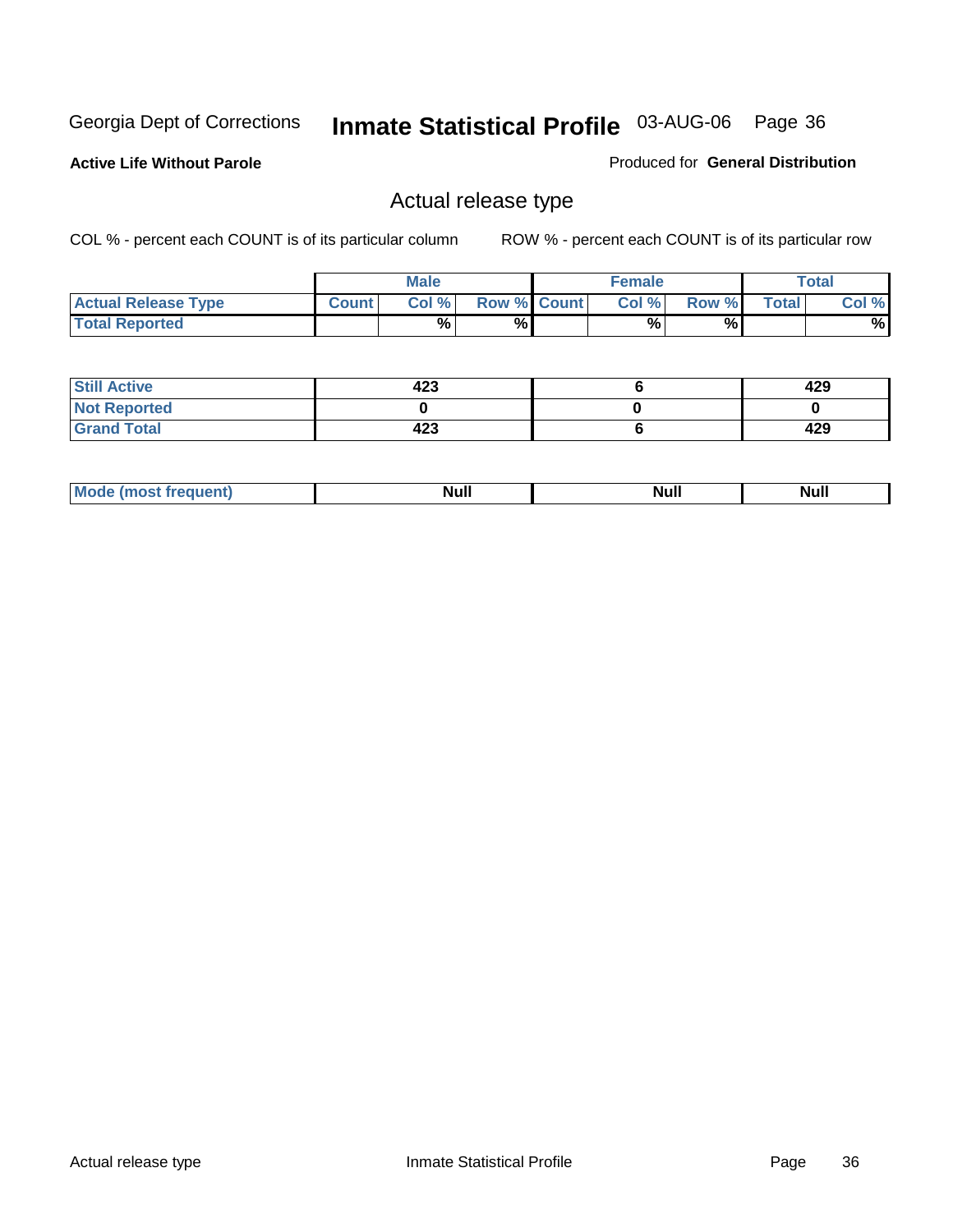### **Active Life Without Parole**

#### Produced for **General Distribution**

## Time served in current (or last) institution

|                            |              | <b>Male</b> |         |                 | <b>Female</b> |        |                 | <b>Total</b> |
|----------------------------|--------------|-------------|---------|-----------------|---------------|--------|-----------------|--------------|
| <b>Time In Institution</b> | <b>Count</b> | Col %       | Row %   | <b>Count</b>    | Col %         | Row %  | <b>Total</b>    | Col %        |
| 0 to 3 months              | 40           | 9.46%       | 97.56%  |                 | 16.67%        | 2.44%  | 41              | 9.56%        |
| <b>3.01 to 6 months</b>    | 39           | 9.22%       | 100.00% |                 |               |        | 39              | 9.09%        |
| 6.01 to 9 months           | 22           | 5.20%       | 100.00% |                 |               |        | 22              | 5.13%        |
| 9.01 to 12 months          | 30           | 7.09%       | 100.00% |                 |               |        | 30              | 6.99%        |
| 12.01 to 18 months         | 56           | 13.24%      | 94.92%  | 3               | 50.00%        | 5.08%  | 59              | 13.75%       |
| 18.01 to 24 months         | 35           | 8.27%       | 97.22%  | 1               | 16.67%        | 2.78%  | 36              | 8.39%        |
| 2.01 to 3 years            | 38           | 8.98%       | 100.00% |                 |               |        | 38              | 8.86%        |
| 3.01 to 4 years            | 48           | 11.35%      | 100.00% |                 |               |        | 48              | 11.19%       |
| 4.01 to 5 years            | 39           | 9.22%       | 100.00% |                 |               |        | 39              | 9.09%        |
| 5.01 to 6 years            | 24           | 5.67%       | 100.00% |                 |               |        | 24              | 5.59%        |
| 6.01 to 7 years            | 17           | 4.02%       | 100.00% |                 |               |        | 17              | 3.96%        |
| $7.01$ to 8 years          | 12           | 2.84%       | 100.00% |                 |               |        | 12              | 2.80%        |
| 8.01 to 9 years            | 9            | 2.13%       | 90.00%  | 1               | 16.67%        | 10.00% | 10 <sup>1</sup> | 2.33%        |
| 9.01 to 10 years           | 6            | 1.42%       | 100.00% |                 |               |        | 6               | 1.40%        |
| Over 10 years              | 8            | 1.89%       | 100.00% |                 |               |        | 8               | 1.86%        |
| <b>Total Reported</b>      | 423          | 100%        | 98.60%  | $6\phantom{1}6$ | 100%          | 1.40%  | 429             | 100%         |

| <b>Reported</b><br><b>NOT</b> |            |            |
|-------------------------------|------------|------------|
| <b>Total</b>                  | ,,,<br>ຯ∠ა | חרו<br>44J |

| <b>Mean</b><br>(average) | 34 months | 29 months | 34 months |
|--------------------------|-----------|-----------|-----------|
| Median (middle)          | 22 months | 16 months | 22 months |
| Mode<br>(most frequent)  | 0 months  | ∣ months  | months    |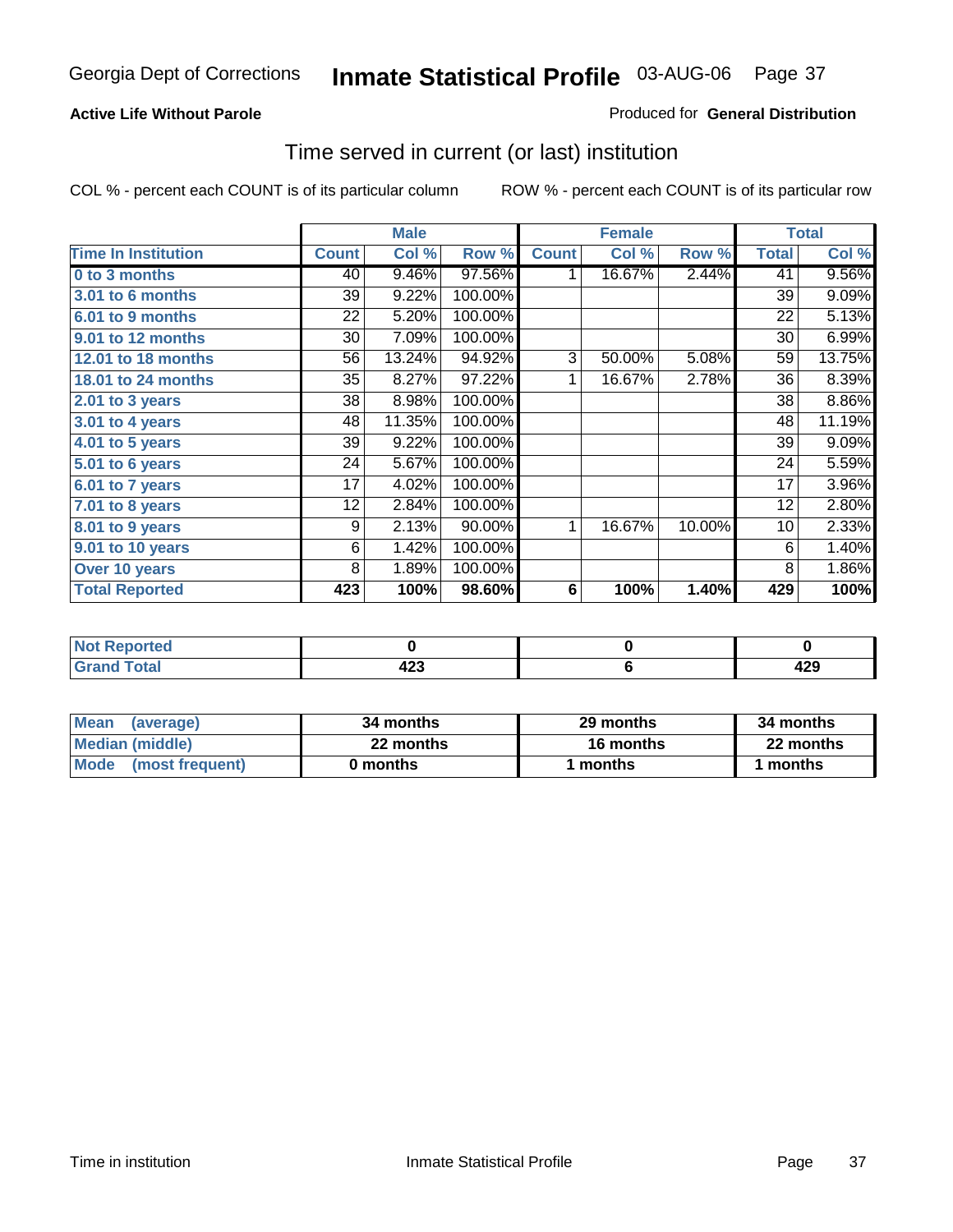#### **Active Life Without Parole**

#### Produced for **General Distribution**

## Highest grade level attained

|                              |                 | <b>Male</b> |         |              | <b>Female</b> |       |                 | <b>Total</b> |
|------------------------------|-----------------|-------------|---------|--------------|---------------|-------|-----------------|--------------|
| <b>Grade Level</b>           | <b>Count</b>    | Col %       | Row %   | <b>Count</b> | Col %         | Row % | <b>Total</b>    | Col %        |
| <b>Grade 1</b>               | 1               | 0.24%       | 100.00% |              |               |       | 1               | 0.24%        |
| <b>Grade 4</b>               | $\overline{3}$  | 0.72%       | 100.00% |              |               |       | $\overline{3}$  | 0.71%        |
| Grade 5                      | 3               | 0.72%       | 100.00% |              |               |       | 3               | 0.71%        |
| Grade 6                      | 7               | 1.69%       | 100.00% |              |               |       | 7               | 1.67%        |
| <b>Grade 7</b>               | $\overline{17}$ | 4.11%       | 100.00% |              |               |       | $\overline{17}$ | 4.05%        |
| <b>Grade 8</b>               | 41              | 9.90%       | 100.00% |              |               |       | 41              | 9.76%        |
| <b>Grade 9</b>               | 57              | 13.77%      | 98.28%  | 1            | 16.67%        | 1.72% | 58              | 13.81%       |
| Grade 10                     | 84              | 20.29%      | 98.82%  | 1            | 16.67%        | 1.18% | 85              | 20.24%       |
| Grade 11                     | 59              | 14.25%      | 96.72%  | 2            | 33.33%        | 3.28% | 61              | 14.52%       |
| <b>Grade 12 or GED</b>       | 68              | 16.43%      | 98.55%  | 1            | 16.67%        | 1.45% | 69              | 16.43%       |
| <b>Some tech school</b>      | 11              | 2.66%       | 100.00% |              |               |       | 11              | 2.62%        |
| <b>Completed tech school</b> | 11              | $2.66\%$    | 100.00% |              |               |       | 11              | 2.62%        |
| College, 1 year              | 13              | 3.14%       | 100.00% |              |               |       | 13              | 3.10%        |
| College, 2 year              | $\overline{17}$ | 4.11%       | 94.44%  | 1            | 16.67%        | 5.56% | 18              | 4.29%        |
| College, 3 year              | 7               | 1.69%       | 100.00% |              |               |       | 7               | 1.67%        |
| <b>Bachelor's degree</b>     | 9               | 2.17%       | 100.00% |              |               |       | $\overline{9}$  | 2.14%        |
| <b>Master's degree</b>       | 3               | 0.72%       | 100.00% |              |               |       | $\overline{3}$  | 0.71%        |
| Ph.D. degree                 | 1               | 0.24%       | 100.00% |              |               |       | 1               | 0.24%        |
| Law degree                   | 2               | 0.48%       | 100.00% |              |               |       | $\overline{2}$  | 0.48%        |
| <b>Total Reported</b>        | 414             | 100%        | 98.57%  | 6            | 100.0%        | 1.43% | 420             | 100.0%       |

| i Alba<br><b>South an and</b><br>rtea<br>N0<br>. |            |         |
|--------------------------------------------------|------------|---------|
| $T \sim 4 \times 1$<br><b>C.L.</b><br>-          | ^^^<br>42J | <br>429 |

| <b>Mean</b><br>(average)       | 10.63    | 11.17    | 10.64    |
|--------------------------------|----------|----------|----------|
| Median (middle)                | Grade 10 | Grade 11 | Grade 10 |
| <b>Mode</b><br>(most frequent) | Grade 10 | Grade 11 | Grade 10 |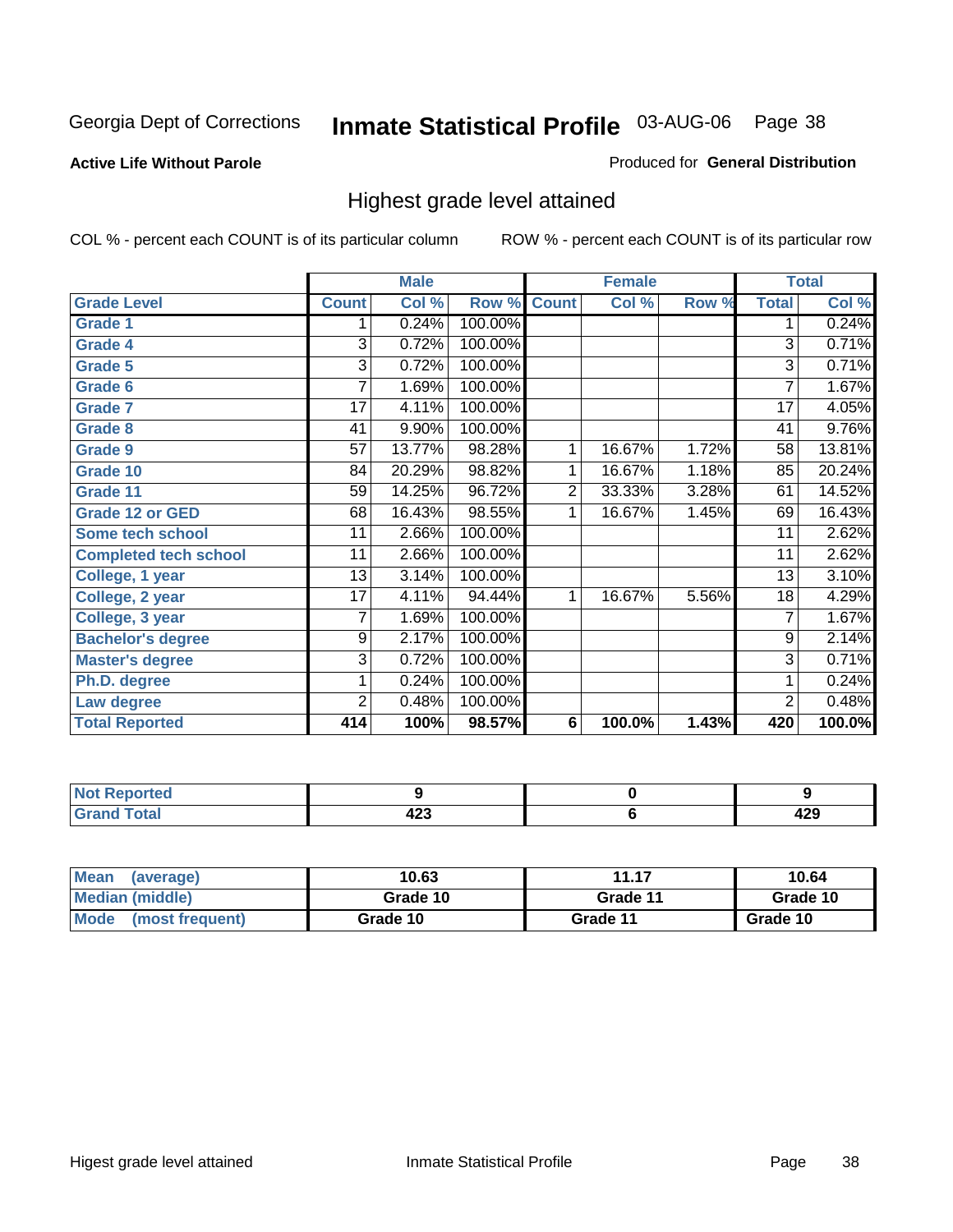#### **Active Life Without Parole**

### Produced for **General Distribution**

## Culture fair IQ scores

|                       |                 | <b>Male</b> |             |   | <b>Female</b> |       |              | <b>Total</b> |
|-----------------------|-----------------|-------------|-------------|---|---------------|-------|--------------|--------------|
| <b>IQ Scores</b>      | <b>Count</b>    | Col %       | Row % Count |   | Col %         | Row % | <b>Total</b> | Col %        |
| $60 - 69$             | 17              | 4.56%       | 100.00%     |   |               |       | 17           | 4.49%        |
| $70 - 79$             | 29              | 7.77%       | 100.00%     |   |               |       | 29           | 7.65%        |
| $80 - 89$             | 55              | 14.75%      | 98.21%      |   | 16.67%        | 1.79% | 56           | 14.78%       |
| $90 - 99$             | 61              | 16.35%      | 96.83%      | 2 | 33.33%        | 3.17% | 63           | 16.62%       |
| $100 - 109$           | 103             | 27.61%      | 99.04%      |   | 16.67%        | 0.96% | 104          | 27.44%       |
| $110 - 119$           | 90 <sub>1</sub> | 24.13%      | 98.90%      |   | 16.67%        | 1.10% | 91           | 24.01%       |
| $120 - 129$           | 18 <sup>1</sup> | 4.83%       | 94.74%      |   | 16.67%        | 5.26% | 19           | 5.01%        |
| <b>Total Reported</b> | 373             | 100%        | 98.42%      | 6 | 100.0%        | 1.58% | 379          | 100%         |

| <b>Not Reported</b>         |     | 4,  |
|-----------------------------|-----|-----|
| <b>Not Valid (under 60)</b> |     |     |
| <b>Grand Total</b>          | 423 | 429 |

| <b>Mean</b><br>(average)       | 99  | 104 | 99  |
|--------------------------------|-----|-----|-----|
| Median (middle)                | 102 | 99  | 102 |
| <b>Mode</b><br>(most frequent) | 110 | 96  | 110 |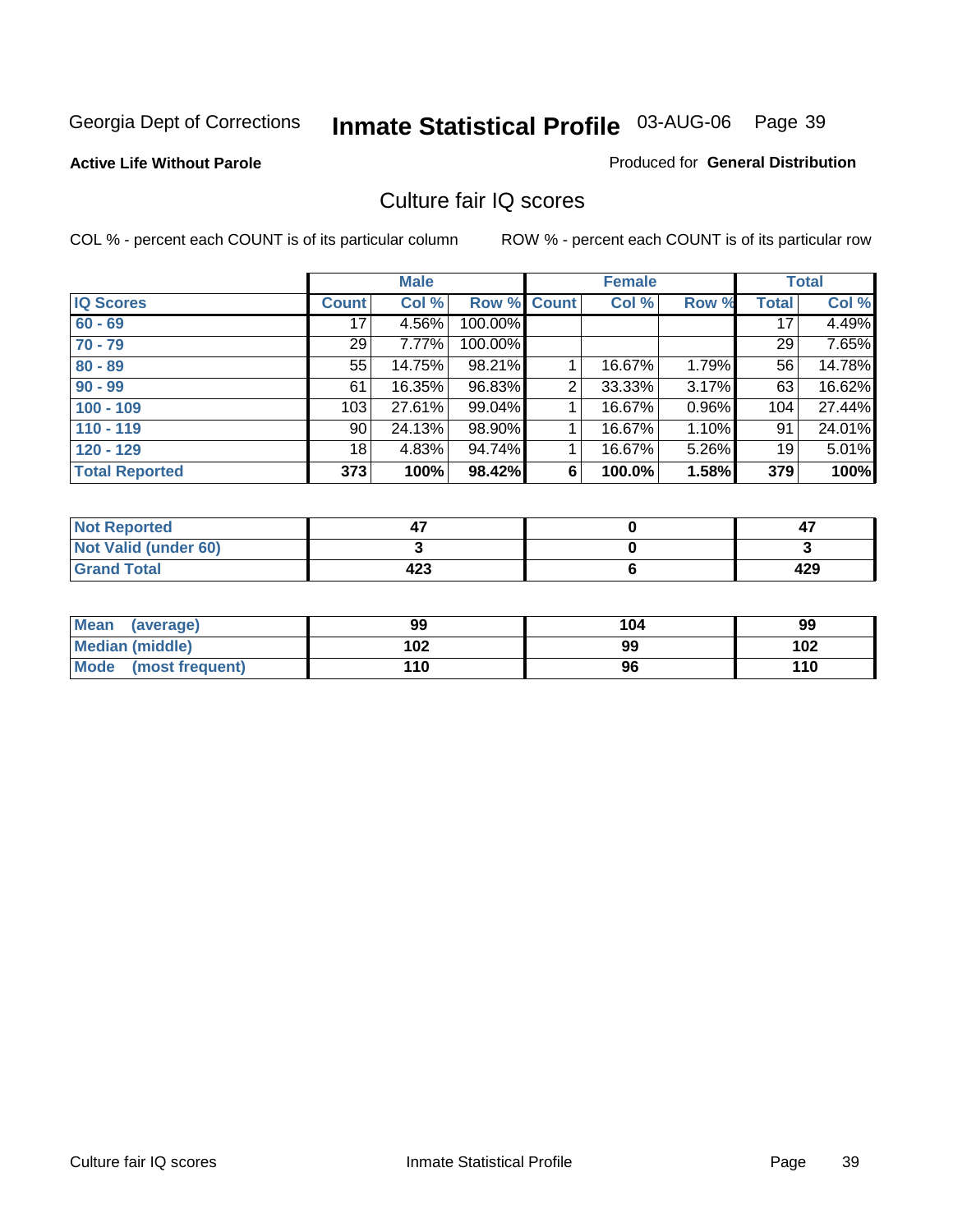#### **Active Life Without Parole**

## Produced for **General Distribution**

# Wide Range Achievement Test (WRAT) reading score

|                           |                 | <b>Male</b> |         |                | <b>Female</b>  |       |              | <b>Total</b> |
|---------------------------|-----------------|-------------|---------|----------------|----------------|-------|--------------|--------------|
| <b>WRAT Reading Score</b> | <b>Count</b>    | Col %       | Row %   | <b>Count</b>   | Col %          | Row % | <b>Total</b> | Col %        |
| Less than 1               | 7               | 1.84%       | 100.00% |                |                |       | 7            | 1.81%        |
| 1.1 to 1.9                | 10              | 2.62%       | 100.00% |                |                |       | 10           | 2.58%        |
| 2.1 to 2.9                | 22              | 5.77%       | 95.65%  | 1              | 16.67%         | 4.35% | 23           | 5.94%        |
| 3.1 to 3.9                | 20              | 5.25%       | 100.00% |                |                |       | 20           | 5.17%        |
| 4.1 to 4.9                | $\overline{29}$ | 7.61%       | 100.00% |                |                |       | 29           | 7.49%        |
| 5.1 to 5.9                | 39              | 10.24%      | 97.50%  | 1              | 16.67%         | 2.50% | 40           | 10.34%       |
| 6.1 to 6.9                | 34              | 8.92%       | 100.00% |                |                |       | 34           | 8.79%        |
| 7.1 to 7.9                | 17              | 4.46%       | 100.00% |                |                |       | 17           | 4.39%        |
| 8.1 to 8.9                | 27              | 7.09%       | 100.00% |                |                |       | 27           | 6.98%        |
| 9.1 to 9.9                | 33              | 8.66%       | 97.06%  | 1              | 16.67%         | 2.94% | 34           | 8.79%        |
| 10.1 to 10.9              | 12              | 3.15%       | 100.00% |                |                |       | 12           | 3.10%        |
| 11.1 to 11.9              | 21              | 5.51%       | 100.00% |                |                |       | 21           | 5.43%        |
| 12.1 to 12.9              | 64              | 16.80%      | 100.00% |                |                |       | 64           | 16.54%       |
| 13                        | 46              | 12.07%      | 93.88%  | $\overline{3}$ | 50.00%         | 6.12% | 49           | 12.66%       |
| <b>Total Reported</b>     | 381             | 100%        | 98.45%  | 6              | 100.0%         | 1.55% | 387          | $100.0\%$    |
|                           |                 |             |         |                |                |       |              |              |
| <b>Not Reported</b>       |                 | 42          |         |                | $\pmb{0}$      |       |              | 42           |
| <b>Grand Total</b>        |                 | 423         |         |                | $6\phantom{1}$ |       |              | 429          |

| Mean<br>(average)              | 8.26       | 9.35 | 0.27<br>0.21 |
|--------------------------------|------------|------|--------------|
| <b>Median (middle)</b>         | י ה<br>v.z |      | o.z          |
| <b>Mode</b><br>(most frequent) | 12.8       |      | יי           |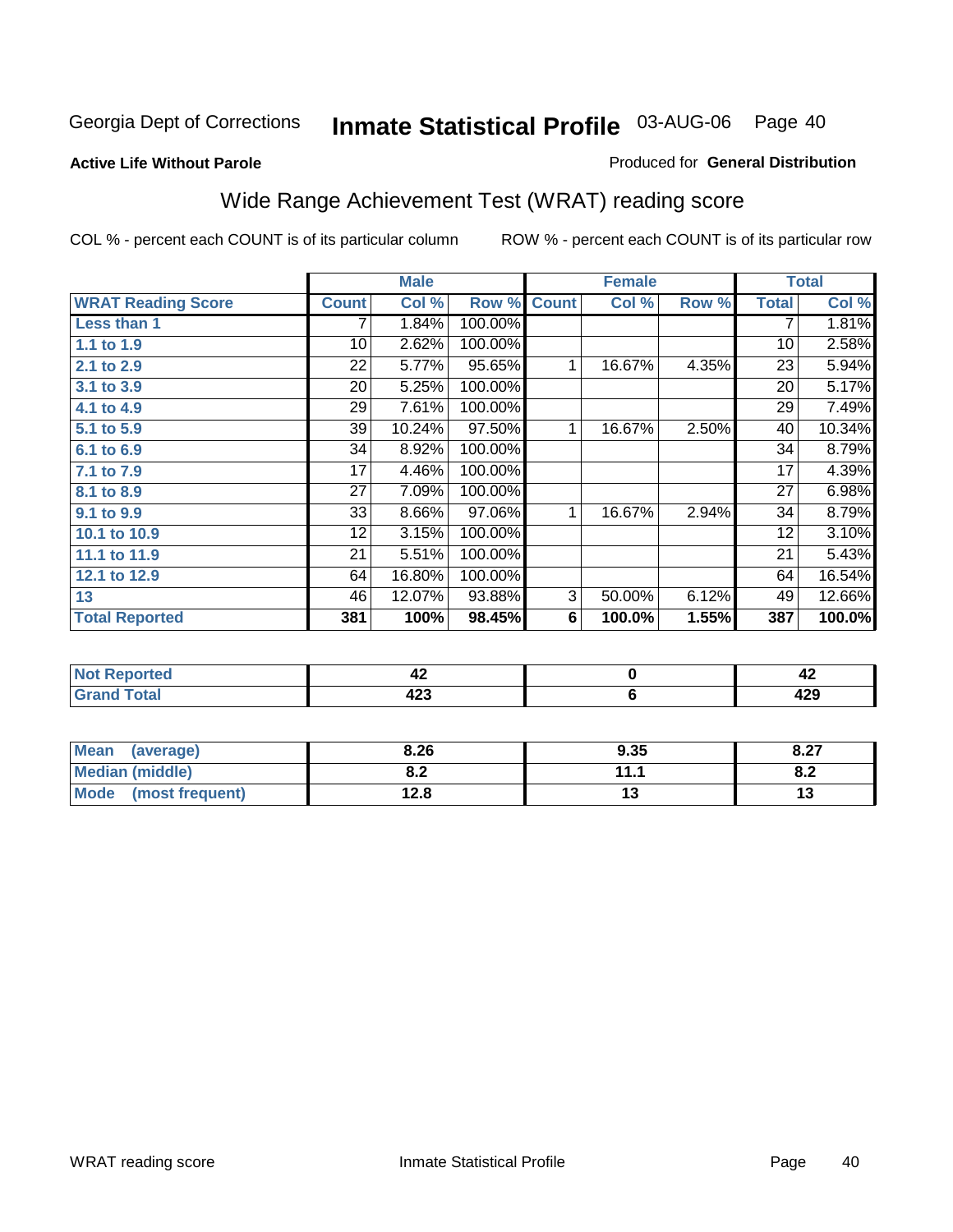#### **Active Life Without Parole**

#### Produced for **General Distribution**

# Wide Range Achievement Test (WRAT) math score

|                              |              | <b>Male</b> |         |              | <b>Female</b> |        |              | <b>Total</b> |
|------------------------------|--------------|-------------|---------|--------------|---------------|--------|--------------|--------------|
| <b>WRAT Mathematic Score</b> | <b>Count</b> | Col %       | Row %   | <b>Count</b> | Col %         | Row %  | <b>Total</b> | Col %        |
| Less than 1                  |              | 0.26%       | 100.00% |              |               |        | 1            | 0.26%        |
| 1.1 to 1.9                   | 4            | 1.05%       | 100.00% |              |               |        | 4            | 1.03%        |
| 2.1 to 2.9                   | 14           | 3.67%       | 100.00% |              |               |        | 14           | 3.62%        |
| 3.1 to 3.9                   | 27           | 7.09%       | 100.00% |              |               |        | 27           | 6.98%        |
| 4.1 to 4.9                   | 38           | 9.97%       | 97.44%  | 1            | 16.67%        | 2.56%  | 39           | 10.08%       |
| 5.1 to 5.9                   | 44           | 11.55%      | 100.00% |              |               |        | 44           | 11.37%       |
| 6.1 to 6.9                   | 88           | 23.10%      | 100.00% |              |               |        | 88           | 22.74%       |
| 7.1 to 7.9                   | 53           | 13.91%      | 98.15%  | 1            | 16.67%        | 1.85%  | 54           | 13.95%       |
| 8.1 to 8.9                   | 25           | 6.56%       | 96.15%  | 1            | 16.67%        | 3.85%  | 26           | 6.72%        |
| 9.1 to 9.9                   | 40           | 10.50%      | 95.24%  | 2            | 33.33%        | 4.76%  | 42           | 10.85%       |
| 10.1 to 10.9                 | 19           | 4.99%       | 100.00% |              |               |        | 19           | 4.91%        |
| 11 to 11.9                   | 11           | 2.89%       | 100.00% |              |               |        | 11           | 2.84%        |
| 12 to 12.9                   | 9            | 2.36%       | 100.00% |              |               |        | 9            | 2.33%        |
| 13                           | 8            | 2.10%       | 88.89%  | 1            | 16.67%        | 11.11% | 9            | 2.33%        |
| <b>Total Reported</b>        | 381          | 100%        | 98.45%  | 6            | 100.0%        | 1.55%  | 387          | 100.0%       |
|                              |              |             |         |              |               |        |              |              |
| <b>Not Reported</b>          |              | 42          |         |              | $\mathbf 0$   |        |              | 42           |
| <b>Grand Total</b>           |              | 423         |         |              | 6             |        |              | 429          |

| <b>Mean</b><br>(average)       | 7.01 | 8.77 | 7.03 |
|--------------------------------|------|------|------|
| <b>Median (middle)</b>         | 6.9  |      | 6.9  |
| <b>Mode</b><br>(most frequent) | 6.9  | 4.0  | 6.9  |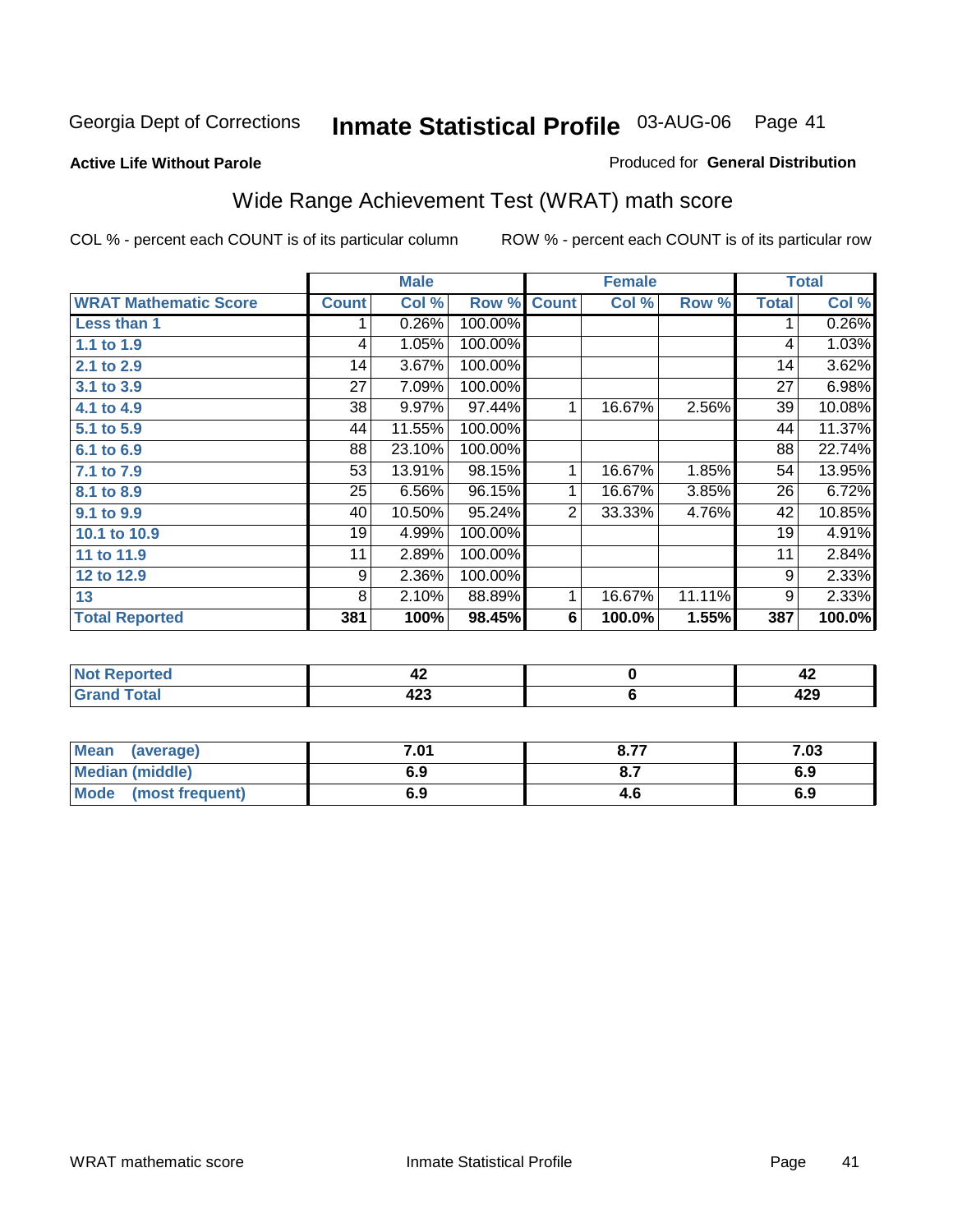### **Active Life Without Parole**

#### Produced for **General Distribution**

# Wide Range Achievement Test (WRAT) spelling score

|                            |              | <b>Male</b> |         |                | <b>Female</b> |       |                | <b>Total</b> |
|----------------------------|--------------|-------------|---------|----------------|---------------|-------|----------------|--------------|
| <b>WRAT Spelling Score</b> | <b>Count</b> | Col %       | Row %   | <b>Count</b>   | Col %         | Row % | <b>Total</b>   | Col %        |
| Less than 1                | 3            | 0.79%       | 100.00% |                |               |       | $\overline{3}$ | 0.78%        |
| 1.1 to 1.9                 | 16           | 4.21%       | 100.00% |                |               |       | 16             | 4.15%        |
| 2.1 to 2.9                 | 32           | 8.42%       | 100.00% |                |               |       | 32             | 8.29%        |
| 3.1 to 3.9                 | 21           | 5.53%       | 100.00% |                |               |       | 21             | 5.44%        |
| 4.1 to 4.9                 | 37           | 9.74%       | 97.37%  | $\mathbf{1}$   | 16.67%        | 2.63% | 38             | 9.84%        |
| 5.1 to 5.9                 | 34           | 8.95%       | 100.00% |                |               |       | 34             | 8.81%        |
| 6.1 to 6.9                 | 46           | 12.11%      | 97.87%  | 1              | 16.67%        | 2.13% | 47             | 12.18%       |
| 7.1 to 7.9                 | 34           | 8.95%       | 100.00% |                |               |       | 34             | 8.81%        |
| 8.1 to 8.9                 | 31           | 8.16%       | 100.00% |                |               |       | 31             | 8.03%        |
| 9.1 to 9.9                 | 31           | 8.16%       | 100.00% |                |               |       | 31             | 8.03%        |
| 10.1 to 10.9               | 25           | 6.58%       | 100.00% |                |               |       | 25             | 6.48%        |
| 11.1 to 11.9               | 21           | 5.53%       | 95.45%  | 1              | 16.67%        | 4.55% | 22             | 5.70%        |
| 12.1 to 12.9               | 29           | 7.63%       | 93.55%  | $\overline{2}$ | 33.33%        | 6.45% | 31             | 8.03%        |
| 13                         | 20           | 5.26%       | 95.24%  | 1              | 16.67%        | 4.76% | 21             | 5.44%        |
| <b>Total Reported</b>      | 380          | 100%        | 98.45%  | 6              | 100.0%        | 1.55% | 386            | 100.0%       |
|                            |              |             |         |                |               |       |                |              |
| <b>Not Reported</b>        |              | 43          |         |                | $\pmb{0}$     |       |                | 43           |
| <b>Grand Total</b>         |              | 423         |         |                | $\bf 6$       |       |                | 429          |

| Mean<br>(average)       | 7.28 | 9.9  | 7.32  |
|-------------------------|------|------|-------|
| <b>Median (middle)</b>  | ن. ا | 11.8 | . . J |
| Mode<br>(most frequent) | 8.5  | 12.3 | 8.5   |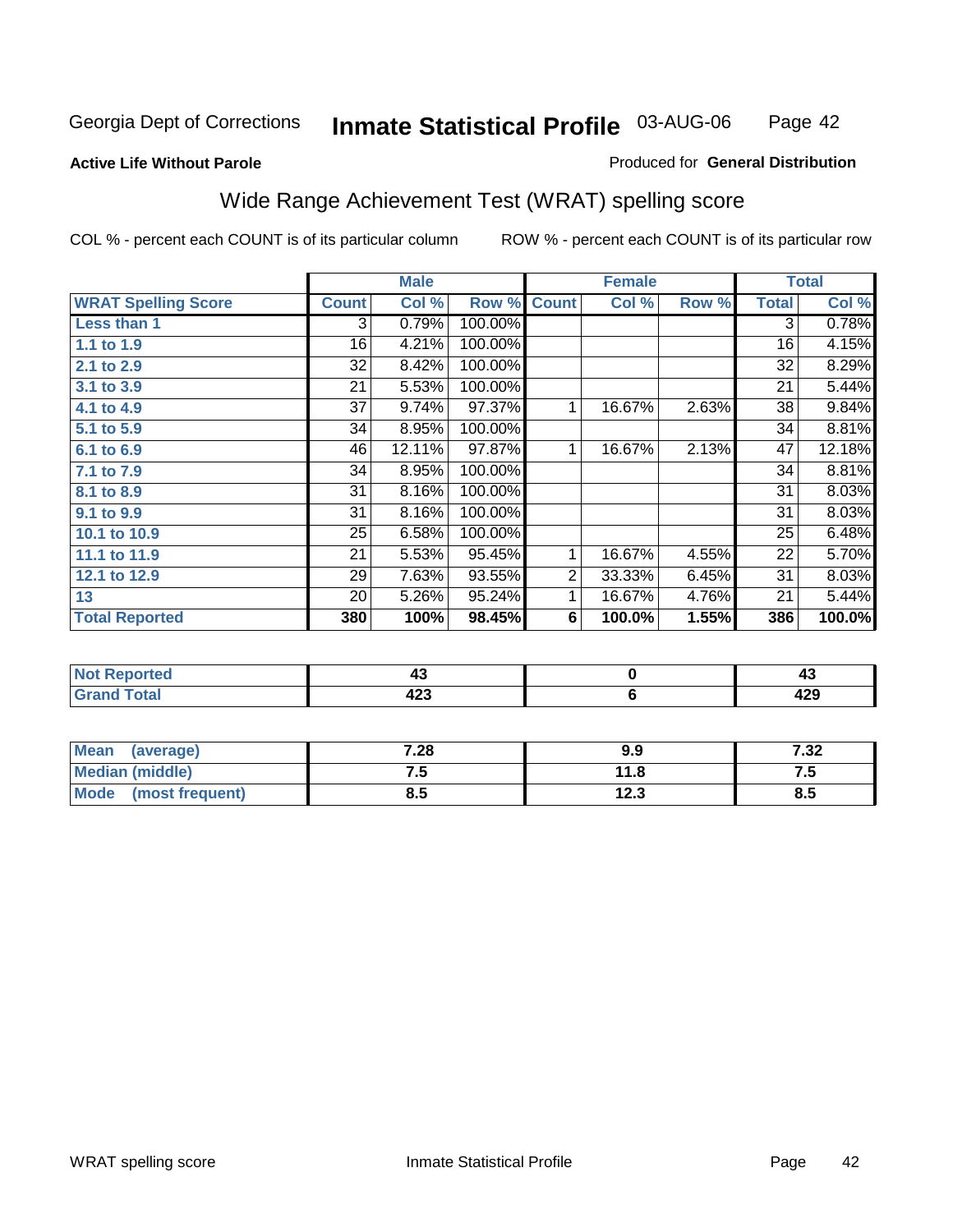### **Active Life Without Parole**

#### Produced for **General Distribution**

## Scope of substance abuse - summary

|                        |              | <b>Male</b> |           |              | <b>Female</b> |          |              | <b>Total</b> |
|------------------------|--------------|-------------|-----------|--------------|---------------|----------|--------------|--------------|
| <b>Substance Abuse</b> | <b>Count</b> | Col %       | Row %     | <b>Count</b> | Col %         | Row %    | <b>Total</b> | Col %        |
| <b>None</b>            | 200          | 47.28%      | 98.04%    |              | 66.67%        | $1.96\%$ | 204          | 47.55%       |
| Drugs only             | 133          | $31.44\%$   | $99.25\%$ |              | 16.67%        | 0.75%    | 134          | 31.24%       |
| <b>Alcohol only</b>    | 21           | 4.96%       | 100.00%   |              |               |          | 21           | 4.90%        |
| Drugs and alcohol      | 69           | 16.31%      | 98.57%    |              | 16.67%        | 1.43%    | 70           | 16.32%       |
| <b>Total Reported</b>  | 423          | 100%        | 98.60%    |              | 100%          | 1.40%    | 429          | 100.0%       |

| <b>Not</b><br>Reported   |                    |                      |
|--------------------------|--------------------|----------------------|
| <b>Total</b><br>' Gran⊾i | .<br>423<br>$\sim$ | חהו<br>-23<br>$\sim$ |

|  | Mode<br>nuemm | <b>None</b> | <b>None</b> | None |
|--|---------------|-------------|-------------|------|
|--|---------------|-------------|-------------|------|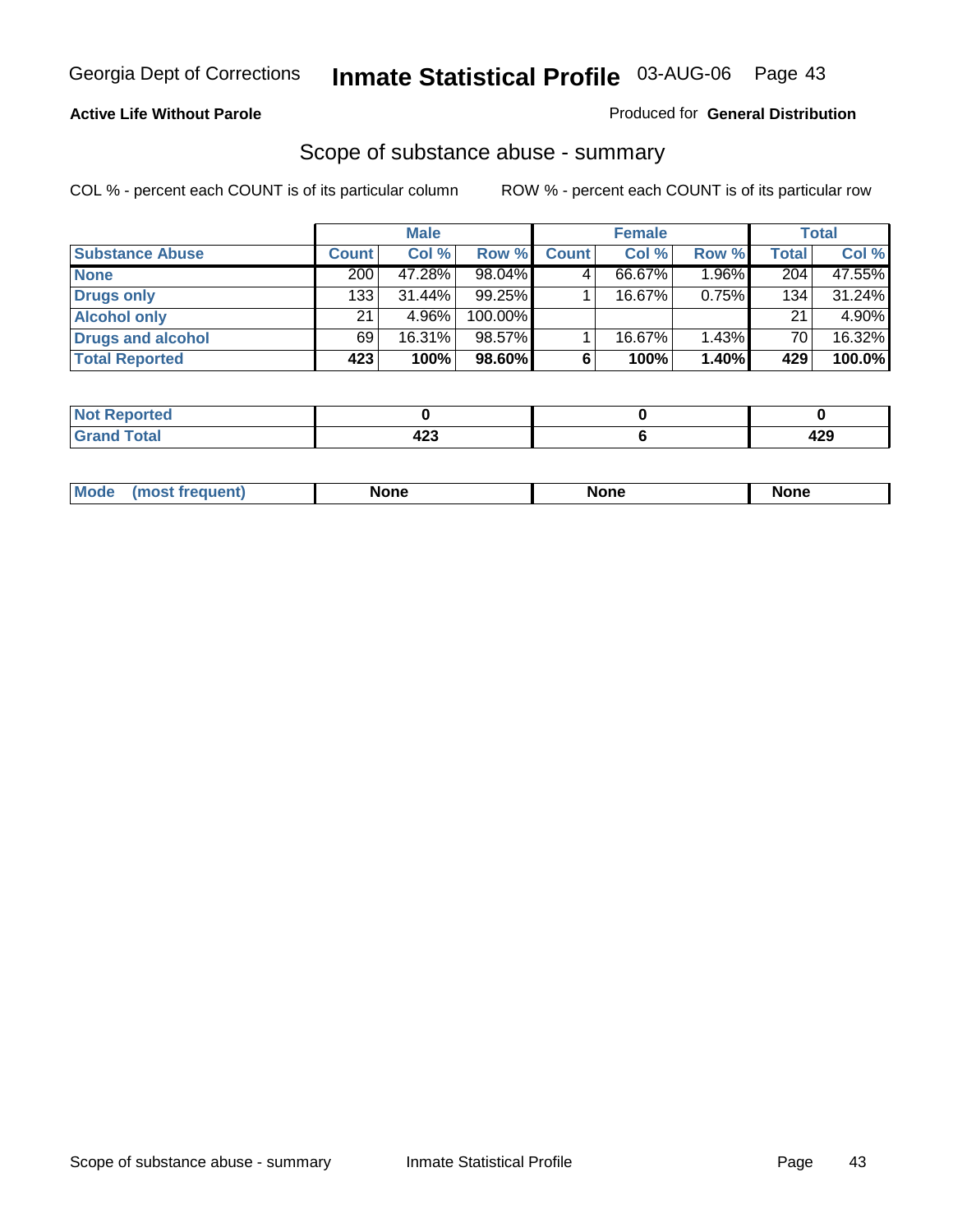### **Active Life Without Parole**

#### Produced for **General Distribution**

## Scope of substance abuse - detail

|                                         |              | <b>Male</b> |         |              | <b>Female</b> |        |                | <b>Total</b> |
|-----------------------------------------|--------------|-------------|---------|--------------|---------------|--------|----------------|--------------|
| <b>Substance Abuse</b>                  | <b>Count</b> | Col %       | Row %   | <b>Count</b> | Col %         | Row %  | <b>Total</b>   | Col %        |
| No drug or alcohol problems             | 200          | 47.28%      | 98.04%  | 4            | 66.67%        | 1.96%  | 204            | 47.55%       |
| Drug addiction but no alcohol           |              | 0.24%       | 100.00% |              |               |        |                | 0.23%        |
| <b>Drug addiction and alcohol</b>       | 3            | 0.71%       | 100.00% |              |               |        | 3              | 0.70%        |
| abuse                                   |              |             |         |              |               |        |                |              |
| <b>Drug addiction and alcoholism</b>    | 2            | 0.47%       | 100.00% |              |               |        | $\overline{2}$ | 0.47%        |
| No drug problem but alcohol             | 17           | 4.02%       | 100.00% |              |               |        | 17             | 3.96%        |
| abuse                                   |              |             |         |              |               |        |                |              |
| No drug problem but alcoholism          | 4            | 0.95%       | 100.00% |              |               |        | 4              | 0.93%        |
| Drug experiment but no alcohol          | 84           | 19.86%      | 98.82%  |              | 16.67%        | 1.18%  | 85             | 19.81%       |
| <b>Drug experiment &amp; alcohol</b>    | 9            | 2.13%       | 100.00% |              |               |        | 9              | 2.10%        |
| abuse                                   |              |             |         |              |               |        |                |              |
| <b>Drug experiment &amp; alcoholism</b> | 5            | 1.18%       | 100.00% |              |               |        | 5              | 1.17%        |
| Drug abuse but no alcohol               | 48           | 11.35%      | 100.00% |              |               |        | 48             | 11.19%       |
| Drug abuse and alcohol abuse            | 44           | 10.40%      | 100.00% |              |               |        | 44             | 10.26%       |
| Drug abuse and alcoholism               | 6            | 1.42%       | 85.71%  |              | 16.67%        | 14.29% | 7              | 1.63%        |
| <b>Total Reported</b>                   | 423          | 100%        | 98.60%  | 6            | 100%          | 1.40%  | 429            | 100%         |

| $\vert$ Not Reported |           |         |
|----------------------|-----------|---------|
| <b>Total</b>         | "י<br>423 | <br>429 |

| Mode (most frequent) | No drug or alcohol problems No drug or alcohol problems No drug or alcohol |          |
|----------------------|----------------------------------------------------------------------------|----------|
|                      |                                                                            | problems |
|                      |                                                                            |          |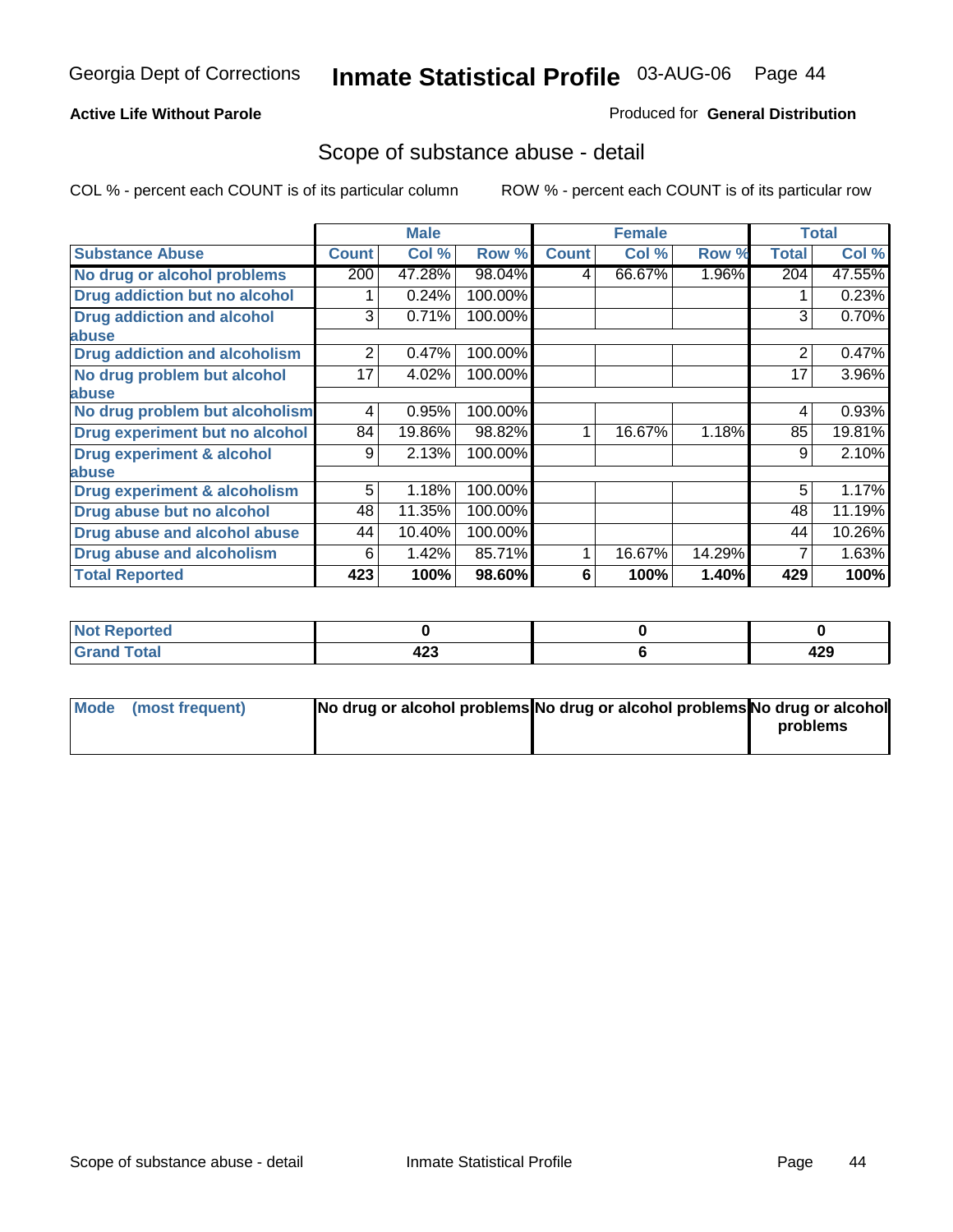**Active Life Without Parole** 

#### Produced for **General Distribution**

## Current / last mental health treatment level

|                                    |              | <b>Male</b> |         |              | <b>Female</b> |          |              | <b>Total</b> |
|------------------------------------|--------------|-------------|---------|--------------|---------------|----------|--------------|--------------|
| <b>Mental Health Treatment Lev</b> | <b>Count</b> | Col %       | Row %   | <b>Count</b> | Col %         | Row %    | <b>Total</b> | Col %        |
| 1 No problem at current time       | 73           | 46.79%      | 98.65%  |              | 20.00%        | $1.35\%$ | 74           | 45.96%       |
| 2 Receiving outpatient             | 59           | 37.82%      | 93.65%  | 4            | 80.00%        | 6.35%    | 63           | 39.13%       |
| treatment                          |              |             |         |              |               |          |              |              |
| 3 Inpatient, moderate              | 20           | 12.82%      | 100.00% |              |               |          | 20           | 12.42%       |
| treatment                          |              |             |         |              |               |          |              |              |
| 4 Inpatient, intensive             | 4            | 2.56%       | 100.00% |              |               |          | 4            | 2.48%        |
| treatment                          |              |             |         |              |               |          |              |              |
| <b>Total Evaluated</b>             | 156          | 100%        | 96.89%  | 5            | 100%          | 3.11%    | 161          | 100%         |

| Never had MH evaluation | 267       | 268        |
|-------------------------|-----------|------------|
| Total                   | "י<br>74J | - ה<br>-23 |

| <b>Median (middle)</b> | <b>Receiving outpatient</b><br>treatment | <b>Receiving outpatient</b><br>treatment | <b>Receiving</b><br>outpatient<br>treatment |  |
|------------------------|------------------------------------------|------------------------------------------|---------------------------------------------|--|
| <b>Mode</b>            | No problem at current time               | <b>Receiving outpatient</b>              | No problem at                               |  |
| (most frequent)        |                                          | treatment                                | current time                                |  |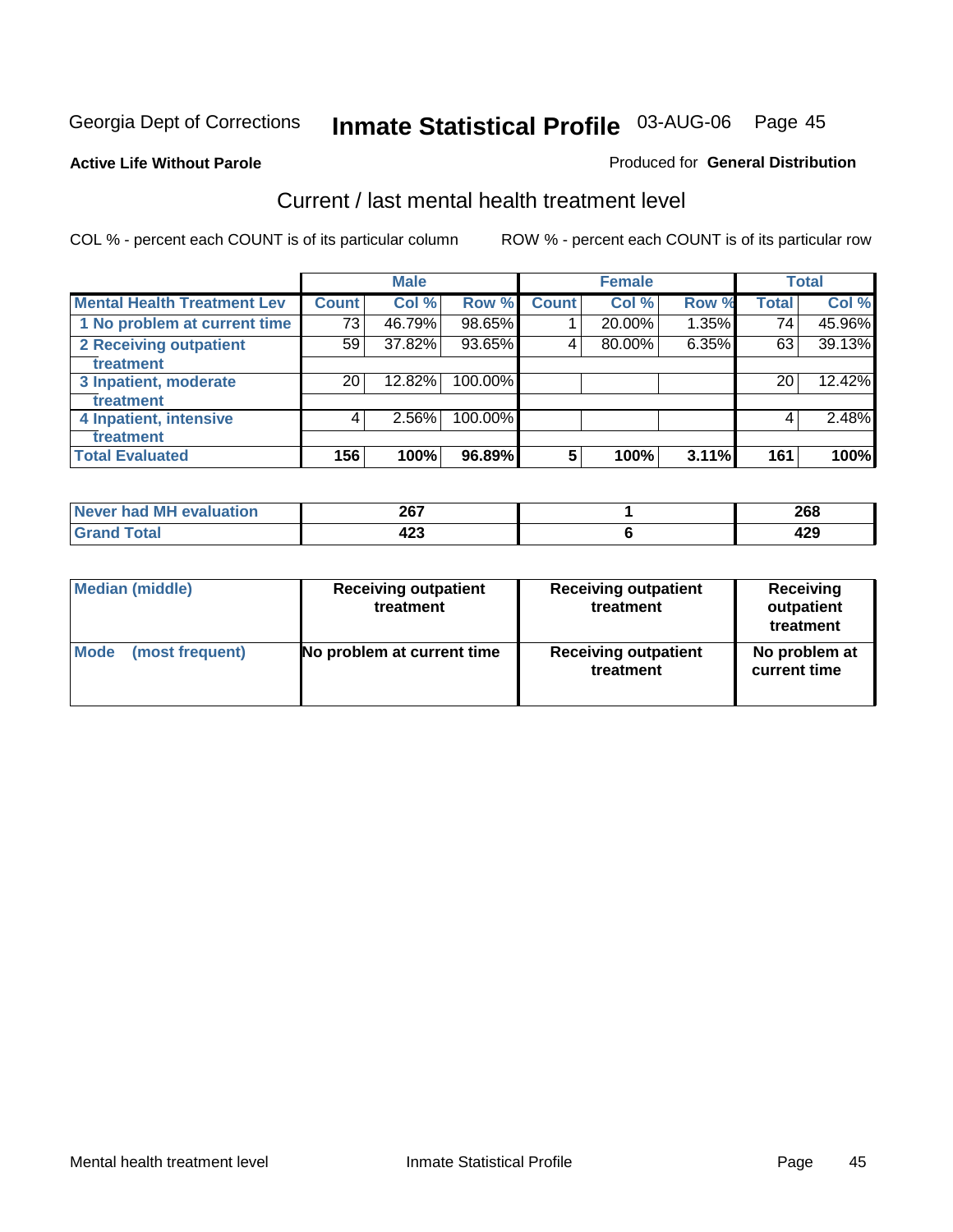## **Active Life Without Parole**

## Produced for **General Distribution**

# PULHESDWIT medical scale - 'P' overall condition ('P'hysical)

|                                   |              | <b>Male</b> |             |   | <b>Female</b> |          |              | <b>Total</b> |
|-----------------------------------|--------------|-------------|-------------|---|---------------|----------|--------------|--------------|
| <b>P' Overall Condition</b>       | <b>Count</b> | Col %       | Row % Count |   | Col %         | Row %    | <b>Total</b> | Col %        |
| 1 No medical illness              | 288          | 68.25%      | 98.97%      | ົ | 50.00%        | 1.03%    | 291          | 67.99%       |
| 2 Well-controlled chronic illness | 78           | 18.48%      | 96.30%      | 3 | 50.00%        | 3.70%    | 81           | 18.93%       |
| 3 Poorly-controlled chronic       | 55           | $13.03\%$   | 100.00%     |   |               |          | 55           | 12.85%       |
| <b>illness</b>                    |              |             |             |   |               |          |              |              |
| 4 Significant problems requiring  |              | $0.24\%$    | 100.00%     |   |               |          |              | 0.23%        |
| special housing                   |              |             |             |   |               |          |              |              |
| <b>Total Reported</b>             | 422          | 100%        | 98.60%      | 6 | 100%          | $1.40\%$ | 428          | 100%         |

| Not Reported |                             |     |
|--------------|-----------------------------|-----|
| <b>otal</b>  | ,,,<br>. .<br>44,<br>$\sim$ | 429 |

| Mode<br>(most frequent) | 1 No medical illness | 1 No medical illness | 1 No medical<br>illness |
|-------------------------|----------------------|----------------------|-------------------------|
|-------------------------|----------------------|----------------------|-------------------------|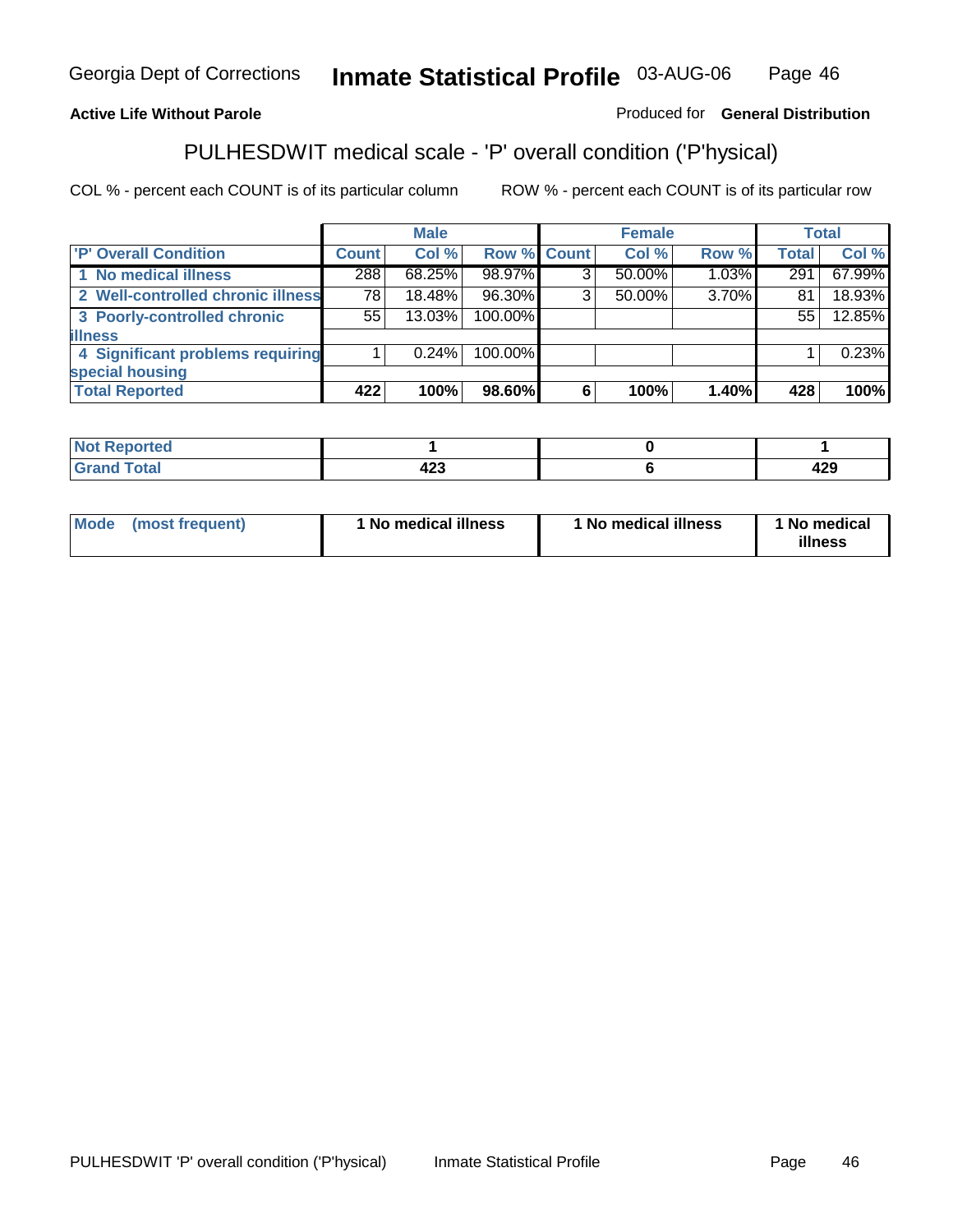## **Active Life Without Parole**

Produced for **General Distribution**

## PULHESDWIT medical scale - 'U' upper body

|                              |              | <b>Male</b> |         |              | <b>Female</b> |       |              | <b>Total</b> |
|------------------------------|--------------|-------------|---------|--------------|---------------|-------|--------------|--------------|
| <b>TU' Upper Body</b>        | <b>Count</b> | Col %       | Row %   | <b>Count</b> | Col %         | Row % | <b>Total</b> | Col %        |
| 1 Upper bones, joints,       | 405          | 95.97%      | 98.54%  | 6            | 100.00%       | 1.46% | 411          | 96.03%       |
| muscles all OK               |              |             |         |              |               |       |              |              |
| 2 One or both arms minimally | 11           | 2.61%       | 100.00% |              |               |       | 11           | 2.57%        |
| limited                      |              |             |         |              |               |       |              |              |
| 3 One or both arms           | 6            | 1.42%       | 100.00% |              |               |       | 6            | 1.40%        |
| moderately limited           |              |             |         |              |               |       |              |              |
| <b>Total Reported</b>        | 422          | 100%        | 98.60%  | 6            | 100%          | 1.40% | 428          | 100%         |

| المتحامين<br><b>Reported</b><br>N<br>. |                     |          |
|----------------------------------------|---------------------|----------|
| <b>intal</b><br>_____                  | ,,,<br>ᅚᄼ<br>$\sim$ | .<br>443 |

| Mode | (most frequent) | 1 Upper bones, joints,<br>muscles all OK | 1 Upper bones, joints,<br>muscles all OK | 1 Upper bones,<br>joints, muscles all<br>ΟK |
|------|-----------------|------------------------------------------|------------------------------------------|---------------------------------------------|
|------|-----------------|------------------------------------------|------------------------------------------|---------------------------------------------|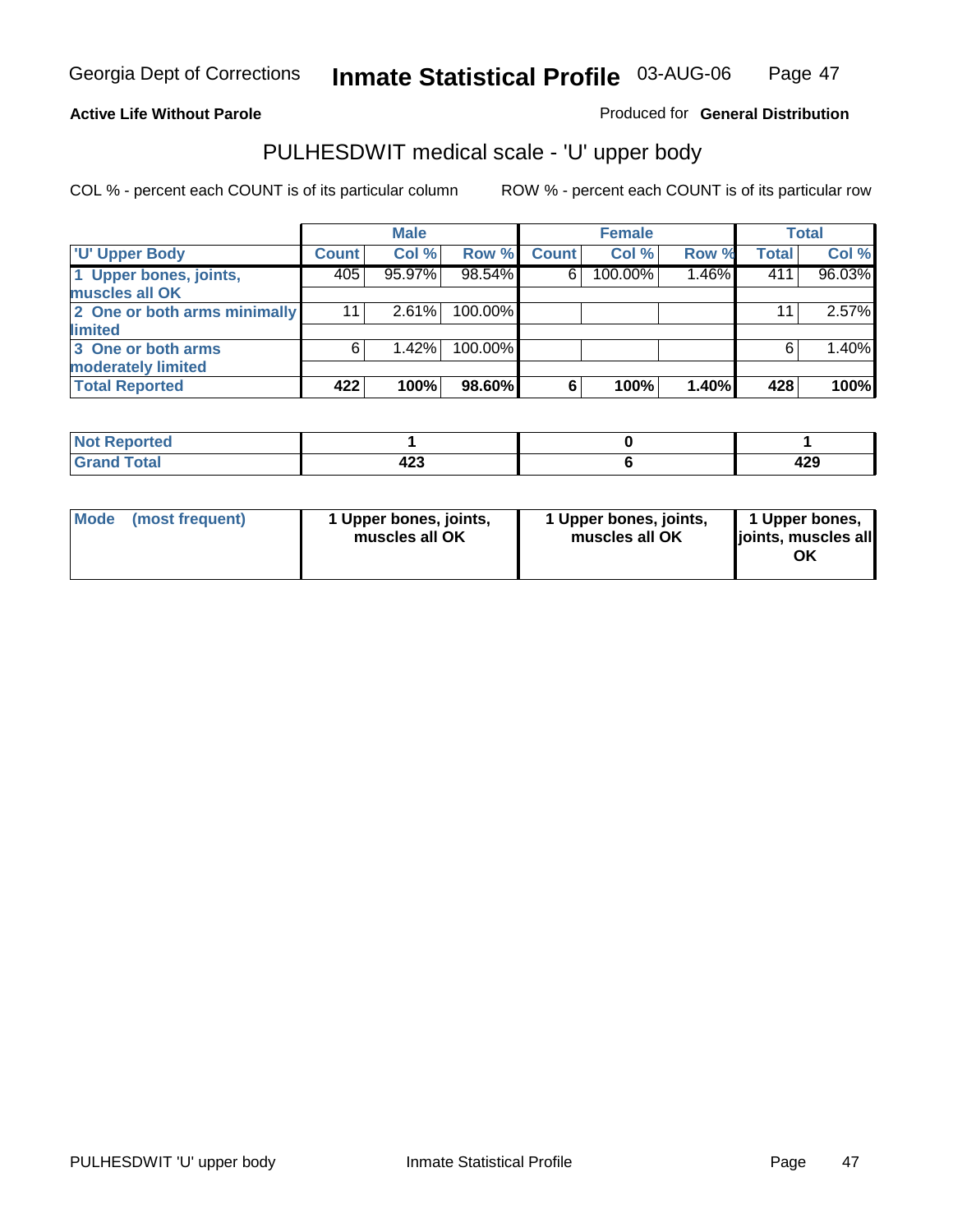#### **Active Life Without Parole**

#### Produced for **General Distribution**

## PULHESDWIT medical scale - 'L' lower body

|                                |              | <b>Male</b> |         |              | <b>Female</b> |       |              | <b>Total</b> |
|--------------------------------|--------------|-------------|---------|--------------|---------------|-------|--------------|--------------|
| 'L' Lower Body                 | <b>Count</b> | Col %       | Row %   | <b>Count</b> | Col %         | Row % | <b>Total</b> | Col %        |
| 1 Lower bones, joints,         | 384          | 91.00%      | 98.71%  | 5            | 83.33%        | 1.29% | 389          | 90.89%       |
| muscles all OK                 |              |             |         |              |               |       |              |              |
| 2 One or both legs minimally   | 29           | 6.87%       | 96.67%  |              | 16.67%        | 3.33% | 30           | 7.01%        |
| limited                        |              |             |         |              |               |       |              |              |
| 3 One or both legs             | 8            | 1.90%       | 100.00% |              |               |       | 8            | 1.87%        |
| moderately limited             |              |             |         |              |               |       |              |              |
| 4 One leg disabled, paralyzed, |              | 0.24%       | 100.00% |              |               |       |              | 0.23%        |
| or amputated                   |              |             |         |              |               |       |              |              |
| <b>Total Reported</b>          | 422          | 100%        | 98.60%  | 6            | 100%          | 1.40% | 428          | 100%         |

| $N = 1$<br><b>Anted</b><br>'N I |            |            |
|---------------------------------|------------|------------|
| $F0$ tol<br>. uldi<br>.         | "^^<br>−∠J | 100<br>42J |

|  | Mode (most frequent) | 1 Lower bones, joints,<br>muscles all OK | 1 Lower bones, joints,<br>muscles all OK | 1 Lower bones,<br>joints, muscles all<br>OK |
|--|----------------------|------------------------------------------|------------------------------------------|---------------------------------------------|
|--|----------------------|------------------------------------------|------------------------------------------|---------------------------------------------|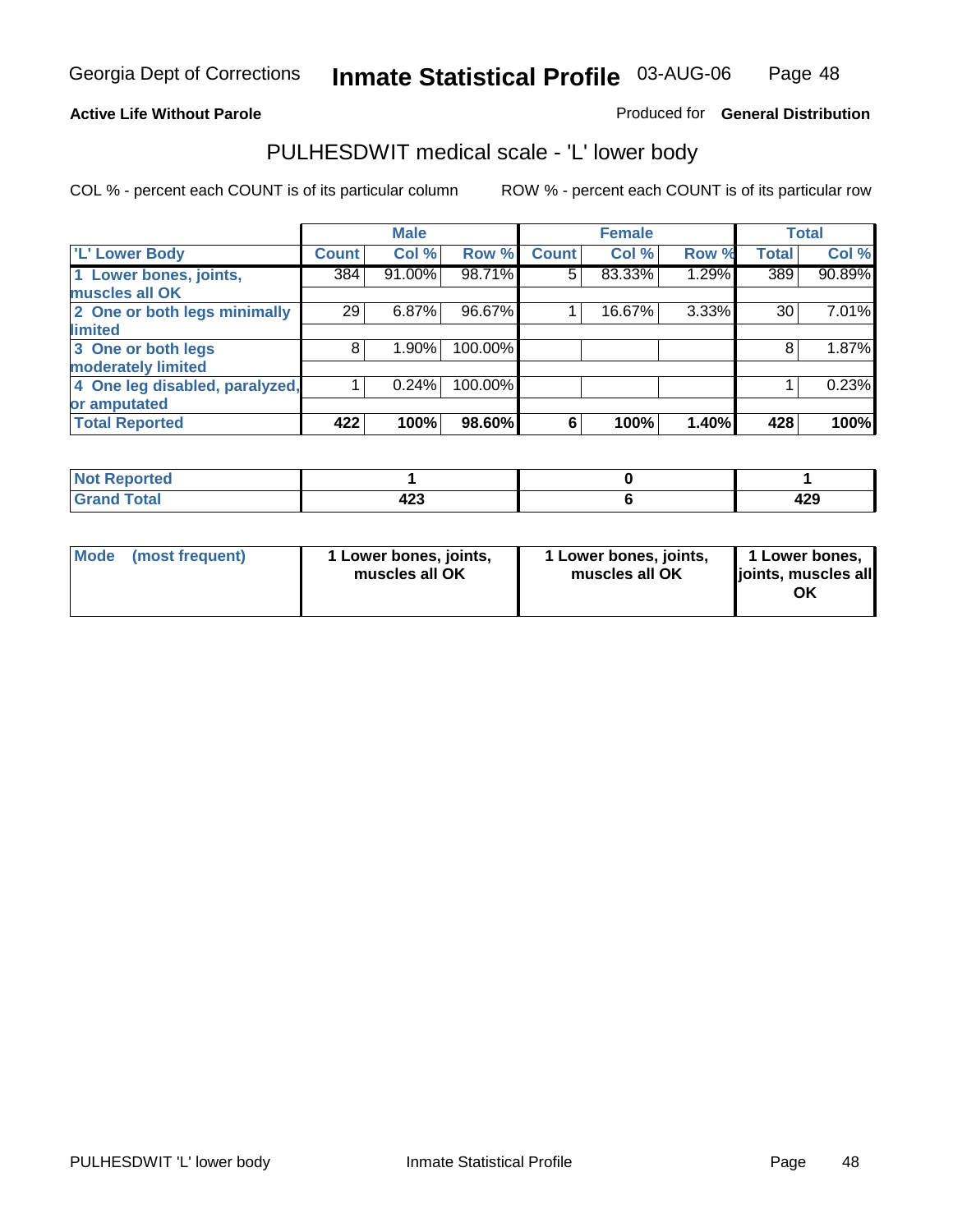**Active Life Without Parole** 

Produced for **General Distribution**

## PULHESDWIT medical scale - 'H' hearing

|                                |              | <b>Male</b> |             |    | <b>Female</b> |          | Total        |        |
|--------------------------------|--------------|-------------|-------------|----|---------------|----------|--------------|--------|
| 'H' Hearing                    | <b>Count</b> | Col %       | Row % Count |    | Col%          | Row %    | <b>Total</b> | Col %  |
| 1 Normal hearing both ears     | 421          | 99.76%      | 98.59%      | 6. | 100.00%       | $1.41\%$ | 427          | 99.77% |
| 2 Some loss in one ear with    |              | $0.24\%$    | 100.00%     |    |               |          |              | 0.23%  |
| other OK, or mild loss in both |              |             |             |    |               |          |              |        |
| <b>Total Reported</b>          | 422          | 100%        | 98.60%      |    | 100%          | $1.40\%$ | 428          | 100%   |

| тео |        |     |
|-----|--------|-----|
| --  | .<br>╍ | 429 |

| Mode (most frequent) | 1 Normal hearing both ears 1 Normal hearing both ears 1 Normal hearing | both ears |
|----------------------|------------------------------------------------------------------------|-----------|
|                      |                                                                        |           |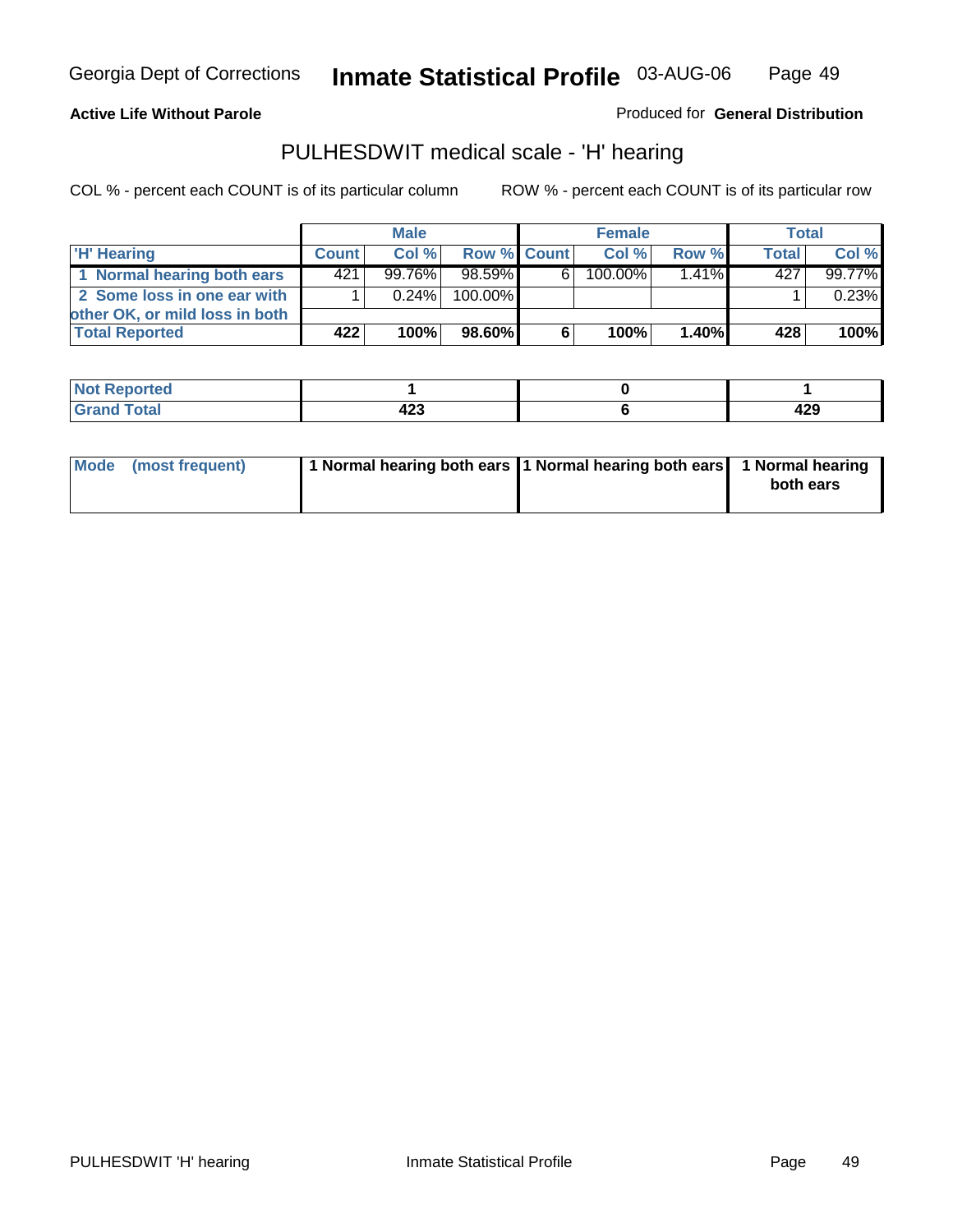#### **Active Life Without Parole**

#### Produced for **General Distribution**

## PULHESDWIT medical scale - 'E' vision

|                                 |              | <b>Male</b> |                    |   | <b>Female</b> |       |              | <b>Total</b> |
|---------------------------------|--------------|-------------|--------------------|---|---------------|-------|--------------|--------------|
| 'E' Vision                      | <b>Count</b> | Col %       | <b>Row % Count</b> |   | Col %         | Row % | <b>Total</b> | Col %        |
| 1 Correctable to 20/40 in both  | 354          | 83.89%      | 98.88%             | 4 | 66.67%        | 1.12% | 358          | 83.64%       |
| eyes                            |              |             |                    |   |               |       |              |              |
| 2 Correctable to 20/70 in one   | 62           | 14.69%      | 96.88%             | 2 | 33.33%        | 3.13% | 64           | 14.95%       |
| eye, may be blind in other      |              |             |                    |   |               |       |              |              |
| 3 Correctable to 20/200 in one  | 4            | 0.95%       | 100.00%            |   |               |       | 4            | 0.93%        |
| eye, may be blind in other      |              |             |                    |   |               |       |              |              |
| 4 One eye not correctable to    |              | 0.24%       | 100.00%            |   |               |       |              | 0.23%        |
| 20/200, other may be blind      |              |             |                    |   |               |       |              |              |
| 5 Blind in both eyes, requiring |              | 0.24%       | 100.00%            |   |               |       |              | 0.23%        |
| special housing                 |              |             |                    |   |               |       |              |              |
| <b>Total Reported</b>           | 422          | 100%        | 98.60%             | 6 | 100%          | 1.40% | 428          | 100%         |

| <b>Not Reported</b> |                      |         |
|---------------------|----------------------|---------|
| <b>Total</b><br>Crr | "^^<br>429<br>$\sim$ | <br>429 |

| <b>Mode</b>     | 1 Correctable to 20/40 in | 1 Correctable to 20/40 in   1 Correctable to | 20/40 in both eyes |
|-----------------|---------------------------|----------------------------------------------|--------------------|
| (most frequent) | both eyes                 | both eves                                    |                    |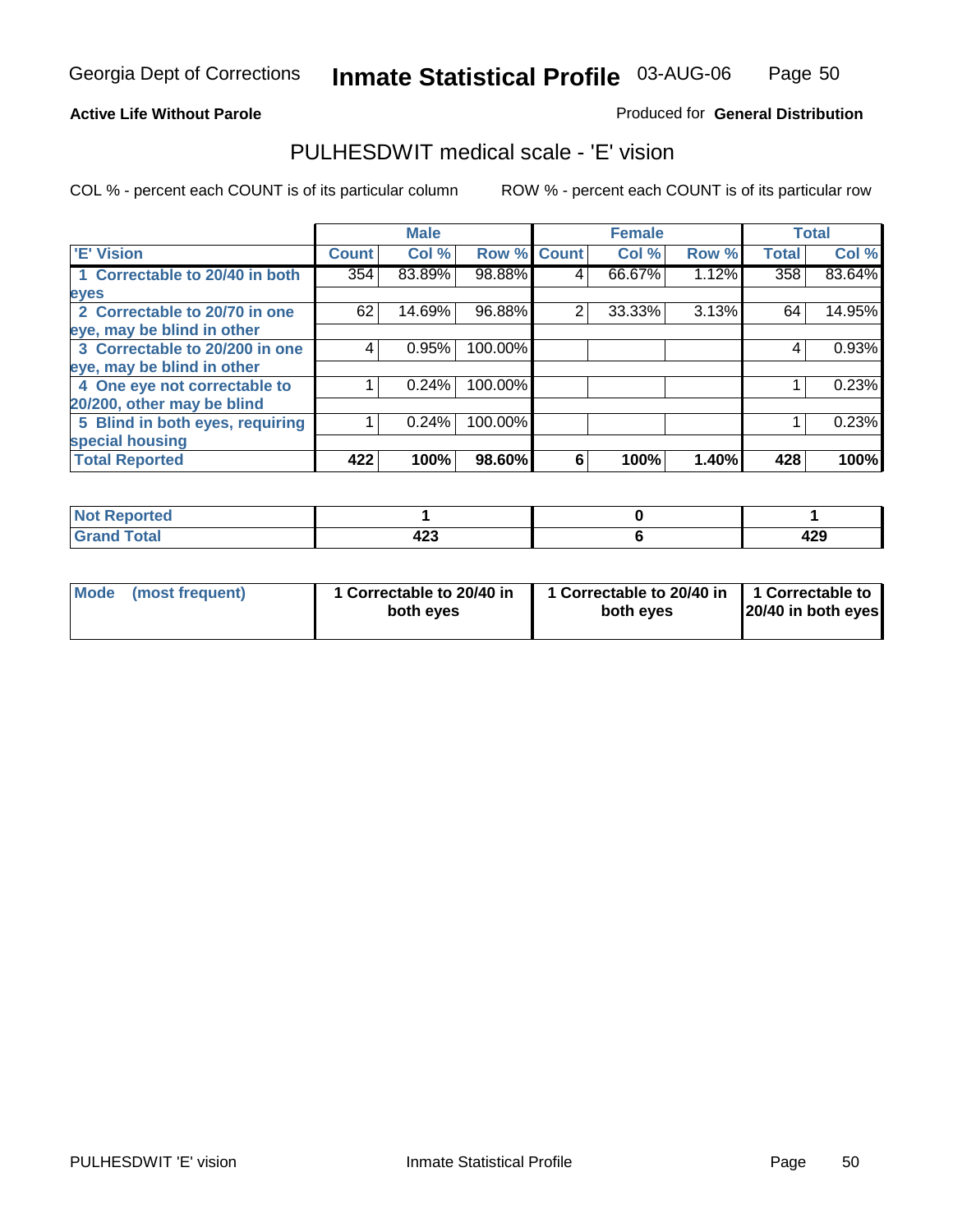## **Active Life Without Parole**

## Produced for **General Distribution**

## PULHESDWIT medical scale - 'S' pSychiatric

|                                |              | <b>Male</b> |                    |   | <b>Female</b> |       |                 | <b>Total</b> |
|--------------------------------|--------------|-------------|--------------------|---|---------------|-------|-----------------|--------------|
| 'S' pSychiatric                | <b>Count</b> | Col %       | <b>Row % Count</b> |   | Col %         | Row % | <b>Total</b>    | Col %        |
| 1 No impairment or disorders   | 335          | 81.11%      | 99.41%             | 2 | 33.33%        | 0.59% | 337             | 80.43%       |
| 2 Stable, or in remission, or  | 63           | 15.25%      | 94.03%             | 4 | 66.67%        | 5.97% | 67              | 15.99%       |
| mild impairment or retardation |              |             |                    |   |               |       |                 |              |
| 3 Requires moderate inpatient  | 12           | $2.91\%$    | 100.00%            |   |               |       | 12 <sup>2</sup> | $2.86\%$     |
| treatment                      |              |             |                    |   |               |       |                 |              |
| 4 Requires intensive inpatient | 3            | 0.73%       | 100.00%            |   |               |       | 3               | 0.72%        |
| treatment                      |              |             |                    |   |               |       |                 |              |
| <b>Total Reported</b>          | 413          | 100%        | 98.57%             | 6 | 100%          | 1.43% | 419             | 100%         |

| eported<br>NG | 1 U        | IJ   |
|---------------|------------|------|
| <b>Total</b>  | $\sqrt{2}$ | A ממ |
| <b>Caree</b>  | 42J        | 463  |

| Mode (most frequent) | 1 No impairment or disorders 2 Stable, or in remission, 11 No impairment or |                       |           |
|----------------------|-----------------------------------------------------------------------------|-----------------------|-----------|
|                      |                                                                             | or mild impairment or | disorders |
|                      |                                                                             | retardation           |           |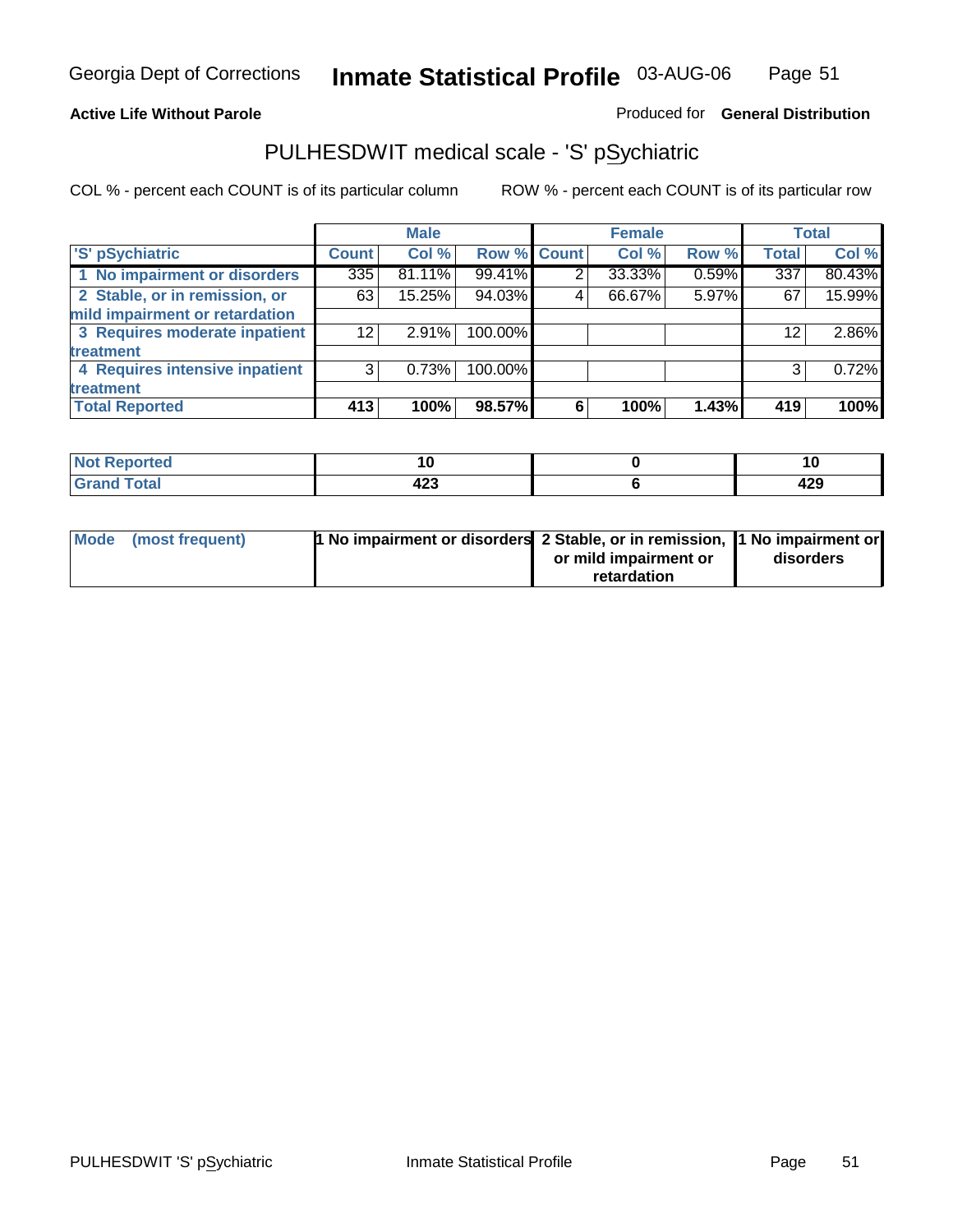#### **Active Life Without Parole**

Produced for **General Distribution**

## PULHESDWIT medical scale - 'D' dental

|                                 |       | <b>Male</b> |             |   | <b>Female</b> |       |              | <b>Total</b> |
|---------------------------------|-------|-------------|-------------|---|---------------|-------|--------------|--------------|
| <b>D'</b> Dental                | Count | Col %       | Row % Count |   | Col %         | Row % | <b>Total</b> | Col %        |
| 1 Minimal routine dental health | 206   | $50.24\%$   | 98.10%      |   | 66.67%        | 1.90% | 210          | 50.48%       |
| <b>needs</b>                    |       |             |             |   |               |       |              |              |
| 2 Moderate cavities and/or      | 171   | 41.71%      | 98.84%      |   | 33.33%        | 1.16% | 173          | 41.59%       |
| gum disease                     |       |             |             |   |               |       |              |              |
| 3 Extensive gum disease         | 33    | $8.05\%$    | 100.00%     |   |               |       | 33           | 7.93%        |
| and/or widespread decay         |       |             |             |   |               |       |              |              |
| <b>Total Reported</b>           | 410   | 100%        | 98.56%      | 6 | 100%          | 1.44% | 416          | 100%         |

| ----<br>neo<br>N | . .<br>$-$ |     |
|------------------|------------|-----|
| $int^{\bullet}$  | ,,,        | 100 |
| ______           | 429        | 44J |

| Mode (most frequent) | <b>Minimal routine dental</b><br>health needs | 1 Minimal routine dental<br>health needs | 1 Minimal routine<br>dental health<br>needs |
|----------------------|-----------------------------------------------|------------------------------------------|---------------------------------------------|
|----------------------|-----------------------------------------------|------------------------------------------|---------------------------------------------|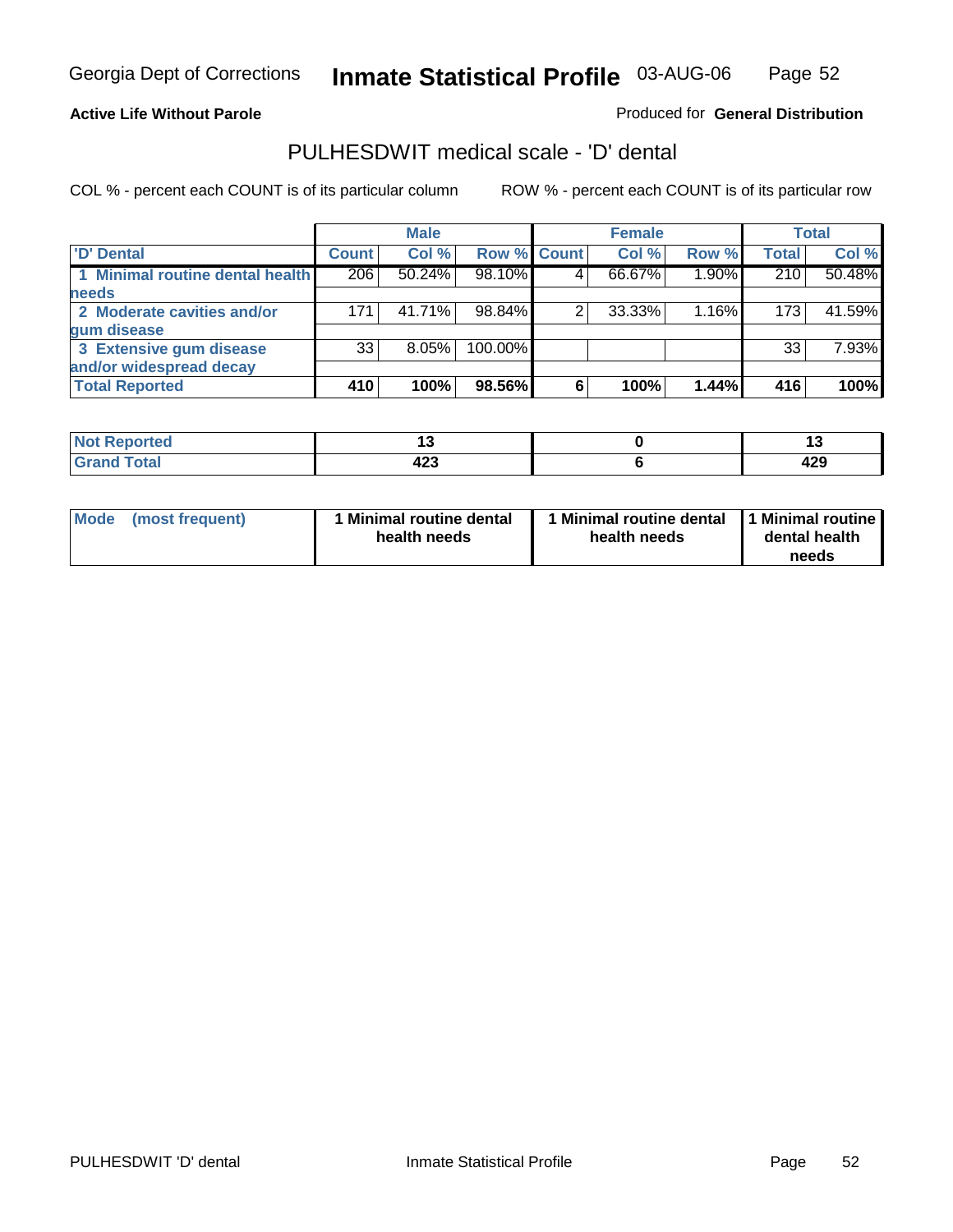## **Active Life Without Parole**

## Produced for **General Distribution**

## PULHESDWIT medical scale - 'W' work ability

|                                 |              | <b>Male</b> |             |   | <b>Female</b> |       |              | <b>Total</b> |
|---------------------------------|--------------|-------------|-------------|---|---------------|-------|--------------|--------------|
| <b>W' work ability</b>          | <b>Count</b> | Col %       | Row % Count |   | Col %         | Row % | <b>Total</b> | Col %        |
| 1 Unrestricted work or activity | 337          | 79.86%      | 98.54%      | 5 | 83.33%        | 1.46% | 342          | 79.91%       |
| 2 Minor restrictions on type of | 65           | 15.40%      | 98.48%      |   | 16.67%        | 1.52% | 66           | 15.42%       |
| <b>work</b>                     |              |             |             |   |               |       |              |              |
| 3 Moderate restrictions on type | 13           | $3.08\%$    | 100.00%     |   |               |       | 13           | 3.04%        |
| of work                         |              |             |             |   |               |       |              |              |
| 4 Major restrictions on type of |              | $1.66\%$    | 100.00%     |   |               |       |              | 1.64%        |
| <b>work</b>                     |              |             |             |   |               |       |              |              |
| <b>Total Reported</b>           | 422          | 100%        | 98.60%      | 6 | 100%          | 1.40% | 428          | 100.0%       |

| $N$<br><b>Reported</b> |     |     |
|------------------------|-----|-----|
| Total                  | ,,, |     |
| C-rs                   | 42J | 429 |

| Mode | (most frequent) | 1 Unrestricted work or<br>activity | 1 Unrestricted work or<br>activity | 1 Unrestricted<br>work or activity |  |
|------|-----------------|------------------------------------|------------------------------------|------------------------------------|--|
|      |                 |                                    |                                    |                                    |  |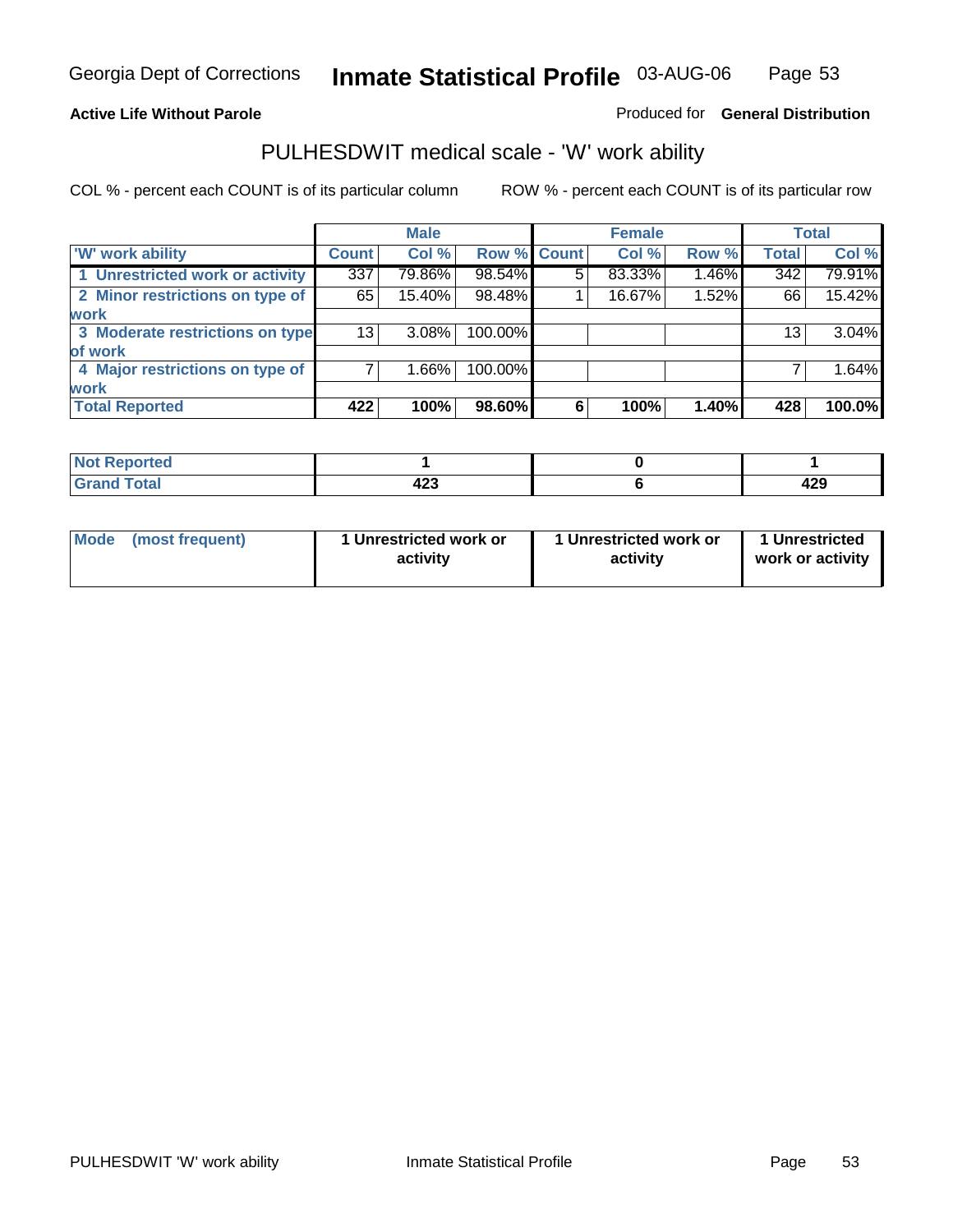#### **Active Life Without Parole**

### Produced for **General Distribution**

## PULHESDWIT medical scale - 'I' impairment

|                                 |              | <b>Male</b> |                    |   | <b>Female</b> |       |              | <b>Total</b> |
|---------------------------------|--------------|-------------|--------------------|---|---------------|-------|--------------|--------------|
| 'l' Impairment                  | <b>Count</b> | Col %       | <b>Row % Count</b> |   | Col %         | Row % | <b>Total</b> | Col %        |
| 1 No impairments or             | 419'         | 99.29%      | $98.59\%$          | 6 | 100.00%       | 1.41% | 425          | 99.30%       |
| disabilities                    |              |             |                    |   |               |       |              |              |
| 4 Needs moderate Assisted       |              | 0.24%       | 100.00%            |   |               |       |              | 0.23%        |
| Living (level II)               |              |             |                    |   |               |       |              |              |
| <b>5 Needs maximal Assisted</b> |              | $0.47\%$    | $100.00\%$         |   |               |       |              | 0.47%        |
| <b>Living (level III)</b>       |              |             |                    |   |               |       |              |              |
| <b>Total Reported</b>           | 422          | 100%        | 98.60%             | 6 | 100%          | 1.40% | 428          | 100%         |

| Reported<br>NOT<br> |         |            |
|---------------------|---------|------------|
| <b>Total</b>        | <br>−∠J | . מ<br>463 |

| Mode            | 1 No impairments or | 1 No impairments or | 1 No impairments |
|-----------------|---------------------|---------------------|------------------|
| (most frequent) | disabilities        | disabilities        | or disabilities  |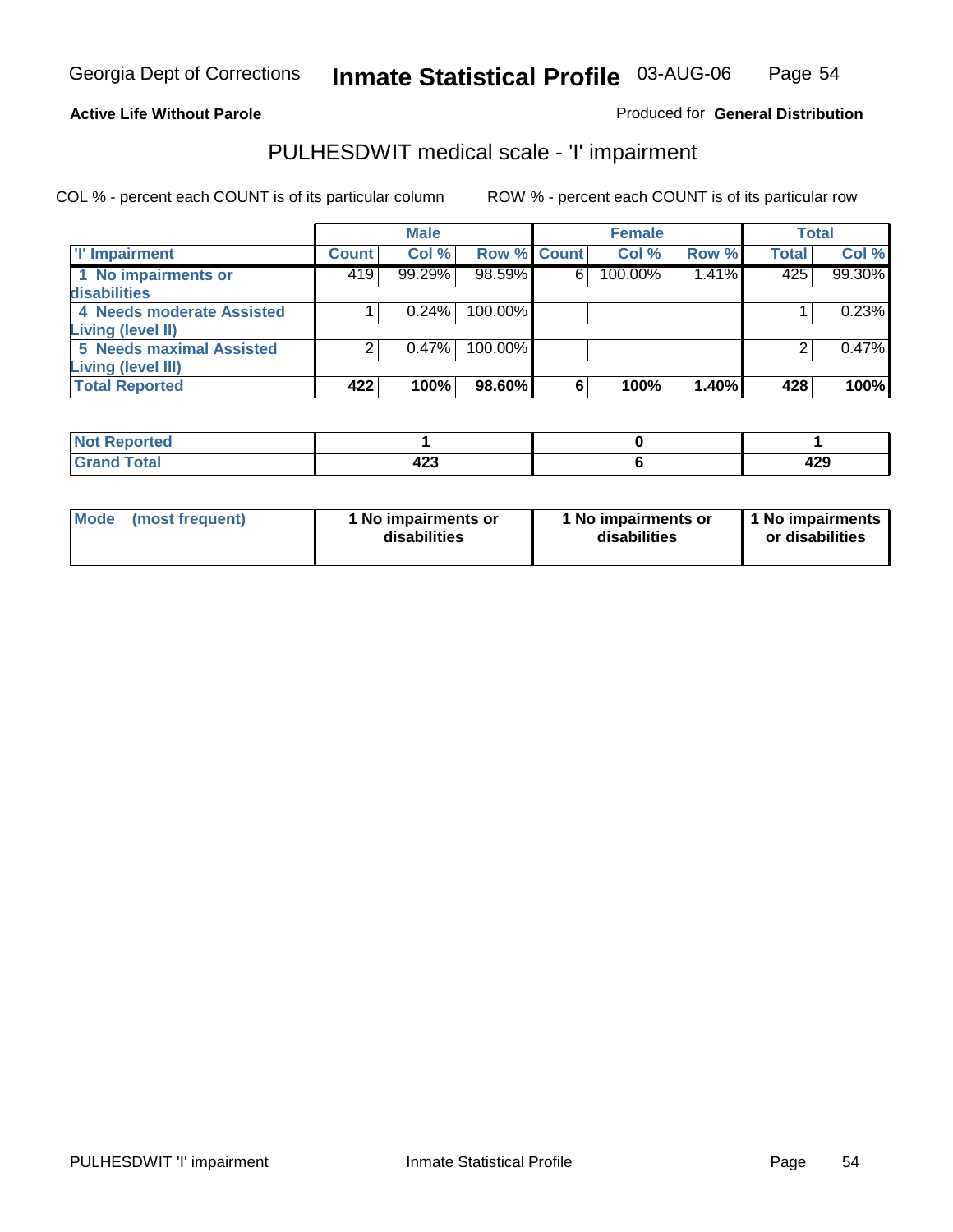#### **Inmate Statistical Profile** 03-AUG-06 Page Page 55

## **Active Life Without Parole Produced fo Seneral Distribution**

## PULHESDWIT medical scale - 'T' transportability

|                              |              | <b>Male</b> |                    |   | <b>Female</b> |       |              | <b>Total</b> |
|------------------------------|--------------|-------------|--------------------|---|---------------|-------|--------------|--------------|
| <b>T' Transportability</b>   | <b>Count</b> | Col%        | <b>Row % Count</b> |   | Col%          | Row % | <b>Total</b> | Col %        |
| 1 Can be transported in any  | 421          | 99.76%      | 98.59%             | 6 | 100.00%       | 1.41% | 427          | 99.77%       |
| ordinary approved vehicle    |              |             |                    |   |               |       |              |              |
| 3 Wheelchair-bound, requires |              | 0.24%       | $100.00\%$         |   |               |       |              | 0.23%        |
| special vehicle              |              |             |                    |   |               |       |              |              |
| <b>Total Reported</b>        | 422          | 100%        | 98.60%             | 6 | 100%          | 1.40% | 428          | 100%         |

| <b>Not Reported</b> |     |     |
|---------------------|-----|-----|
| <b>Total</b>        | ,   | ,,, |
| Cro                 | 443 | 443 |

| Mode | (most frequent) | 1 Can be transported in any 1 Can be transported in any | ordinary approved vehicle   ordinary approved vehicle   transported in any | 1 Can be<br>ordinary approved<br>vehicle |
|------|-----------------|---------------------------------------------------------|----------------------------------------------------------------------------|------------------------------------------|
|------|-----------------|---------------------------------------------------------|----------------------------------------------------------------------------|------------------------------------------|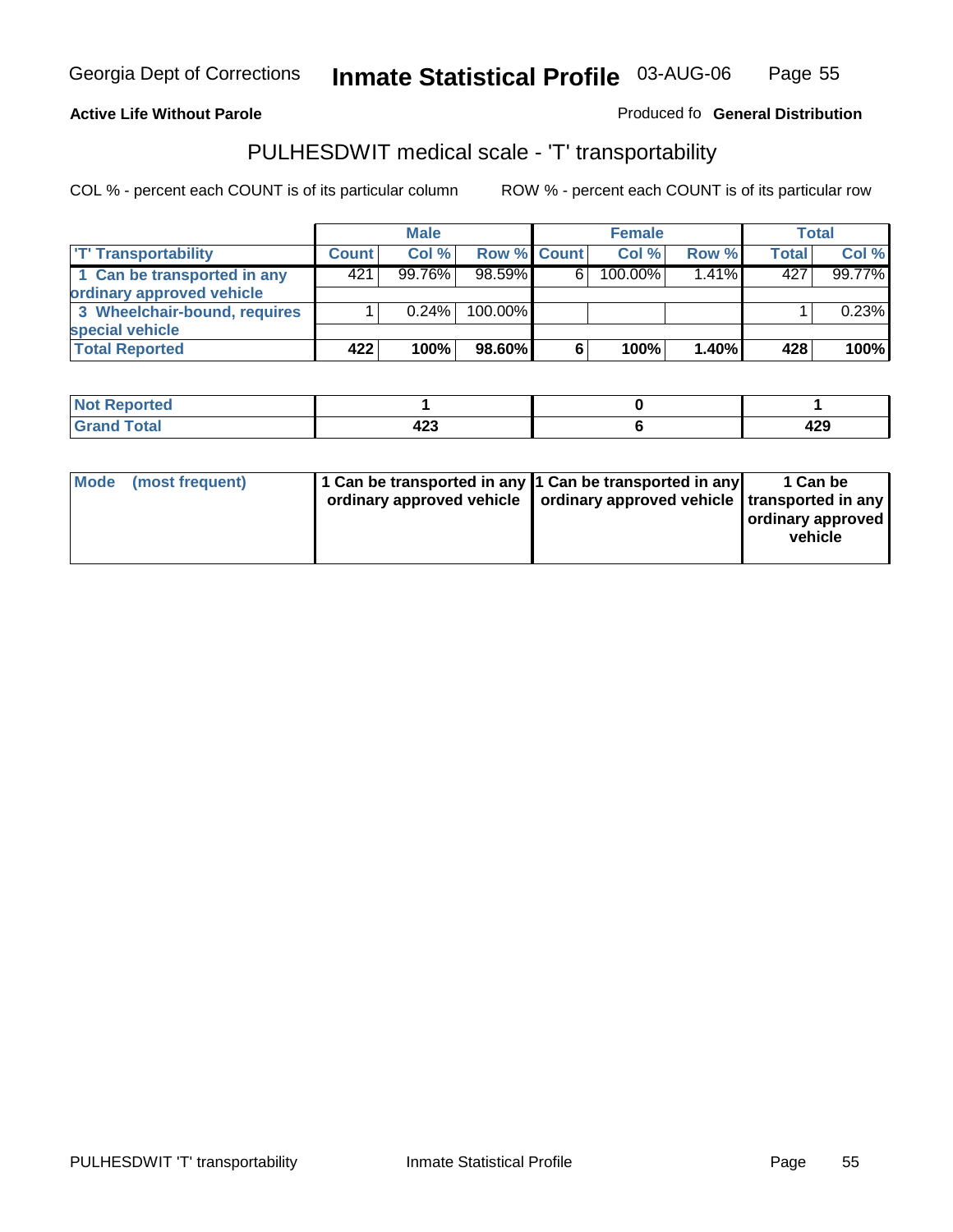### **Active Life Without Parole**

#### Produced for **General Distribution**

## Criminality in family, self-reported

|                              |                    | <b>Male</b> |        |                | <b>Female</b> |       |       | Total     |
|------------------------------|--------------------|-------------|--------|----------------|---------------|-------|-------|-----------|
| <b>Criminality In Family</b> | <b>Count</b>       | Col %       | Row %  | <b>Count</b>   | Col %         | Row % | Total | Col %     |
| Yes, criminality in family   | 131                | 31.26%      | 97.76% |                | 50.00%        | 2.24% | 134   | $31.53\%$ |
| No criminality in family     | 288                | 68.74%      | 98.97% | 3 <sub>1</sub> | 50.00%        | 1.03% | 291   | 68.47%    |
| <b>Total Reported</b>        | $419$ <sup>1</sup> | 100%        | 98.59% | 6              | 100%          | 1.41% | 425   | 100%      |

| ported<br><b>NOT</b><br><b>IJCI</b> |                      |            |
|-------------------------------------|----------------------|------------|
| $\sim$<br>Grar<br>$\sim$            | ៱៱៱<br>−∠J<br>$\sim$ | ^^^<br>443 |

|  | Mode (most frequent) | No criminality in family | No criminality in family | No criminality in<br>family |
|--|----------------------|--------------------------|--------------------------|-----------------------------|
|--|----------------------|--------------------------|--------------------------|-----------------------------|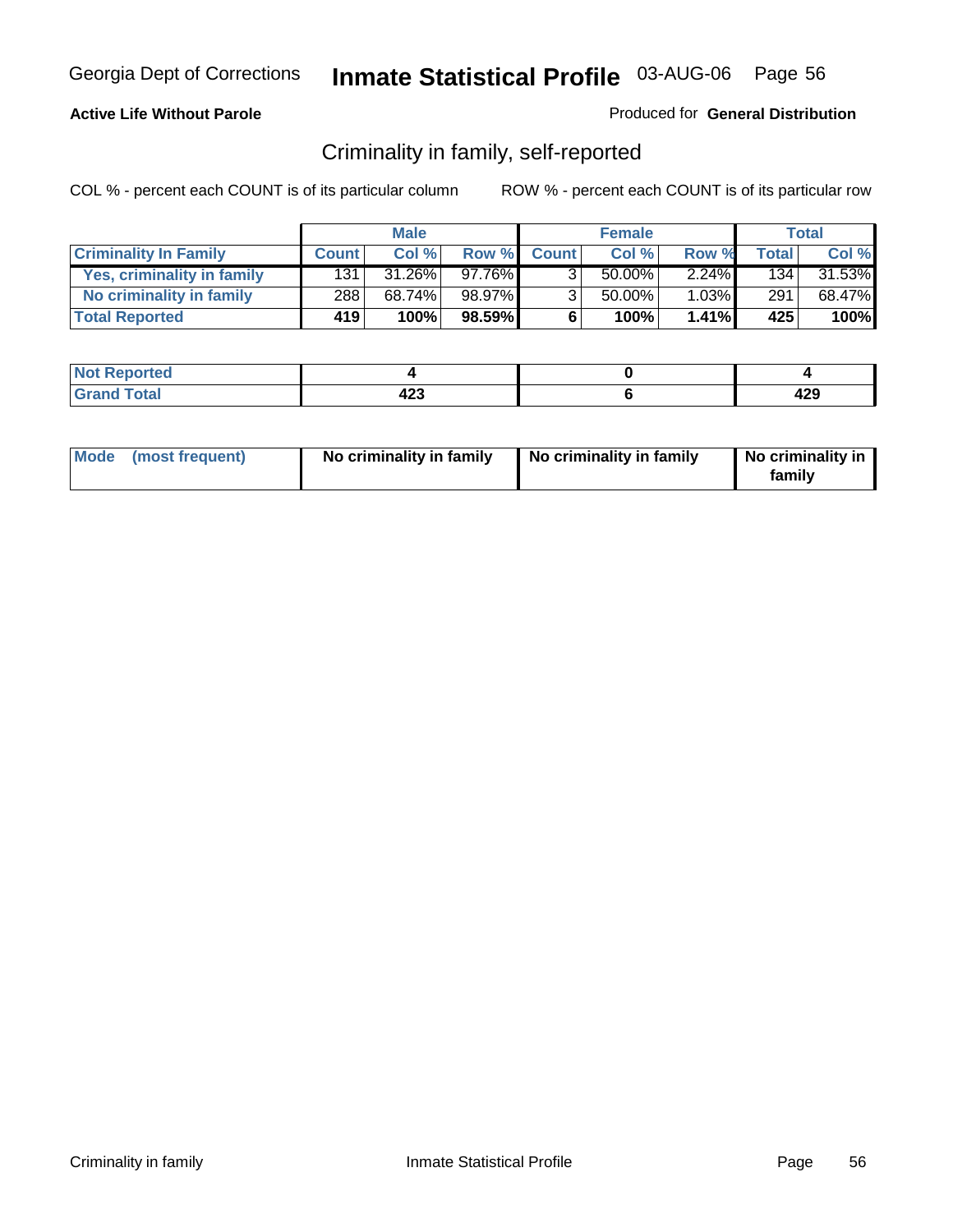### **Active Life Without Parole**

#### Produced for **General Distribution**

## Alcoholism in family, self-reported

|                             |              | <b>Male</b> |        |              | <b>Female</b> |          |       | Total  |
|-----------------------------|--------------|-------------|--------|--------------|---------------|----------|-------|--------|
| <b>Alcoholism In Family</b> | <b>Count</b> | Col %       | Row %  | <b>Count</b> | Col %         | Row %    | Total | Col %  |
| Yes, alcoholism in family   | 86           | 20.53%      | 98.85% |              | 16.67%        | 1.15%    | 87    | 20.47% |
| No alcoholism in family     | 333          | 79.47%      | 98.52% | 5            | 83.33%        | $1.48\%$ | 338   | 79.53% |
| <b>Total Reported</b>       | 419          | 100%        | 98.59% | 6            | 100%          | 1.41%    | 425   | 100%   |

| oorted<br><b>NOT</b><br><b>IJCI</b> |                      |            |
|-------------------------------------|----------------------|------------|
| <b>c</b> otal<br>Gran<br>---        | ,,,<br>−∠J<br>$\sim$ | "^^<br>443 |

|  | Mode (most frequent) | No alcoholism in family | No alcoholism in family | No alcoholism in<br>familv |
|--|----------------------|-------------------------|-------------------------|----------------------------|
|--|----------------------|-------------------------|-------------------------|----------------------------|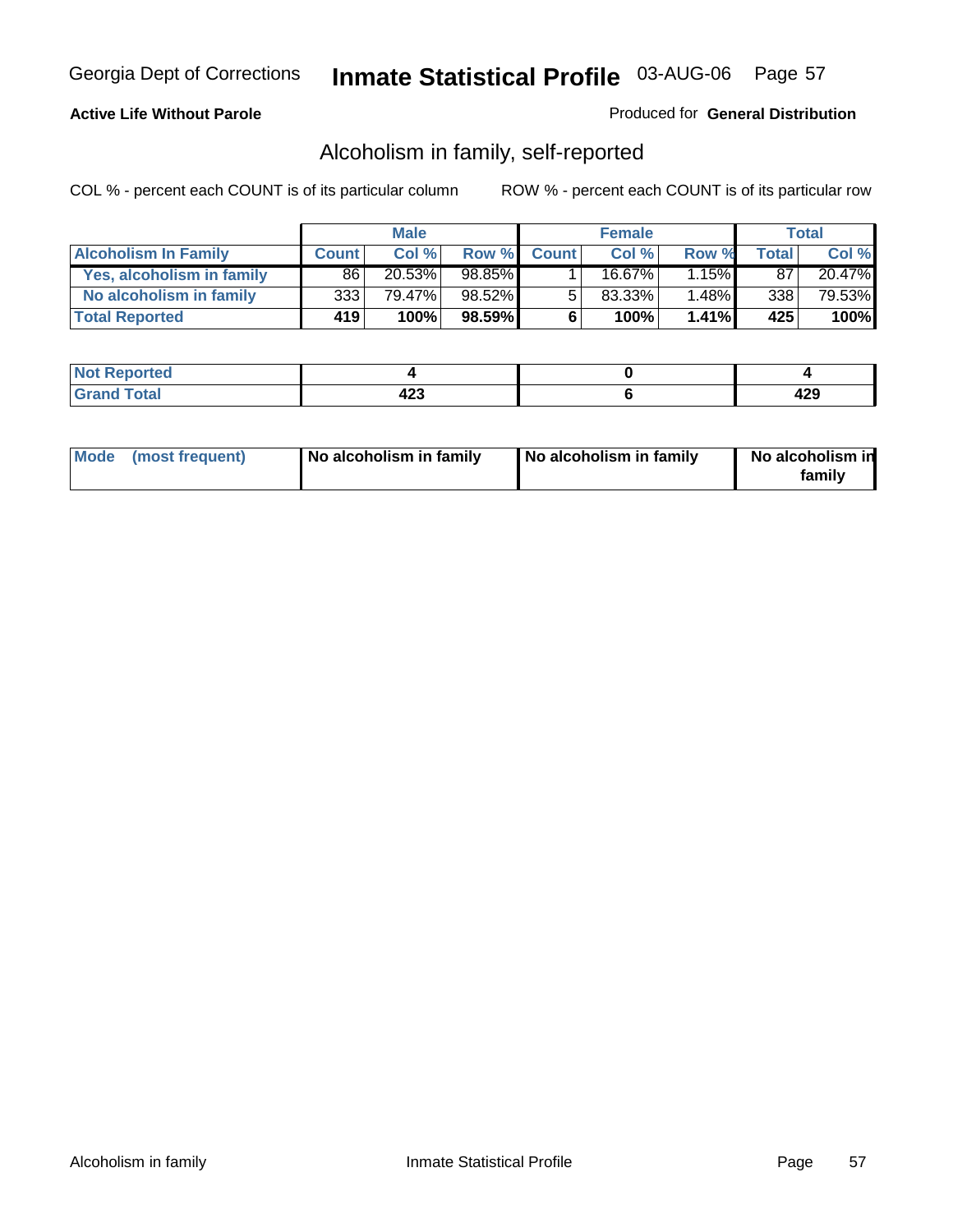### **Active Life Without Parole**

Produced for **General Distribution**

## Drug abuse in family, self-reported

|                           |              | <b>Male</b> |        |              | <b>Female</b> |          |       | <b>Total</b> |
|---------------------------|--------------|-------------|--------|--------------|---------------|----------|-------|--------------|
| Drug Abuse In Family      | <b>Count</b> | Col %       | Row %  | <b>Count</b> | Col %         | Row %    | Total | Col %        |
| Yes, drug abuse in family | 53           | $12.65\%$   | 96.36% | າ            | 33.33%        | $3.64\%$ | 55    | 12.94%       |
| No drug abuse in family   | 366          | 87.35%      | 98.92% | 4            | 66.67%        | $.08\%$  | 370   | 87.06%       |
| <b>Total Reported</b>     | 419'         | 100%        | 98.59% | 6            | 100%          | $1.41\%$ | 425   | 100%         |

| oorted<br><b>NOT</b><br><b>IJCI</b> |                      |            |
|-------------------------------------|----------------------|------------|
| <b>c</b> otal<br>Gran<br>---        | ,,,<br>−∠J<br>$\sim$ | "^^<br>443 |

|  | Mode (most frequent) | No drug abuse in family | No drug abuse in family | No drug abuse in<br>family |
|--|----------------------|-------------------------|-------------------------|----------------------------|
|--|----------------------|-------------------------|-------------------------|----------------------------|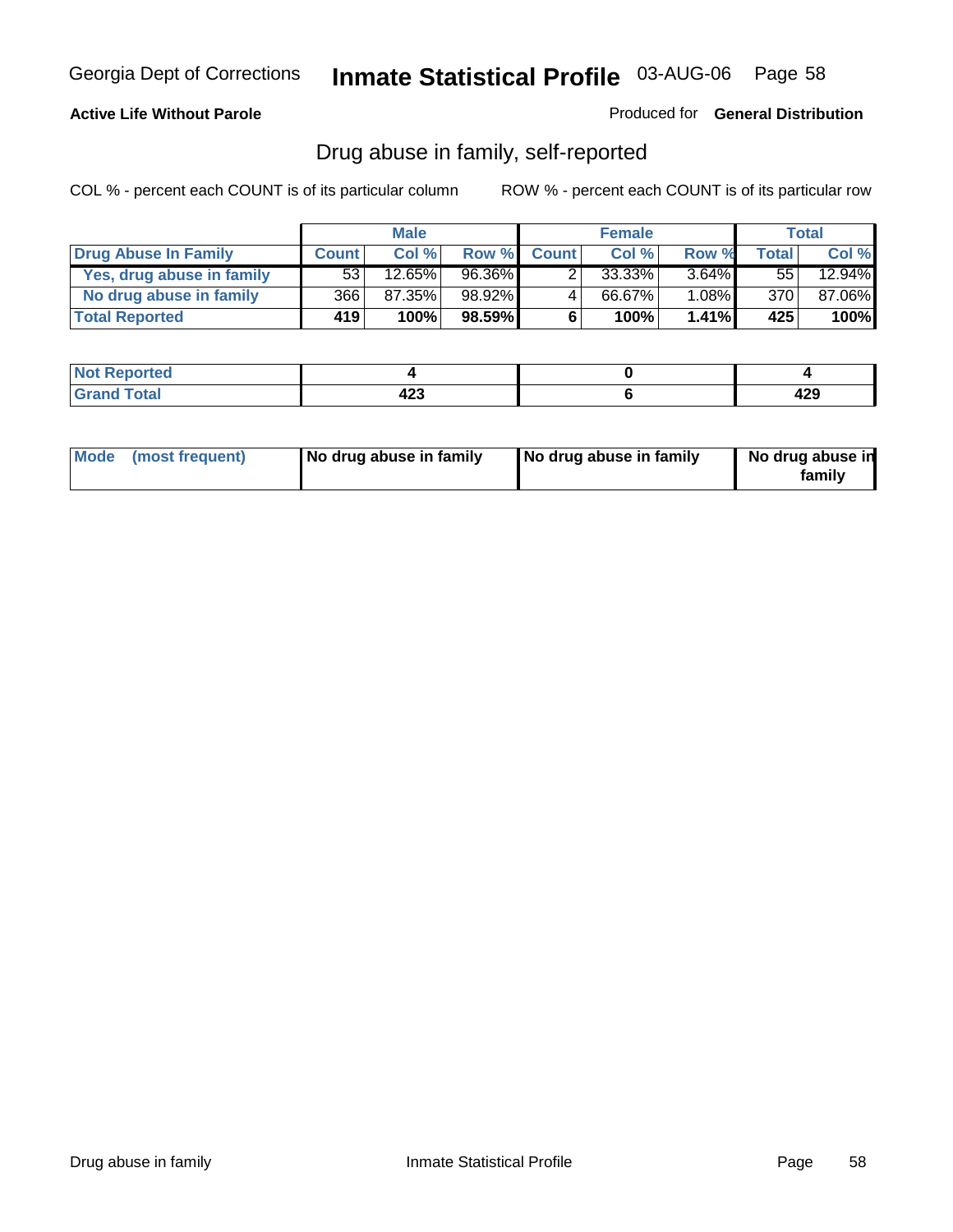#### **Active Life Without Parole**

#### Produced for **General Distribution**

## Subjected to frequent beatings, self-reported

|                            |              | <b>Male</b> |        |              | <b>Female</b> |       |              | Total  |
|----------------------------|--------------|-------------|--------|--------------|---------------|-------|--------------|--------|
| <b>Frequent beatings</b>   | <b>Count</b> | Col%        | Row %  | <b>Count</b> | Col%          | Row % | <b>Total</b> | Col %  |
| Yes, subjected to frequent | 26           | 6.21%       | 96.30% |              | 16.67%        | 3.70% | 27           | 6.35%  |
| <b>beatings</b>            |              |             |        |              |               |       |              |        |
| Not subjected to frequent  | 393          | 93.79%      | 98.74% | 5            | 83.33%        | 1.26% | 398          | 93.65% |
| <b>beatings</b>            |              |             |        |              |               |       |              |        |
| <b>Total Reported</b>      | 419          | 100%        | 98.59% | 6            | 100%          | 1.41% | 425          | 100%   |

| <b>Reported</b><br>NOT<br>. |            |   |
|-----------------------------|------------|---|
| T <sub>ofol</sub><br>υιαι   | "^^<br>16J | . |

| Mode<br>(most frequent) | beatings | Not subjected to frequent | Not subjected to frequent<br>beatings | Not subjected to<br><b>frequent beatings</b> |
|-------------------------|----------|---------------------------|---------------------------------------|----------------------------------------------|
|                         |          |                           |                                       |                                              |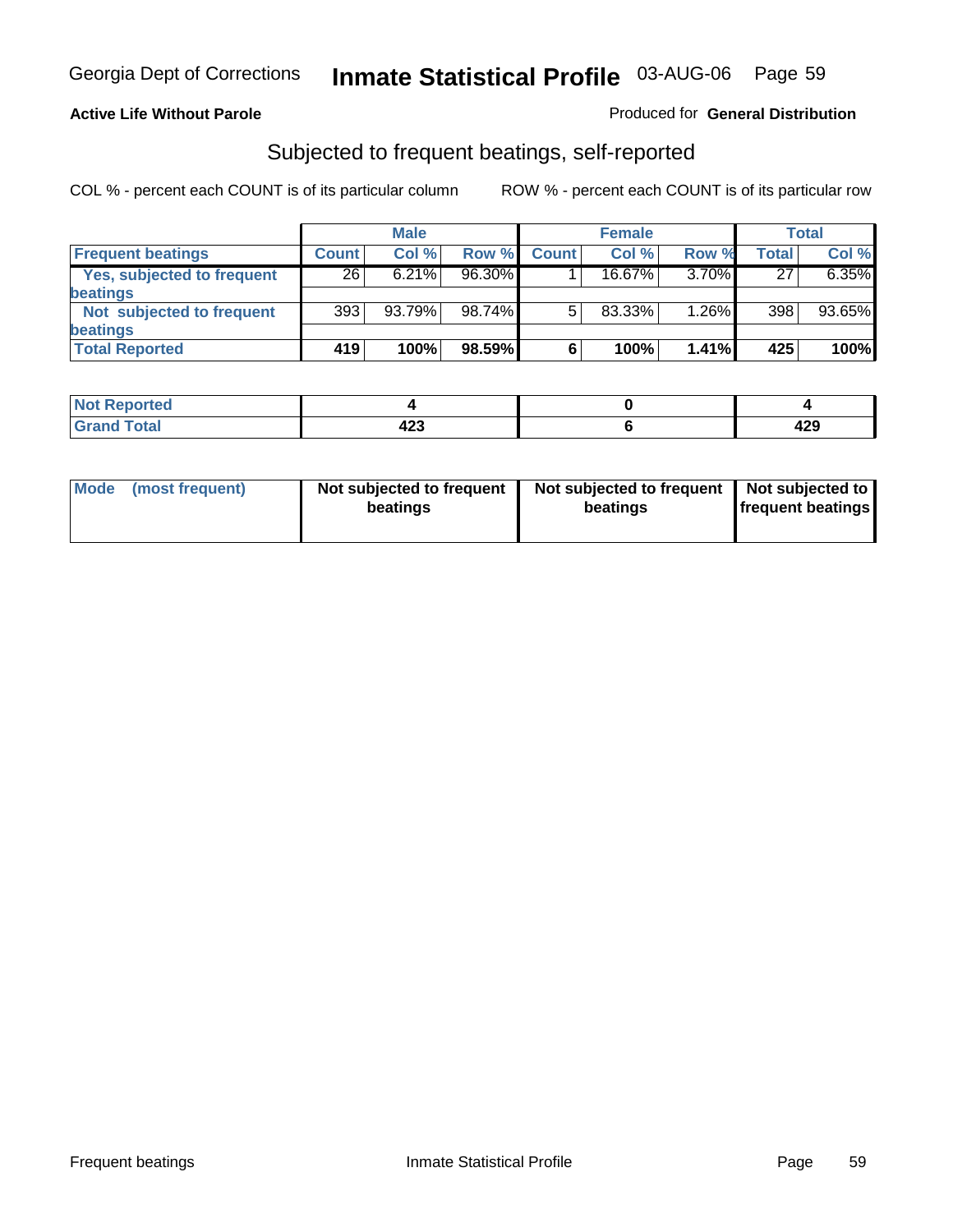### **Active Life Without Parole**

#### Produced for **General Distribution**

## Father absent during inmate's childhood

|                           |              | <b>Male</b> |           |              | <b>Female</b> |          |       | Total  |
|---------------------------|--------------|-------------|-----------|--------------|---------------|----------|-------|--------|
| <b>Father Absent</b>      | <b>Count</b> | Col %       | Row %     | <b>Count</b> | Col %         | Row %    | Total | Col %  |
| Yes, father was absent    | 216          | 51.55%      | $99.08\%$ |              | 33.33%        | $0.92\%$ | 218   | 51.29% |
| No, father was not absent | 203          | 48.45%      | 98.07%    | 4            | 66.67%        | $1.93\%$ | 207   | 48.71% |
| <b>Total Reported</b>     | 419'         | 100%        | $98.59\%$ | 6            | 100%          | $1.41\%$ | 425   | 100%   |

| oorted<br><b>NOT</b><br><b>IJCI</b> |                      |            |
|-------------------------------------|----------------------|------------|
| <b>c</b> otal<br>Gran<br>---        | ,,,<br>−∠J<br>$\sim$ | "^^<br>443 |

|  | Mode (most frequent) | Yes, father was absent | No, father was not absent | Yes, father was<br>absent |
|--|----------------------|------------------------|---------------------------|---------------------------|
|--|----------------------|------------------------|---------------------------|---------------------------|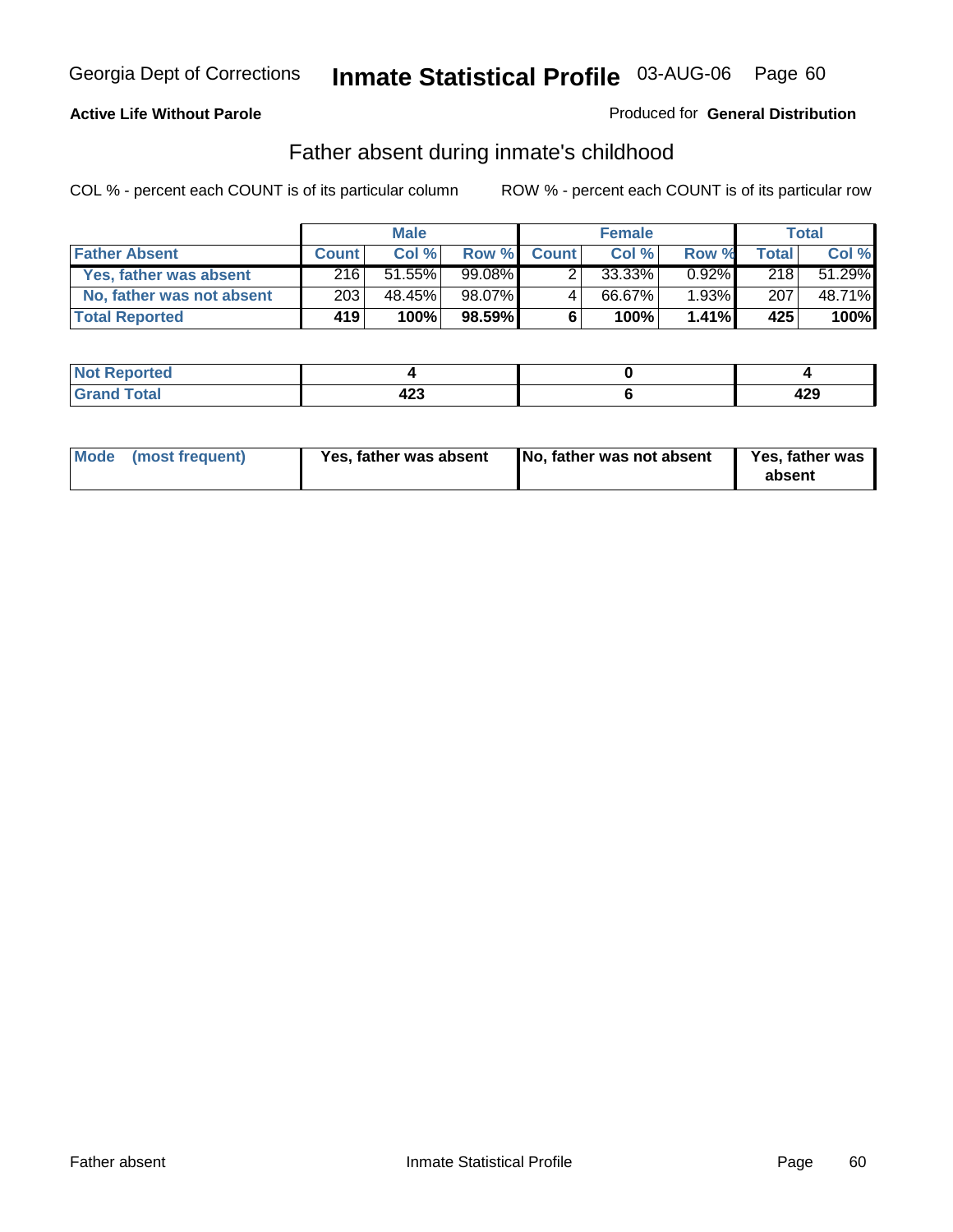### **Active Life Without Parole**

#### Produced for **General Distribution**

# Mother absent during inmate's childhood

|                           |              | <b>Male</b> |           |              | <b>Female</b> |          |       | Total  |
|---------------------------|--------------|-------------|-----------|--------------|---------------|----------|-------|--------|
| <b>Mother Absent</b>      | <b>Count</b> | Col%        | Row %I    | <b>Count</b> | Col %         | Row %    | Total | Col %  |
| Yes, mother was absent    | 60           | 14.32%      | $98.36\%$ |              | 16.67%        | $1.64\%$ | 61    | 14.35% |
| No, mother was not absent | 359          | 85.68%      | 98.63%    | 5            | 83.33%        | $1.37\%$ | 364   | 85.65% |
| <b>Total Reported</b>     | 419'         | $100\%$     | $98.59\%$ | 6            | 100%          | $1.41\%$ | 425   | 100%   |

| <b>Not Reported</b>   |                  |            |
|-----------------------|------------------|------------|
| <b>Total</b><br>Grand | ,,,<br>ᅲᆇᆓ<br>__ | י ה<br>423 |

| Mode (most frequent) | No, mother was not absent $\vert$ No, mother was not absent $\vert$ No, mother was | not absent |
|----------------------|------------------------------------------------------------------------------------|------------|
|                      |                                                                                    |            |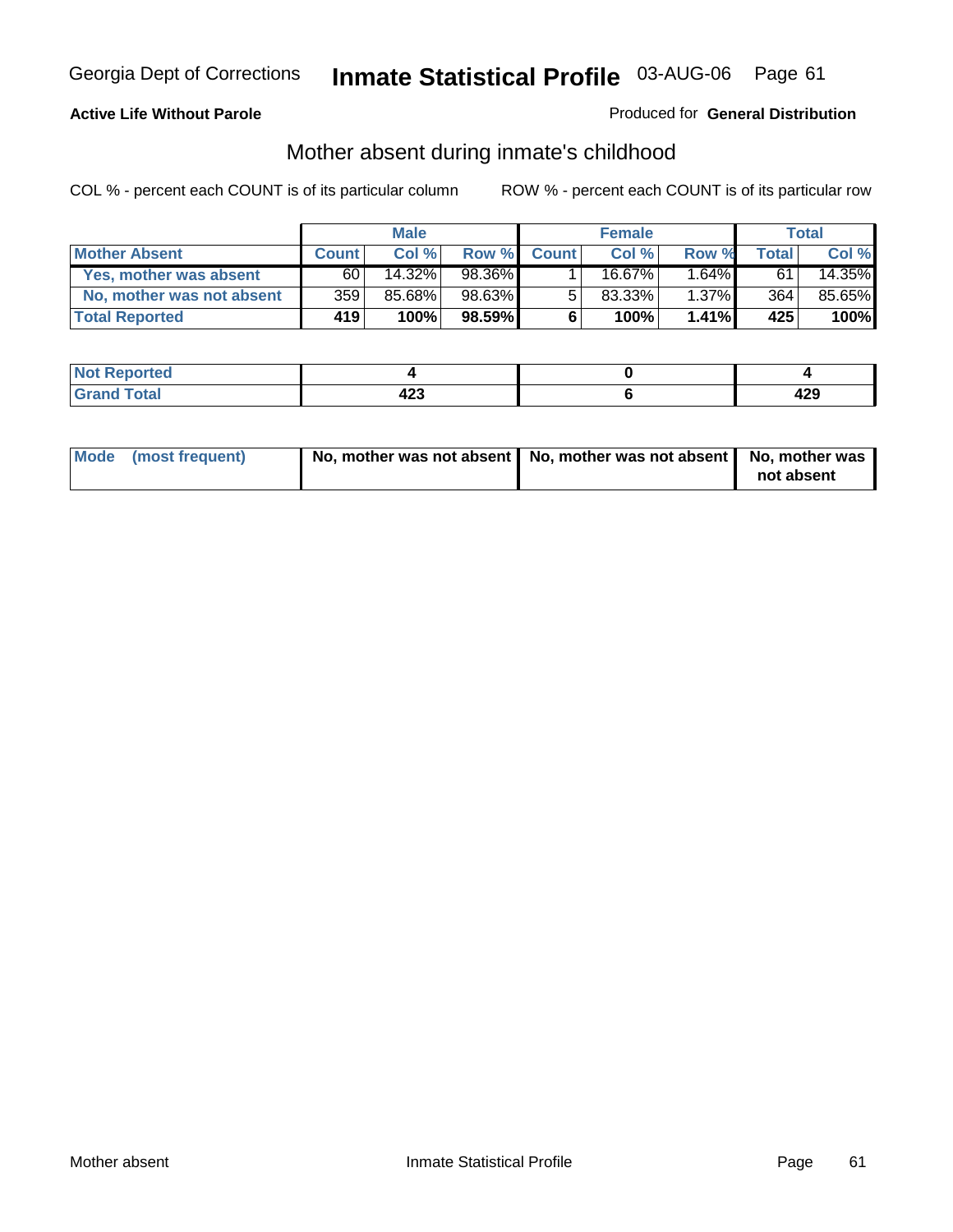### **Active Life Without Parole**

### Produced for **General Distribution**

## Inmate diagnosed as manipulative

|                       |              | <b>Male</b> |           |              | <b>Female</b> |          |              | Total  |
|-----------------------|--------------|-------------|-----------|--------------|---------------|----------|--------------|--------|
| <b>Manipulative</b>   | <b>Count</b> | Col %       | Row %     | <b>Count</b> | Col %         | Row %    | <b>Total</b> | Col %  |
| Yes, manipulative     | 95           | 22.67%      | 98.96%    |              | $16.67\%$     | $1.04\%$ | 96           | 22.59% |
| No, not manipulative  | 324          | 77.33%      | 98.48%    | 5            | 83.33%        | $1.52\%$ | 329          | 77.41% |
| <b>Total Reported</b> | 419'         | 100%        | $98.59\%$ | 6            | 100%          | 1.41%    | 425          | 100%   |

| rted<br><b>NO</b> t<br>יסרו . |                    |            |
|-------------------------------|--------------------|------------|
| $\sim$<br>Grar<br>$\sim$      | ,<br>-20<br>$\sim$ | ה ה<br>-23 |

| <b>Mode</b><br>No, not manipulative<br>(most frequent) | No. not manipulative | No. not<br>I manipulative |
|--------------------------------------------------------|----------------------|---------------------------|
|--------------------------------------------------------|----------------------|---------------------------|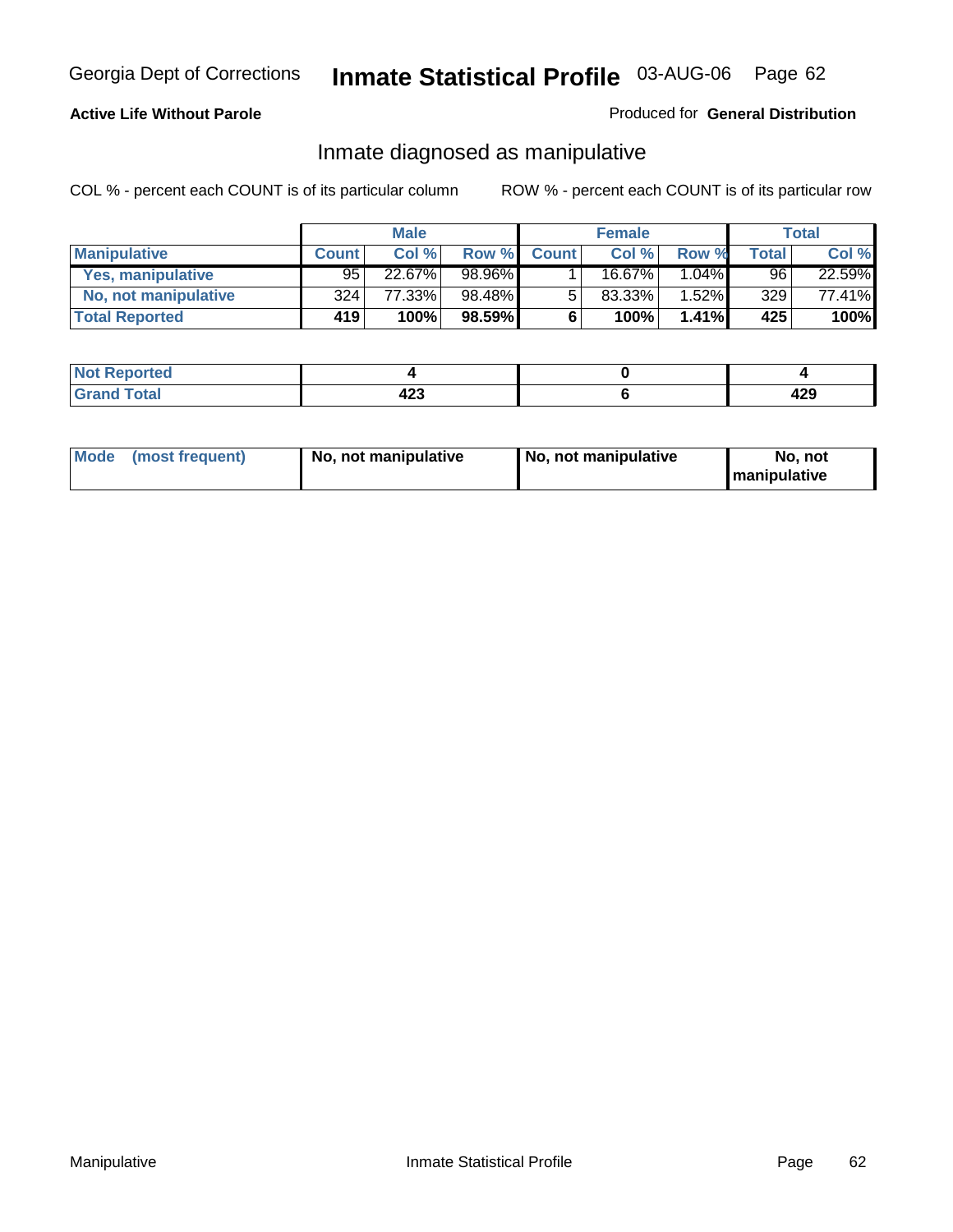### **Active Life Without Parole**

#### Produced for **General Distribution**

## Inmate diagnosed as assaultive

|                       |                  | <b>Male</b> |         |              | <b>Female</b> |          |              | Total  |
|-----------------------|------------------|-------------|---------|--------------|---------------|----------|--------------|--------|
| <b>Assaultive</b>     | <b>Count</b>     | Col %       | Row %   | <b>Count</b> | Col %         | Row %    | <b>Total</b> | Col %  |
| Yes, assaultive       | 335              | 79.95%      | 98.24%  | 6            | 100.00%       | 1.76%∎   | 341          | 80.24% |
| No. not assaultive    | 84               | 20.05%      | 100.00% |              |               |          | 84           | 19.76% |
| <b>Total Reported</b> | 419 <sup>1</sup> | 100%        | 98.59%  | 6            | 100%          | $1.41\%$ | 425          | 100%   |

| orted |             |          |
|-------|-------------|----------|
| Total | ,,,<br>י∡די | .<br>429 |

| <b>Mode</b><br>Yes, assaultive<br>↑ (most frequent) | Yes, assaultive | Yes, assaultive |
|-----------------------------------------------------|-----------------|-----------------|
|-----------------------------------------------------|-----------------|-----------------|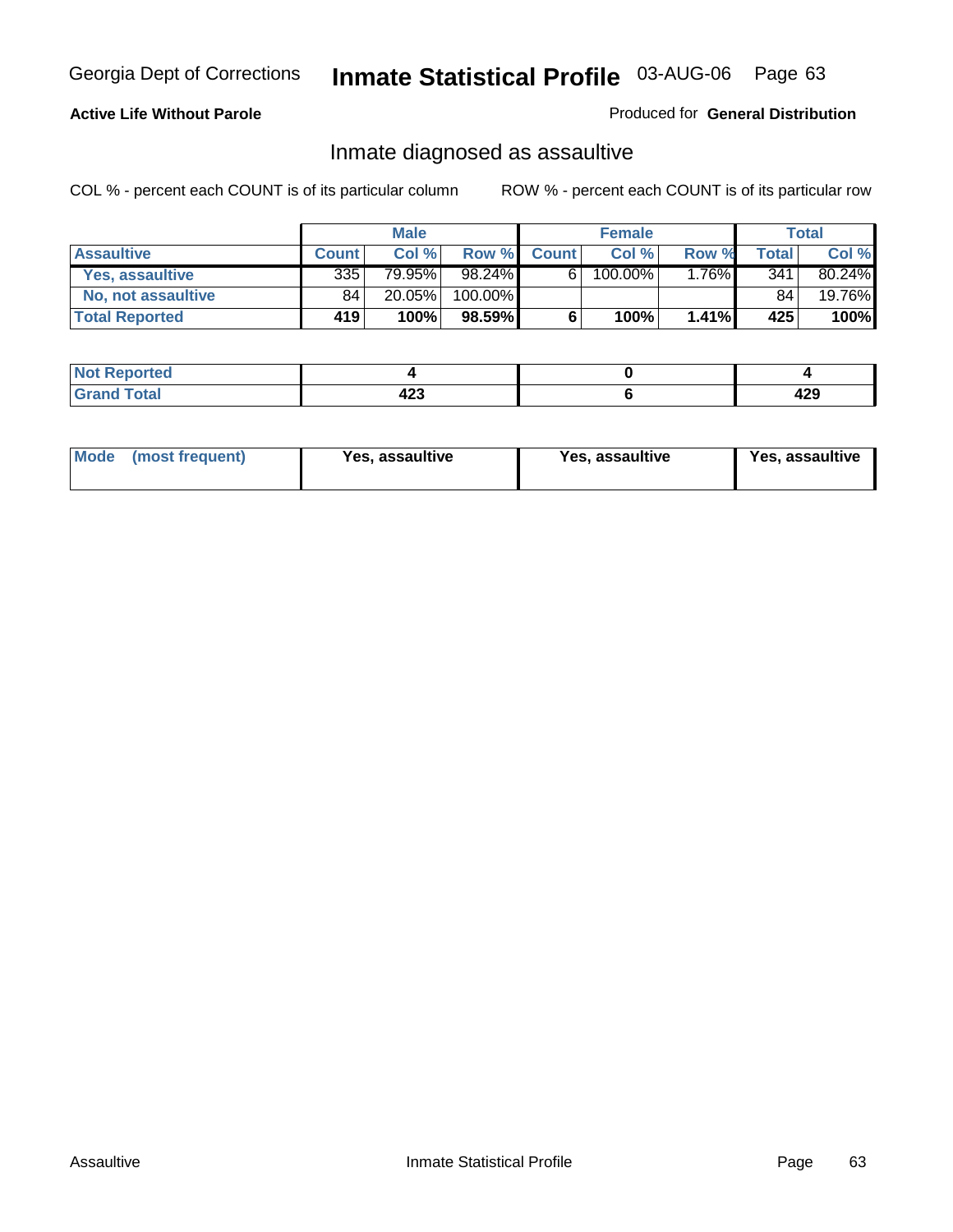#### **Active Life Without Parole**

#### Produced for **General Distribution**

## Number of prior Georgia incarcerations

|                                       |                 | <b>Male</b> |                    |   | <b>Female</b> |       |       | <b>Total</b> |
|---------------------------------------|-----------------|-------------|--------------------|---|---------------|-------|-------|--------------|
| <b>Num of Prior GA Incarcerations</b> | <b>Count</b>    | Col %       | <b>Row % Count</b> |   | Col %         | Row % | Total | Col %        |
|                                       | 203             | 47.99%      | 97.13%             | 6 | 100.00%       | 2.87% | 209   | 48.72%       |
|                                       | 84              | 19.86%      | 100.00%            |   |               |       | 84    | 19.58%       |
|                                       | 50 <sub>1</sub> | 11.82%      | 100.00%            |   |               |       | 50    | 11.66%       |
|                                       | 42              | 9.93%       | 100.00%            |   |               |       | 42    | 9.79%        |
|                                       | 23              | 5.44%       | 100.00%            |   |               |       | 23    | 5.36%        |
|                                       | 11              | 2.60%       | 100.00%            |   |               |       |       | 2.56%        |
| <b>More Than 5</b>                    | 10 <sup>1</sup> | 2.36%       | 100.00%            |   |               |       | 10    | 2.33%        |
| <b>Total Reported</b>                 | 423             | 100%        | 98.60%             | 6 | 100%          | 1.40% | 429   | 100%         |

| Reported<br>NOT                 |        |     |
|---------------------------------|--------|-----|
| <b>otal</b><br>$\mathbf{v}$ and | $\sim$ | 429 |

| Mean (average)       | 1.24 | 1.23 |
|----------------------|------|------|
| Median (middle)      |      |      |
| Mode (most frequent) |      |      |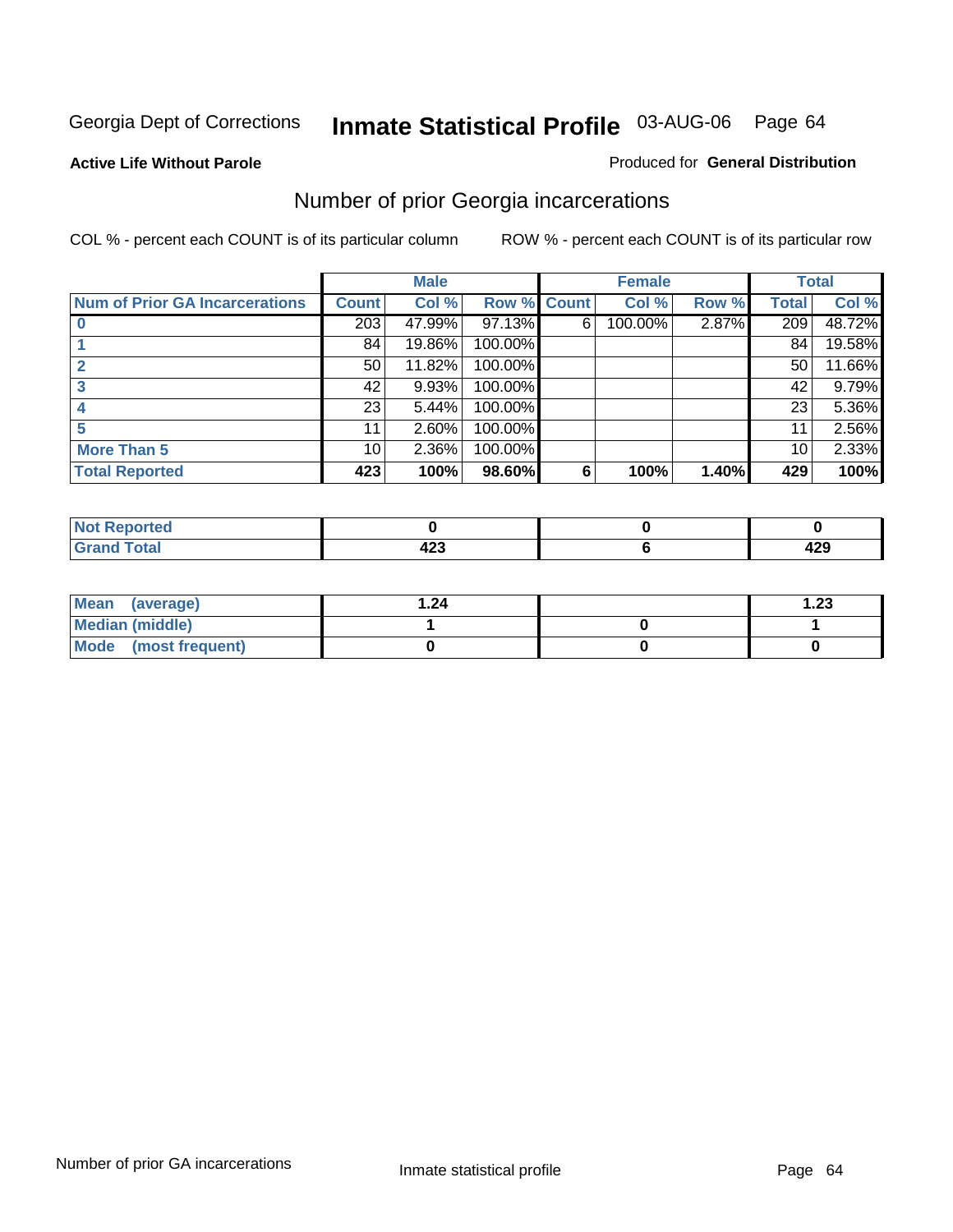**Active Life Without Parole** 

Produced for **General Distribution**

## Prison sentence in years

COL % - percent each COUNT is of its particular column ROW % - percent each COUNT is of its particular row

|                                 | Male   |         |                    | <b>Female</b> | Total |             |         |
|---------------------------------|--------|---------|--------------------|---------------|-------|-------------|---------|
| <b>Prison Sentence In Years</b> | Count⊺ | Col %   | <b>Row % Count</b> | Col %         | Row % | $\tau$ otal | Col %   |
| <b>Life Without Parole</b>      | 423'   | 100.00% | 98.60%             | $100.00\%$    | .40%  | 429         | 100.00% |
| <b>Total Reported</b>           | 423    | 100%    | 98.60%             | 100%          | 1.40% | 429'        | 100%    |

| Reported                                |             |            |
|-----------------------------------------|-------------|------------|
| <b>Total</b><br>Gra<br>$\mathbf{v}$ and | ה הו<br>-20 | A00<br>423 |

#### **Determinate (numeric) sentences only**

| <br>l Mear | <b><i><u>IPranet</u></i></b> |  |  |
|------------|------------------------------|--|--|

**All sentences (including determinate), with life, life without parole, and death sentences figured at 45 years**

| Me<br>98 V B<br>- -<br><del>.</del><br>$\sim$<br>__ | . .<br>$\sim$ |
|-----------------------------------------------------|---------------|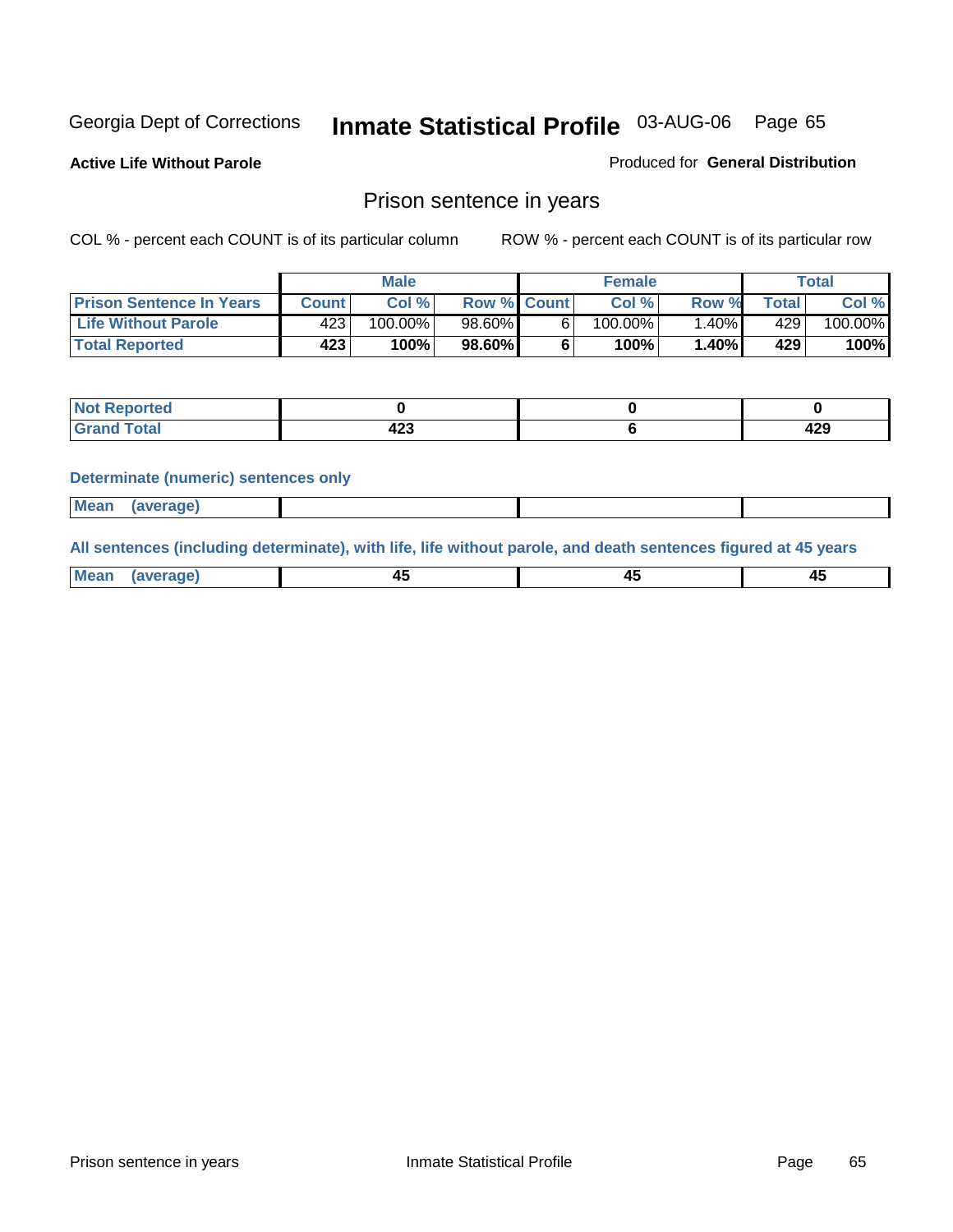#### **Active Life Without Parole**

#### Produced for **General Distribution**

## Primary offense, broken out into felonies vs misdemeanors

|                                  | <b>Male</b>  |         |                    |   | <b>Female</b> | $\mathsf{Total}$ |              |            |
|----------------------------------|--------------|---------|--------------------|---|---------------|------------------|--------------|------------|
| <b>Felonies and Misdemeanors</b> | <b>Count</b> | Col%    | <b>Row % Count</b> |   | Col%          | Row %            | <b>Total</b> | Col%       |
| <b>Felonies</b>                  | 423          | 100.00% | 98.60%             | 6 | $100.00\%$    | .40%             | 429          | $100.00\%$ |
| <b>Total Reported</b>            | 423          | 100%    | $98.6\%$           |   | 100%          | ا%1.             | 429          | 100%       |

| ted<br>NO<br>$\sim$ |                                  |            |     |
|---------------------|----------------------------------|------------|-----|
| --                  | $\overline{\phantom{a}}$<br>14 J | "^^<br>-23 | 429 |

| M <sub>0</sub><br>. | צאור<br>. | . |
|---------------------|-----------|---|
|---------------------|-----------|---|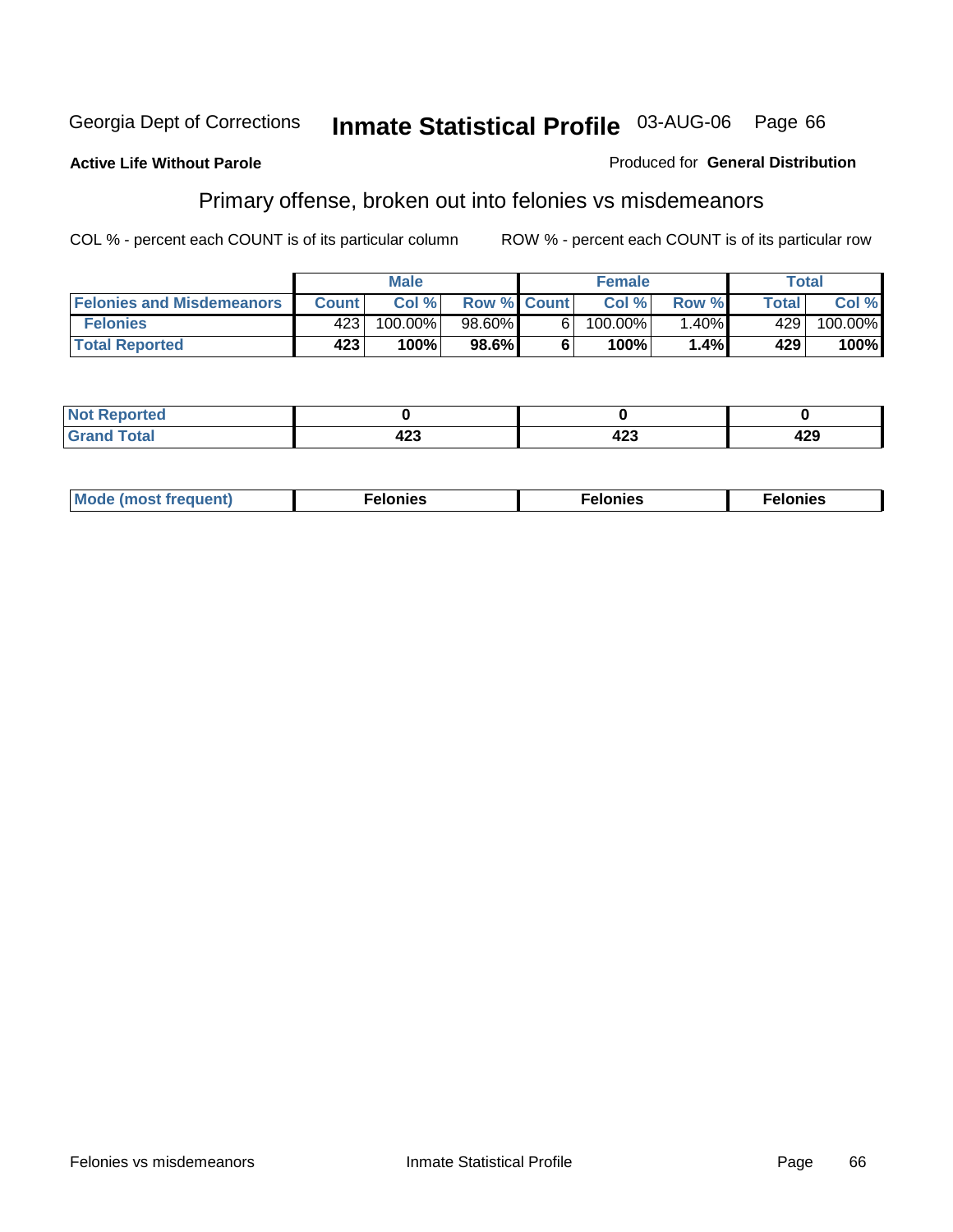#### **Active Life Without Parole**

#### Produced for **General Distribution**

## Primary offense, broken out into six broad crime categories

|                         | <b>Male</b>  |        |             | <b>Female</b> |         |        | Total           |         |  |
|-------------------------|--------------|--------|-------------|---------------|---------|--------|-----------------|---------|--|
| <b>Crime Categories</b> | <b>Count</b> | Col %  | Row % Count |               | Col %   | Row %  | <b>Total</b>    | Col %   |  |
| <b>Violent</b>          | 354          | 83.69% | 98.33%      | 6             | 100.00% | 1.67%┃ | 360             | 83.92%  |  |
| <b>Sex Crime</b><br>2   | 57           | 13.48% | $100.00\%$  |               | .00%    |        | 57              | 13.29%  |  |
| 3<br><b>Property</b>    | 2            | ا %47. | 100.00%     |               | .00%    |        |                 | $.47\%$ |  |
| <b>Drug</b><br>4        | 10           | 2.36%  | 100.00%     |               | .00%    |        | 10 <sup>1</sup> | 2.33%   |  |
| <b>Total Reported</b>   | 423          | 100%   | 98.6%       | 6             | 100%    | 1.4%   | 429             | 100%    |  |

| السائد المنا | ,,,<br>╍<br>$\sim$ | 429 |
|--------------|--------------------|-----|

| <b>Mode</b><br>frequent)<br>ns<br>$\cdots$ | - --<br><b>Tolent</b> | <br>Violent | --<br>Violent |
|--------------------------------------------|-----------------------|-------------|---------------|
|                                            |                       |             |               |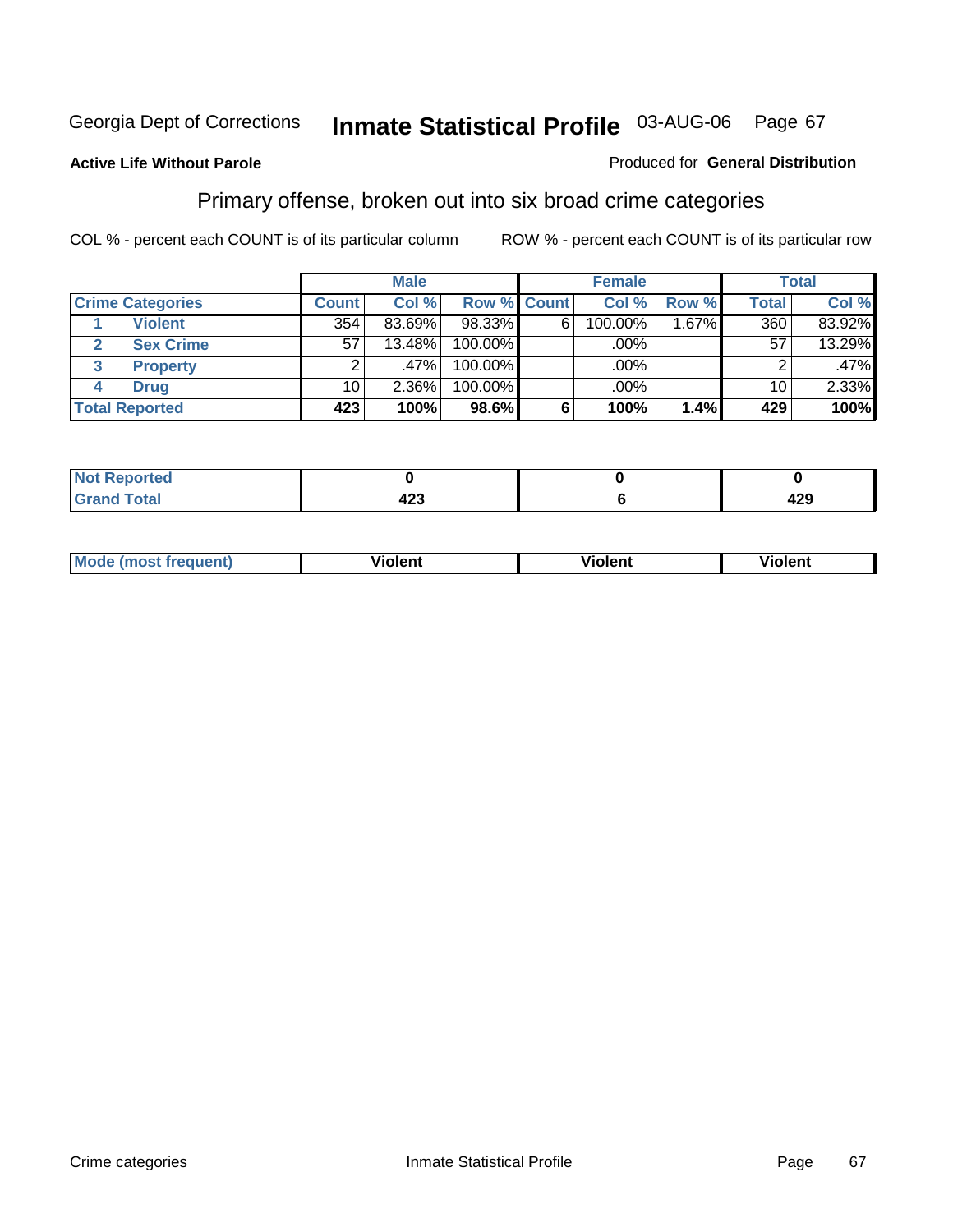#### **Active Life Without Parole**

#### Produced for **General Distribution**

# Primary offense, detailed offense code

|      |                                 |              | <b>Male</b> |             |   | <b>Female</b> |       |              | <b>Total</b> |
|------|---------------------------------|--------------|-------------|-------------|---|---------------|-------|--------------|--------------|
|      | <b>Primary Offense</b>          | <b>Count</b> | Col %       | Row % Count |   | Col %         | Row % | <b>Total</b> | Col %        |
| 1101 | <b>Murder</b>                   | 248          | 58.63%      | 97.64%      | 6 | 100.00%       | 2.36% | 254          | 59.21%       |
| 1311 | <b>Kidnapping</b>               | 46           | 10.87%      | 100.00%     |   |               |       | 46           | 10.72%       |
| 1601 | <b>Burglary</b>                 | 2            | .47%        | 100.00%     |   |               |       | 2            | .47%         |
| 1902 | <b>Armed Robbery</b>            | 59           | 13.95%      | 100.00%     |   |               |       | 59           | 13.75%       |
| 1911 | <b>Hijacking Motor Vehicle</b>  |              | .24%        | 100.00%     |   |               |       |              | .23%         |
| 2001 | Rape                            | 44           | 10.40%      | 100.00%     |   |               |       | 44           | 10.26%       |
| 2003 | <b>Aggrav Sodomy</b>            | 2            | .47%        | 100.00%     |   |               |       | 2            | .47%         |
| 2009 | <b>Aggrav Sexual Battery</b>    | 2            | .47%        | 100.00%     |   |               |       | 2            | .47%         |
| 2019 | <b>Child Molestation</b>        | 2            | .47%        | 100.00%     |   |               |       | 2            | .47%         |
| 2021 | <b>Aggrav Child Molestation</b> | 7            | 1.65%       | 100.00%     |   |               |       |              | 1.63%        |
| 4012 | <b>Viol Ga Cntrl Sbst Act</b>   |              | .24%        | 100.00%     |   |               |       |              | .23%         |
| 4018 | <b>S/D Cont Sub School</b>      |              | .24%        | 100.00%     |   |               |       |              | .23%         |
| 4021 | <b>S/D Cocaine</b>              | 3            | .71%        | 100.00%     |   |               |       | 3            | .70%         |
| 4022 | <b>Poss Of Cocaine</b>          | 4            | .95%        | 100.00%     |   |               |       | 4            | .93%         |
| 4134 | <b>Att/Consprcy Commt</b>       | 1            | .24%        | 100.00%     |   |               |       |              | .23%         |
|      | C/S/Of                          |              |             |             |   |               |       |              |              |
|      | <b>Total Rported</b>            | 423          | 100%        | 98.6%       | 6 | 100%          | 1.4%  | 429          | 100%         |

| <b>Reported</b>          |                                       |            |
|--------------------------|---------------------------------------|------------|
| <b>Total</b><br>$\sim$ . | $\overline{\phantom{a}}$<br>423<br>__ | ^^^<br>429 |

| Mode (most frequent) | 1101 Murder | 1101 Murder | 1101 Murder |
|----------------------|-------------|-------------|-------------|
|                      |             |             |             |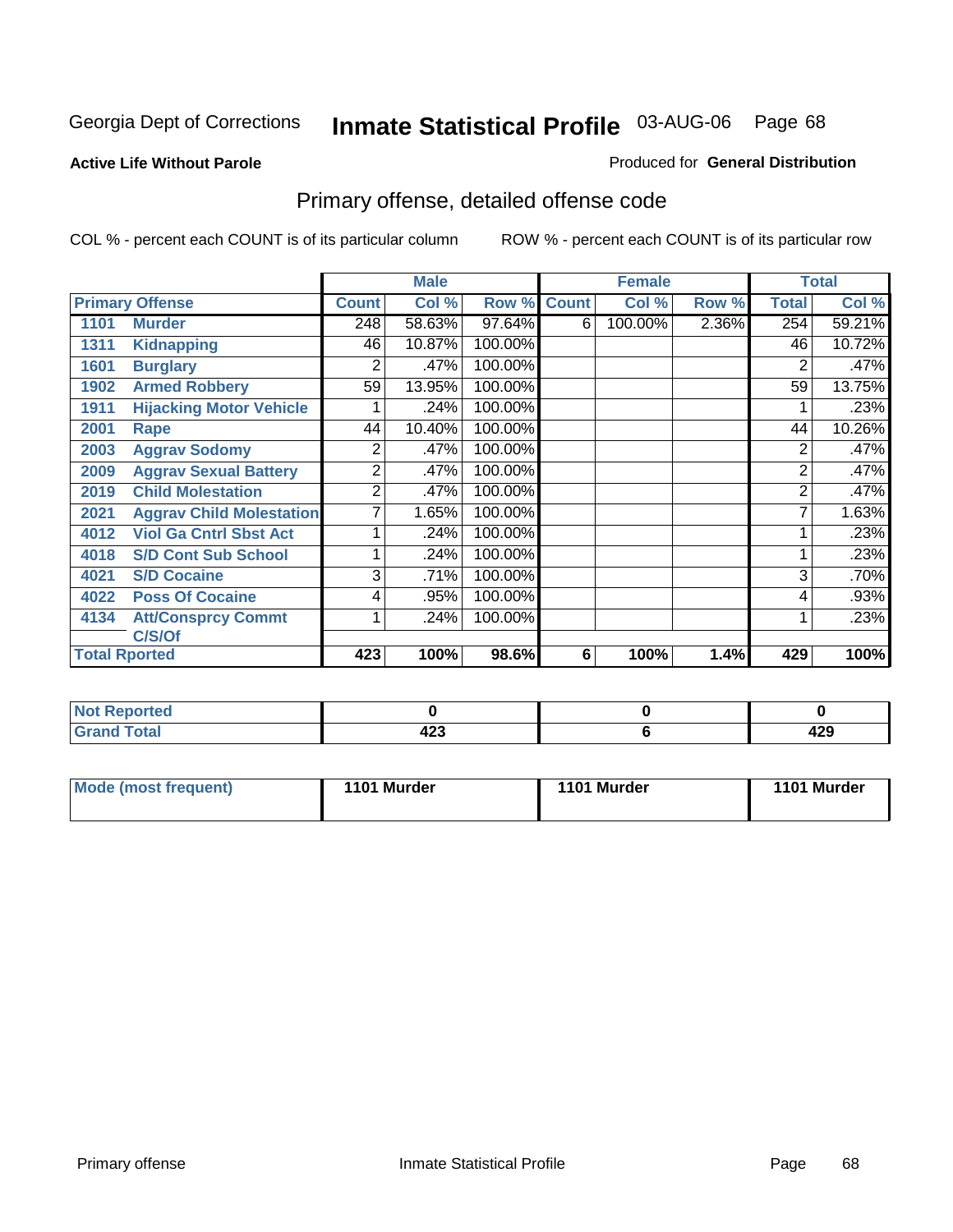**Active Life Without Parole** 

Produced for **General Distribution**

# County of conviction of primary offense

|                 |                             |                 | <b>Male</b> |                    |   | <b>Female</b> |       |                 | <b>Total</b> |
|-----------------|-----------------------------|-----------------|-------------|--------------------|---|---------------|-------|-----------------|--------------|
|                 | <b>County of Conviction</b> | <b>Count</b>    | Col %       | <b>Row % Count</b> |   | Col %         | Row % | <b>Total</b>    | Col %        |
| 1               | <b>Appling</b>              | $\overline{2}$  | .47%        | 100.00%            |   |               |       | $\overline{2}$  | .47%         |
| $\overline{2}$  | <b>Atkinson</b>             | 1               | .24%        | 100.00%            |   |               |       | 1               | .23%         |
| 3               | <b>Bacon</b>                | $\mathbf{1}$    | .24%        | 100.00%            |   |               |       | 1               | .23%         |
| 5               | <b>Baldwin</b>              | $\overline{6}$  | 1.42%       | 100.00%            |   |               |       | 6               | 1.40%        |
| 6               | <b>Banks</b>                | 1               | .24%        | 100.00%            |   |               |       | $\mathbf{1}$    | .23%         |
| $\overline{7}$  | <b>Barrow</b>               | 3               | .71%        | 100.00%            |   |               |       | $\overline{3}$  | .70%         |
| 8               | <b>Bartow</b>               | $\overline{2}$  | .47%        | 100.00%            |   |               |       | $\overline{2}$  | .47%         |
| 9               | <b>Ben Hill</b>             | $\overline{3}$  | .71%        | 100.00%            |   |               |       | $\overline{3}$  | .70%         |
| 10              | <b>Berrien</b>              | 1               | .24%        | 100.00%            |   |               |       | 1               | .23%         |
| 11              | <b>Bibb</b>                 | $\overline{15}$ | 3.55%       | 100.00%            |   |               |       | $\overline{15}$ | 3.50%        |
| 12              | <b>Bleckley</b>             | 1               | .24%        | 100.00%            |   |               |       | 1               | .23%         |
| 13              | <b>Brantley</b>             | 1               | .24%        | 100.00%            |   |               |       | 1               | .23%         |
| $\overline{14}$ | <b>Brooks</b>               | 1               | .24%        | 100.00%            |   |               |       | 1               | .23%         |
| 16              | <b>Bulloch</b>              | 1               | .24%        | 100.00%            |   |               |       | 1               | .23%         |
| 17              | <b>Burke</b>                | $\overline{5}$  | 1.18%       | 100.00%            |   |               |       | $\overline{5}$  | 1.17%        |
| 18              | <b>Butts</b>                | $\overline{3}$  | .71%        | 100.00%            |   |               |       | $\overline{3}$  | .70%         |
| 20              | <b>Camden</b>               | $\overline{2}$  | .47%        | 100.00%            |   |               |       | $\overline{2}$  | .47%         |
| 22              | <b>Carroll</b>              | $\overline{2}$  | .47%        | 100.00%            |   |               |       | $\overline{2}$  | .47%         |
| 23              | <b>Catoosa</b>              | 1               | .24%        | 100.00%            |   |               |       | 1               | .23%         |
| 24              | <b>Charlton</b>             | 1               | .24%        | 100.00%            |   |               |       | 1               | .23%         |
| 25              | <b>Chatham</b>              | $\overline{16}$ | 3.78%       | 100.00%            |   |               |       | $\overline{16}$ | 3.73%        |
| 28              | <b>Cherokee</b>             | $\overline{2}$  | .47%        | 100.00%            |   |               |       | $\overline{2}$  | .47%         |
| 29              | <b>Clarke</b>               | $\overline{11}$ | 2.60%       | 100.00%            |   |               |       | $\overline{11}$ | 2.56%        |
| 31              | <b>Clayton</b>              | 16              | 3.78%       | 100.00%            |   |               |       | 16              | 3.73%        |
| 33              | Cobb                        | $\overline{13}$ | 3.07%       | 100.00%            |   |               |       | $\overline{13}$ | 3.03%        |
| 34              | <b>Coffee</b>               | 3               | .71%        | 100.00%            |   |               |       | 3               | .70%         |
| 35              | <b>Colquitt</b>             | $\overline{2}$  | .47%        | 100.00%            |   |               |       | $\overline{2}$  | .47%         |
| 36              | <b>Columbia</b>             | 4               | .95%        | 100.00%            |   |               |       | 4               | .93%         |
| 37              | <b>Cook</b>                 | $\overline{3}$  | .71%        | 100.00%            |   |               |       | $\overline{3}$  | .70%         |
| 38              | <b>Coweta</b>               | $\overline{2}$  | .47%        | 100.00%            |   |               |       | $\overline{2}$  | .47%         |
| 40              | <b>Crisp</b>                | 1               | .24%        | 100.00%            |   |               |       | 1               | .23%         |
| 41              | <b>Dade</b>                 | 1               | .24%        | 100.00%            |   |               |       | 1               | .23%         |
| 43              | <b>Decatur</b>              | $\overline{1}$  | .24%        | 100.00%            |   |               |       | 1               | .23%         |
| 44              | <b>Dekalb</b>               | $\overline{35}$ | 8.27%       | 97.22%             | 1 | 16.67%        | 2.78% | $\overline{36}$ | 8.39%        |
| 45              | <b>Dodge</b>                | 1               | .24%        | 100.00%            |   |               |       | 1               | .23%         |
| 46              | <b>Dooly</b>                | 1               | .24%        | 100.00%            |   |               |       | 1               | .23%         |
| 47              | <b>Dougherty</b>            | $\overline{13}$ | 3.07%       | 100.00%            |   |               |       | $\overline{13}$ | 3.03%        |
| 48              | <b>Douglas</b>              | 12              | 2.84%       | 92.31%             | 1 | 16.67%        | 7.69% | $\overline{13}$ | 3.03%        |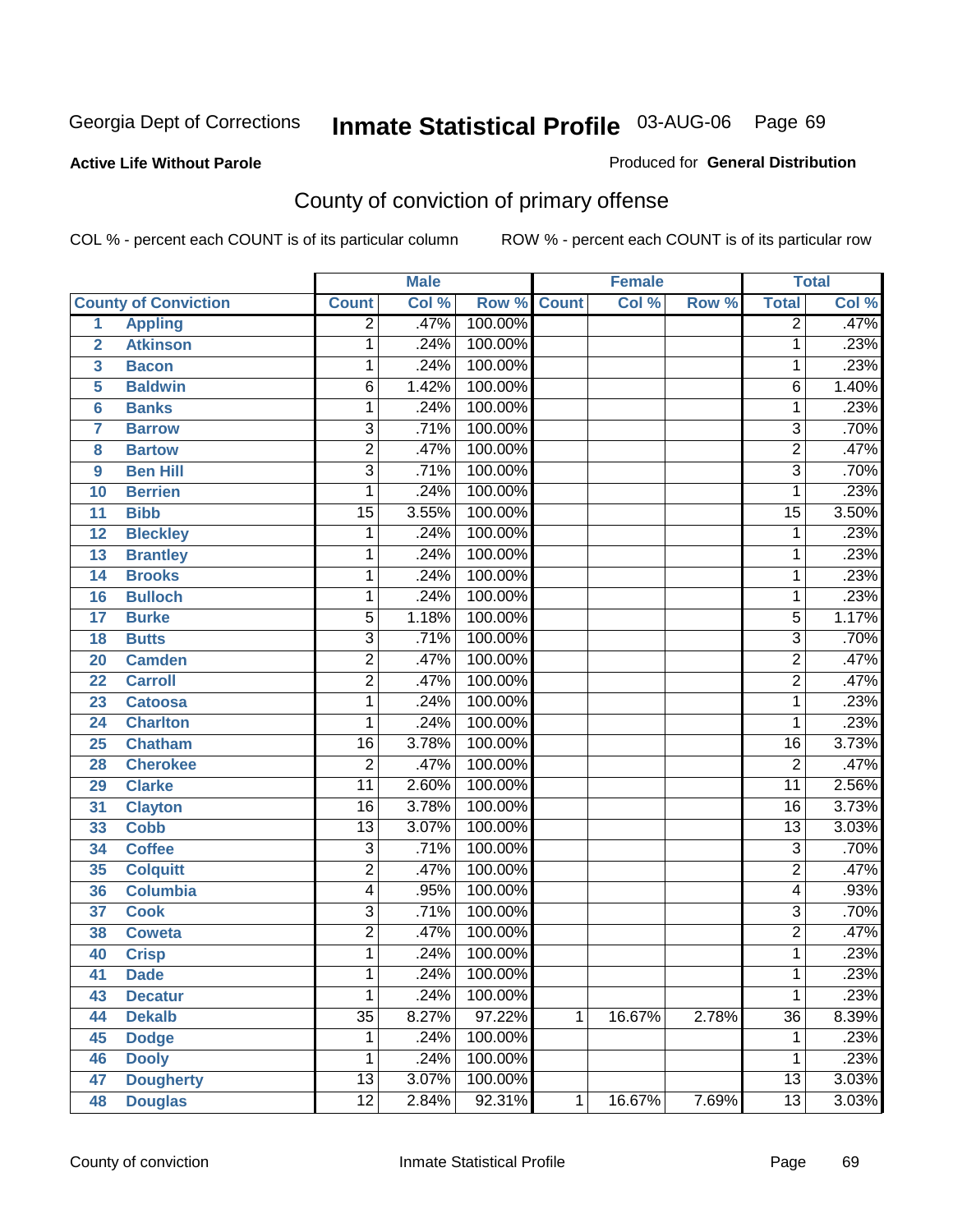#### **Active Life Without Parole**

#### Produced for **General Distribution**

# County of conviction of primary offense

|     |                             |                 | <b>Male</b> |                    |   | <b>Female</b> |        |                 | <b>Total</b> |
|-----|-----------------------------|-----------------|-------------|--------------------|---|---------------|--------|-----------------|--------------|
|     | <b>County of Conviction</b> | <b>Count</b>    | Col %       | <b>Row % Count</b> |   | Col %         | Row %  | <b>Total</b>    | Col %        |
| 49  | <b>Early</b>                | 1               | .24%        | 100.00%            |   |               |        | 1               | .23%         |
| 51  | <b>Effingham</b>            | $\overline{2}$  | .47%        | 100.00%            |   |               |        | $\overline{2}$  | .47%         |
| 52  | <b>Elbert</b>               | $\overline{2}$  | .47%        | 100.00%            |   |               |        | $\overline{2}$  | .47%         |
| 53  | <b>Emanuel</b>              | 1               | .24%        | 100.00%            |   |               |        | 1               | .23%         |
| 56  | <b>Fayette</b>              | $\overline{3}$  | .71%        | 100.00%            |   |               |        | 3               | .70%         |
| 57  | <b>Floyd</b>                | $\overline{5}$  | 1.18%       | 100.00%            |   |               |        | $\overline{5}$  | 1.17%        |
| 58  | <b>Forsyth</b>              | 1               | .24%        | 100.00%            |   |               |        | 1               | .23%         |
| 59  | <b>Franklin</b>             | 1               | .24%        | 100.00%            |   |               |        | 1               | .23%         |
| 60  | <b>Fulton</b>               | 40              | 9.46%       | 100.00%            |   |               |        | 40              | 9.32%        |
| 61  | <b>Gilmer</b>               | 1               | .24%        | 100.00%            |   |               |        | 1               | .23%         |
| 63  | <b>Glynn</b>                | $\overline{11}$ | 2.60%       | 100.00%            |   |               |        | $\overline{11}$ | 2.56%        |
| 65  | <b>Grady</b>                | 1               | .24%        | 100.00%            |   |               |        | 1               | .23%         |
| 66  | Greene                      | 1               | .24%        | 100.00%            |   |               |        | 1               | .23%         |
| 67  | <b>Gwinnett</b>             | 7               | 1.65%       | 100.00%            |   |               |        | $\overline{7}$  | 1.63%        |
| 68  | <b>Habersham</b>            | $\overline{2}$  | .47%        | 100.00%            |   |               |        | $\overline{2}$  | .47%         |
| 69  | <b>Hall</b>                 | $\overline{6}$  | 1.42%       | 100.00%            |   |               |        | 6               | 1.40%        |
| 72  | <b>Harris</b>               | 1               | .24%        | 100.00%            |   |               |        | 1               | .23%         |
| 73  | <b>Hart</b>                 | 4               | .95%        | 100.00%            |   |               |        | 4               | .93%         |
| 75  | <b>Henry</b>                | 9               | 2.13%       | 100.00%            |   |               |        | 9               | 2.10%        |
| 76  | <b>Houston</b>              | $\overline{6}$  | 1.42%       | 100.00%            |   |               |        | 6               | 1.40%        |
| 78  | <b>Jackson</b>              | 8               | 1.89%       | 100.00%            |   |               |        | 8               | 1.86%        |
| 79  | <b>Jasper</b>               | 1               | .24%        | 100.00%            |   |               |        | 1               | .23%         |
| 80  | <b>Jeff Davis</b>           | 1               | .24%        | 100.00%            |   |               |        | 1               | .23%         |
| 84  | <b>Jones</b>                | 1               | .24%        | 100.00%            |   |               |        | 1               | .23%         |
| 87  | <b>Laurens</b>              | $\overline{2}$  | .47%        | 100.00%            |   |               |        | 2               | .47%         |
| 88  | Lee                         | 1               | .24%        | 100.00%            |   |               |        | 1               | .23%         |
| 89  | <b>Liberty</b>              | $\overline{5}$  | 1.18%       | 100.00%            |   |               |        | 5               | 1.17%        |
| 91  | Long                        | $\overline{3}$  | .71%        | 100.00%            |   |               |        | $\overline{3}$  | .70%         |
| 92  | <b>Lowndes</b>              | 4               | .95%        | 100.00%            |   |               |        | 4               | .93%         |
| 95  | <b>Madison</b>              | 1               | .24%        | 100.00%            |   |               |        | 1               | .23%         |
| 96  | <b>Marion</b>               | 1               | .24%        | 100.00%            |   |               |        | 1               | .23%         |
| 98  | <b>Mcintosh</b>             | 1               |             | .24% 100.00%       |   |               |        | 1               | .23%         |
| 100 | <b>Miller</b>               | 1               | .24%        | 100.00%            |   |               |        | 1               | .23%         |
| 102 | <b>Monroe</b>               | $\overline{2}$  | .47%        | 100.00%            |   |               |        | $\overline{2}$  | .47%         |
| 106 | <b>Muscogee</b>             | $\overline{14}$ | 3.31%       | 100.00%            |   |               |        | $\overline{14}$ | 3.26%        |
| 107 | <b>Newton</b>               | $\overline{3}$  | .71%        | 75.00%             | 1 | 16.67%        | 25.00% | 4               | .93%         |
| 109 | <b>Oglethorpe</b>           | 1               | .24%        | 100.00%            |   |               |        | 1               | .23%         |
| 110 | <b>Paulding</b>             | $\mathbf{1}$    | .24%        | 100.00%            |   |               |        | 1               | .23%         |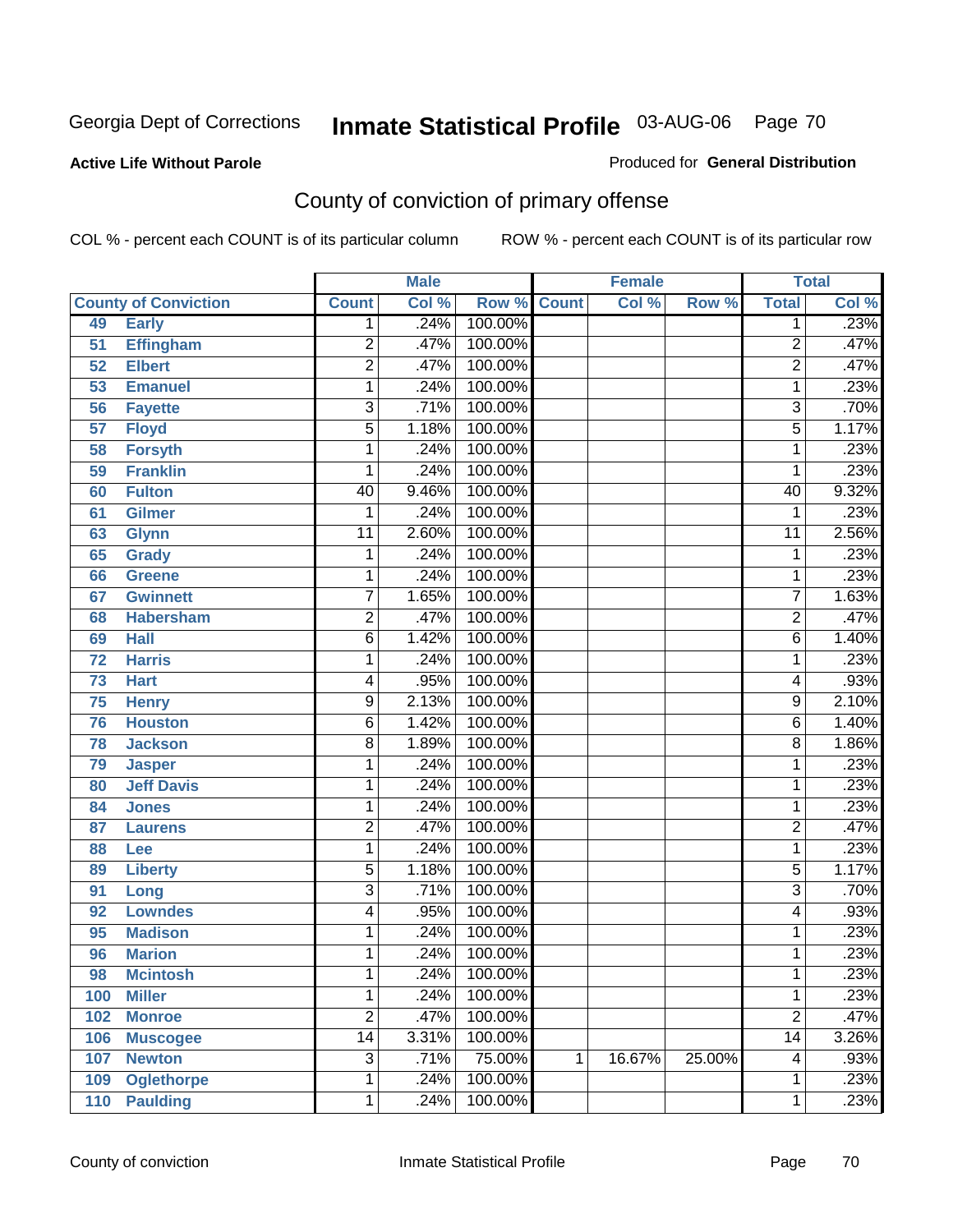#### **Active Life Without Parole**

#### Produced for **General Distribution**

# County of conviction of primary offense

|                                     | <b>Male</b>     |       |                    | <b>Female</b> |        |        | <b>Total</b>    |       |
|-------------------------------------|-----------------|-------|--------------------|---------------|--------|--------|-----------------|-------|
| <b>County of Conviction</b>         | <b>Count</b>    | Col % | <b>Row % Count</b> |               | Col %  | Row %  | <b>Total</b>    | Col % |
| 113<br><b>Pierce</b>                | $\overline{3}$  | .71%  | 100.00%            |               |        |        | 3               | .70%  |
| <b>Pike</b><br>114                  | $\overline{3}$  | .71%  | 75.00%             | 1             | 16.67% | 25.00% | 4               | .93%  |
| $\overline{115}$<br><b>Polk</b>     | 1               | .24%  | 100.00%            |               |        |        | 1               | .23%  |
| <b>Pulaski</b><br>116               | 1               | .24%  | 100.00%            |               |        |        | 1               | .23%  |
| 117<br>Putnam                       | 4               | .95%  | 100.00%            |               |        |        | 4               | .93%  |
| <b>Rabun</b><br>119                 | 1               | .24%  | 100.00%            |               |        |        | 1               | .23%  |
| 120<br><b>Randolph</b>              | 1               | .24%  | 100.00%            |               |        |        | 1               | .23%  |
| <b>Richmond</b><br>121              | $\overline{18}$ | 4.26% | 94.74%             | 1             | 16.67% | 5.26%  | $\overline{19}$ | 4.43% |
| <b>Rockdale</b><br>122              | 4               | .95%  | 100.00%            |               |        |        | 4               | .93%  |
| <b>Spalding</b><br>126              | 5               | 1.18% | 100.00%            |               |        |        | 5               | 1.17% |
| <b>Stephens</b><br>127              | $\overline{2}$  | .47%  | 100.00%            |               |        |        | $\overline{2}$  | .47%  |
| <b>Sumter</b><br>129                | 1               | .24%  | 100.00%            |               |        |        | 1               | .23%  |
| $\overline{132}$<br><b>Tattnall</b> | 1               | .24%  | 100.00%            |               |        |        | 1               | .23%  |
| <b>Terrell</b><br>135               | 1               | .24%  | 100.00%            |               |        |        | 1               | .23%  |
| <b>Thomas</b><br>136                | 2               | .47%  | 100.00%            |               |        |        | $\overline{2}$  | .47%  |
| <b>Tift</b><br>137                  | $\overline{2}$  | .47%  | 100.00%            |               |        |        | $\overline{2}$  | .47%  |
| <b>Toombs</b><br>138                | $\overline{3}$  | .71%  | 100.00%            |               |        |        | $\overline{3}$  | .70%  |
| 139<br><b>Towns</b>                 | 1               | .24%  | 100.00%            |               |        |        | 1               | .23%  |
| 141<br><b>Troup</b>                 | 1               | .24%  | 100.00%            |               |        |        | 1               | .23%  |
| 144<br><b>Union</b>                 | 1               | .24%  | 100.00%            |               |        |        | 1               | .23%  |
| 145<br><b>Upson</b>                 | 1               | .24%  | 100.00%            |               |        |        | 1               | .23%  |
| <b>Walker</b><br>146                | $\overline{2}$  | .47%  | 66.67%             | 1             | 16.67% | 33.33% | $\overline{3}$  | .70%  |
| 147<br><b>Walton</b>                | $\overline{2}$  | .47%  | 100.00%            |               |        |        | $\overline{2}$  | .47%  |
| 148<br><b>Ware</b>                  | $\overline{6}$  | 1.42% | 100.00%            |               |        |        | $\overline{6}$  | 1.40% |
| <b>Washington</b><br>150            | $\overline{2}$  | .47%  | 100.00%            |               |        |        | $\overline{2}$  | .47%  |
| 151<br><b>Wayne</b>                 | $\overline{2}$  | .47%  | 100.00%            |               |        |        | $\overline{2}$  | .47%  |
| <b>Whitfield</b><br>155             | $\overline{5}$  | 1.18% | 100.00%            |               |        |        | $\overline{5}$  | 1.17% |
| <b>Wilkes</b><br>157                | 1               | .24%  | 100.00%            |               |        |        | 1               | .23%  |
| <b>Total Rported</b>                | 423             | 100%  | 98.6%              | 6             | 100%   | 1.4%   | 429             | 100%  |

| eported<br>N |     |     |
|--------------|-----|-----|
| int          | ,,, | 106 |
| _____        | 425 | 429 |

| M |  | ۱۵۷۵۱۰ ـ | ultr |  |
|---|--|----------|------|--|
|   |  |          |      |  |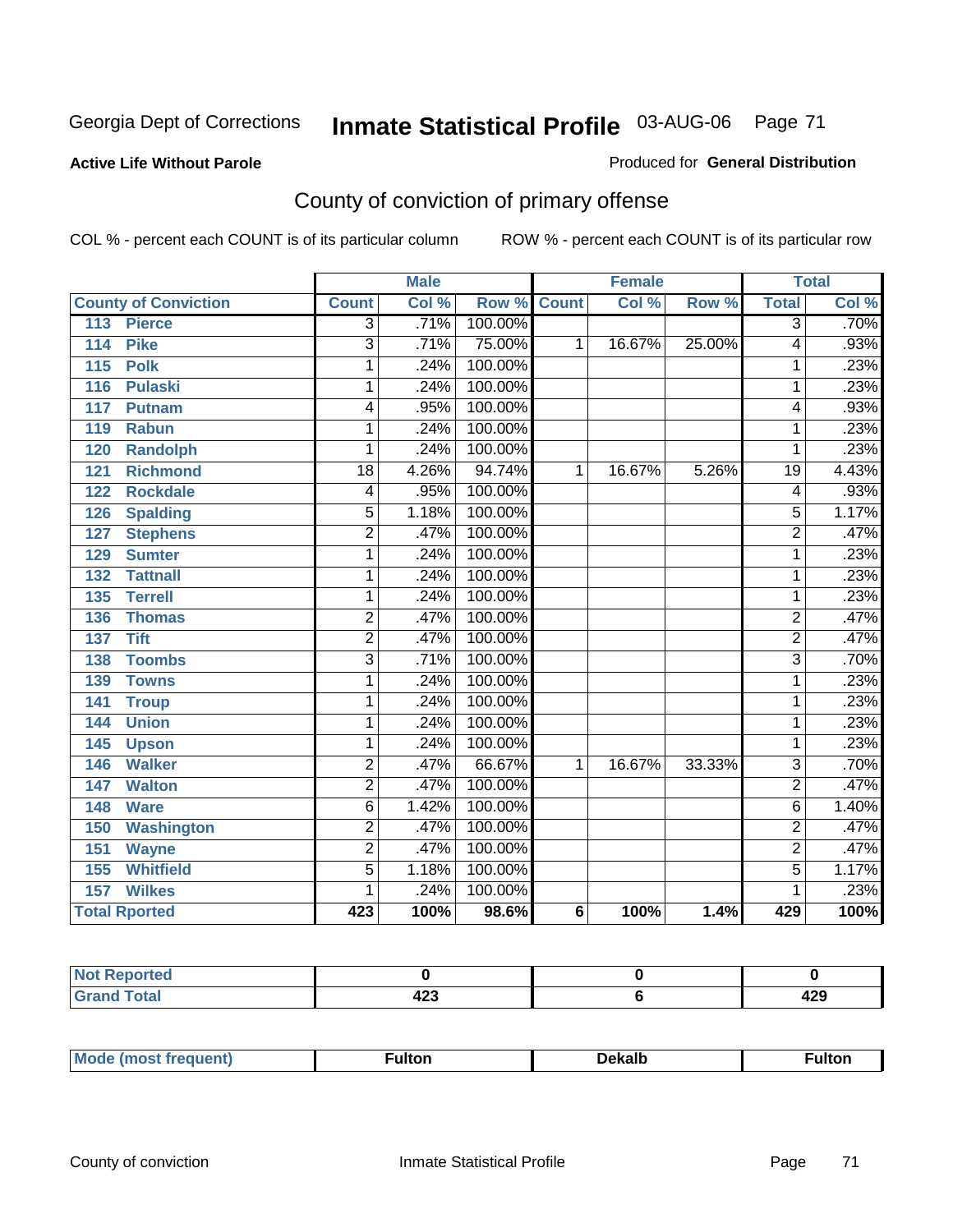### **Active Life Without Parole**

#### Produced for **General Distribution**

# Circuit of conviction of primary offense

|                 |                                 | <b>Male</b>     |       | <b>Female</b> |              |        | <b>Total</b> |                 |       |
|-----------------|---------------------------------|-----------------|-------|---------------|--------------|--------|--------------|-----------------|-------|
|                 | <b>Circuit of Conviction</b>    | <b>Count</b>    | Col % | Row %         | <b>Count</b> | Col %  | Row %        | <b>Total</b>    | Col % |
| 1               | <b>Alapaha Circuit</b>          | $\overline{5}$  | 1.18% | 100.00%       |              |        |              | 5               | 1.17% |
| $\overline{2}$  | <b>Alcovy Circuit</b>           | $\overline{5}$  | 1.18% | 83.33%        | 1            | 16.67% | 16.67%       | 6               | 1.40% |
| 3               | <b>Atlanta Circuit</b>          | 40              | 9.46% | 100.00%       |              |        |              | 40              | 9.32% |
| 4               | <b>Atlantic Circuit</b>         | 10              | 2.36% | 100.00%       |              |        |              | 10              | 2.33% |
| 5               | <b>Augusta Circuit</b>          | $\overline{27}$ | 6.38% | 96.43%        | 1            | 16.67% | 3.57%        | $\overline{28}$ | 6.53% |
| $6\phantom{a}$  | <b>Blue Ridge Circuit</b>       | $\overline{2}$  | .47%  | 100.00%       |              |        |              | $\overline{2}$  | .47%  |
| $\overline{7}$  | <b>Brunswick Circuit</b>        | $\overline{18}$ | 4.26% | 100.00%       |              |        |              | $\overline{18}$ | 4.20% |
| 8               | <b>Chattahoochee Circuit</b>    | $\overline{16}$ | 3.78% | 100.00%       |              |        |              | $\overline{16}$ | 3.73% |
| 9               | <b>Cherokee Circuit</b>         | $\overline{2}$  | .47%  | 100.00%       |              |        |              | $\overline{2}$  | .47%  |
| 10              | <b>Clayton Circuit</b>          | $\overline{16}$ | 3.78% | 100.00%       |              |        |              | $\overline{16}$ | 3.73% |
| 11              | <b>Cobb Circuit</b>             | $\overline{13}$ | 3.07% | 100.00%       |              |        |              | $\overline{13}$ | 3.03% |
| 12              | <b>Conasauga Circuit</b>        | $\overline{5}$  | 1.18% | 100.00%       |              |        |              | 5               | 1.17% |
| 13              | <b>Cordele Circuit</b>          | $\overline{5}$  | 1.18% | 100.00%       |              |        |              | $\overline{5}$  | 1.17% |
| 14              | <b>Coweta Circuit</b>           | $\overline{5}$  | 1.18% | 100.00%       |              |        |              | $\overline{5}$  | 1.17% |
| 15              | <b>Dougherty Circuit</b>        | $\overline{13}$ | 3.07% | 100.00%       |              |        |              | $\overline{13}$ | 3.03% |
| 16              | <b>Dublin Circuit</b>           | $\overline{2}$  | .47%  | 100.00%       |              |        |              | $\overline{2}$  | .47%  |
| 17              | <b>Eastern Circuit</b>          | $\overline{16}$ | 3.78% | 100.00%       |              |        |              | 16              | 3.73% |
| 18              | <b>Flint Circuit</b>            | $\overline{9}$  | 2.13% | 100.00%       |              |        |              | $\overline{9}$  | 2.10% |
| 19              | <b>Griffin Circuit</b>          | $\overline{12}$ | 2.84% | 92.31%        | $\mathbf{1}$ | 16.67% | 7.69%        | $\overline{13}$ | 3.03% |
| 20              | <b>Gwinnett Circuit</b>         | $\overline{7}$  | 1.65% | 100.00%       |              |        |              | $\overline{7}$  | 1.63% |
| 21              | <b>Houston Circuit</b>          | 6               | 1.42% | 100.00%       |              |        |              | $\overline{6}$  | 1.40% |
| 22              | <b>Lookout Mountain Circuit</b> | 4               | .95%  | 80.00%        | 1            | 16.67% | 20.00%       | $\overline{5}$  | 1.17% |
| 23              | <b>Macon Circuit</b>            | $\overline{15}$ | 3.55% | 100.00%       |              |        |              | $\overline{15}$ | 3.50% |
| 24              | <b>Middle Circuit</b>           | $\overline{6}$  | 1.42% | 100.00%       |              |        |              | 6               | 1.40% |
| 25              | <b>Mountain Circuit</b>         | $\overline{5}$  | 1.18% | 100.00%       |              |        |              | 5               | 1.17% |
| 26              | <b>Northeastern Circuit</b>     | 6               | 1.42% | 100.00%       |              |        |              | 6               | 1.40% |
| 27              | <b>Northern Circuit</b>         | 9               | 2.13% | 100.00%       |              |        |              | 9               | 2.10% |
| 28              | <b>Ocmulgee Circuit</b>         | $\overline{13}$ | 3.07% | 100.00%       |              |        |              | $\overline{13}$ | 3.03% |
| 29              | <b>Oconee Circuit</b>           | $\overline{3}$  | .71%  | 100.00%       |              |        |              | $\overline{3}$  | .70%  |
| 30              | <b>Ogeechee Circuit</b>         | $\overline{3}$  | .71%  | 100.00%       |              |        |              | $\overline{3}$  | .70%  |
| $\overline{31}$ | <b>Pataula Circuit</b>          | 4               | .95%  | 100.00%       |              |        |              | 4               | .93%  |
| 32              | <b>Piedmont Circuit</b>         | 12              | 2.84% | 100.00%       |              |        |              | 12              | 2.80% |
| 33              | <b>Rome Circuit</b>             | $\overline{5}$  | 1.18% | 100.00%       |              |        |              | $\overline{5}$  | 1.17% |
| 34              | <b>South Georgia Circuit</b>    | $\overline{2}$  | .47%  | 100.00%       |              |        |              | $\overline{2}$  | .47%  |
| 35              | <b>Southern Circuit</b>         | $\overline{9}$  | 2.13% | 100.00%       |              |        |              | $\overline{9}$  | 2.10% |
| 36              | <b>Southwestern Circuit</b>     | $\overline{2}$  | .47%  | 100.00%       |              |        |              | $\overline{2}$  | .47%  |
| 37              | <b>Stone Mountain Circuit</b>   | $\overline{35}$ | 8.27% | 97.22%        | 1            | 16.67% | 2.78%        | $\overline{36}$ | 8.39% |
| 38              | <b>Tallapoosa Circuit</b>       | $\mathbf 1$     | .24%  | 100.00%       |              |        |              | 1               | .23%  |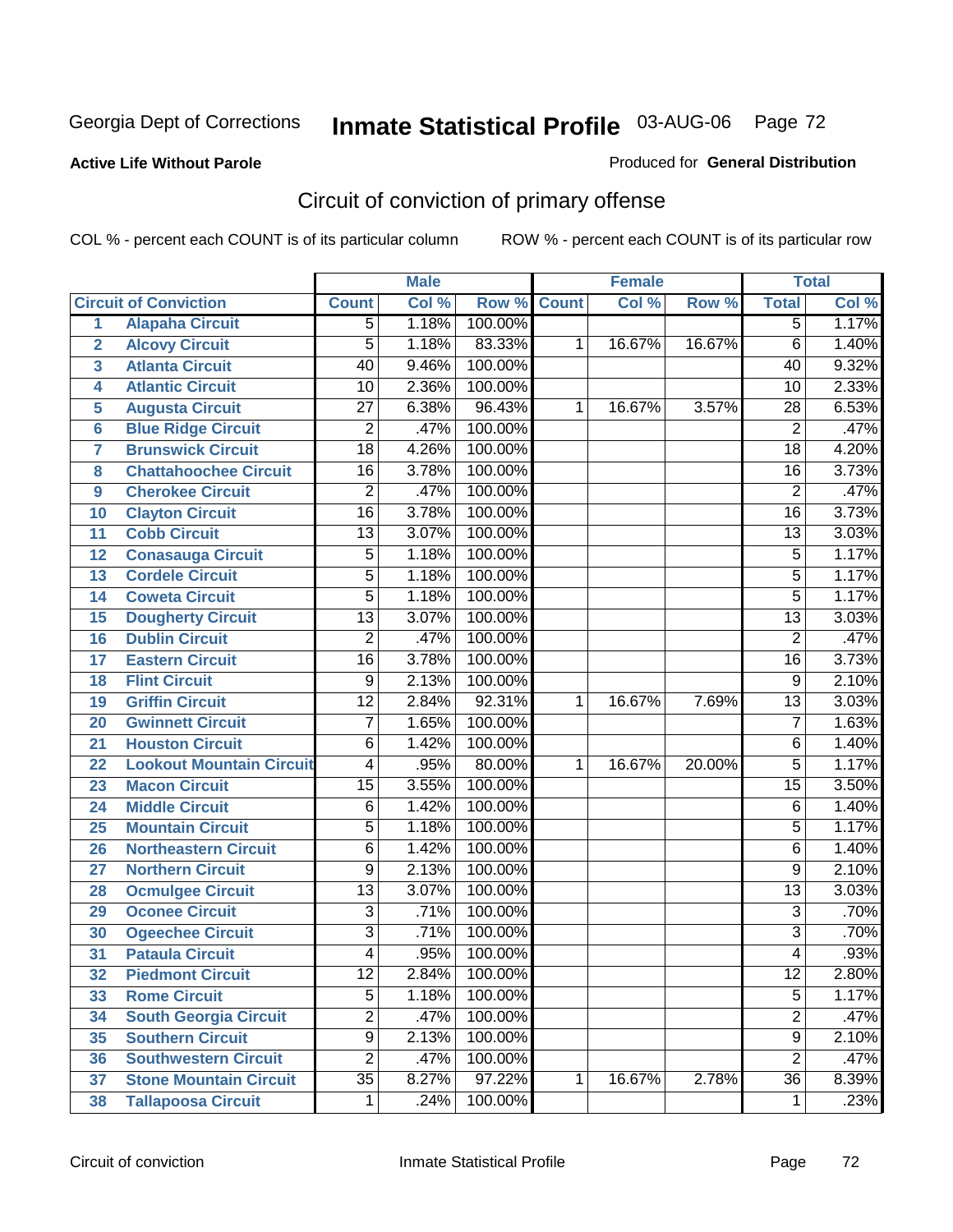**Active Life Without Parole** 

#### Produced for **General Distribution**

# Circuit of conviction of primary offense

|    |                              |              | <b>Male</b> |         |              | <b>Female</b> |       |              | <b>Total</b> |
|----|------------------------------|--------------|-------------|---------|--------------|---------------|-------|--------------|--------------|
|    | <b>Circuit of Conviction</b> | <b>Count</b> | Col %       | Row %   | <b>Count</b> | Col %         | Row % | <b>Total</b> | Col %        |
| 39 | <b>Tifton Circuit</b>        | 2            | .47%        | 100.00% |              |               |       |              | .47%         |
| 40 | <b>Toombs Circuit</b>        |              | .24%        | 100.00% |              |               |       |              | .23%         |
| 41 | <b>Waycross Circuit</b>      | 15           | 3.55%       | 100.00% |              |               |       | 15           | 3.50%        |
| 42 | <b>Western Circuit</b>       | 11           | 2.60%       | 100.00% |              |               |       | 11           | 2.56%        |
| 43 | <b>Rockdale Circuit</b>      | 4            | .95%        | 100.00% |              |               |       | 4            | .93%         |
| 44 | <b>Douglas Circuit</b>       | 12           | 2.84%       | 92.31%  |              | 16.67%        | 7.69% | 13           | 3.03%        |
| 45 | <b>Appalachian Circuit</b>   |              | .24%        | 100.00% |              |               |       |              | .23%         |
| 46 | <b>Enotah Circuit</b>        | 2            | .47%        | 100.00% |              |               |       | 2            | .47%         |
| 47 | <b>Bell-Forsyth Circuit</b>  |              | .24%        | 100.00% |              |               |       |              | .23%         |
| 48 | <b>Towaliga Circuit</b>      | 5            | 1.18%       | 100.00% |              |               |       | 5            | 1.17%        |
| 49 | <b>Paulding Circuit</b>      |              | .24%        | 100.00% |              |               |       |              | .23%         |
|    | <b>Total Rported</b>         | 423          | 100%        | 98.6%   | 6            | 100%          | 1.4%  | 429          | 100%         |

| <b>Reported</b><br>'NI 6 |            |     |
|--------------------------|------------|-----|
| <b>otal</b>              | $\sqrt{2}$ | יים |
| $\mathbf{v}$ and         | 42J        | 42J |

| Mc<br>.+Inn+,<br>.<br>ำ∨∿<br>''Ilta<br>idlik<br><b>ALIE</b><br>$ -$ |  |  |
|---------------------------------------------------------------------|--|--|
|                                                                     |  |  |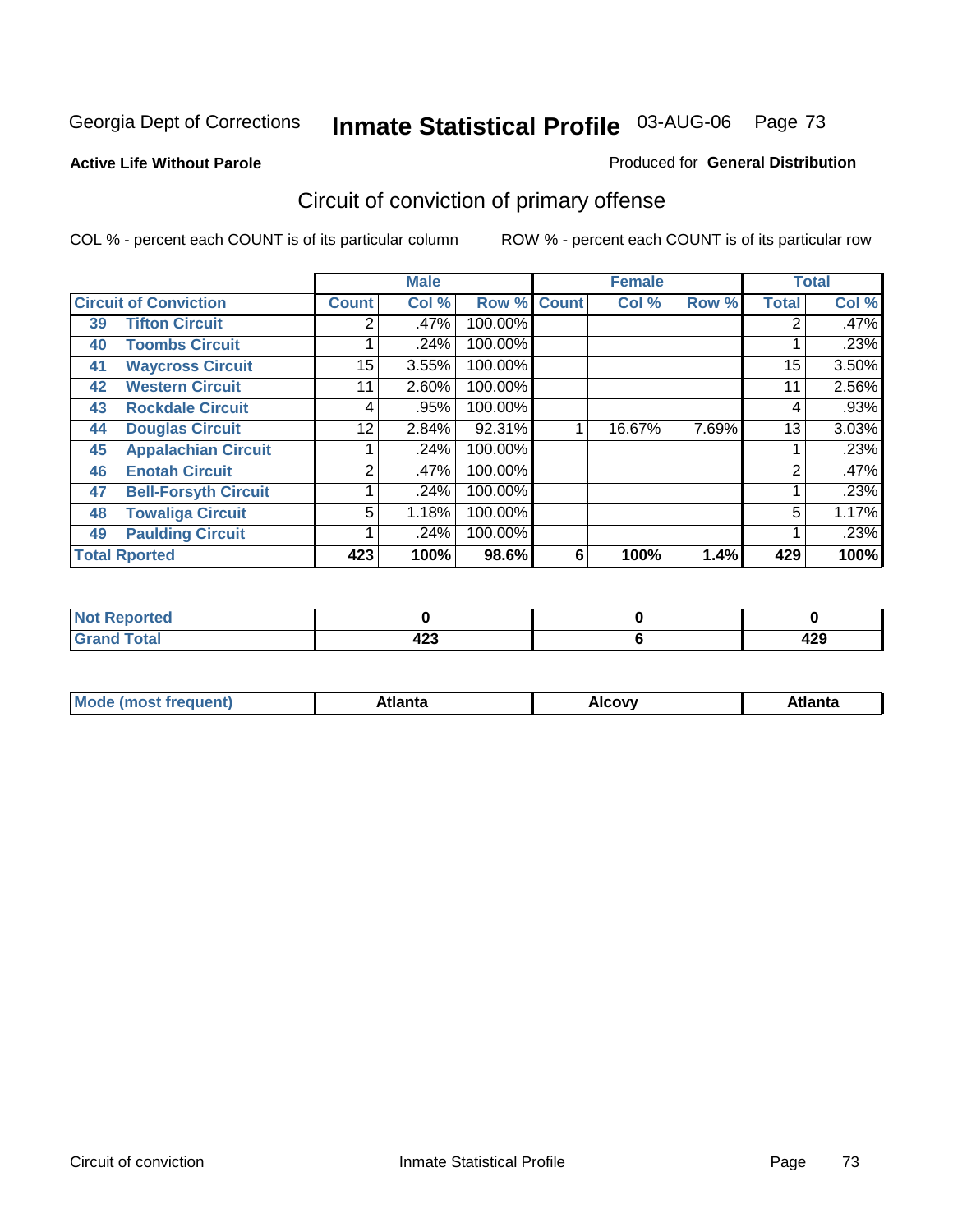#### **Active Life Without Parole**

#### Produced for **General Distribution**

## Years served (jail + prison) in this incarceration

|                              |                 | <b>Male</b> |         |                | <b>Female</b> |       |                 | <b>Total</b> |
|------------------------------|-----------------|-------------|---------|----------------|---------------|-------|-----------------|--------------|
| <b>Years Served</b>          | <b>Count</b>    | Col %       | Row %   | <b>Count</b>   | Col %         | Row % | <b>Total</b>    | Col %        |
| Less than one year           | 5               | 1.19%       | 100.00% |                |               |       | 5               | 1.17%        |
| 1 to 1.99 years              | $\overline{14}$ | 3.33%       | 100.00% |                |               |       | $\overline{14}$ | 3.29%        |
| 2 to 2.99 years              | $\overline{22}$ | 5.24%       | 100.00% |                |               |       | $\overline{22}$ | 5.16%        |
| $3$ to $3.99$ years          | $\overline{36}$ | 8.57%       | 92.31%  | 3              | 50.00%        | 7.69% | 39              | 9.15%        |
| 4 to 4.99 years              | 34              | 8.10%       | 97.14%  | $\mathbf{1}$   | 16.67%        | 2.86% | 35              | 8.22%        |
| 5 to 5.99 years              | 43              | 10.24%      | 100.00% |                |               |       | 43              | 10.09%       |
| 6 to 6.99 years              | 47              | 11.19%      | 100.00% |                |               |       | 47              | 11.03%       |
| $\overline{7}$ to 7.99 years | $\overline{26}$ | 6.19%       | 96.30%  | 1              | 16.67%        | 3.70% | $\overline{27}$ | 6.34%        |
| 8 to 8.99 years              | 43              | 10.24%      | 100.00% |                |               |       | 43              | 10.09%       |
| 9 to 9.99 years              | 43              | 10.24%      | 97.73%  | $\mathbf{1}$   | 16.67%        | 2.27% | 44              | 10.33%       |
| 10 to 10.99 years            | $\overline{35}$ | 8.33%       | 100.00% |                |               |       | $\overline{35}$ | 8.22%        |
| 11 to 11.99 years            | $\overline{20}$ | 4.76%       | 100.00% |                |               |       | 20              | 4.69%        |
| 12 to 12.99 years            | 18              | 4.29%       | 100.00% |                |               |       | 18              | 4.23%        |
| 13 to 13.99 years            | 11              | 2.62%       | 100.00% |                |               |       | 11              | 2.58%        |
| 14 to 14.99 years            | 3               | 0.71%       | 100.00% |                |               |       | 3               | 0.70%        |
| 15 to 15.99 years            | $\overline{5}$  | 1.19%       | 100.00% |                |               |       | $\overline{5}$  | 1.17%        |
| 16 to 16.99 years            | $\overline{2}$  | 0.48%       | 100.00% |                |               |       | $\overline{2}$  | 0.47%        |
| 17 to 17.99 years            | 4               | 0.95%       | 100.00% |                |               |       | 4               | 0.94%        |
| 19 to 19.99 years            | 3               | 0.71%       | 100.00% |                |               |       | $\overline{3}$  | 0.70%        |
| 22 to 22.99 years            | 1               | 0.24%       | 100.00% |                |               |       | 1               | 0.23%        |
| 25 to 25.99 years            | 1               | 0.24%       | 100.00% |                |               |       | 1               | 0.23%        |
| 28 to 28.99 years            | 1               | 0.24%       | 100.00% |                |               |       | 1               | 0.23%        |
| 29 to 29.99 years            | 3               | 0.71%       | 100.00% |                |               |       | $\overline{3}$  | 0.70%        |
| <b>Total Reported</b>        | 420             | 100%        | 98.59%  | $6\phantom{1}$ | 100%          | 1.41% | 426             | 100%         |

| <b>Not Reported</b> |            |     |
|---------------------|------------|-----|
| <b>Grand Total</b>  | ده.<br>443 | 429 |
|                     |            |     |

| Mean (average)       | 7.82            | 5.37            | 7.78            |
|----------------------|-----------------|-----------------|-----------------|
| Median (middle)      | 7.355           | 4.03            | 7.29            |
| Mode (most frequent) | 3 to 3.99 years | 3 to 3.99 years | 3 to 3.99 years |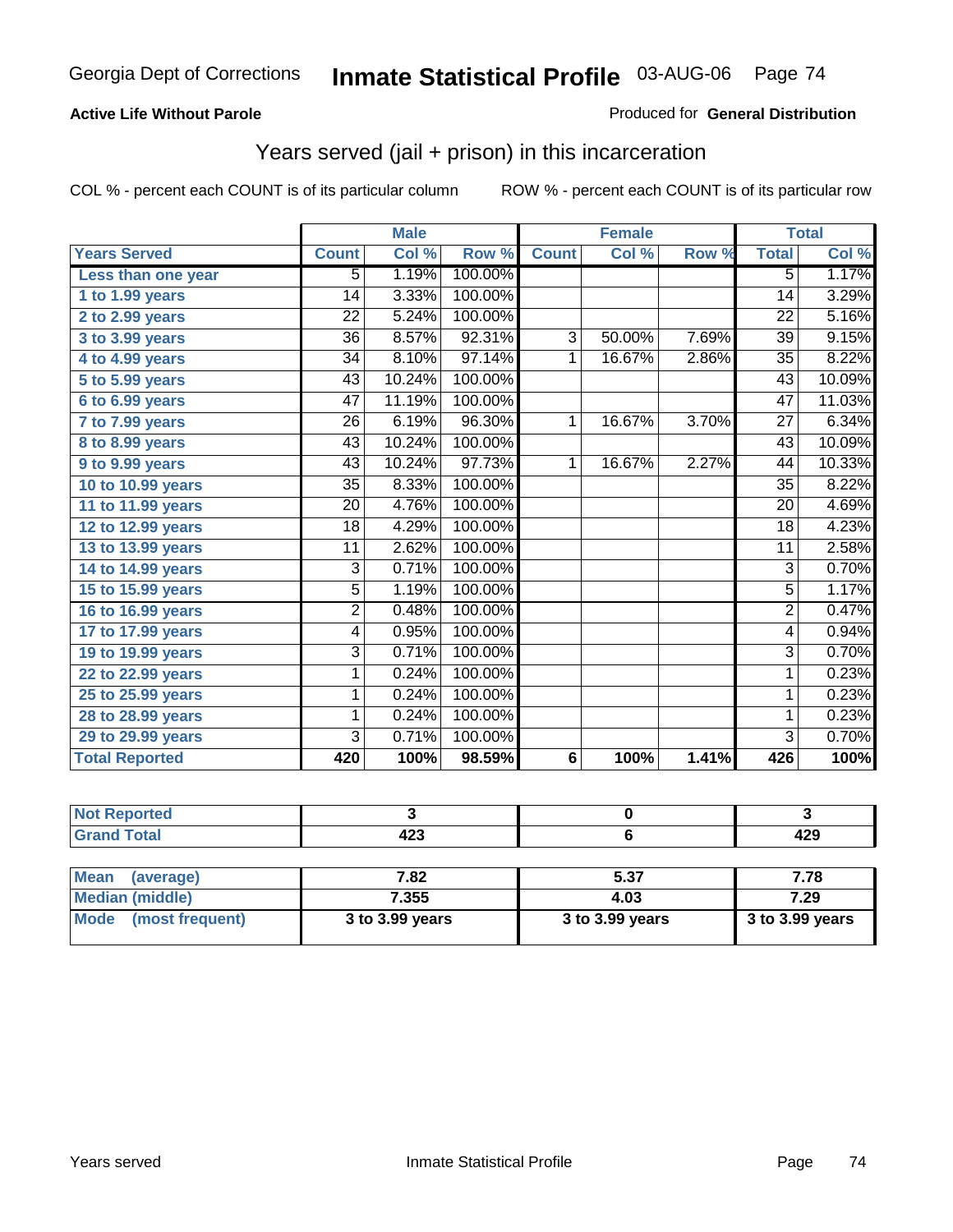### **Active Life Without Parole**

Produced for **General Distribution**

## Results of most recent HIV tests

|                         |              | <b>Male</b> |        |              | <b>Female</b> |        |       | Total    |
|-------------------------|--------------|-------------|--------|--------------|---------------|--------|-------|----------|
| <b>HIV Test Results</b> | <b>Count</b> | Col %       | Row %  | <b>Count</b> | Col %         | Row %  | Total | Col %    |
| <b>Positive</b>         |              | 0.71%       | 75.00% |              | 16.67%        | 25.00% |       | $0.93\%$ |
| <b>Negative</b>         | 419'         | 99.29%      | 98.82% |              | 83.33%        | 1.18%  | 424   | 99.07%   |
| <b>Total Reported</b>   | 422          | 100%        | 98.60% |              | 100%          | 1.40%  | 428   | 100%     |

| <b>Not Reported</b> |         |          |
|---------------------|---------|----------|
| <b>Total</b>        | <br>443 | ,<br>429 |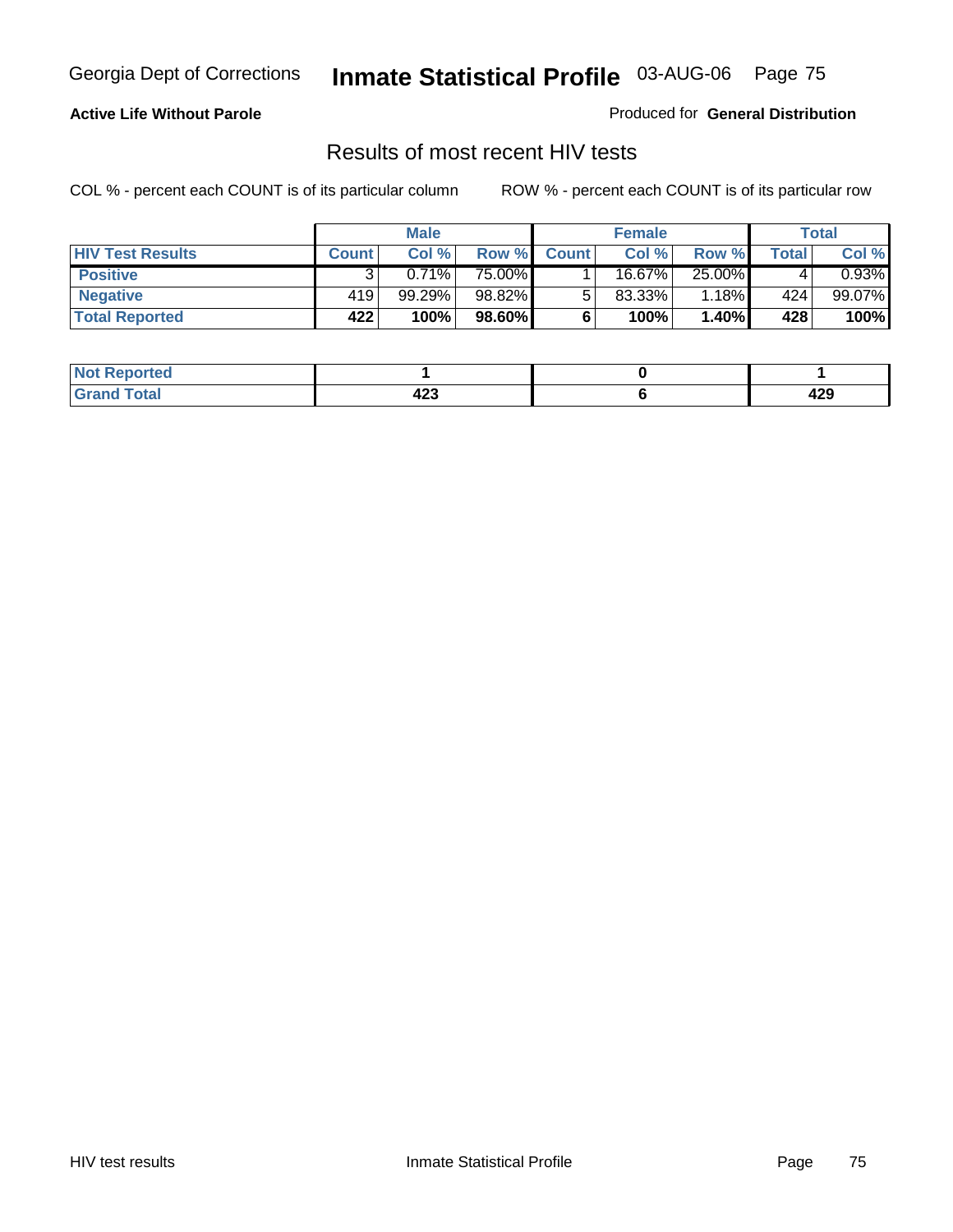### **Active Life Without Parole**

#### Produced for **General Distribution**

## Results of most recent tuberculosis test

|                                  |              | <b>Male</b> |         |              | <b>Female</b> |          |       | Total    |
|----------------------------------|--------------|-------------|---------|--------------|---------------|----------|-------|----------|
| <b>Tuberculosis Test Results</b> | <b>Count</b> | Col%        | Row %   | <b>Count</b> | Col%          | Row %    | Total | Col %    |
| <b>Positive on current test</b>  | 21           | $5.01\%$    | 100.00% |              |               |          | 21    | $4.94\%$ |
| <b>Positive on previous test</b> | 75           | 17.90%      | 100.00% |              |               |          | 75    | 17.65%   |
| <b>Negative</b>                  | 323          | 77.09%      | 98.18%  | 6            | 100.00%       | 1.82%    | 329   | 77.41%   |
| <b>Total Reported</b>            | 419          | 100%        | 98.59%  | 6            | 100%          | $1.41\%$ | 425   | 100%     |

| <b>Not</b><br><b>Reported</b> |            |            |
|-------------------------------|------------|------------|
| <b>Total</b>                  | 100<br>423 | 0 מ<br>44J |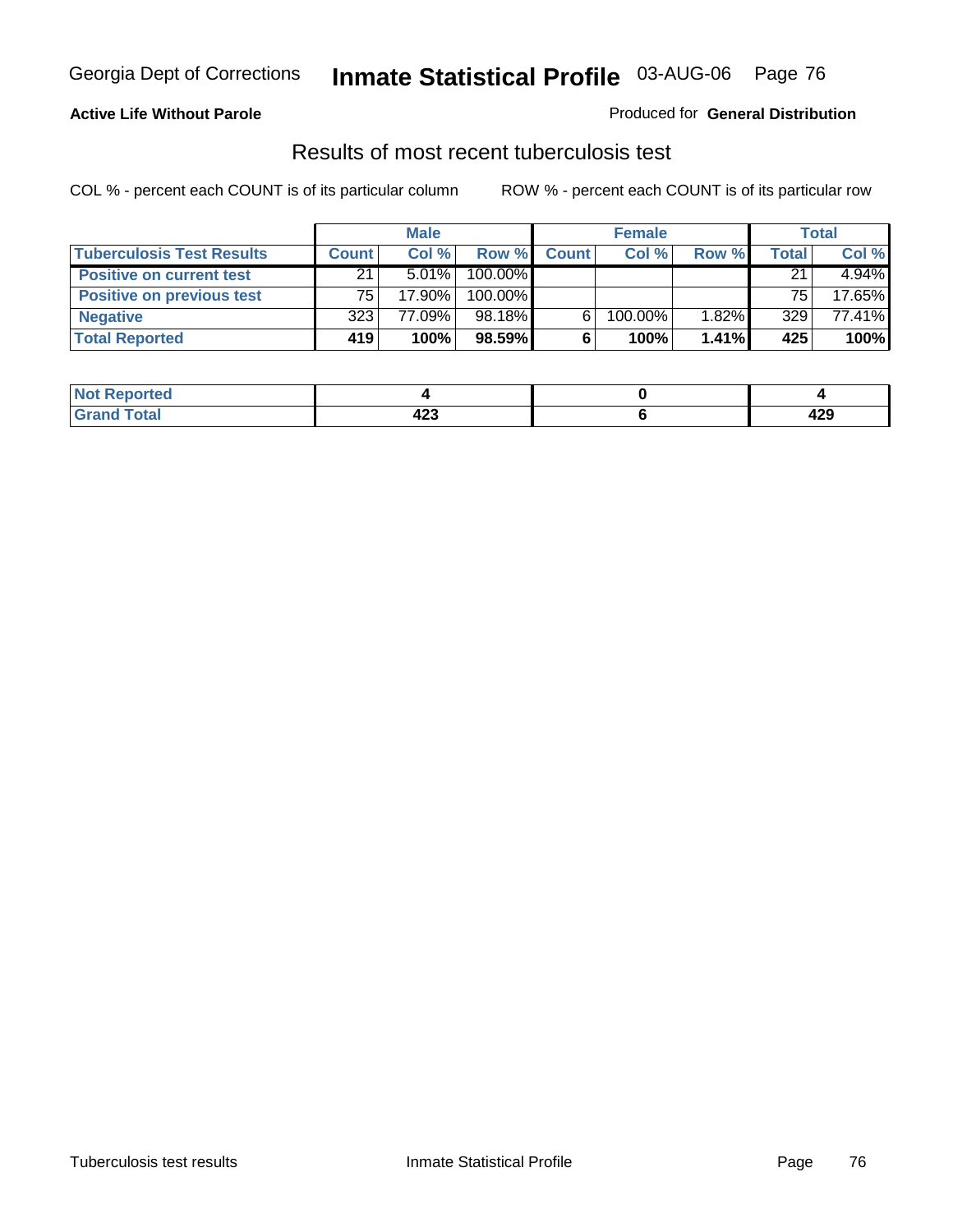### **Active Life Without Parole**

Produced for **General Distribution**

## Results of most recent syphilis test

|                                 |       | <b>Male</b> |         |              | <b>Female</b> |          |              | Total  |
|---------------------------------|-------|-------------|---------|--------------|---------------|----------|--------------|--------|
| <b>Syphilis Test Results</b>    | Count | Col%        | Row %   | <b>Count</b> | Col%          | Row %    | <b>Total</b> | Col %  |
| <b>Positive on current test</b> | 14    | $3.36\%$    | 100.00% |              |               |          | 14           | 3.31%  |
| <b>Negative</b>                 | 403'  | 96.64%      | 98.53%  |              | 100.00%       | $1.47\%$ | 409          | 96.69% |
| <b>Total Reported</b>           | 417   | 100%        | 98.58%  |              | 100%          | 1.42%    | 423          | 100%   |

| <b>Not Reported</b> |         |            |
|---------------------|---------|------------|
| <b>Total</b>        | <br>42J | 100<br>443 |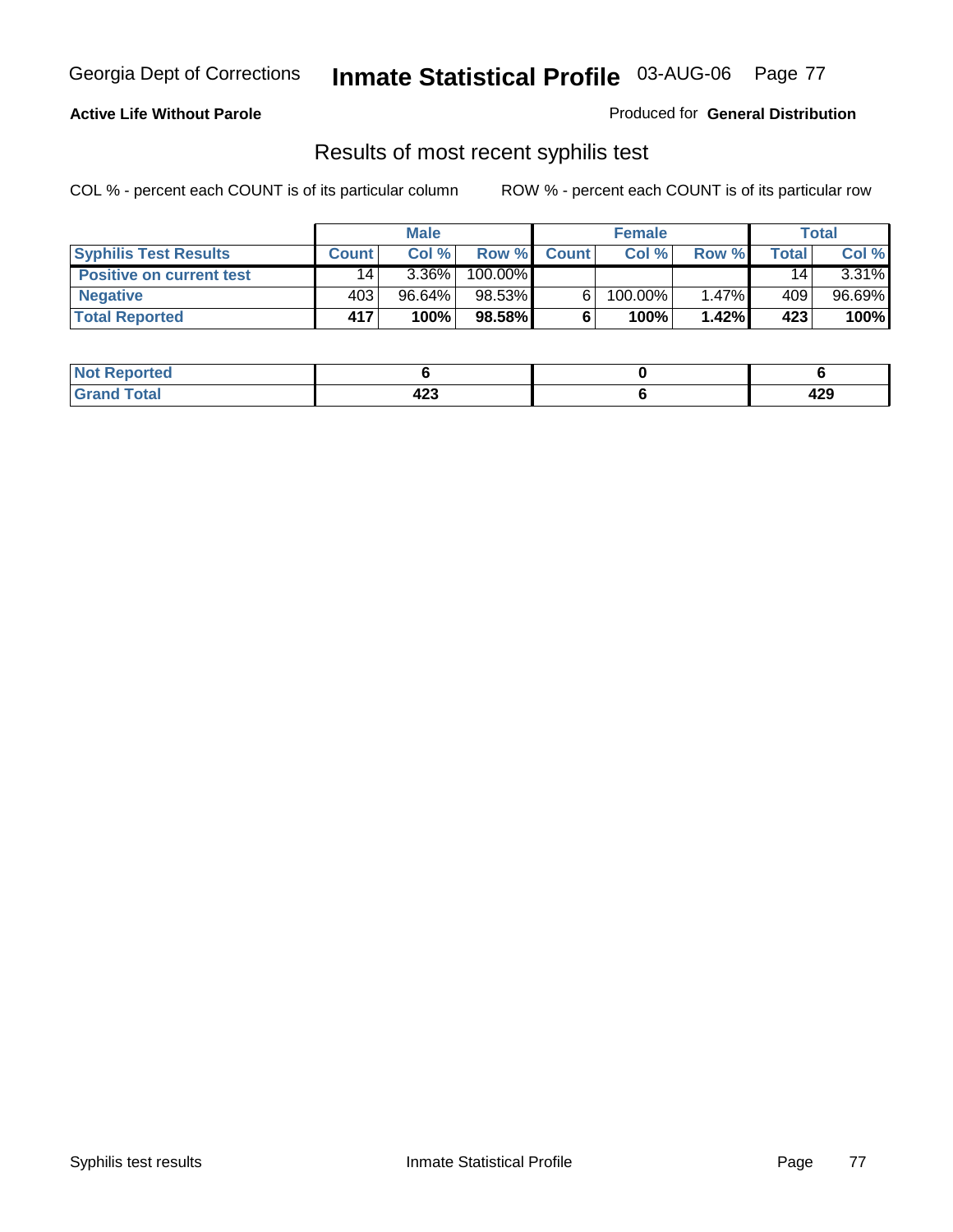### **Active Life Without Parole**

Produced for **General Distribution**

## Results of most recent Hepatitis-C test

|                                 |              | <b>Male</b> |         |             | <b>Female</b> |          |       | <b>Total</b> |
|---------------------------------|--------------|-------------|---------|-------------|---------------|----------|-------|--------------|
| <b>Hepatitis-C Test Results</b> | <b>Count</b> | Col%        |         | Row % Count | Col %         | Row %    | Total | Col %        |
| <b>Positive on current test</b> |              | 33.33%      | 100.00% |             |               |          |       | 33.33%       |
| <b>Negative</b>                 |              | 66.67%      | 100.00% |             |               |          |       | 66.67%       |
| <b>Total Reported</b>           |              | 100%        | 100.00% |             | %             | $0.00\%$ |       | 100%         |

| <b>Not</b><br>Reported | 420     | <br>44 U |
|------------------------|---------|----------|
| <b>Total</b>           | <br>42J | 429      |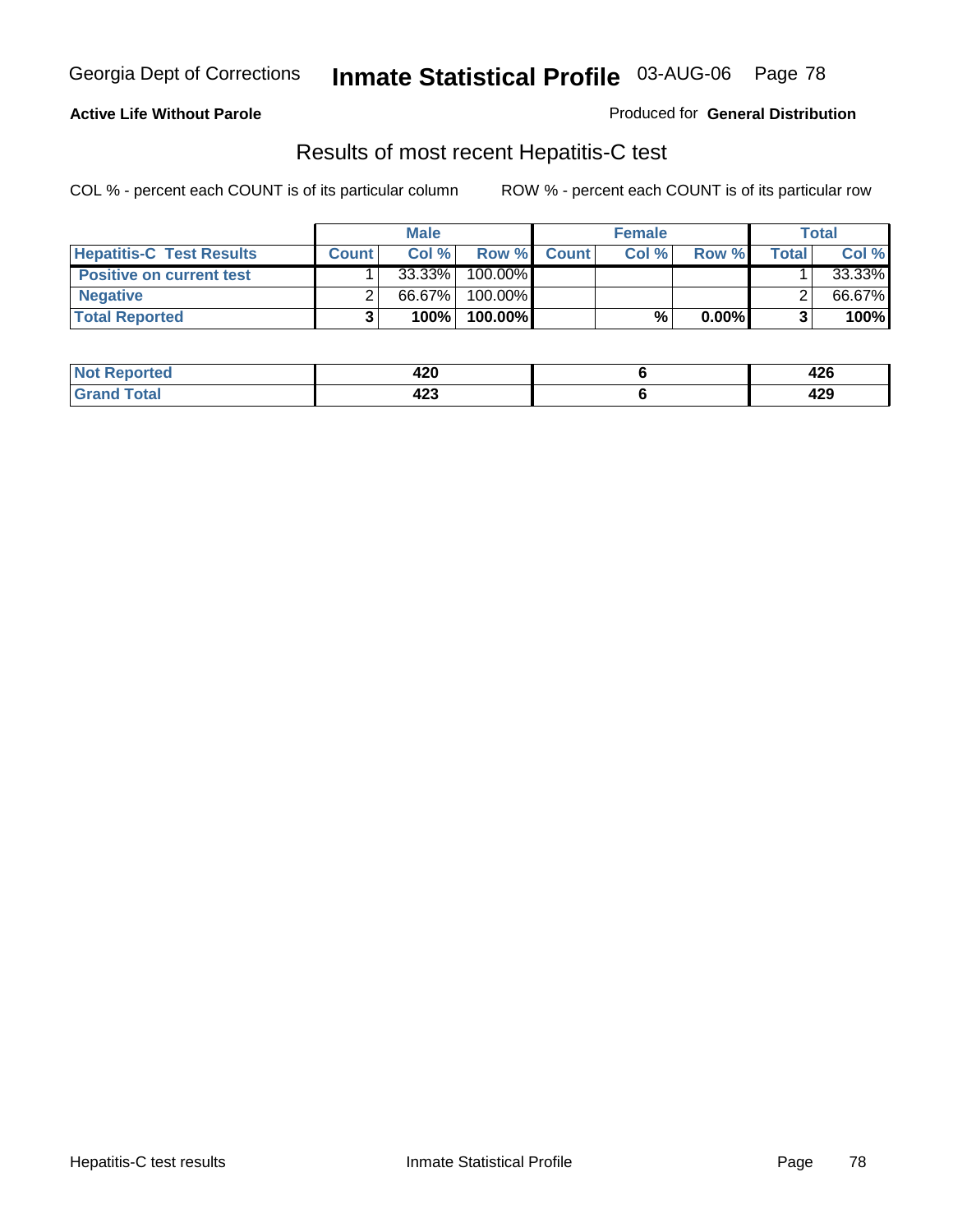### **Active Life Without Parole**

Produced for **General Distribution**

### Results of most recent pregnancy test

|                               | <b>Male</b>  |      |          | <b>Female</b> |         |         | <b>Total</b> |         |
|-------------------------------|--------------|------|----------|---------------|---------|---------|--------------|---------|
| <b>Pregnancy Test Results</b> | <b>Count</b> | Col% | Row %    | <b>Count</b>  | Col %   | Row %   | <b>Total</b> | Col %   |
| <b>Negative</b>               |              |      |          |               | 100.00% | 100.00% |              | 100.00% |
| <b>Total Reported</b>         |              | %    | $0.00\%$ |               | 100%    | 100.00% |              | 100%    |

| Not F        |     | ,   |
|--------------|-----|-----|
| Reported     | 423 | 443 |
| <b>Total</b> |     | 100 |
| l Grand      | 423 | 443 |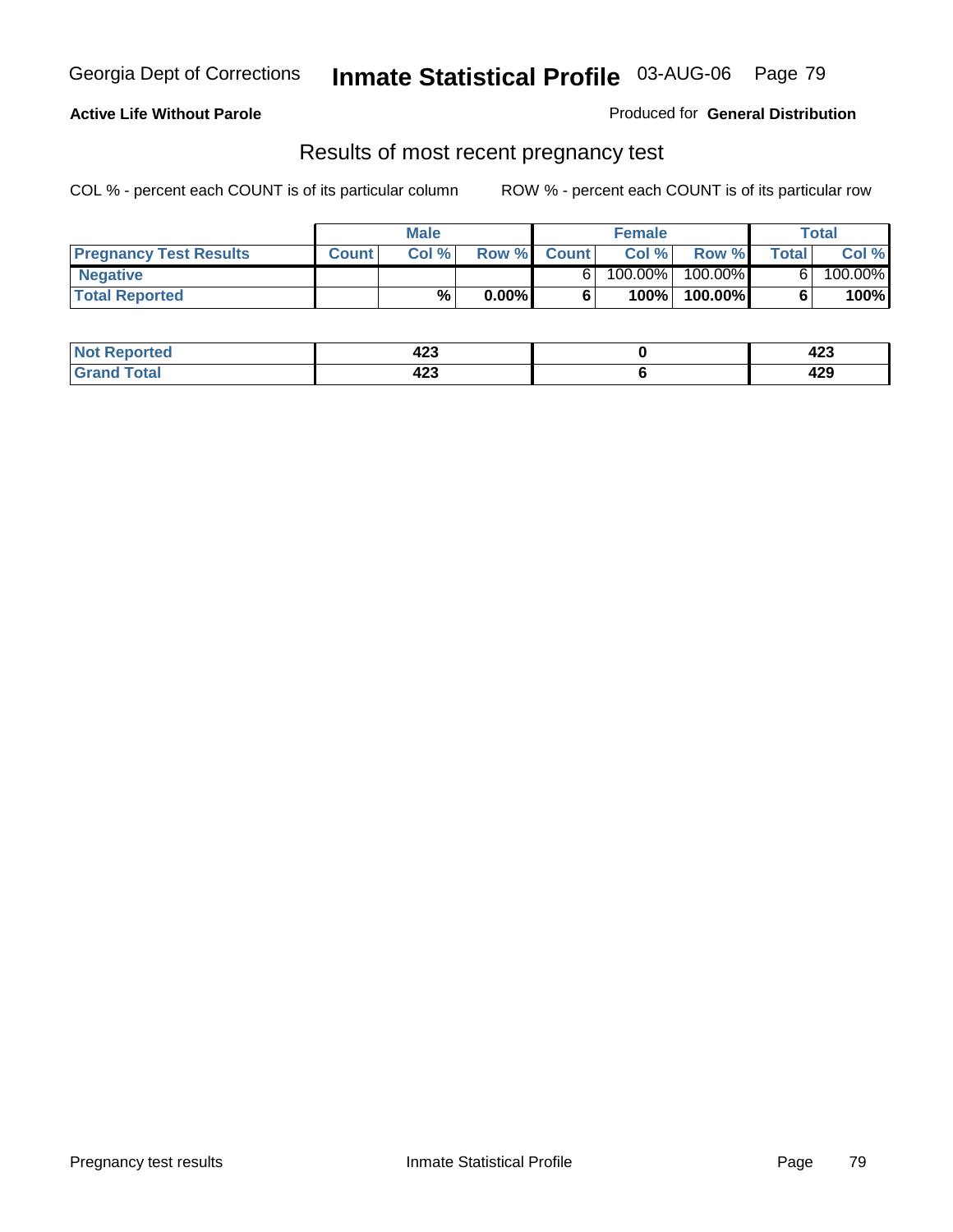### **Active Life Without Parole**

#### Produced for **General Distribution**

## Results of most recent diabetes test

|                                 |              | <b>Male</b> |            |             | <b>Female</b> |          |        | Total   |
|---------------------------------|--------------|-------------|------------|-------------|---------------|----------|--------|---------|
| <b>Diabetes Test Results</b>    | <b>Count</b> | Col %       |            | Row % Count | Col%          | Row %    | Totall | Col %   |
| <b>Positive on current test</b> |              | 100.00%     | $100.00\%$ |             |               |          |        | 100.00% |
| <b>Total Reported</b>           |              | 100%        | 100.00%    |             | %.            | $0.00\%$ |        | 100%    |

| ਾted        | ю.<br>44 L | 107<br>74 L |
|-------------|------------|-------------|
| <b>otal</b> | "^         | 100         |
| _____       | 449        | 443         |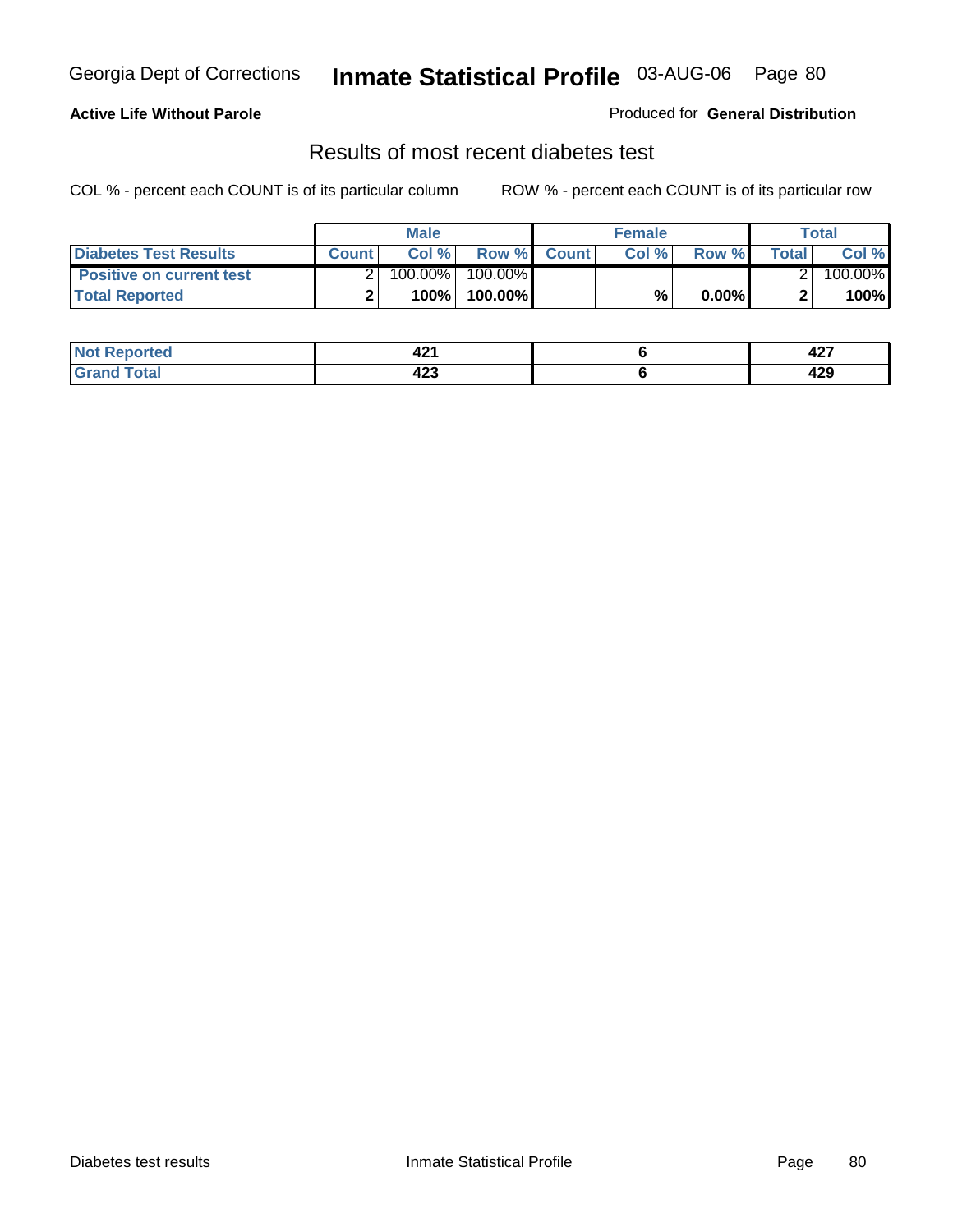#### **Active Life Without Parole**

#### Produced for **General Distribution**

### Results of most recent hypertension test

|                                  |              | <b>Male</b> |            |             | <b>Female</b> |          |       | <b>Total</b> |
|----------------------------------|--------------|-------------|------------|-------------|---------------|----------|-------|--------------|
| <b>Hypertension Test Results</b> | <b>Count</b> | Col %       |            | Row % Count | Col%          | Row %    | Total | Col %        |
| <b>Positive on current test</b>  |              | 100.00%     | $100.00\%$ |             |               |          |       | 100.00%      |
| <b>Total Reported</b>            |              | 100%        | 100.00%    |             | %             | $0.00\%$ |       | 100%         |

| <b>eported</b> |     | <br>443 |
|----------------|-----|---------|
| <b>otal</b>    | "^  | 100     |
| _____          | 429 | 443     |